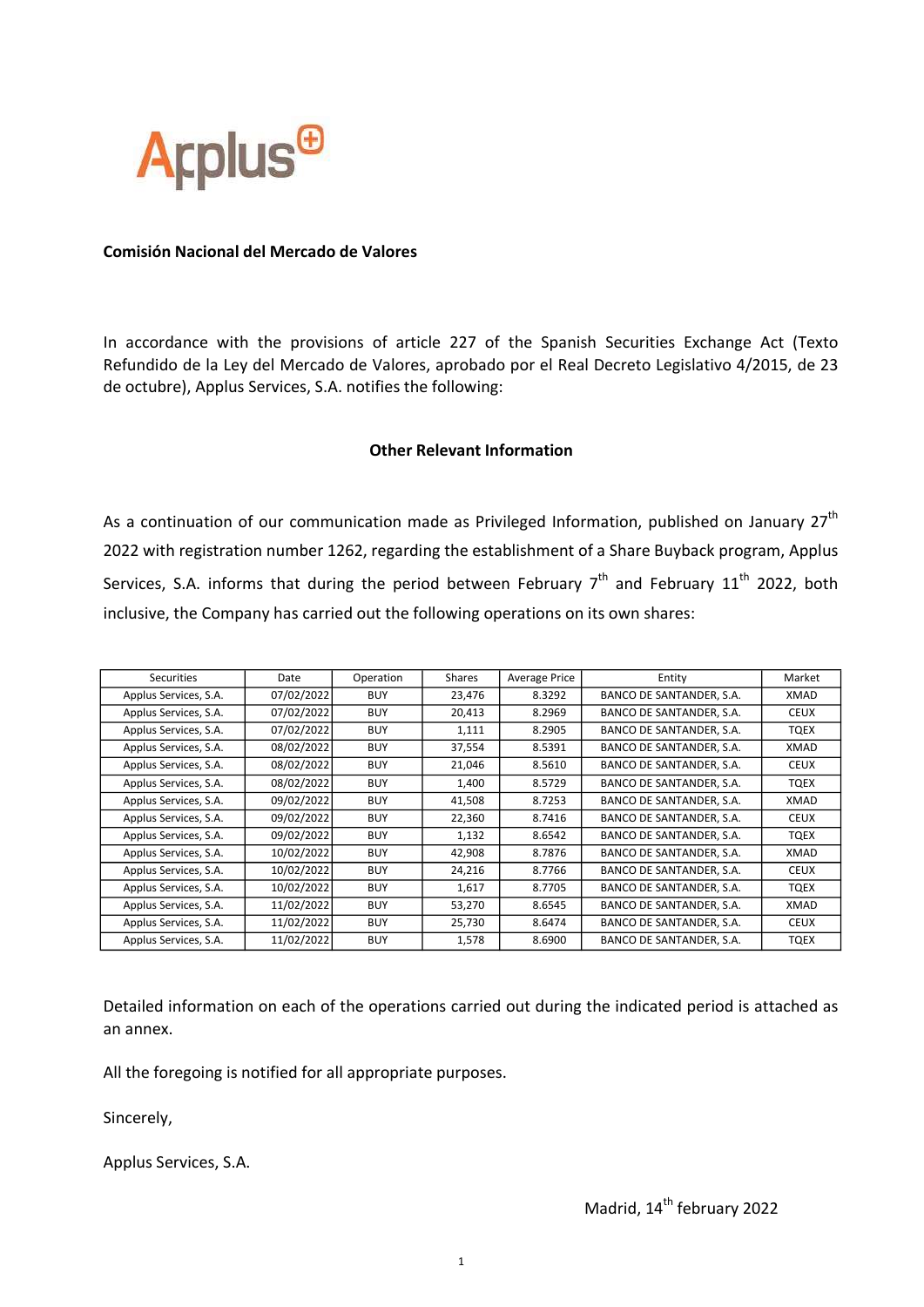| <b>Securities</b>         | Date           | <b>Operation</b> | Number of<br><b>Shares</b> | <b>Price in Euros</b><br>per Share | Market | <b>Entity</b>            |
|---------------------------|----------------|------------------|----------------------------|------------------------------------|--------|--------------------------|
| APPLUS SERVICES SA        | 07/02/2022 BUY |                  | 394                        | 8.1150 XMAD                        |        | Banco de Santander, S.A. |
| APPLUS SERVICES SA        | 07/02/2022 BUY |                  | 286                        | 8.2000 CEUX                        |        | Banco de Santander, S.A. |
| <b>APPLUS SERVICES SA</b> | 07/02/2022 BUY |                  | 101                        | 8.2000 CEUX                        |        | Banco de Santander, S.A. |
| APPLUS SERVICES SA        | 07/02/2022 BUY |                  | 336                        | 8.2000 CEUX                        |        | Banco de Santander, S.A. |
| APPLUS SERVICES SA        | 07/02/2022 BUY |                  | 281                        | 8.2000 CEUX                        |        | Banco de Santander, S.A. |
| APPLUS SERVICES SA        | 07/02/2022 BUY |                  | 22                         | 8.2000 CEUX                        |        | Banco de Santander, S.A. |
| APPLUS SERVICES SA        | 07/02/2022 BUY |                  | 421                        | 8.2050 XMAD                        |        | Banco de Santander, S.A. |
| APPLUS SERVICES SA        | 07/02/2022 BUY |                  | 270                        | 8.2050 CEUX                        |        | Banco de Santander, S.A. |
| APPLUS SERVICES SA        | 07/02/2022 BUY |                  | 154                        | 8.2050 CEUX                        |        | Banco de Santander, S.A. |
| APPLUS SERVICES SA        | 07/02/2022 BUY |                  | 128                        | 8.2050 CEUX                        |        | Banco de Santander, S.A. |
| APPLUS SERVICES SA        | 07/02/2022 BUY |                  | 373                        | 8.2050 CEUX                        |        | Banco de Santander, S.A. |
| APPLUS SERVICES SA        | 07/02/2022 BUY |                  | 301                        | 8.2100 CEUX                        |        | Banco de Santander, S.A. |
| APPLUS SERVICES SA        | 07/02/2022 BUY |                  | 422                        | 8.2100 CEUX                        |        | Banco de Santander, S.A. |
| <b>APPLUS SERVICES SA</b> | 07/02/2022 BUY |                  | 473                        | 8.2150 XMAD                        |        | Banco de Santander, S.A. |
| APPLUS SERVICES SA        | 07/02/2022 BUY |                  | 345                        | 8.2150 XMAD                        |        | Banco de Santander, S.A. |
| APPLUS SERVICES SA        | 07/02/2022 BUY |                  | 170                        | 8.2200 CEUX                        |        | Banco de Santander, S.A. |
| APPLUS SERVICES SA        | 07/02/2022 BUY |                  | 313                        | 8.2200 CEUX                        |        | Banco de Santander, S.A. |
| APPLUS SERVICES SA        | 07/02/2022 BUY |                  | 30                         | 8.2200 CEUX                        |        | Banco de Santander, S.A. |
| APPLUS SERVICES SA        | 07/02/2022 BUY |                  | 392                        | 8.2200 XMAD                        |        | Banco de Santander, S.A. |
| APPLUS SERVICES SA        | 07/02/2022 BUY |                  | 389                        | 8.2200 XMAD                        |        | Banco de Santander, S.A. |
| APPLUS SERVICES SA        | 07/02/2022 BUY |                  | 148                        | 8.2200 CEUX                        |        | Banco de Santander, S.A. |
| APPLUS SERVICES SA        | 07/02/2022 BUY |                  | 815                        | 8.2250 CEUX                        |        | Banco de Santander, S.A. |
| <b>APPLUS SERVICES SA</b> | 07/02/2022 BUY |                  | 388                        | 8.2300 CEUX                        |        | Banco de Santander, S.A. |
|                           |                |                  |                            | 8.2300 CEUX                        |        | Banco de Santander, S.A. |
| APPLUS SERVICES SA        | 07/02/2022 BUY |                  | 334                        |                                    |        | Banco de Santander, S.A. |
| APPLUS SERVICES SA        | 07/02/2022 BUY |                  | 385                        | 8.2300 XMAD                        |        | Banco de Santander, S.A. |
| APPLUS SERVICES SA        | 07/02/2022 BUY |                  | 290                        | 8.2300 XMAD                        |        |                          |
| <b>APPLUS SERVICES SA</b> | 07/02/2022 BUY |                  | 158                        | 8.2300 XMAD                        |        | Banco de Santander, S.A. |
| APPLUS SERVICES SA        | 07/02/2022 BUY |                  | 80                         | 8.2350 CEUX                        |        | Banco de Santander, S.A. |
| APPLUS SERVICES SA        | 07/02/2022 BUY |                  | 626                        | 8.2350 CEUX                        |        | Banco de Santander, S.A. |
| APPLUS SERVICES SA        | 07/02/2022 BUY |                  | 454                        | 8.2350 XMAD                        |        | Banco de Santander, S.A. |
| APPLUS SERVICES SA        | 07/02/2022 BUY |                  | 361                        | 8.2400 CEUX                        |        | Banco de Santander, S.A. |
| APPLUS SERVICES SA        | 07/02/2022 BUY |                  | 353                        | 8.2400 XMAD                        |        | Banco de Santander, S.A. |
| APPLUS SERVICES SA        | 07/02/2022 BUY |                  | 180                        | 8.2400 CEUX                        |        | Banco de Santander, S.A. |
| APPLUS SERVICES SA        | 07/02/2022 BUY |                  | 372                        | 8.2400 CEUX                        |        | Banco de Santander, S.A. |
| APPLUS SERVICES SA        | 07/02/2022 BUY |                  | 213                        | 8.2450 CEUX                        |        | Banco de Santander, S.A. |
| APPLUS SERVICES SA        | 07/02/2022 BUY |                  | 409                        | 8.2600 XMAD                        |        | Banco de Santander, S.A. |
| <b>APPLUS SERVICES SA</b> | 07/02/2022 BUY |                  | 352                        | 8.2650 XMAD                        |        | Banco de Santander, S.A. |
| APPLUS SERVICES SA        | 07/02/2022 BUY |                  | 245                        | 8.2650 CEUX                        |        | Banco de Santander, S.A. |
| APPLUS SERVICES SA        | 07/02/2022 BUY |                  | 263                        | 8.2650 CEUX                        |        | Banco de Santander, S.A. |
| APPLUS SERVICES SA        | 07/02/2022 BUY |                  | 302                        | 8.2700 TQEX                        |        | Banco de Santander, S.A. |
| APPLUS SERVICES SA        | 07/02/2022 BUY |                  | 89                         | 8.2700 TQEX                        |        | Banco de Santander, S.A. |
| APPLUS SERVICES SA        | 07/02/2022 BUY |                  | 390                        | 8.2700 CEUX                        |        | Banco de Santander, S.A. |
| APPLUS SERVICES SA        | 07/02/2022 BUY |                  | 342                        | 8.2750 XMAD                        |        | Banco de Santander, S.A. |
| APPLUS SERVICES SA        | 07/02/2022 BUY |                  | 241                        | 8.2800 CEUX                        |        | Banco de Santander, S.A. |
| APPLUS SERVICES SA        | 07/02/2022 BUY |                  | 227                        | 8.2800 CEUX                        |        | Banco de Santander, S.A. |
| APPLUS SERVICES SA        | 07/02/2022 BUY |                  | 689                        | 8.2800 XMAD                        |        | Banco de Santander, S.A. |
| APPLUS SERVICES SA        | 07/02/2022 BUY |                  | 355                        | 8.2800 XMAD                        |        | Banco de Santander, S.A. |
| APPLUS SERVICES SA        | 07/02/2022 BUY |                  | $\mathbf{1}$               | 8.2800 CEUX                        |        | Banco de Santander, S.A. |
| APPLUS SERVICES SA        | 07/02/2022 BUY |                  | 302                        | 8.2850 CEUX                        |        | Banco de Santander, S.A. |
| APPLUS SERVICES SA        | 07/02/2022 BUY |                  | 51                         | 8.2850 CEUX                        |        | Banco de Santander, S.A. |
| APPLUS SERVICES SA        | 07/02/2022 BUY |                  | 61                         | 8.2850 CEUX                        |        | Banco de Santander, S.A. |
| APPLUS SERVICES SA        | 07/02/2022 BUY |                  | 253                        | 8.2850 CEUX                        |        | Banco de Santander, S.A. |
| APPLUS SERVICES SA        | 07/02/2022 BUY |                  | 278                        | 8.2850 CEUX                        |        | Banco de Santander, S.A. |
| APPLUS SERVICES SA        | 07/02/2022 BUY |                  | 322                        | 8.2850 XMAD                        |        | Banco de Santander, S.A. |
| APPLUS SERVICES SA        | 07/02/2022 BUY |                  | 127                        | 8.2850 XMAD                        |        | Banco de Santander, S.A. |
| APPLUS SERVICES SA        | 07/02/2022 BUY |                  | 442                        | 8.2850 CEUX                        |        | Banco de Santander, S.A. |
| APPLUS SERVICES SA        | 07/02/2022 BUY |                  | 395                        | 8.2850 XMAD                        |        | Banco de Santander, S.A. |
| <b>APPLUS SERVICES SA</b> | 07/02/2022 BUY |                  | 372                        | 8.2900 CEUX                        |        | Banco de Santander, S.A. |
| APPLUS SERVICES SA        | 07/02/2022 BUY |                  | 414                        | 8.2900 XMAD                        |        | Banco de Santander, S.A. |
| APPLUS SERVICES SA        | 07/02/2022 BUY |                  | $\mathbf 1$                | 8.2900 CEUX                        |        | Banco de Santander, S.A. |
| APPLUS SERVICES SA        | 07/02/2022 BUY |                  | 87                         | 8.2900 CEUX                        |        | Banco de Santander, S.A. |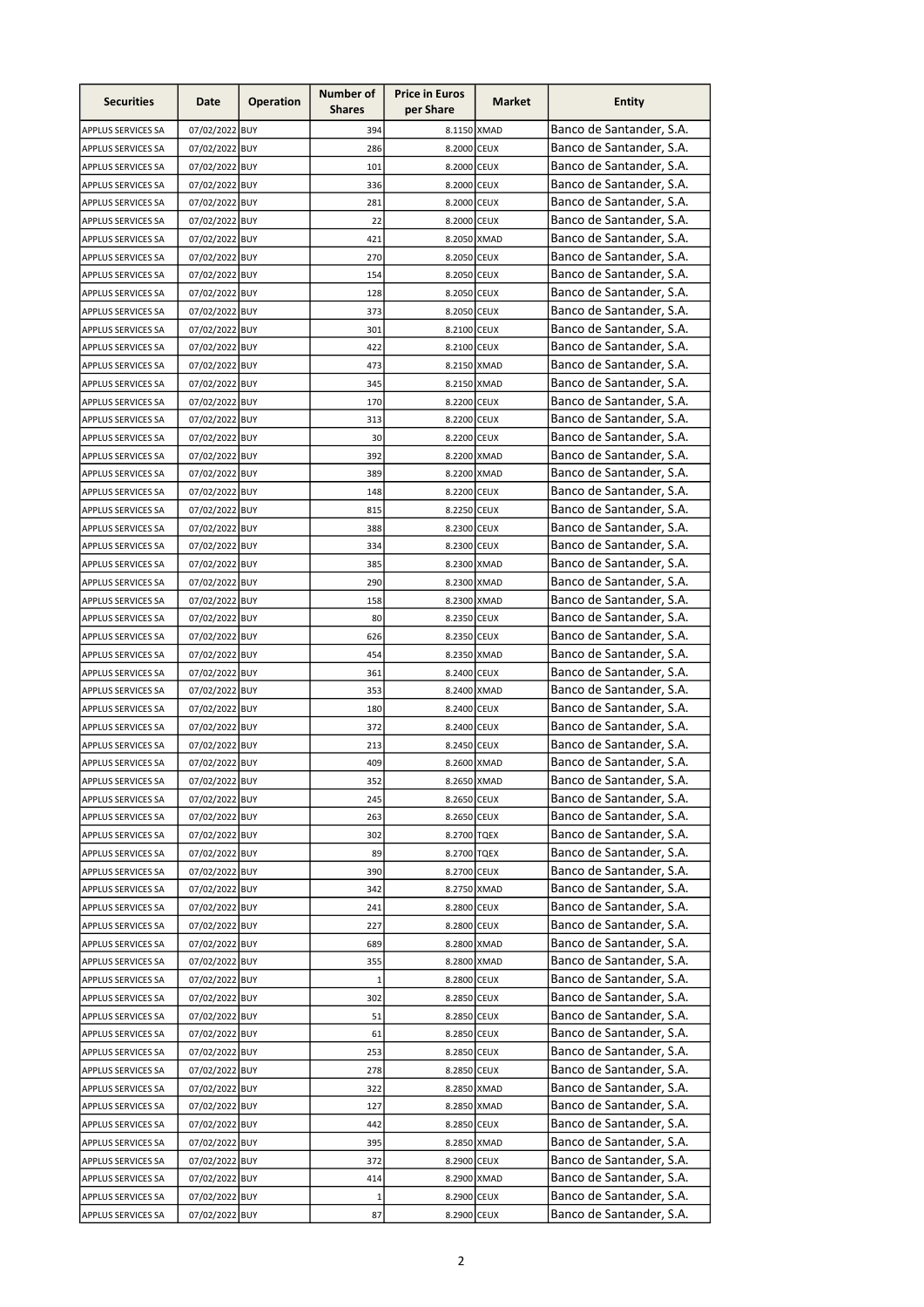| <b>Securities</b>                        | Date                             | <b>Operation</b> | Number of<br><b>Shares</b> | <b>Price in Euros</b><br>per Share | Market | <b>Entity</b>                                        |
|------------------------------------------|----------------------------------|------------------|----------------------------|------------------------------------|--------|------------------------------------------------------|
| APPLUS SERVICES SA                       | 07/02/2022 BUY                   |                  | 53                         | 8.2900 CEUX                        |        | Banco de Santander, S.A.                             |
| APPLUS SERVICES SA                       | 07/02/2022 BUY                   |                  | 270                        | 8.2900 XMAD                        |        | Banco de Santander, S.A.                             |
| APPLUS SERVICES SA                       | 07/02/2022 BUY                   |                  | 29                         | 8.2900 XMAD                        |        | Banco de Santander, S.A.                             |
| APPLUS SERVICES SA                       | 07/02/2022 BUY                   |                  | 399                        | 8.2950 TQEX                        |        | Banco de Santander, S.A.                             |
| APPLUS SERVICES SA                       | 07/02/2022 BUY                   |                  | 779                        | 8.2950 XMAD                        |        | Banco de Santander, S.A.                             |
| <b>APPLUS SERVICES SA</b>                | 07/02/2022 BUY                   |                  | 456                        | 8.2950 XMAD                        |        | Banco de Santander, S.A.                             |
| APPLUS SERVICES SA                       | 07/02/2022 BUY                   |                  | 316                        | 8.2950 CEUX                        |        | Banco de Santander, S.A.                             |
| APPLUS SERVICES SA                       | 07/02/2022 BUY                   |                  | 304                        | 8.2950 CEUX                        |        | Banco de Santander, S.A.                             |
| APPLUS SERVICES SA                       | 07/02/2022 BUY                   |                  | 43                         | 8.2950 CEUX                        |        | Banco de Santander, S.A.                             |
| APPLUS SERVICES SA                       | 07/02/2022 BUY                   |                  | 48                         | 8.3000 XMAD                        |        | Banco de Santander, S.A.                             |
| APPLUS SERVICES SA                       | 07/02/2022 BUY                   |                  | 348                        | 8.3050 CEUX                        |        | Banco de Santander, S.A.                             |
| APPLUS SERVICES SA                       | 07/02/2022 BUY                   |                  | 10                         | 8.3050 CEUX                        |        | Banco de Santander, S.A.                             |
| APPLUS SERVICES SA                       | 07/02/2022 BUY                   |                  | 69                         | 8.3050 CEUX                        |        | Banco de Santander, S.A.                             |
| APPLUS SERVICES SA                       | 07/02/2022 BUY                   |                  | 321                        | 8.3050 CEUX                        |        | Banco de Santander, S.A.                             |
| <b>APPLUS SERVICES SA</b>                | 07/02/2022 BUY                   |                  | 622                        | 8.3050 XMAD                        |        | Banco de Santander, S.A.                             |
| APPLUS SERVICES SA                       | 07/02/2022 BUY                   |                  | 5                          | 8.3050 CEUX                        |        | Banco de Santander, S.A.                             |
| APPLUS SERVICES SA                       | 07/02/2022 BUY                   |                  | 412                        | 8.3050 CEUX                        |        | Banco de Santander, S.A.                             |
| APPLUS SERVICES SA                       | 07/02/2022 BUY                   |                  | 301                        | 8.3050 XMAD<br>8.3050 XMAD         |        | Banco de Santander, S.A.<br>Banco de Santander, S.A. |
| APPLUS SERVICES SA                       | 07/02/2022 BUY                   |                  | 267                        |                                    |        | Banco de Santander, S.A.                             |
| APPLUS SERVICES SA                       | 07/02/2022 BUY                   |                  | 250                        | 8.3050 XMAD                        |        | Banco de Santander, S.A.                             |
| APPLUS SERVICES SA                       | 07/02/2022 BUY                   |                  | 29                         | 8.3050 XMAD                        |        | Banco de Santander, S.A.                             |
| APPLUS SERVICES SA                       | 07/02/2022 BUY<br>07/02/2022 BUY |                  | 493<br>321                 | 8.3100 CEUX<br>8.3100 TQEX         |        | Banco de Santander, S.A.                             |
| APPLUS SERVICES SA                       | 07/02/2022 BUY                   |                  | 29                         | 8.3100 CEUX                        |        | Banco de Santander, S.A.                             |
| APPLUS SERVICES SA<br>APPLUS SERVICES SA | 07/02/2022 BUY                   |                  | 436                        | 8.3100 XMAD                        |        | Banco de Santander, S.A.                             |
| APPLUS SERVICES SA                       | 07/02/2022 BUY                   |                  | 442                        | 8.3100 XMAD                        |        | Banco de Santander, S.A.                             |
| APPLUS SERVICES SA                       | 07/02/2022 BUY                   |                  | 301                        | 8.3150 XMAD                        |        | Banco de Santander, S.A.                             |
| APPLUS SERVICES SA                       | 07/02/2022 BUY                   |                  | 404                        | 8.3200 XMAD                        |        | Banco de Santander, S.A.                             |
| APPLUS SERVICES SA                       | 07/02/2022 BUY                   |                  | 443                        | 8.3250 XMAD                        |        | Banco de Santander, S.A.                             |
| APPLUS SERVICES SA                       | 07/02/2022 BUY                   |                  | 405                        | 8.3300 CEUX                        |        | Banco de Santander, S.A.                             |
| APPLUS SERVICES SA                       | 07/02/2022 BUY                   |                  | 341                        | 8.3300 XMAD                        |        | Banco de Santander, S.A.                             |
| APPLUS SERVICES SA                       | 07/02/2022 BUY                   |                  | 308                        | 8.3300 CEUX                        |        | Banco de Santander, S.A.                             |
| APPLUS SERVICES SA                       | 07/02/2022 BUY                   |                  | 300                        | 8.3400 XMAD                        |        | Banco de Santander, S.A.                             |
| APPLUS SERVICES SA                       | 07/02/2022 BUY                   |                  | 194                        | 8.3400 XMAD                        |        | Banco de Santander, S.A.                             |
| APPLUS SERVICES SA                       | 07/02/2022 BUY                   |                  | 405                        | 8.3400 CEUX                        |        | Banco de Santander, S.A.                             |
| APPLUS SERVICES SA                       | 07/02/2022 BUY                   |                  | 8                          | 8.3400 XMAD                        |        | Banco de Santander, S.A.                             |
| APPLUS SERVICES SA                       | 07/02/2022 BUY                   |                  | 208                        | 8.3400 XMAD                        |        | Banco de Santander, S.A.                             |
| APPLUS SERVICES SA                       | 07/02/2022 BUY                   |                  | 94                         | 8.3400 XMAD                        |        | Banco de Santander, S.A.                             |
| APPLUS SERVICES SA                       | 07/02/2022 BUY                   |                  | 394                        | 8.3450 CEUX                        |        | Banco de Santander, S.A.                             |
| APPLUS SERVICES SA                       | 07/02/2022 BUY                   |                  | 503                        | 8.3500 CEUX                        |        | Banco de Santander, S.A.                             |
| APPLUS SERVICES SA                       | 07/02/2022 BUY                   |                  | 467                        | 8.3500 CEUX                        |        | Banco de Santander, S.A.                             |
| APPLUS SERVICES SA                       | 07/02/2022 BUY                   |                  | 200                        | 8.3500 CEUX                        |        | Banco de Santander, S.A.                             |
| APPLUS SERVICES SA                       | 07/02/2022 BUY                   |                  | 196                        | 8.3500 CEUX                        |        | Banco de Santander, S.A.                             |
| APPLUS SERVICES SA                       | 07/02/2022 BUY                   |                  | 362                        | 8.3600 XMAD                        |        | Banco de Santander, S.A.                             |
| APPLUS SERVICES SA                       | 07/02/2022 BUY                   |                  | 23                         | 8.3650 CEUX                        |        | Banco de Santander, S.A.                             |
| APPLUS SERVICES SA                       | 07/02/2022 BUY                   |                  | 673                        | 8.3650 CEUX                        |        | Banco de Santander, S.A.                             |
| APPLUS SERVICES SA                       | 07/02/2022 BUY                   |                  | 392                        | 8.3650 CEUX                        |        | Banco de Santander, S.A.                             |
| APPLUS SERVICES SA                       | 07/02/2022 BUY                   |                  | 588                        | 8.3650 CEUX                        |        | Banco de Santander, S.A.                             |
| APPLUS SERVICES SA                       | 07/02/2022 BUY                   |                  | 421                        | 8.3700 CEUX                        |        | Banco de Santander, S.A.                             |
| APPLUS SERVICES SA                       | 07/02/2022 BUY                   |                  | 389                        | 8.3700 CEUX                        |        | Banco de Santander, S.A.                             |
| APPLUS SERVICES SA                       | 07/02/2022 BUY                   |                  | 474                        | 8.3700 CEUX                        |        | Banco de Santander, S.A.                             |
| APPLUS SERVICES SA                       | 07/02/2022 BUY                   |                  | 416                        | 8.3700 XMAD                        |        | Banco de Santander, S.A.                             |
| APPLUS SERVICES SA                       | 07/02/2022 BUY                   |                  | 434                        | 8.3800 CEUX                        |        | Banco de Santander, S.A.                             |
| APPLUS SERVICES SA                       | 07/02/2022 BUY                   |                  | 503                        | 8.3850 CEUX                        |        | Banco de Santander, S.A.                             |
| APPLUS SERVICES SA                       | 07/02/2022 BUY                   |                  | 344                        | 8.3850 CEUX                        |        | Banco de Santander, S.A.                             |
| APPLUS SERVICES SA                       | 07/02/2022 BUY                   |                  | 8                          | 8.3900 CEUX                        |        | Banco de Santander, S.A.<br>Banco de Santander, S.A. |
| APPLUS SERVICES SA                       | 07/02/2022 BUY                   |                  | 330                        | 8.3900 CEUX                        |        | Banco de Santander, S.A.                             |
| APPLUS SERVICES SA                       | 07/02/2022 BUY                   |                  | 475                        | 8.3950 XMAD                        |        | Banco de Santander, S.A.                             |
| APPLUS SERVICES SA<br>APPLUS SERVICES SA | 07/02/2022 BUY<br>07/02/2022 BUY |                  | 350<br>635                 | 8.4000 XMAD<br>8.4050 CEUX         |        | Banco de Santander, S.A.                             |
| APPLUS SERVICES SA                       | 07/02/2022 BUY                   |                  | 368                        | 8.4050 XMAD                        |        | Banco de Santander, S.A.                             |
|                                          |                                  |                  |                            |                                    |        |                                                      |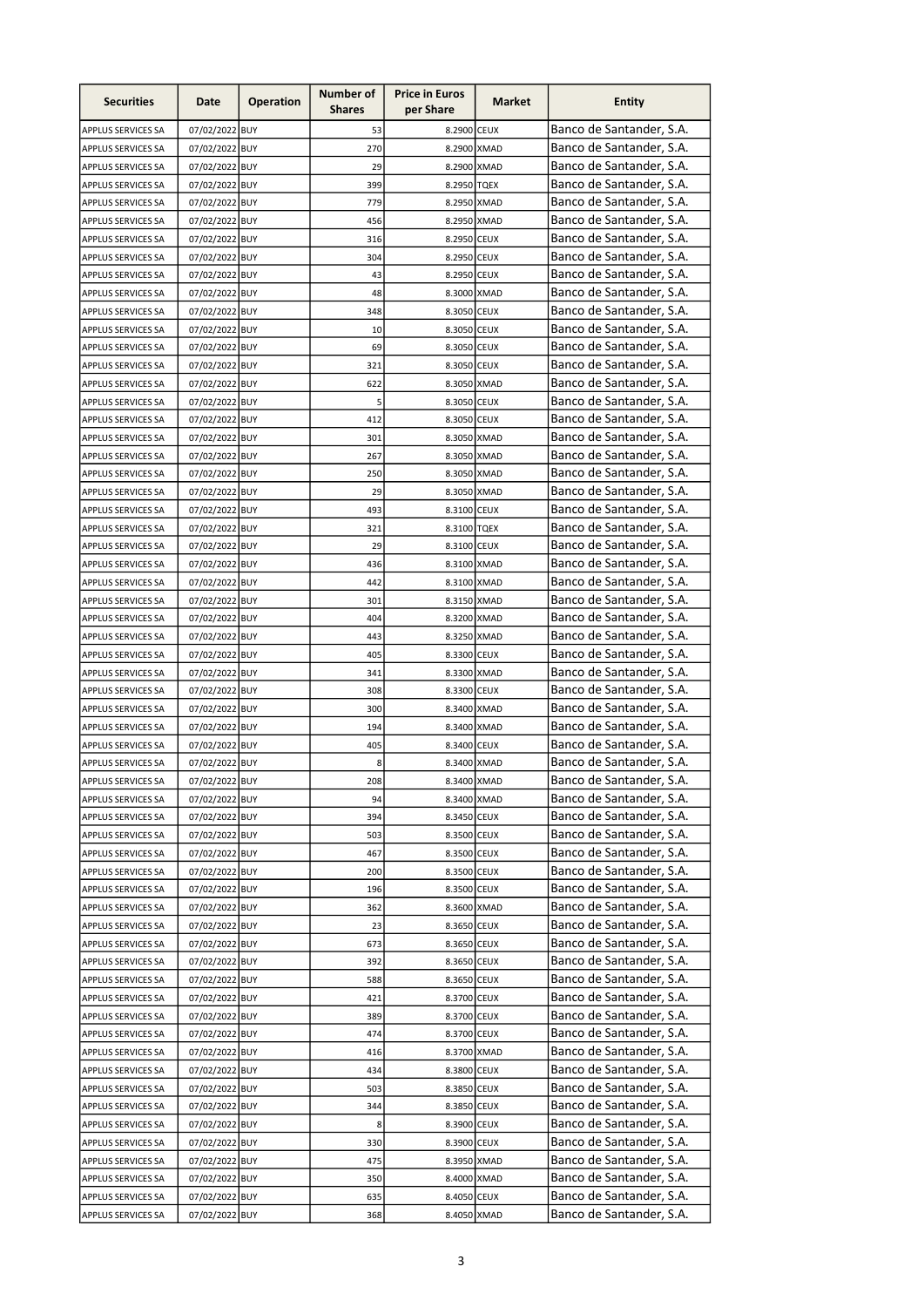| <b>Securities</b>         | Date           | <b>Operation</b> | Number of<br><b>Shares</b> | <b>Price in Euros</b><br>per Share | Market | <b>Entity</b>            |
|---------------------------|----------------|------------------|----------------------------|------------------------------------|--------|--------------------------|
| APPLUS SERVICES SA        | 07/02/2022 BUY |                  | 953                        | 8.4050 XMAD                        |        | Banco de Santander, S.A. |
| APPLUS SERVICES SA        | 07/02/2022 BUY |                  | 876                        | 8.4050 XMAD                        |        | Banco de Santander, S.A. |
| APPLUS SERVICES SA        | 07/02/2022 BUY |                  | 168                        | 8.4050 XMAD                        |        | Banco de Santander, S.A. |
| APPLUS SERVICES SA        | 07/02/2022 BUY |                  | 139                        | 8.4100 XMAD                        |        | Banco de Santander, S.A. |
| <b>APPLUS SERVICES SA</b> | 07/02/2022 BUY |                  | 566                        | 8.4100 XMAD                        |        | Banco de Santander, S.A. |
| APPLUS SERVICES SA        | 07/02/2022 BUY |                  | 344                        | 8.4100 XMAD                        |        | Banco de Santander, S.A. |
| APPLUS SERVICES SA        | 07/02/2022 BUY |                  | 18                         | 8.4100 XMAD                        |        | Banco de Santander, S.A. |
| APPLUS SERVICES SA        | 07/02/2022 BUY |                  | 975                        | 8.4100 XMAD                        |        | Banco de Santander, S.A. |
| APPLUS SERVICES SA        | 07/02/2022 BUY |                  | 1,004                      | 8.4100 XMAD                        |        | Banco de Santander, S.A. |
| APPLUS SERVICES SA        | 07/02/2022 BUY |                  | 425                        | 8.4150 XMAD                        |        | Banco de Santander, S.A. |
| APPLUS SERVICES SA        | 07/02/2022 BUY |                  | 436                        | 8.4150 XMAD                        |        | Banco de Santander, S.A. |
| APPLUS SERVICES SA        | 07/02/2022 BUY |                  | 300                        | 8.4150 XMAD                        |        | Banco de Santander, S.A. |
| <b>APPLUS SERVICES SA</b> | 07/02/2022 BUY |                  | 374                        | 8.4150 XMAD                        |        | Banco de Santander, S.A. |
| <b>APPLUS SERVICES SA</b> | 07/02/2022 BUY |                  | 137                        | 8.4200 XMAD                        |        | Banco de Santander, S.A. |
| APPLUS SERVICES SA        | 07/02/2022 BUY |                  | 235                        | 8.4200 XMAD                        |        | Banco de Santander, S.A. |
| APPLUS SERVICES SA        | 07/02/2022 BUY |                  | 483                        | 8.4200 XMAD                        |        | Banco de Santander, S.A. |
| APPLUS SERVICES SA        | 07/02/2022 BUY |                  | $\mathbf{1}$               | 8.4200 XMAD                        |        | Banco de Santander, S.A. |
| APPLUS SERVICES SA        | 07/02/2022 BUY |                  | 40                         | 8.4200 XMAD                        |        | Banco de Santander, S.A. |
| <b>APPLUS SERVICES SA</b> | 07/02/2022 BUY |                  | 350                        | 8.4250 XMAD                        |        | Banco de Santander, S.A. |
|                           |                | <b>BUY</b>       | 914                        | 8.3500 XMAD                        |        | Banco de Santander, S.A. |
| APPLUS SERVICES SA        | 2022-02-08     |                  |                            |                                    |        |                          |
| APPLUS SERVICES SA        | 2022-02-08     | <b>BUY</b>       | 678                        | 8.3500 XMAD                        |        | Banco de Santander, S.A. |
| APPLUS SERVICES SA        | 2022-02-08     | <b>BUY</b>       | 395                        | 8.3500 XMAD                        |        | Banco de Santander, S.A. |
| APPLUS SERVICES SA        | 2022-02-08     | <b>BUY</b>       | 372                        | 8.3600 XMAD                        |        | Banco de Santander, S.A. |
| APPLUS SERVICES SA        | 2022-02-08     | <b>BUY</b>       | 424                        | 8.3650 CEUX                        |        | Banco de Santander, S.A. |
| APPLUS SERVICES SA        | 2022-02-08     | <b>BUY</b>       | 321                        | 8.3650 XMAD                        |        | Banco de Santander, S.A. |
| APPLUS SERVICES SA        | 2022-02-08     | <b>BUY</b>       | 391                        | 8.4100 XMAD                        |        | Banco de Santander, S.A. |
| <b>APPLUS SERVICES SA</b> | 2022-02-08     | <b>BUY</b>       | 8                          | 8.4200 CEUX                        |        | Banco de Santander, S.A. |
| APPLUS SERVICES SA        | 2022-02-08     | <b>BUY</b>       | 641                        | 8.4300 XMAD                        |        | Banco de Santander, S.A. |
| APPLUS SERVICES SA        | 2022-02-08     | <b>BUY</b>       | 574                        | 8.4350 XMAD                        |        | Banco de Santander, S.A. |
| APPLUS SERVICES SA        | 2022-02-08     | <b>BUY</b>       | 321                        | 8.4500 XMAD                        |        | Banco de Santander, S.A. |
| APPLUS SERVICES SA        | 2022-02-08     | <b>BUY</b>       | 392                        | 8.4550 CEUX                        |        | Banco de Santander, S.A. |
| APPLUS SERVICES SA        | 2022-02-08     | <b>BUY</b>       | 348                        | 8.4550 CEUX                        |        | Banco de Santander, S.A. |
| APPLUS SERVICES SA        | 2022-02-08     | <b>BUY</b>       | 29                         | 8.4600 XMAD                        |        | Banco de Santander, S.A. |
| APPLUS SERVICES SA        | 2022-02-08     | <b>BUY</b>       | 376                        | 8.4600 XMAD                        |        | Banco de Santander, S.A. |
| APPLUS SERVICES SA        | 2022-02-08     | <b>BUY</b>       | 429                        | 8.4800 XMAD                        |        | Banco de Santander, S.A. |
| APPLUS SERVICES SA        | 2022-02-08     | <b>BUY</b>       | 285                        | 8.4800 XMAD                        |        | Banco de Santander, S.A. |
| <b>APPLUS SERVICES SA</b> | 2022-02-08     | <b>BUY</b>       | 79                         | 8.4800 XMAD                        |        | Banco de Santander, S.A. |
| APPLUS SERVICES SA        | 2022-02-08     | <b>BUY</b>       | 148                        | 8.4850 CEUX                        |        | Banco de Santander, S.A. |
| APPLUS SERVICES SA        | 2022-02-08     | <b>BUY</b>       | 308                        | 8.4850 XMAD                        |        | Banco de Santander, S.A. |
| APPLUS SERVICES SA        | 2022-02-08     | BUY              | 365                        | 8.4950 XMAD                        |        | Banco de Santander, S.A. |
| APPLUS SERVICES SA        | 2022-02-08     | <b>BUY</b>       | 106                        | 8.4950 CEUX                        |        | Banco de Santander, S.A. |
| APPLUS SERVICES SA        | 2022-02-08     | <b>BUY</b>       | 790                        | 8.4950 CEUX                        |        | Banco de Santander, S.A. |
| APPLUS SERVICES SA        | 2022-02-08     | <b>BUY</b>       | 37                         | 8.4950 XMAD                        |        | Banco de Santander, S.A. |
| <b>APPLUS SERVICES SA</b> | 2022-02-08     | <b>BUY</b>       | 543                        | 8.5150 CEUX                        |        | Banco de Santander, S.A. |
| APPLUS SERVICES SA        | 2022-02-08     | <b>BUY</b>       | 23                         | 8.5150 XMAD                        |        | Banco de Santander, S.A. |
| APPLUS SERVICES SA        | 2022-02-08     | <b>BUY</b>       | 477                        | 8.5150 XMAD                        |        | Banco de Santander, S.A. |
| APPLUS SERVICES SA        | 2022-02-08     | <b>BUY</b>       | 21                         | 8.5250 TQEX                        |        | Banco de Santander, S.A. |
| APPLUS SERVICES SA        | 2022-02-08     | BUY              | 268                        | 8.5300 XMAD                        |        | Banco de Santander, S.A. |
| APPLUS SERVICES SA        | 2022-02-08     | BUY              | 873                        | 8.5300 XMAD                        |        | Banco de Santander, S.A. |
| APPLUS SERVICES SA        | 2022-02-08     | <b>BUY</b>       | 399                        | 8.5300 CEUX                        |        | Banco de Santander, S.A. |
| APPLUS SERVICES SA        | 2022-02-08     | <b>BUY</b>       | 81                         | 8.5350 XMAD                        |        | Banco de Santander, S.A. |
| APPLUS SERVICES SA        | 2022-02-08     | <b>BUY</b>       | 363                        | 8.5350 XMAD                        |        | Banco de Santander, S.A. |
| APPLUS SERVICES SA        | 2022-02-08     | <b>BUY</b>       | 333                        | 8.5350 XMAD                        |        | Banco de Santander, S.A. |
| APPLUS SERVICES SA        | 2022-02-08     | <b>BUY</b>       | 286                        | 8.5350 XMAD                        |        | Banco de Santander, S.A. |
| APPLUS SERVICES SA        | 2022-02-08     | BUY              | 423                        | 8.5400 XMAD                        |        | Banco de Santander, S.A. |
| APPLUS SERVICES SA        | 2022-02-08     | BUY              | 650                        | 8.5400 XMAD                        |        | Banco de Santander, S.A. |
| APPLUS SERVICES SA        | 2022-02-08     | <b>BUY</b>       | 225                        | 8.5400 XMAD                        |        | Banco de Santander, S.A. |
| <b>APPLUS SERVICES SA</b> | 2022-02-08     | <b>BUY</b>       | 314                        | 8.5400 XMAD                        |        | Banco de Santander, S.A. |
| APPLUS SERVICES SA        | 2022-02-08     | <b>BUY</b>       | 436                        | 8.5400 XMAD                        |        | Banco de Santander, S.A. |
| APPLUS SERVICES SA        | 2022-02-08     | <b>BUY</b>       | 353                        | 8.5400 XMAD                        |        | Banco de Santander, S.A. |
| APPLUS SERVICES SA        | 2022-02-08     | <b>BUY</b>       | 502                        | 8.5400 XMAD                        |        | Banco de Santander, S.A. |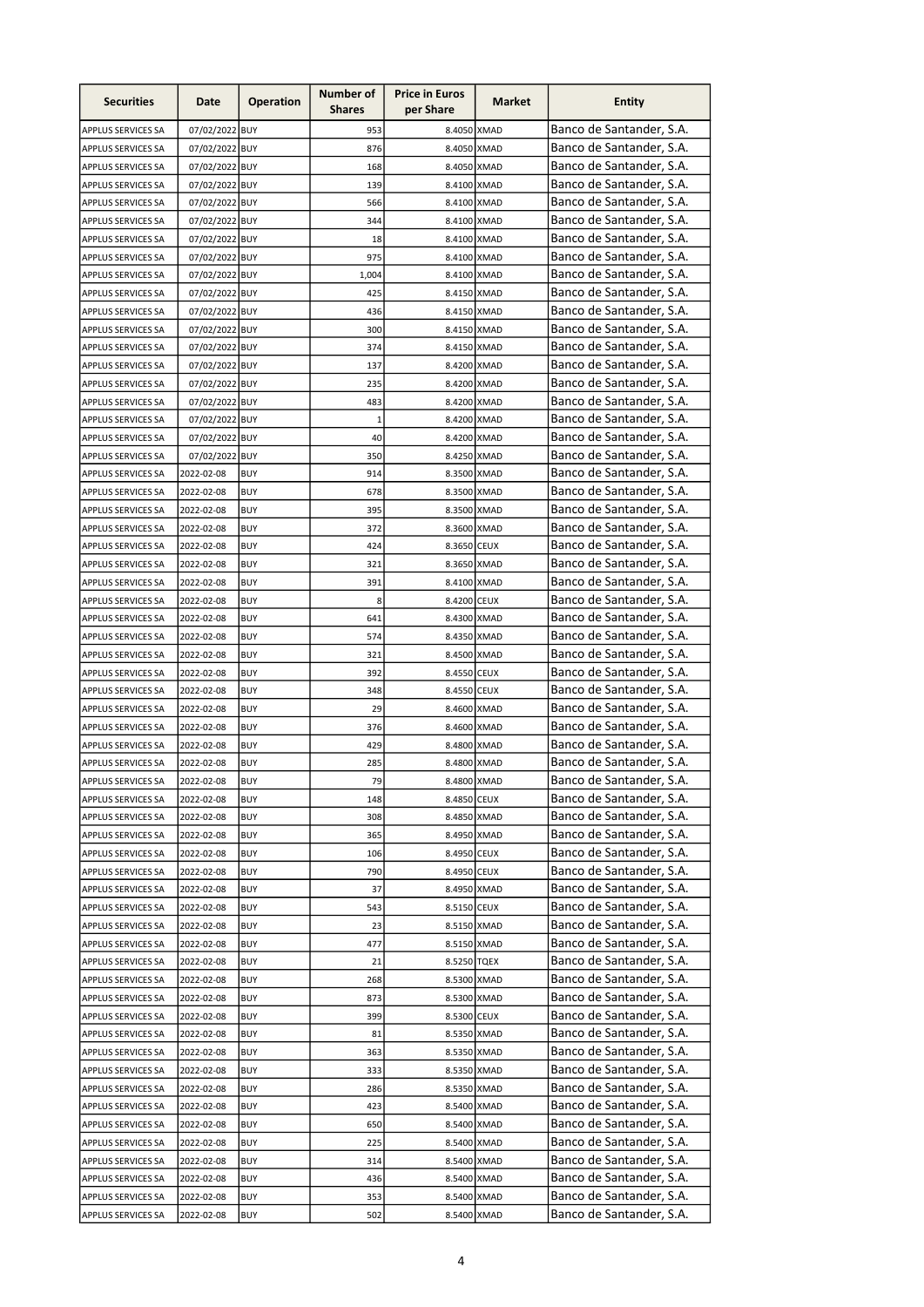| Banco de Santander, S.A.<br>114<br>8.5400 XMAD<br>2022-02-08<br><b>BUY</b><br>APPLUS SERVICES SA<br>Banco de Santander, S.A.<br>392<br>8.5400 CEUX<br><b>BUY</b><br>APPLUS SERVICES SA<br>2022-02-08<br>Banco de Santander, S.A.<br>8.5400 XMAD<br>APPLUS SERVICES SA<br>2022-02-08<br><b>BUY</b><br>154<br>Banco de Santander, S.A.<br>APPLUS SERVICES SA<br>2022-02-08<br><b>BUY</b><br>392<br>8.5400 XMAD<br>Banco de Santander, S.A.<br>8.5450 XMAD<br>2022-02-08<br><b>BUY</b><br>302<br>APPLUS SERVICES SA<br>Banco de Santander, S.A.<br><b>BUY</b><br>APPLUS SERVICES SA<br>2022-02-08<br>332<br>8.5450 XMAD<br>Banco de Santander, S.A.<br><b>BUY</b><br>709<br>APPLUS SERVICES SA<br>2022-02-08<br>8.5450 CEUX<br>Banco de Santander, S.A.<br>8.5450 XMAD<br>APPLUS SERVICES SA<br>2022-02-08<br><b>BUY</b><br>54<br>Banco de Santander, S.A.<br>991<br>8.5450 XMAD<br>2022-02-08<br><b>BUY</b><br>APPLUS SERVICES SA<br>Banco de Santander, S.A.<br>8.5450 XMAD<br>APPLUS SERVICES SA<br>2022-02-08<br><b>BUY</b><br>17<br>Banco de Santander, S.A.<br>8.5450 CEUX<br>APPLUS SERVICES SA<br>2022-02-08<br><b>BUY</b><br>167<br>Banco de Santander, S.A.<br><b>APPLUS SERVICES SA</b><br>2022-02-08<br><b>BUY</b><br>308<br>8.5450 XMAD<br>Banco de Santander, S.A.<br>337<br><b>APPLUS SERVICES SA</b><br>2022-02-08<br><b>BUY</b><br>8.5450 CEUX<br>Banco de Santander, S.A.<br>APPLUS SERVICES SA<br>2022-02-08<br><b>BUY</b><br>369<br>8.5450 XMAD<br>Banco de Santander, S.A.<br>APPLUS SERVICES SA<br>2022-02-08<br><b>BUY</b><br>362<br>8.5450 CEUX<br>Banco de Santander, S.A.<br>APPLUS SERVICES SA<br>2022-02-08<br><b>BUY</b><br>374<br>8.5450 XMAD<br>Banco de Santander, S.A.<br>APPLUS SERVICES SA<br>2022-02-08<br><b>BUY</b><br>365<br>8.5450 CEUX<br>Banco de Santander, S.A.<br>340<br>8.5450 CEUX<br>APPLUS SERVICES SA<br>2022-02-08<br>BUY<br>Banco de Santander, S.A.<br>2022-02-08<br><b>BUY</b><br>86<br>8.5450 CEUX<br>APPLUS SERVICES SA<br>Banco de Santander, S.A.<br>APPLUS SERVICES SA<br>2022-02-08<br><b>BUY</b><br>156<br>8.5450 CEUX<br>Banco de Santander, S.A.<br>69<br>APPLUS SERVICES SA<br>2022-02-08<br><b>BUY</b><br>8.5450 CEUX<br>Banco de Santander, S.A.<br>2022-02-08<br><b>BUY</b><br>678<br>8.5500 XMAD<br>APPLUS SERVICES SA<br>Banco de Santander, S.A.<br>290<br><b>BUY</b><br>8.5500 XMAD<br>APPLUS SERVICES SA<br>2022-02-08<br>Banco de Santander, S.A.<br>2022-02-08<br><b>BUY</b><br>416<br>8.5500 XMAD<br>APPLUS SERVICES SA<br>Banco de Santander, S.A.<br>2022-02-08<br><b>BUY</b><br>271<br>8.5500 CEUX<br><b>APPLUS SERVICES SA</b><br>Banco de Santander, S.A.<br><b>BUY</b><br>405<br>8.5500 XMAD<br>APPLUS SERVICES SA<br>2022-02-08<br>Banco de Santander, S.A.<br><b>BUY</b><br>394<br>8.5500 CEUX<br>APPLUS SERVICES SA<br>2022-02-08<br>Banco de Santander, S.A.<br>APPLUS SERVICES SA<br>2022-02-08<br><b>BUY</b><br>381<br>8.5500 CEUX<br>Banco de Santander, S.A.<br>APPLUS SERVICES SA<br>2022-02-08<br><b>BUY</b><br>443<br>8.5550 CEUX<br>Banco de Santander, S.A.<br>394<br>APPLUS SERVICES SA<br>2022-02-08<br><b>BUY</b><br>8.5550 CEUX<br>Banco de Santander, S.A.<br>251<br>APPLUS SERVICES SA<br>2022-02-08<br><b>BUY</b><br>8.5550 XMAD<br>Banco de Santander, S.A.<br>37<br>APPLUS SERVICES SA<br>2022-02-08<br><b>BUY</b><br>8.5550 XMAD<br>Banco de Santander, S.A.<br><b>APPLUS SERVICES SA</b><br>2022-02-08<br><b>BUY</b><br>124<br>8.5550 CEUX<br>Banco de Santander, S.A.<br>APPLUS SERVICES SA<br>2022-02-08<br><b>BUY</b><br>233<br>8.5550 CEUX<br>Banco de Santander, S.A.<br>451<br>APPLUS SERVICES SA<br>2022-02-08<br>8.5550 XMAD<br>BUY<br>Banco de Santander, S.A.<br>39<br>8.5600 XMAD<br>2022-02-08<br><b>BUY</b><br>APPLUS SERVICES SA<br>Banco de Santander, S.A.<br>2022-02-08<br>8.5600 XMAD<br>APPLUS SERVICES SA<br><b>BUY</b><br>183<br>Banco de Santander, S.A.<br>APPLUS SERVICES SA<br>2022-02-08<br><b>BUY</b><br>397<br>8.5600 XMAD<br>Banco de Santander, S.A.<br><b>BUY</b><br>8.5600 XMAD<br>APPLUS SERVICES SA<br>2022-02-08<br>760<br>Banco de Santander, S.A.<br><b>BUY</b><br>8.5600 XMAD<br>2022-02-08<br>1,107<br>APPLUS SERVICES SA<br>Banco de Santander, S.A.<br>2022-02-08<br><b>BUY</b><br>43<br>8.5600 CEUX<br>APPLUS SERVICES SA<br>Banco de Santander, S.A.<br>8.5600 CEUX<br>APPLUS SERVICES SA<br>2022-02-08<br><b>BUY</b><br>383<br>Banco de Santander, S.A.<br>8.5600 XMAD<br>2022-02-08<br><b>BUY</b><br>285<br>APPLUS SERVICES SA<br>Banco de Santander, S.A.<br>27<br>8.5600 CEUX<br>APPLUS SERVICES SA<br>2022-02-08<br><b>BUY</b><br>Banco de Santander, S.A.<br>8.5600 CEUX<br>APPLUS SERVICES SA<br>2022-02-08<br><b>BUY</b><br>33<br>Banco de Santander, S.A.<br>345<br>8.5600 CEUX<br>APPLUS SERVICES SA<br>2022-02-08<br><b>BUY</b><br>Banco de Santander, S.A.<br>590<br>8.5600 CEUX<br>APPLUS SERVICES SA<br>2022-02-08<br>BUY<br>Banco de Santander, S.A.<br>754<br>APPLUS SERVICES SA<br>2022-02-08<br>BUY<br>8.5650 XMAD<br>Banco de Santander, S.A.<br>514<br>APPLUS SERVICES SA<br>2022-02-08<br><b>BUY</b><br>8.5650 CEUX<br>Banco de Santander, S.A.<br>APPLUS SERVICES SA<br>2022-02-08<br>BUY<br>346<br>8.5650 XMAD<br>Banco de Santander, S.A.<br>2022-02-08<br><b>BUY</b><br>316<br>8.5650 XMAD<br>APPLUS SERVICES SA<br>Banco de Santander, S.A.<br>369<br>2022-02-08<br>8.5650 CEUX<br>APPLUS SERVICES SA<br>BUY<br>Banco de Santander, S.A.<br>21<br>8.5650 CEUX<br>APPLUS SERVICES SA<br>2022-02-08<br>BUY<br>Banco de Santander, S.A.<br>454<br>8.5650 XMAD<br>APPLUS SERVICES SA<br>2022-02-08<br>BUY<br>Banco de Santander, S.A.<br>8.5650 CEUX<br>APPLUS SERVICES SA<br>2022-02-08<br><b>BUY</b><br>127<br>Banco de Santander, S.A.<br><b>BUY</b><br>480<br>8.5650 XMAD<br>APPLUS SERVICES SA<br>2022-02-08<br>Banco de Santander, S.A.<br>8.5700 XMAD<br>APPLUS SERVICES SA<br>2022-02-08<br><b>BUY</b><br>330<br>Banco de Santander, S.A.<br>APPLUS SERVICES SA<br>2022-02-08<br><b>BUY</b><br>796<br>8.5700 XMAD<br>Banco de Santander, S.A.<br>8.5700 TQEX<br>APPLUS SERVICES SA<br>2022-02-08<br><b>BUY</b><br>369<br>Banco de Santander, S.A.<br>2022-02-08<br><b>BUY</b><br>290<br>8.5700 XMAD<br>APPLUS SERVICES SA<br>Banco de Santander, S.A.<br>8.5700 CEUX<br>APPLUS SERVICES SA<br>2022-02-08<br><b>BUY</b><br>358 | <b>Securities</b> | Date | <b>Operation</b> | Number of<br><b>Shares</b> | <b>Price in Euros</b><br>per Share | Market | <b>Entity</b> |
|--------------------------------------------------------------------------------------------------------------------------------------------------------------------------------------------------------------------------------------------------------------------------------------------------------------------------------------------------------------------------------------------------------------------------------------------------------------------------------------------------------------------------------------------------------------------------------------------------------------------------------------------------------------------------------------------------------------------------------------------------------------------------------------------------------------------------------------------------------------------------------------------------------------------------------------------------------------------------------------------------------------------------------------------------------------------------------------------------------------------------------------------------------------------------------------------------------------------------------------------------------------------------------------------------------------------------------------------------------------------------------------------------------------------------------------------------------------------------------------------------------------------------------------------------------------------------------------------------------------------------------------------------------------------------------------------------------------------------------------------------------------------------------------------------------------------------------------------------------------------------------------------------------------------------------------------------------------------------------------------------------------------------------------------------------------------------------------------------------------------------------------------------------------------------------------------------------------------------------------------------------------------------------------------------------------------------------------------------------------------------------------------------------------------------------------------------------------------------------------------------------------------------------------------------------------------------------------------------------------------------------------------------------------------------------------------------------------------------------------------------------------------------------------------------------------------------------------------------------------------------------------------------------------------------------------------------------------------------------------------------------------------------------------------------------------------------------------------------------------------------------------------------------------------------------------------------------------------------------------------------------------------------------------------------------------------------------------------------------------------------------------------------------------------------------------------------------------------------------------------------------------------------------------------------------------------------------------------------------------------------------------------------------------------------------------------------------------------------------------------------------------------------------------------------------------------------------------------------------------------------------------------------------------------------------------------------------------------------------------------------------------------------------------------------------------------------------------------------------------------------------------------------------------------------------------------------------------------------------------------------------------------------------------------------------------------------------------------------------------------------------------------------------------------------------------------------------------------------------------------------------------------------------------------------------------------------------------------------------------------------------------------------------------------------------------------------------------------------------------------------------------------------------------------------------------------------------------------------------------------------------------------------------------------------------------------------------------------------------------------------------------------------------------------------------------------------------------------------------------------------------------------------------------------------------------------------------------------------------------------------------------------------------------------------------------------------------------------------------------------------------------------------------------------------------------------------------------------------------------------------------------------------------------------------------------------------------------------------------------------------------------------------------------------------------------------------------------------------------------------------------------------------------------------------------------------------------------------------------------------------------------------------------------------------------------------------------------------------------------------------------------------------------------------------------------------------------------------------------------------------------------------------------------------------------------------------------------------------------------------------------------------------------------------------------------|-------------------|------|------------------|----------------------------|------------------------------------|--------|---------------|
|                                                                                                                                                                                                                                                                                                                                                                                                                                                                                                                                                                                                                                                                                                                                                                                                                                                                                                                                                                                                                                                                                                                                                                                                                                                                                                                                                                                                                                                                                                                                                                                                                                                                                                                                                                                                                                                                                                                                                                                                                                                                                                                                                                                                                                                                                                                                                                                                                                                                                                                                                                                                                                                                                                                                                                                                                                                                                                                                                                                                                                                                                                                                                                                                                                                                                                                                                                                                                                                                                                                                                                                                                                                                                                                                                                                                                                                                                                                                                                                                                                                                                                                                                                                                                                                                                                                                                                                                                                                                                                                                                                                                                                                                                                                                                                                                                                                                                                                                                                                                                                                                                                                                                                                                                                                                                                                                                                                                                                                                                                                                                                                                                                                                                                                                                                                                                                                                                                                                                                                                                                                                                                                                                                                                                                                                                                              |                   |      |                  |                            |                                    |        |               |
|                                                                                                                                                                                                                                                                                                                                                                                                                                                                                                                                                                                                                                                                                                                                                                                                                                                                                                                                                                                                                                                                                                                                                                                                                                                                                                                                                                                                                                                                                                                                                                                                                                                                                                                                                                                                                                                                                                                                                                                                                                                                                                                                                                                                                                                                                                                                                                                                                                                                                                                                                                                                                                                                                                                                                                                                                                                                                                                                                                                                                                                                                                                                                                                                                                                                                                                                                                                                                                                                                                                                                                                                                                                                                                                                                                                                                                                                                                                                                                                                                                                                                                                                                                                                                                                                                                                                                                                                                                                                                                                                                                                                                                                                                                                                                                                                                                                                                                                                                                                                                                                                                                                                                                                                                                                                                                                                                                                                                                                                                                                                                                                                                                                                                                                                                                                                                                                                                                                                                                                                                                                                                                                                                                                                                                                                                                              |                   |      |                  |                            |                                    |        |               |
|                                                                                                                                                                                                                                                                                                                                                                                                                                                                                                                                                                                                                                                                                                                                                                                                                                                                                                                                                                                                                                                                                                                                                                                                                                                                                                                                                                                                                                                                                                                                                                                                                                                                                                                                                                                                                                                                                                                                                                                                                                                                                                                                                                                                                                                                                                                                                                                                                                                                                                                                                                                                                                                                                                                                                                                                                                                                                                                                                                                                                                                                                                                                                                                                                                                                                                                                                                                                                                                                                                                                                                                                                                                                                                                                                                                                                                                                                                                                                                                                                                                                                                                                                                                                                                                                                                                                                                                                                                                                                                                                                                                                                                                                                                                                                                                                                                                                                                                                                                                                                                                                                                                                                                                                                                                                                                                                                                                                                                                                                                                                                                                                                                                                                                                                                                                                                                                                                                                                                                                                                                                                                                                                                                                                                                                                                                              |                   |      |                  |                            |                                    |        |               |
|                                                                                                                                                                                                                                                                                                                                                                                                                                                                                                                                                                                                                                                                                                                                                                                                                                                                                                                                                                                                                                                                                                                                                                                                                                                                                                                                                                                                                                                                                                                                                                                                                                                                                                                                                                                                                                                                                                                                                                                                                                                                                                                                                                                                                                                                                                                                                                                                                                                                                                                                                                                                                                                                                                                                                                                                                                                                                                                                                                                                                                                                                                                                                                                                                                                                                                                                                                                                                                                                                                                                                                                                                                                                                                                                                                                                                                                                                                                                                                                                                                                                                                                                                                                                                                                                                                                                                                                                                                                                                                                                                                                                                                                                                                                                                                                                                                                                                                                                                                                                                                                                                                                                                                                                                                                                                                                                                                                                                                                                                                                                                                                                                                                                                                                                                                                                                                                                                                                                                                                                                                                                                                                                                                                                                                                                                                              |                   |      |                  |                            |                                    |        |               |
|                                                                                                                                                                                                                                                                                                                                                                                                                                                                                                                                                                                                                                                                                                                                                                                                                                                                                                                                                                                                                                                                                                                                                                                                                                                                                                                                                                                                                                                                                                                                                                                                                                                                                                                                                                                                                                                                                                                                                                                                                                                                                                                                                                                                                                                                                                                                                                                                                                                                                                                                                                                                                                                                                                                                                                                                                                                                                                                                                                                                                                                                                                                                                                                                                                                                                                                                                                                                                                                                                                                                                                                                                                                                                                                                                                                                                                                                                                                                                                                                                                                                                                                                                                                                                                                                                                                                                                                                                                                                                                                                                                                                                                                                                                                                                                                                                                                                                                                                                                                                                                                                                                                                                                                                                                                                                                                                                                                                                                                                                                                                                                                                                                                                                                                                                                                                                                                                                                                                                                                                                                                                                                                                                                                                                                                                                                              |                   |      |                  |                            |                                    |        |               |
|                                                                                                                                                                                                                                                                                                                                                                                                                                                                                                                                                                                                                                                                                                                                                                                                                                                                                                                                                                                                                                                                                                                                                                                                                                                                                                                                                                                                                                                                                                                                                                                                                                                                                                                                                                                                                                                                                                                                                                                                                                                                                                                                                                                                                                                                                                                                                                                                                                                                                                                                                                                                                                                                                                                                                                                                                                                                                                                                                                                                                                                                                                                                                                                                                                                                                                                                                                                                                                                                                                                                                                                                                                                                                                                                                                                                                                                                                                                                                                                                                                                                                                                                                                                                                                                                                                                                                                                                                                                                                                                                                                                                                                                                                                                                                                                                                                                                                                                                                                                                                                                                                                                                                                                                                                                                                                                                                                                                                                                                                                                                                                                                                                                                                                                                                                                                                                                                                                                                                                                                                                                                                                                                                                                                                                                                                                              |                   |      |                  |                            |                                    |        |               |
|                                                                                                                                                                                                                                                                                                                                                                                                                                                                                                                                                                                                                                                                                                                                                                                                                                                                                                                                                                                                                                                                                                                                                                                                                                                                                                                                                                                                                                                                                                                                                                                                                                                                                                                                                                                                                                                                                                                                                                                                                                                                                                                                                                                                                                                                                                                                                                                                                                                                                                                                                                                                                                                                                                                                                                                                                                                                                                                                                                                                                                                                                                                                                                                                                                                                                                                                                                                                                                                                                                                                                                                                                                                                                                                                                                                                                                                                                                                                                                                                                                                                                                                                                                                                                                                                                                                                                                                                                                                                                                                                                                                                                                                                                                                                                                                                                                                                                                                                                                                                                                                                                                                                                                                                                                                                                                                                                                                                                                                                                                                                                                                                                                                                                                                                                                                                                                                                                                                                                                                                                                                                                                                                                                                                                                                                                                              |                   |      |                  |                            |                                    |        |               |
|                                                                                                                                                                                                                                                                                                                                                                                                                                                                                                                                                                                                                                                                                                                                                                                                                                                                                                                                                                                                                                                                                                                                                                                                                                                                                                                                                                                                                                                                                                                                                                                                                                                                                                                                                                                                                                                                                                                                                                                                                                                                                                                                                                                                                                                                                                                                                                                                                                                                                                                                                                                                                                                                                                                                                                                                                                                                                                                                                                                                                                                                                                                                                                                                                                                                                                                                                                                                                                                                                                                                                                                                                                                                                                                                                                                                                                                                                                                                                                                                                                                                                                                                                                                                                                                                                                                                                                                                                                                                                                                                                                                                                                                                                                                                                                                                                                                                                                                                                                                                                                                                                                                                                                                                                                                                                                                                                                                                                                                                                                                                                                                                                                                                                                                                                                                                                                                                                                                                                                                                                                                                                                                                                                                                                                                                                                              |                   |      |                  |                            |                                    |        |               |
|                                                                                                                                                                                                                                                                                                                                                                                                                                                                                                                                                                                                                                                                                                                                                                                                                                                                                                                                                                                                                                                                                                                                                                                                                                                                                                                                                                                                                                                                                                                                                                                                                                                                                                                                                                                                                                                                                                                                                                                                                                                                                                                                                                                                                                                                                                                                                                                                                                                                                                                                                                                                                                                                                                                                                                                                                                                                                                                                                                                                                                                                                                                                                                                                                                                                                                                                                                                                                                                                                                                                                                                                                                                                                                                                                                                                                                                                                                                                                                                                                                                                                                                                                                                                                                                                                                                                                                                                                                                                                                                                                                                                                                                                                                                                                                                                                                                                                                                                                                                                                                                                                                                                                                                                                                                                                                                                                                                                                                                                                                                                                                                                                                                                                                                                                                                                                                                                                                                                                                                                                                                                                                                                                                                                                                                                                                              |                   |      |                  |                            |                                    |        |               |
|                                                                                                                                                                                                                                                                                                                                                                                                                                                                                                                                                                                                                                                                                                                                                                                                                                                                                                                                                                                                                                                                                                                                                                                                                                                                                                                                                                                                                                                                                                                                                                                                                                                                                                                                                                                                                                                                                                                                                                                                                                                                                                                                                                                                                                                                                                                                                                                                                                                                                                                                                                                                                                                                                                                                                                                                                                                                                                                                                                                                                                                                                                                                                                                                                                                                                                                                                                                                                                                                                                                                                                                                                                                                                                                                                                                                                                                                                                                                                                                                                                                                                                                                                                                                                                                                                                                                                                                                                                                                                                                                                                                                                                                                                                                                                                                                                                                                                                                                                                                                                                                                                                                                                                                                                                                                                                                                                                                                                                                                                                                                                                                                                                                                                                                                                                                                                                                                                                                                                                                                                                                                                                                                                                                                                                                                                                              |                   |      |                  |                            |                                    |        |               |
|                                                                                                                                                                                                                                                                                                                                                                                                                                                                                                                                                                                                                                                                                                                                                                                                                                                                                                                                                                                                                                                                                                                                                                                                                                                                                                                                                                                                                                                                                                                                                                                                                                                                                                                                                                                                                                                                                                                                                                                                                                                                                                                                                                                                                                                                                                                                                                                                                                                                                                                                                                                                                                                                                                                                                                                                                                                                                                                                                                                                                                                                                                                                                                                                                                                                                                                                                                                                                                                                                                                                                                                                                                                                                                                                                                                                                                                                                                                                                                                                                                                                                                                                                                                                                                                                                                                                                                                                                                                                                                                                                                                                                                                                                                                                                                                                                                                                                                                                                                                                                                                                                                                                                                                                                                                                                                                                                                                                                                                                                                                                                                                                                                                                                                                                                                                                                                                                                                                                                                                                                                                                                                                                                                                                                                                                                                              |                   |      |                  |                            |                                    |        |               |
|                                                                                                                                                                                                                                                                                                                                                                                                                                                                                                                                                                                                                                                                                                                                                                                                                                                                                                                                                                                                                                                                                                                                                                                                                                                                                                                                                                                                                                                                                                                                                                                                                                                                                                                                                                                                                                                                                                                                                                                                                                                                                                                                                                                                                                                                                                                                                                                                                                                                                                                                                                                                                                                                                                                                                                                                                                                                                                                                                                                                                                                                                                                                                                                                                                                                                                                                                                                                                                                                                                                                                                                                                                                                                                                                                                                                                                                                                                                                                                                                                                                                                                                                                                                                                                                                                                                                                                                                                                                                                                                                                                                                                                                                                                                                                                                                                                                                                                                                                                                                                                                                                                                                                                                                                                                                                                                                                                                                                                                                                                                                                                                                                                                                                                                                                                                                                                                                                                                                                                                                                                                                                                                                                                                                                                                                                                              |                   |      |                  |                            |                                    |        |               |
|                                                                                                                                                                                                                                                                                                                                                                                                                                                                                                                                                                                                                                                                                                                                                                                                                                                                                                                                                                                                                                                                                                                                                                                                                                                                                                                                                                                                                                                                                                                                                                                                                                                                                                                                                                                                                                                                                                                                                                                                                                                                                                                                                                                                                                                                                                                                                                                                                                                                                                                                                                                                                                                                                                                                                                                                                                                                                                                                                                                                                                                                                                                                                                                                                                                                                                                                                                                                                                                                                                                                                                                                                                                                                                                                                                                                                                                                                                                                                                                                                                                                                                                                                                                                                                                                                                                                                                                                                                                                                                                                                                                                                                                                                                                                                                                                                                                                                                                                                                                                                                                                                                                                                                                                                                                                                                                                                                                                                                                                                                                                                                                                                                                                                                                                                                                                                                                                                                                                                                                                                                                                                                                                                                                                                                                                                                              |                   |      |                  |                            |                                    |        |               |
|                                                                                                                                                                                                                                                                                                                                                                                                                                                                                                                                                                                                                                                                                                                                                                                                                                                                                                                                                                                                                                                                                                                                                                                                                                                                                                                                                                                                                                                                                                                                                                                                                                                                                                                                                                                                                                                                                                                                                                                                                                                                                                                                                                                                                                                                                                                                                                                                                                                                                                                                                                                                                                                                                                                                                                                                                                                                                                                                                                                                                                                                                                                                                                                                                                                                                                                                                                                                                                                                                                                                                                                                                                                                                                                                                                                                                                                                                                                                                                                                                                                                                                                                                                                                                                                                                                                                                                                                                                                                                                                                                                                                                                                                                                                                                                                                                                                                                                                                                                                                                                                                                                                                                                                                                                                                                                                                                                                                                                                                                                                                                                                                                                                                                                                                                                                                                                                                                                                                                                                                                                                                                                                                                                                                                                                                                                              |                   |      |                  |                            |                                    |        |               |
|                                                                                                                                                                                                                                                                                                                                                                                                                                                                                                                                                                                                                                                                                                                                                                                                                                                                                                                                                                                                                                                                                                                                                                                                                                                                                                                                                                                                                                                                                                                                                                                                                                                                                                                                                                                                                                                                                                                                                                                                                                                                                                                                                                                                                                                                                                                                                                                                                                                                                                                                                                                                                                                                                                                                                                                                                                                                                                                                                                                                                                                                                                                                                                                                                                                                                                                                                                                                                                                                                                                                                                                                                                                                                                                                                                                                                                                                                                                                                                                                                                                                                                                                                                                                                                                                                                                                                                                                                                                                                                                                                                                                                                                                                                                                                                                                                                                                                                                                                                                                                                                                                                                                                                                                                                                                                                                                                                                                                                                                                                                                                                                                                                                                                                                                                                                                                                                                                                                                                                                                                                                                                                                                                                                                                                                                                                              |                   |      |                  |                            |                                    |        |               |
|                                                                                                                                                                                                                                                                                                                                                                                                                                                                                                                                                                                                                                                                                                                                                                                                                                                                                                                                                                                                                                                                                                                                                                                                                                                                                                                                                                                                                                                                                                                                                                                                                                                                                                                                                                                                                                                                                                                                                                                                                                                                                                                                                                                                                                                                                                                                                                                                                                                                                                                                                                                                                                                                                                                                                                                                                                                                                                                                                                                                                                                                                                                                                                                                                                                                                                                                                                                                                                                                                                                                                                                                                                                                                                                                                                                                                                                                                                                                                                                                                                                                                                                                                                                                                                                                                                                                                                                                                                                                                                                                                                                                                                                                                                                                                                                                                                                                                                                                                                                                                                                                                                                                                                                                                                                                                                                                                                                                                                                                                                                                                                                                                                                                                                                                                                                                                                                                                                                                                                                                                                                                                                                                                                                                                                                                                                              |                   |      |                  |                            |                                    |        |               |
|                                                                                                                                                                                                                                                                                                                                                                                                                                                                                                                                                                                                                                                                                                                                                                                                                                                                                                                                                                                                                                                                                                                                                                                                                                                                                                                                                                                                                                                                                                                                                                                                                                                                                                                                                                                                                                                                                                                                                                                                                                                                                                                                                                                                                                                                                                                                                                                                                                                                                                                                                                                                                                                                                                                                                                                                                                                                                                                                                                                                                                                                                                                                                                                                                                                                                                                                                                                                                                                                                                                                                                                                                                                                                                                                                                                                                                                                                                                                                                                                                                                                                                                                                                                                                                                                                                                                                                                                                                                                                                                                                                                                                                                                                                                                                                                                                                                                                                                                                                                                                                                                                                                                                                                                                                                                                                                                                                                                                                                                                                                                                                                                                                                                                                                                                                                                                                                                                                                                                                                                                                                                                                                                                                                                                                                                                                              |                   |      |                  |                            |                                    |        |               |
|                                                                                                                                                                                                                                                                                                                                                                                                                                                                                                                                                                                                                                                                                                                                                                                                                                                                                                                                                                                                                                                                                                                                                                                                                                                                                                                                                                                                                                                                                                                                                                                                                                                                                                                                                                                                                                                                                                                                                                                                                                                                                                                                                                                                                                                                                                                                                                                                                                                                                                                                                                                                                                                                                                                                                                                                                                                                                                                                                                                                                                                                                                                                                                                                                                                                                                                                                                                                                                                                                                                                                                                                                                                                                                                                                                                                                                                                                                                                                                                                                                                                                                                                                                                                                                                                                                                                                                                                                                                                                                                                                                                                                                                                                                                                                                                                                                                                                                                                                                                                                                                                                                                                                                                                                                                                                                                                                                                                                                                                                                                                                                                                                                                                                                                                                                                                                                                                                                                                                                                                                                                                                                                                                                                                                                                                                                              |                   |      |                  |                            |                                    |        |               |
|                                                                                                                                                                                                                                                                                                                                                                                                                                                                                                                                                                                                                                                                                                                                                                                                                                                                                                                                                                                                                                                                                                                                                                                                                                                                                                                                                                                                                                                                                                                                                                                                                                                                                                                                                                                                                                                                                                                                                                                                                                                                                                                                                                                                                                                                                                                                                                                                                                                                                                                                                                                                                                                                                                                                                                                                                                                                                                                                                                                                                                                                                                                                                                                                                                                                                                                                                                                                                                                                                                                                                                                                                                                                                                                                                                                                                                                                                                                                                                                                                                                                                                                                                                                                                                                                                                                                                                                                                                                                                                                                                                                                                                                                                                                                                                                                                                                                                                                                                                                                                                                                                                                                                                                                                                                                                                                                                                                                                                                                                                                                                                                                                                                                                                                                                                                                                                                                                                                                                                                                                                                                                                                                                                                                                                                                                                              |                   |      |                  |                            |                                    |        |               |
|                                                                                                                                                                                                                                                                                                                                                                                                                                                                                                                                                                                                                                                                                                                                                                                                                                                                                                                                                                                                                                                                                                                                                                                                                                                                                                                                                                                                                                                                                                                                                                                                                                                                                                                                                                                                                                                                                                                                                                                                                                                                                                                                                                                                                                                                                                                                                                                                                                                                                                                                                                                                                                                                                                                                                                                                                                                                                                                                                                                                                                                                                                                                                                                                                                                                                                                                                                                                                                                                                                                                                                                                                                                                                                                                                                                                                                                                                                                                                                                                                                                                                                                                                                                                                                                                                                                                                                                                                                                                                                                                                                                                                                                                                                                                                                                                                                                                                                                                                                                                                                                                                                                                                                                                                                                                                                                                                                                                                                                                                                                                                                                                                                                                                                                                                                                                                                                                                                                                                                                                                                                                                                                                                                                                                                                                                                              |                   |      |                  |                            |                                    |        |               |
|                                                                                                                                                                                                                                                                                                                                                                                                                                                                                                                                                                                                                                                                                                                                                                                                                                                                                                                                                                                                                                                                                                                                                                                                                                                                                                                                                                                                                                                                                                                                                                                                                                                                                                                                                                                                                                                                                                                                                                                                                                                                                                                                                                                                                                                                                                                                                                                                                                                                                                                                                                                                                                                                                                                                                                                                                                                                                                                                                                                                                                                                                                                                                                                                                                                                                                                                                                                                                                                                                                                                                                                                                                                                                                                                                                                                                                                                                                                                                                                                                                                                                                                                                                                                                                                                                                                                                                                                                                                                                                                                                                                                                                                                                                                                                                                                                                                                                                                                                                                                                                                                                                                                                                                                                                                                                                                                                                                                                                                                                                                                                                                                                                                                                                                                                                                                                                                                                                                                                                                                                                                                                                                                                                                                                                                                                                              |                   |      |                  |                            |                                    |        |               |
|                                                                                                                                                                                                                                                                                                                                                                                                                                                                                                                                                                                                                                                                                                                                                                                                                                                                                                                                                                                                                                                                                                                                                                                                                                                                                                                                                                                                                                                                                                                                                                                                                                                                                                                                                                                                                                                                                                                                                                                                                                                                                                                                                                                                                                                                                                                                                                                                                                                                                                                                                                                                                                                                                                                                                                                                                                                                                                                                                                                                                                                                                                                                                                                                                                                                                                                                                                                                                                                                                                                                                                                                                                                                                                                                                                                                                                                                                                                                                                                                                                                                                                                                                                                                                                                                                                                                                                                                                                                                                                                                                                                                                                                                                                                                                                                                                                                                                                                                                                                                                                                                                                                                                                                                                                                                                                                                                                                                                                                                                                                                                                                                                                                                                                                                                                                                                                                                                                                                                                                                                                                                                                                                                                                                                                                                                                              |                   |      |                  |                            |                                    |        |               |
|                                                                                                                                                                                                                                                                                                                                                                                                                                                                                                                                                                                                                                                                                                                                                                                                                                                                                                                                                                                                                                                                                                                                                                                                                                                                                                                                                                                                                                                                                                                                                                                                                                                                                                                                                                                                                                                                                                                                                                                                                                                                                                                                                                                                                                                                                                                                                                                                                                                                                                                                                                                                                                                                                                                                                                                                                                                                                                                                                                                                                                                                                                                                                                                                                                                                                                                                                                                                                                                                                                                                                                                                                                                                                                                                                                                                                                                                                                                                                                                                                                                                                                                                                                                                                                                                                                                                                                                                                                                                                                                                                                                                                                                                                                                                                                                                                                                                                                                                                                                                                                                                                                                                                                                                                                                                                                                                                                                                                                                                                                                                                                                                                                                                                                                                                                                                                                                                                                                                                                                                                                                                                                                                                                                                                                                                                                              |                   |      |                  |                            |                                    |        |               |
|                                                                                                                                                                                                                                                                                                                                                                                                                                                                                                                                                                                                                                                                                                                                                                                                                                                                                                                                                                                                                                                                                                                                                                                                                                                                                                                                                                                                                                                                                                                                                                                                                                                                                                                                                                                                                                                                                                                                                                                                                                                                                                                                                                                                                                                                                                                                                                                                                                                                                                                                                                                                                                                                                                                                                                                                                                                                                                                                                                                                                                                                                                                                                                                                                                                                                                                                                                                                                                                                                                                                                                                                                                                                                                                                                                                                                                                                                                                                                                                                                                                                                                                                                                                                                                                                                                                                                                                                                                                                                                                                                                                                                                                                                                                                                                                                                                                                                                                                                                                                                                                                                                                                                                                                                                                                                                                                                                                                                                                                                                                                                                                                                                                                                                                                                                                                                                                                                                                                                                                                                                                                                                                                                                                                                                                                                                              |                   |      |                  |                            |                                    |        |               |
|                                                                                                                                                                                                                                                                                                                                                                                                                                                                                                                                                                                                                                                                                                                                                                                                                                                                                                                                                                                                                                                                                                                                                                                                                                                                                                                                                                                                                                                                                                                                                                                                                                                                                                                                                                                                                                                                                                                                                                                                                                                                                                                                                                                                                                                                                                                                                                                                                                                                                                                                                                                                                                                                                                                                                                                                                                                                                                                                                                                                                                                                                                                                                                                                                                                                                                                                                                                                                                                                                                                                                                                                                                                                                                                                                                                                                                                                                                                                                                                                                                                                                                                                                                                                                                                                                                                                                                                                                                                                                                                                                                                                                                                                                                                                                                                                                                                                                                                                                                                                                                                                                                                                                                                                                                                                                                                                                                                                                                                                                                                                                                                                                                                                                                                                                                                                                                                                                                                                                                                                                                                                                                                                                                                                                                                                                                              |                   |      |                  |                            |                                    |        |               |
|                                                                                                                                                                                                                                                                                                                                                                                                                                                                                                                                                                                                                                                                                                                                                                                                                                                                                                                                                                                                                                                                                                                                                                                                                                                                                                                                                                                                                                                                                                                                                                                                                                                                                                                                                                                                                                                                                                                                                                                                                                                                                                                                                                                                                                                                                                                                                                                                                                                                                                                                                                                                                                                                                                                                                                                                                                                                                                                                                                                                                                                                                                                                                                                                                                                                                                                                                                                                                                                                                                                                                                                                                                                                                                                                                                                                                                                                                                                                                                                                                                                                                                                                                                                                                                                                                                                                                                                                                                                                                                                                                                                                                                                                                                                                                                                                                                                                                                                                                                                                                                                                                                                                                                                                                                                                                                                                                                                                                                                                                                                                                                                                                                                                                                                                                                                                                                                                                                                                                                                                                                                                                                                                                                                                                                                                                                              |                   |      |                  |                            |                                    |        |               |
|                                                                                                                                                                                                                                                                                                                                                                                                                                                                                                                                                                                                                                                                                                                                                                                                                                                                                                                                                                                                                                                                                                                                                                                                                                                                                                                                                                                                                                                                                                                                                                                                                                                                                                                                                                                                                                                                                                                                                                                                                                                                                                                                                                                                                                                                                                                                                                                                                                                                                                                                                                                                                                                                                                                                                                                                                                                                                                                                                                                                                                                                                                                                                                                                                                                                                                                                                                                                                                                                                                                                                                                                                                                                                                                                                                                                                                                                                                                                                                                                                                                                                                                                                                                                                                                                                                                                                                                                                                                                                                                                                                                                                                                                                                                                                                                                                                                                                                                                                                                                                                                                                                                                                                                                                                                                                                                                                                                                                                                                                                                                                                                                                                                                                                                                                                                                                                                                                                                                                                                                                                                                                                                                                                                                                                                                                                              |                   |      |                  |                            |                                    |        |               |
|                                                                                                                                                                                                                                                                                                                                                                                                                                                                                                                                                                                                                                                                                                                                                                                                                                                                                                                                                                                                                                                                                                                                                                                                                                                                                                                                                                                                                                                                                                                                                                                                                                                                                                                                                                                                                                                                                                                                                                                                                                                                                                                                                                                                                                                                                                                                                                                                                                                                                                                                                                                                                                                                                                                                                                                                                                                                                                                                                                                                                                                                                                                                                                                                                                                                                                                                                                                                                                                                                                                                                                                                                                                                                                                                                                                                                                                                                                                                                                                                                                                                                                                                                                                                                                                                                                                                                                                                                                                                                                                                                                                                                                                                                                                                                                                                                                                                                                                                                                                                                                                                                                                                                                                                                                                                                                                                                                                                                                                                                                                                                                                                                                                                                                                                                                                                                                                                                                                                                                                                                                                                                                                                                                                                                                                                                                              |                   |      |                  |                            |                                    |        |               |
|                                                                                                                                                                                                                                                                                                                                                                                                                                                                                                                                                                                                                                                                                                                                                                                                                                                                                                                                                                                                                                                                                                                                                                                                                                                                                                                                                                                                                                                                                                                                                                                                                                                                                                                                                                                                                                                                                                                                                                                                                                                                                                                                                                                                                                                                                                                                                                                                                                                                                                                                                                                                                                                                                                                                                                                                                                                                                                                                                                                                                                                                                                                                                                                                                                                                                                                                                                                                                                                                                                                                                                                                                                                                                                                                                                                                                                                                                                                                                                                                                                                                                                                                                                                                                                                                                                                                                                                                                                                                                                                                                                                                                                                                                                                                                                                                                                                                                                                                                                                                                                                                                                                                                                                                                                                                                                                                                                                                                                                                                                                                                                                                                                                                                                                                                                                                                                                                                                                                                                                                                                                                                                                                                                                                                                                                                                              |                   |      |                  |                            |                                    |        |               |
|                                                                                                                                                                                                                                                                                                                                                                                                                                                                                                                                                                                                                                                                                                                                                                                                                                                                                                                                                                                                                                                                                                                                                                                                                                                                                                                                                                                                                                                                                                                                                                                                                                                                                                                                                                                                                                                                                                                                                                                                                                                                                                                                                                                                                                                                                                                                                                                                                                                                                                                                                                                                                                                                                                                                                                                                                                                                                                                                                                                                                                                                                                                                                                                                                                                                                                                                                                                                                                                                                                                                                                                                                                                                                                                                                                                                                                                                                                                                                                                                                                                                                                                                                                                                                                                                                                                                                                                                                                                                                                                                                                                                                                                                                                                                                                                                                                                                                                                                                                                                                                                                                                                                                                                                                                                                                                                                                                                                                                                                                                                                                                                                                                                                                                                                                                                                                                                                                                                                                                                                                                                                                                                                                                                                                                                                                                              |                   |      |                  |                            |                                    |        |               |
|                                                                                                                                                                                                                                                                                                                                                                                                                                                                                                                                                                                                                                                                                                                                                                                                                                                                                                                                                                                                                                                                                                                                                                                                                                                                                                                                                                                                                                                                                                                                                                                                                                                                                                                                                                                                                                                                                                                                                                                                                                                                                                                                                                                                                                                                                                                                                                                                                                                                                                                                                                                                                                                                                                                                                                                                                                                                                                                                                                                                                                                                                                                                                                                                                                                                                                                                                                                                                                                                                                                                                                                                                                                                                                                                                                                                                                                                                                                                                                                                                                                                                                                                                                                                                                                                                                                                                                                                                                                                                                                                                                                                                                                                                                                                                                                                                                                                                                                                                                                                                                                                                                                                                                                                                                                                                                                                                                                                                                                                                                                                                                                                                                                                                                                                                                                                                                                                                                                                                                                                                                                                                                                                                                                                                                                                                                              |                   |      |                  |                            |                                    |        |               |
|                                                                                                                                                                                                                                                                                                                                                                                                                                                                                                                                                                                                                                                                                                                                                                                                                                                                                                                                                                                                                                                                                                                                                                                                                                                                                                                                                                                                                                                                                                                                                                                                                                                                                                                                                                                                                                                                                                                                                                                                                                                                                                                                                                                                                                                                                                                                                                                                                                                                                                                                                                                                                                                                                                                                                                                                                                                                                                                                                                                                                                                                                                                                                                                                                                                                                                                                                                                                                                                                                                                                                                                                                                                                                                                                                                                                                                                                                                                                                                                                                                                                                                                                                                                                                                                                                                                                                                                                                                                                                                                                                                                                                                                                                                                                                                                                                                                                                                                                                                                                                                                                                                                                                                                                                                                                                                                                                                                                                                                                                                                                                                                                                                                                                                                                                                                                                                                                                                                                                                                                                                                                                                                                                                                                                                                                                                              |                   |      |                  |                            |                                    |        |               |
|                                                                                                                                                                                                                                                                                                                                                                                                                                                                                                                                                                                                                                                                                                                                                                                                                                                                                                                                                                                                                                                                                                                                                                                                                                                                                                                                                                                                                                                                                                                                                                                                                                                                                                                                                                                                                                                                                                                                                                                                                                                                                                                                                                                                                                                                                                                                                                                                                                                                                                                                                                                                                                                                                                                                                                                                                                                                                                                                                                                                                                                                                                                                                                                                                                                                                                                                                                                                                                                                                                                                                                                                                                                                                                                                                                                                                                                                                                                                                                                                                                                                                                                                                                                                                                                                                                                                                                                                                                                                                                                                                                                                                                                                                                                                                                                                                                                                                                                                                                                                                                                                                                                                                                                                                                                                                                                                                                                                                                                                                                                                                                                                                                                                                                                                                                                                                                                                                                                                                                                                                                                                                                                                                                                                                                                                                                              |                   |      |                  |                            |                                    |        |               |
|                                                                                                                                                                                                                                                                                                                                                                                                                                                                                                                                                                                                                                                                                                                                                                                                                                                                                                                                                                                                                                                                                                                                                                                                                                                                                                                                                                                                                                                                                                                                                                                                                                                                                                                                                                                                                                                                                                                                                                                                                                                                                                                                                                                                                                                                                                                                                                                                                                                                                                                                                                                                                                                                                                                                                                                                                                                                                                                                                                                                                                                                                                                                                                                                                                                                                                                                                                                                                                                                                                                                                                                                                                                                                                                                                                                                                                                                                                                                                                                                                                                                                                                                                                                                                                                                                                                                                                                                                                                                                                                                                                                                                                                                                                                                                                                                                                                                                                                                                                                                                                                                                                                                                                                                                                                                                                                                                                                                                                                                                                                                                                                                                                                                                                                                                                                                                                                                                                                                                                                                                                                                                                                                                                                                                                                                                                              |                   |      |                  |                            |                                    |        |               |
|                                                                                                                                                                                                                                                                                                                                                                                                                                                                                                                                                                                                                                                                                                                                                                                                                                                                                                                                                                                                                                                                                                                                                                                                                                                                                                                                                                                                                                                                                                                                                                                                                                                                                                                                                                                                                                                                                                                                                                                                                                                                                                                                                                                                                                                                                                                                                                                                                                                                                                                                                                                                                                                                                                                                                                                                                                                                                                                                                                                                                                                                                                                                                                                                                                                                                                                                                                                                                                                                                                                                                                                                                                                                                                                                                                                                                                                                                                                                                                                                                                                                                                                                                                                                                                                                                                                                                                                                                                                                                                                                                                                                                                                                                                                                                                                                                                                                                                                                                                                                                                                                                                                                                                                                                                                                                                                                                                                                                                                                                                                                                                                                                                                                                                                                                                                                                                                                                                                                                                                                                                                                                                                                                                                                                                                                                                              |                   |      |                  |                            |                                    |        |               |
|                                                                                                                                                                                                                                                                                                                                                                                                                                                                                                                                                                                                                                                                                                                                                                                                                                                                                                                                                                                                                                                                                                                                                                                                                                                                                                                                                                                                                                                                                                                                                                                                                                                                                                                                                                                                                                                                                                                                                                                                                                                                                                                                                                                                                                                                                                                                                                                                                                                                                                                                                                                                                                                                                                                                                                                                                                                                                                                                                                                                                                                                                                                                                                                                                                                                                                                                                                                                                                                                                                                                                                                                                                                                                                                                                                                                                                                                                                                                                                                                                                                                                                                                                                                                                                                                                                                                                                                                                                                                                                                                                                                                                                                                                                                                                                                                                                                                                                                                                                                                                                                                                                                                                                                                                                                                                                                                                                                                                                                                                                                                                                                                                                                                                                                                                                                                                                                                                                                                                                                                                                                                                                                                                                                                                                                                                                              |                   |      |                  |                            |                                    |        |               |
|                                                                                                                                                                                                                                                                                                                                                                                                                                                                                                                                                                                                                                                                                                                                                                                                                                                                                                                                                                                                                                                                                                                                                                                                                                                                                                                                                                                                                                                                                                                                                                                                                                                                                                                                                                                                                                                                                                                                                                                                                                                                                                                                                                                                                                                                                                                                                                                                                                                                                                                                                                                                                                                                                                                                                                                                                                                                                                                                                                                                                                                                                                                                                                                                                                                                                                                                                                                                                                                                                                                                                                                                                                                                                                                                                                                                                                                                                                                                                                                                                                                                                                                                                                                                                                                                                                                                                                                                                                                                                                                                                                                                                                                                                                                                                                                                                                                                                                                                                                                                                                                                                                                                                                                                                                                                                                                                                                                                                                                                                                                                                                                                                                                                                                                                                                                                                                                                                                                                                                                                                                                                                                                                                                                                                                                                                                              |                   |      |                  |                            |                                    |        |               |
|                                                                                                                                                                                                                                                                                                                                                                                                                                                                                                                                                                                                                                                                                                                                                                                                                                                                                                                                                                                                                                                                                                                                                                                                                                                                                                                                                                                                                                                                                                                                                                                                                                                                                                                                                                                                                                                                                                                                                                                                                                                                                                                                                                                                                                                                                                                                                                                                                                                                                                                                                                                                                                                                                                                                                                                                                                                                                                                                                                                                                                                                                                                                                                                                                                                                                                                                                                                                                                                                                                                                                                                                                                                                                                                                                                                                                                                                                                                                                                                                                                                                                                                                                                                                                                                                                                                                                                                                                                                                                                                                                                                                                                                                                                                                                                                                                                                                                                                                                                                                                                                                                                                                                                                                                                                                                                                                                                                                                                                                                                                                                                                                                                                                                                                                                                                                                                                                                                                                                                                                                                                                                                                                                                                                                                                                                                              |                   |      |                  |                            |                                    |        |               |
|                                                                                                                                                                                                                                                                                                                                                                                                                                                                                                                                                                                                                                                                                                                                                                                                                                                                                                                                                                                                                                                                                                                                                                                                                                                                                                                                                                                                                                                                                                                                                                                                                                                                                                                                                                                                                                                                                                                                                                                                                                                                                                                                                                                                                                                                                                                                                                                                                                                                                                                                                                                                                                                                                                                                                                                                                                                                                                                                                                                                                                                                                                                                                                                                                                                                                                                                                                                                                                                                                                                                                                                                                                                                                                                                                                                                                                                                                                                                                                                                                                                                                                                                                                                                                                                                                                                                                                                                                                                                                                                                                                                                                                                                                                                                                                                                                                                                                                                                                                                                                                                                                                                                                                                                                                                                                                                                                                                                                                                                                                                                                                                                                                                                                                                                                                                                                                                                                                                                                                                                                                                                                                                                                                                                                                                                                                              |                   |      |                  |                            |                                    |        |               |
|                                                                                                                                                                                                                                                                                                                                                                                                                                                                                                                                                                                                                                                                                                                                                                                                                                                                                                                                                                                                                                                                                                                                                                                                                                                                                                                                                                                                                                                                                                                                                                                                                                                                                                                                                                                                                                                                                                                                                                                                                                                                                                                                                                                                                                                                                                                                                                                                                                                                                                                                                                                                                                                                                                                                                                                                                                                                                                                                                                                                                                                                                                                                                                                                                                                                                                                                                                                                                                                                                                                                                                                                                                                                                                                                                                                                                                                                                                                                                                                                                                                                                                                                                                                                                                                                                                                                                                                                                                                                                                                                                                                                                                                                                                                                                                                                                                                                                                                                                                                                                                                                                                                                                                                                                                                                                                                                                                                                                                                                                                                                                                                                                                                                                                                                                                                                                                                                                                                                                                                                                                                                                                                                                                                                                                                                                                              |                   |      |                  |                            |                                    |        |               |
|                                                                                                                                                                                                                                                                                                                                                                                                                                                                                                                                                                                                                                                                                                                                                                                                                                                                                                                                                                                                                                                                                                                                                                                                                                                                                                                                                                                                                                                                                                                                                                                                                                                                                                                                                                                                                                                                                                                                                                                                                                                                                                                                                                                                                                                                                                                                                                                                                                                                                                                                                                                                                                                                                                                                                                                                                                                                                                                                                                                                                                                                                                                                                                                                                                                                                                                                                                                                                                                                                                                                                                                                                                                                                                                                                                                                                                                                                                                                                                                                                                                                                                                                                                                                                                                                                                                                                                                                                                                                                                                                                                                                                                                                                                                                                                                                                                                                                                                                                                                                                                                                                                                                                                                                                                                                                                                                                                                                                                                                                                                                                                                                                                                                                                                                                                                                                                                                                                                                                                                                                                                                                                                                                                                                                                                                                                              |                   |      |                  |                            |                                    |        |               |
|                                                                                                                                                                                                                                                                                                                                                                                                                                                                                                                                                                                                                                                                                                                                                                                                                                                                                                                                                                                                                                                                                                                                                                                                                                                                                                                                                                                                                                                                                                                                                                                                                                                                                                                                                                                                                                                                                                                                                                                                                                                                                                                                                                                                                                                                                                                                                                                                                                                                                                                                                                                                                                                                                                                                                                                                                                                                                                                                                                                                                                                                                                                                                                                                                                                                                                                                                                                                                                                                                                                                                                                                                                                                                                                                                                                                                                                                                                                                                                                                                                                                                                                                                                                                                                                                                                                                                                                                                                                                                                                                                                                                                                                                                                                                                                                                                                                                                                                                                                                                                                                                                                                                                                                                                                                                                                                                                                                                                                                                                                                                                                                                                                                                                                                                                                                                                                                                                                                                                                                                                                                                                                                                                                                                                                                                                                              |                   |      |                  |                            |                                    |        |               |
|                                                                                                                                                                                                                                                                                                                                                                                                                                                                                                                                                                                                                                                                                                                                                                                                                                                                                                                                                                                                                                                                                                                                                                                                                                                                                                                                                                                                                                                                                                                                                                                                                                                                                                                                                                                                                                                                                                                                                                                                                                                                                                                                                                                                                                                                                                                                                                                                                                                                                                                                                                                                                                                                                                                                                                                                                                                                                                                                                                                                                                                                                                                                                                                                                                                                                                                                                                                                                                                                                                                                                                                                                                                                                                                                                                                                                                                                                                                                                                                                                                                                                                                                                                                                                                                                                                                                                                                                                                                                                                                                                                                                                                                                                                                                                                                                                                                                                                                                                                                                                                                                                                                                                                                                                                                                                                                                                                                                                                                                                                                                                                                                                                                                                                                                                                                                                                                                                                                                                                                                                                                                                                                                                                                                                                                                                                              |                   |      |                  |                            |                                    |        |               |
|                                                                                                                                                                                                                                                                                                                                                                                                                                                                                                                                                                                                                                                                                                                                                                                                                                                                                                                                                                                                                                                                                                                                                                                                                                                                                                                                                                                                                                                                                                                                                                                                                                                                                                                                                                                                                                                                                                                                                                                                                                                                                                                                                                                                                                                                                                                                                                                                                                                                                                                                                                                                                                                                                                                                                                                                                                                                                                                                                                                                                                                                                                                                                                                                                                                                                                                                                                                                                                                                                                                                                                                                                                                                                                                                                                                                                                                                                                                                                                                                                                                                                                                                                                                                                                                                                                                                                                                                                                                                                                                                                                                                                                                                                                                                                                                                                                                                                                                                                                                                                                                                                                                                                                                                                                                                                                                                                                                                                                                                                                                                                                                                                                                                                                                                                                                                                                                                                                                                                                                                                                                                                                                                                                                                                                                                                                              |                   |      |                  |                            |                                    |        |               |
|                                                                                                                                                                                                                                                                                                                                                                                                                                                                                                                                                                                                                                                                                                                                                                                                                                                                                                                                                                                                                                                                                                                                                                                                                                                                                                                                                                                                                                                                                                                                                                                                                                                                                                                                                                                                                                                                                                                                                                                                                                                                                                                                                                                                                                                                                                                                                                                                                                                                                                                                                                                                                                                                                                                                                                                                                                                                                                                                                                                                                                                                                                                                                                                                                                                                                                                                                                                                                                                                                                                                                                                                                                                                                                                                                                                                                                                                                                                                                                                                                                                                                                                                                                                                                                                                                                                                                                                                                                                                                                                                                                                                                                                                                                                                                                                                                                                                                                                                                                                                                                                                                                                                                                                                                                                                                                                                                                                                                                                                                                                                                                                                                                                                                                                                                                                                                                                                                                                                                                                                                                                                                                                                                                                                                                                                                                              |                   |      |                  |                            |                                    |        |               |
|                                                                                                                                                                                                                                                                                                                                                                                                                                                                                                                                                                                                                                                                                                                                                                                                                                                                                                                                                                                                                                                                                                                                                                                                                                                                                                                                                                                                                                                                                                                                                                                                                                                                                                                                                                                                                                                                                                                                                                                                                                                                                                                                                                                                                                                                                                                                                                                                                                                                                                                                                                                                                                                                                                                                                                                                                                                                                                                                                                                                                                                                                                                                                                                                                                                                                                                                                                                                                                                                                                                                                                                                                                                                                                                                                                                                                                                                                                                                                                                                                                                                                                                                                                                                                                                                                                                                                                                                                                                                                                                                                                                                                                                                                                                                                                                                                                                                                                                                                                                                                                                                                                                                                                                                                                                                                                                                                                                                                                                                                                                                                                                                                                                                                                                                                                                                                                                                                                                                                                                                                                                                                                                                                                                                                                                                                                              |                   |      |                  |                            |                                    |        |               |
|                                                                                                                                                                                                                                                                                                                                                                                                                                                                                                                                                                                                                                                                                                                                                                                                                                                                                                                                                                                                                                                                                                                                                                                                                                                                                                                                                                                                                                                                                                                                                                                                                                                                                                                                                                                                                                                                                                                                                                                                                                                                                                                                                                                                                                                                                                                                                                                                                                                                                                                                                                                                                                                                                                                                                                                                                                                                                                                                                                                                                                                                                                                                                                                                                                                                                                                                                                                                                                                                                                                                                                                                                                                                                                                                                                                                                                                                                                                                                                                                                                                                                                                                                                                                                                                                                                                                                                                                                                                                                                                                                                                                                                                                                                                                                                                                                                                                                                                                                                                                                                                                                                                                                                                                                                                                                                                                                                                                                                                                                                                                                                                                                                                                                                                                                                                                                                                                                                                                                                                                                                                                                                                                                                                                                                                                                                              |                   |      |                  |                            |                                    |        |               |
|                                                                                                                                                                                                                                                                                                                                                                                                                                                                                                                                                                                                                                                                                                                                                                                                                                                                                                                                                                                                                                                                                                                                                                                                                                                                                                                                                                                                                                                                                                                                                                                                                                                                                                                                                                                                                                                                                                                                                                                                                                                                                                                                                                                                                                                                                                                                                                                                                                                                                                                                                                                                                                                                                                                                                                                                                                                                                                                                                                                                                                                                                                                                                                                                                                                                                                                                                                                                                                                                                                                                                                                                                                                                                                                                                                                                                                                                                                                                                                                                                                                                                                                                                                                                                                                                                                                                                                                                                                                                                                                                                                                                                                                                                                                                                                                                                                                                                                                                                                                                                                                                                                                                                                                                                                                                                                                                                                                                                                                                                                                                                                                                                                                                                                                                                                                                                                                                                                                                                                                                                                                                                                                                                                                                                                                                                                              |                   |      |                  |                            |                                    |        |               |
|                                                                                                                                                                                                                                                                                                                                                                                                                                                                                                                                                                                                                                                                                                                                                                                                                                                                                                                                                                                                                                                                                                                                                                                                                                                                                                                                                                                                                                                                                                                                                                                                                                                                                                                                                                                                                                                                                                                                                                                                                                                                                                                                                                                                                                                                                                                                                                                                                                                                                                                                                                                                                                                                                                                                                                                                                                                                                                                                                                                                                                                                                                                                                                                                                                                                                                                                                                                                                                                                                                                                                                                                                                                                                                                                                                                                                                                                                                                                                                                                                                                                                                                                                                                                                                                                                                                                                                                                                                                                                                                                                                                                                                                                                                                                                                                                                                                                                                                                                                                                                                                                                                                                                                                                                                                                                                                                                                                                                                                                                                                                                                                                                                                                                                                                                                                                                                                                                                                                                                                                                                                                                                                                                                                                                                                                                                              |                   |      |                  |                            |                                    |        |               |
|                                                                                                                                                                                                                                                                                                                                                                                                                                                                                                                                                                                                                                                                                                                                                                                                                                                                                                                                                                                                                                                                                                                                                                                                                                                                                                                                                                                                                                                                                                                                                                                                                                                                                                                                                                                                                                                                                                                                                                                                                                                                                                                                                                                                                                                                                                                                                                                                                                                                                                                                                                                                                                                                                                                                                                                                                                                                                                                                                                                                                                                                                                                                                                                                                                                                                                                                                                                                                                                                                                                                                                                                                                                                                                                                                                                                                                                                                                                                                                                                                                                                                                                                                                                                                                                                                                                                                                                                                                                                                                                                                                                                                                                                                                                                                                                                                                                                                                                                                                                                                                                                                                                                                                                                                                                                                                                                                                                                                                                                                                                                                                                                                                                                                                                                                                                                                                                                                                                                                                                                                                                                                                                                                                                                                                                                                                              |                   |      |                  |                            |                                    |        |               |
|                                                                                                                                                                                                                                                                                                                                                                                                                                                                                                                                                                                                                                                                                                                                                                                                                                                                                                                                                                                                                                                                                                                                                                                                                                                                                                                                                                                                                                                                                                                                                                                                                                                                                                                                                                                                                                                                                                                                                                                                                                                                                                                                                                                                                                                                                                                                                                                                                                                                                                                                                                                                                                                                                                                                                                                                                                                                                                                                                                                                                                                                                                                                                                                                                                                                                                                                                                                                                                                                                                                                                                                                                                                                                                                                                                                                                                                                                                                                                                                                                                                                                                                                                                                                                                                                                                                                                                                                                                                                                                                                                                                                                                                                                                                                                                                                                                                                                                                                                                                                                                                                                                                                                                                                                                                                                                                                                                                                                                                                                                                                                                                                                                                                                                                                                                                                                                                                                                                                                                                                                                                                                                                                                                                                                                                                                                              |                   |      |                  |                            |                                    |        |               |
|                                                                                                                                                                                                                                                                                                                                                                                                                                                                                                                                                                                                                                                                                                                                                                                                                                                                                                                                                                                                                                                                                                                                                                                                                                                                                                                                                                                                                                                                                                                                                                                                                                                                                                                                                                                                                                                                                                                                                                                                                                                                                                                                                                                                                                                                                                                                                                                                                                                                                                                                                                                                                                                                                                                                                                                                                                                                                                                                                                                                                                                                                                                                                                                                                                                                                                                                                                                                                                                                                                                                                                                                                                                                                                                                                                                                                                                                                                                                                                                                                                                                                                                                                                                                                                                                                                                                                                                                                                                                                                                                                                                                                                                                                                                                                                                                                                                                                                                                                                                                                                                                                                                                                                                                                                                                                                                                                                                                                                                                                                                                                                                                                                                                                                                                                                                                                                                                                                                                                                                                                                                                                                                                                                                                                                                                                                              |                   |      |                  |                            |                                    |        |               |
|                                                                                                                                                                                                                                                                                                                                                                                                                                                                                                                                                                                                                                                                                                                                                                                                                                                                                                                                                                                                                                                                                                                                                                                                                                                                                                                                                                                                                                                                                                                                                                                                                                                                                                                                                                                                                                                                                                                                                                                                                                                                                                                                                                                                                                                                                                                                                                                                                                                                                                                                                                                                                                                                                                                                                                                                                                                                                                                                                                                                                                                                                                                                                                                                                                                                                                                                                                                                                                                                                                                                                                                                                                                                                                                                                                                                                                                                                                                                                                                                                                                                                                                                                                                                                                                                                                                                                                                                                                                                                                                                                                                                                                                                                                                                                                                                                                                                                                                                                                                                                                                                                                                                                                                                                                                                                                                                                                                                                                                                                                                                                                                                                                                                                                                                                                                                                                                                                                                                                                                                                                                                                                                                                                                                                                                                                                              |                   |      |                  |                            |                                    |        |               |
|                                                                                                                                                                                                                                                                                                                                                                                                                                                                                                                                                                                                                                                                                                                                                                                                                                                                                                                                                                                                                                                                                                                                                                                                                                                                                                                                                                                                                                                                                                                                                                                                                                                                                                                                                                                                                                                                                                                                                                                                                                                                                                                                                                                                                                                                                                                                                                                                                                                                                                                                                                                                                                                                                                                                                                                                                                                                                                                                                                                                                                                                                                                                                                                                                                                                                                                                                                                                                                                                                                                                                                                                                                                                                                                                                                                                                                                                                                                                                                                                                                                                                                                                                                                                                                                                                                                                                                                                                                                                                                                                                                                                                                                                                                                                                                                                                                                                                                                                                                                                                                                                                                                                                                                                                                                                                                                                                                                                                                                                                                                                                                                                                                                                                                                                                                                                                                                                                                                                                                                                                                                                                                                                                                                                                                                                                                              |                   |      |                  |                            |                                    |        |               |
|                                                                                                                                                                                                                                                                                                                                                                                                                                                                                                                                                                                                                                                                                                                                                                                                                                                                                                                                                                                                                                                                                                                                                                                                                                                                                                                                                                                                                                                                                                                                                                                                                                                                                                                                                                                                                                                                                                                                                                                                                                                                                                                                                                                                                                                                                                                                                                                                                                                                                                                                                                                                                                                                                                                                                                                                                                                                                                                                                                                                                                                                                                                                                                                                                                                                                                                                                                                                                                                                                                                                                                                                                                                                                                                                                                                                                                                                                                                                                                                                                                                                                                                                                                                                                                                                                                                                                                                                                                                                                                                                                                                                                                                                                                                                                                                                                                                                                                                                                                                                                                                                                                                                                                                                                                                                                                                                                                                                                                                                                                                                                                                                                                                                                                                                                                                                                                                                                                                                                                                                                                                                                                                                                                                                                                                                                                              |                   |      |                  |                            |                                    |        |               |
|                                                                                                                                                                                                                                                                                                                                                                                                                                                                                                                                                                                                                                                                                                                                                                                                                                                                                                                                                                                                                                                                                                                                                                                                                                                                                                                                                                                                                                                                                                                                                                                                                                                                                                                                                                                                                                                                                                                                                                                                                                                                                                                                                                                                                                                                                                                                                                                                                                                                                                                                                                                                                                                                                                                                                                                                                                                                                                                                                                                                                                                                                                                                                                                                                                                                                                                                                                                                                                                                                                                                                                                                                                                                                                                                                                                                                                                                                                                                                                                                                                                                                                                                                                                                                                                                                                                                                                                                                                                                                                                                                                                                                                                                                                                                                                                                                                                                                                                                                                                                                                                                                                                                                                                                                                                                                                                                                                                                                                                                                                                                                                                                                                                                                                                                                                                                                                                                                                                                                                                                                                                                                                                                                                                                                                                                                                              |                   |      |                  |                            |                                    |        |               |
|                                                                                                                                                                                                                                                                                                                                                                                                                                                                                                                                                                                                                                                                                                                                                                                                                                                                                                                                                                                                                                                                                                                                                                                                                                                                                                                                                                                                                                                                                                                                                                                                                                                                                                                                                                                                                                                                                                                                                                                                                                                                                                                                                                                                                                                                                                                                                                                                                                                                                                                                                                                                                                                                                                                                                                                                                                                                                                                                                                                                                                                                                                                                                                                                                                                                                                                                                                                                                                                                                                                                                                                                                                                                                                                                                                                                                                                                                                                                                                                                                                                                                                                                                                                                                                                                                                                                                                                                                                                                                                                                                                                                                                                                                                                                                                                                                                                                                                                                                                                                                                                                                                                                                                                                                                                                                                                                                                                                                                                                                                                                                                                                                                                                                                                                                                                                                                                                                                                                                                                                                                                                                                                                                                                                                                                                                                              |                   |      |                  |                            |                                    |        |               |
|                                                                                                                                                                                                                                                                                                                                                                                                                                                                                                                                                                                                                                                                                                                                                                                                                                                                                                                                                                                                                                                                                                                                                                                                                                                                                                                                                                                                                                                                                                                                                                                                                                                                                                                                                                                                                                                                                                                                                                                                                                                                                                                                                                                                                                                                                                                                                                                                                                                                                                                                                                                                                                                                                                                                                                                                                                                                                                                                                                                                                                                                                                                                                                                                                                                                                                                                                                                                                                                                                                                                                                                                                                                                                                                                                                                                                                                                                                                                                                                                                                                                                                                                                                                                                                                                                                                                                                                                                                                                                                                                                                                                                                                                                                                                                                                                                                                                                                                                                                                                                                                                                                                                                                                                                                                                                                                                                                                                                                                                                                                                                                                                                                                                                                                                                                                                                                                                                                                                                                                                                                                                                                                                                                                                                                                                                                              |                   |      |                  |                            |                                    |        |               |
|                                                                                                                                                                                                                                                                                                                                                                                                                                                                                                                                                                                                                                                                                                                                                                                                                                                                                                                                                                                                                                                                                                                                                                                                                                                                                                                                                                                                                                                                                                                                                                                                                                                                                                                                                                                                                                                                                                                                                                                                                                                                                                                                                                                                                                                                                                                                                                                                                                                                                                                                                                                                                                                                                                                                                                                                                                                                                                                                                                                                                                                                                                                                                                                                                                                                                                                                                                                                                                                                                                                                                                                                                                                                                                                                                                                                                                                                                                                                                                                                                                                                                                                                                                                                                                                                                                                                                                                                                                                                                                                                                                                                                                                                                                                                                                                                                                                                                                                                                                                                                                                                                                                                                                                                                                                                                                                                                                                                                                                                                                                                                                                                                                                                                                                                                                                                                                                                                                                                                                                                                                                                                                                                                                                                                                                                                                              |                   |      |                  |                            |                                    |        |               |
|                                                                                                                                                                                                                                                                                                                                                                                                                                                                                                                                                                                                                                                                                                                                                                                                                                                                                                                                                                                                                                                                                                                                                                                                                                                                                                                                                                                                                                                                                                                                                                                                                                                                                                                                                                                                                                                                                                                                                                                                                                                                                                                                                                                                                                                                                                                                                                                                                                                                                                                                                                                                                                                                                                                                                                                                                                                                                                                                                                                                                                                                                                                                                                                                                                                                                                                                                                                                                                                                                                                                                                                                                                                                                                                                                                                                                                                                                                                                                                                                                                                                                                                                                                                                                                                                                                                                                                                                                                                                                                                                                                                                                                                                                                                                                                                                                                                                                                                                                                                                                                                                                                                                                                                                                                                                                                                                                                                                                                                                                                                                                                                                                                                                                                                                                                                                                                                                                                                                                                                                                                                                                                                                                                                                                                                                                                              |                   |      |                  |                            |                                    |        |               |
|                                                                                                                                                                                                                                                                                                                                                                                                                                                                                                                                                                                                                                                                                                                                                                                                                                                                                                                                                                                                                                                                                                                                                                                                                                                                                                                                                                                                                                                                                                                                                                                                                                                                                                                                                                                                                                                                                                                                                                                                                                                                                                                                                                                                                                                                                                                                                                                                                                                                                                                                                                                                                                                                                                                                                                                                                                                                                                                                                                                                                                                                                                                                                                                                                                                                                                                                                                                                                                                                                                                                                                                                                                                                                                                                                                                                                                                                                                                                                                                                                                                                                                                                                                                                                                                                                                                                                                                                                                                                                                                                                                                                                                                                                                                                                                                                                                                                                                                                                                                                                                                                                                                                                                                                                                                                                                                                                                                                                                                                                                                                                                                                                                                                                                                                                                                                                                                                                                                                                                                                                                                                                                                                                                                                                                                                                                              |                   |      |                  |                            |                                    |        |               |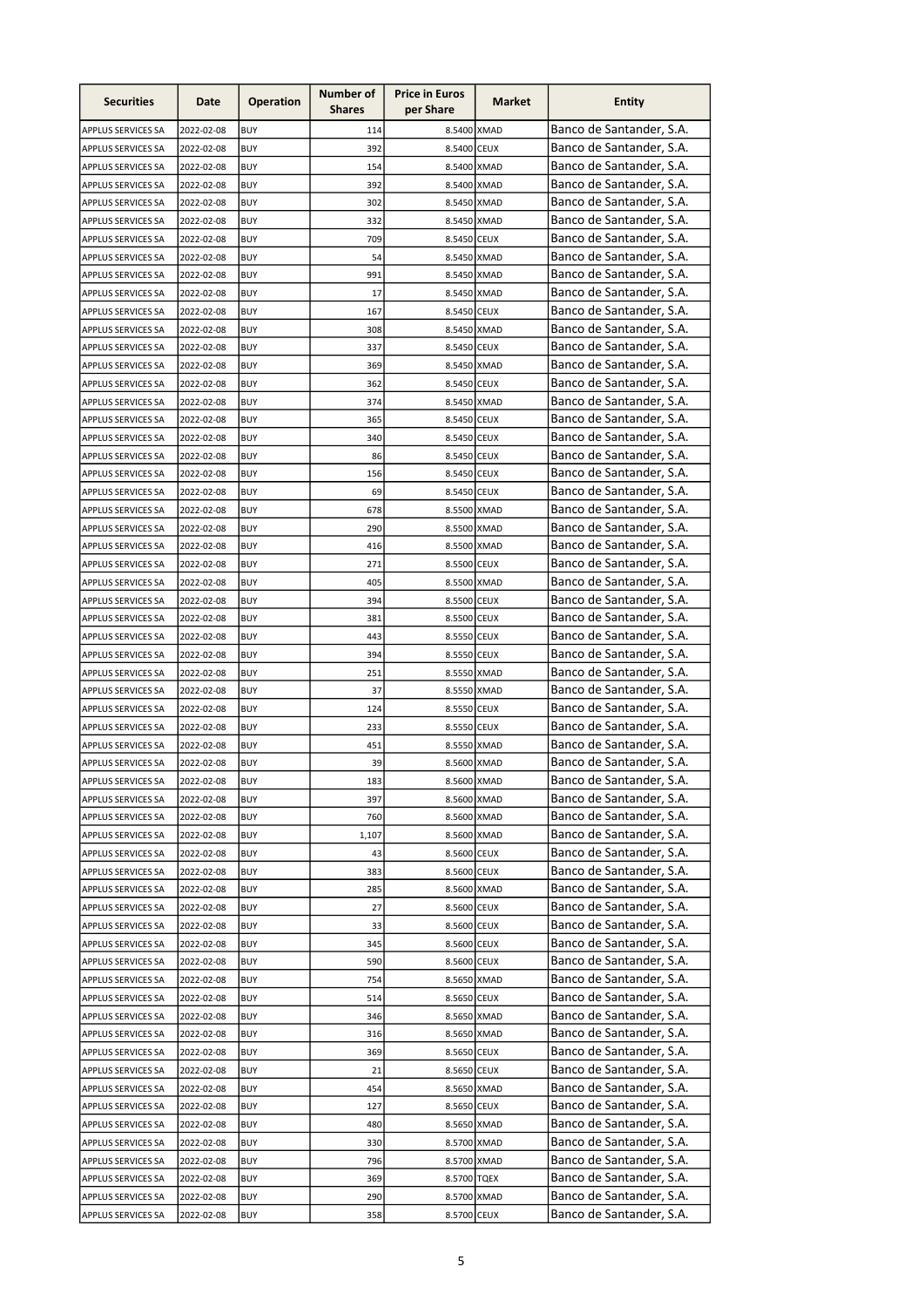| Banco de Santander, S.A.<br>449<br>8.5700 XMAD<br>2022-02-08<br><b>BUY</b><br><b>APPLUS SERVICES SA</b><br>Banco de Santander, S.A.<br>247<br>8.5700 XMAD<br>2022-02-08<br><b>BUY</b><br><b>APPLUS SERVICES SA</b><br>Banco de Santander, S.A.<br>340<br><b>BUY</b><br>8.5700 XMAD<br>APPLUS SERVICES SA<br>2022-02-08<br>Banco de Santander, S.A.<br>8.5700 CEUX<br>APPLUS SERVICES SA<br>2022-02-08<br><b>BUY</b><br>461<br>Banco de Santander, S.A.<br>8.5700 XMAD<br>APPLUS SERVICES SA<br>2022-02-08<br><b>BUY</b><br>212<br>Banco de Santander, S.A.<br>79<br>8.5700 XMAD<br>APPLUS SERVICES SA<br>2022-02-08<br><b>BUY</b><br>Banco de Santander, S.A.<br><b>BUY</b><br>APPLUS SERVICES SA<br>2022-02-08<br>266<br>8.5700 XMAD<br>Banco de Santander, S.A.<br><b>BUY</b><br>96<br>8.5750 XMAD<br>APPLUS SERVICES SA<br>2022-02-08<br>Banco de Santander, S.A.<br>8.5750 XMAD<br>APPLUS SERVICES SA<br>2022-02-08<br><b>BUY</b><br>262<br>Banco de Santander, S.A.<br>555<br>APPLUS SERVICES SA<br>2022-02-08<br><b>BUY</b><br>8.5750 TQEX<br>Banco de Santander, S.A.<br>444<br>8.5750 XMAD<br>APPLUS SERVICES SA<br>2022-02-08<br><b>BUY</b><br>Banco de Santander, S.A.<br>8.5750 CEUX<br>APPLUS SERVICES SA<br>2022-02-08<br><b>BUY</b><br>375<br>Banco de Santander, S.A.<br>8.5750 XMAD<br>APPLUS SERVICES SA<br>2022-02-08<br><b>BUY</b><br>484<br>Banco de Santander, S.A.<br>455<br>8.5750 TQEX<br>APPLUS SERVICES SA<br>2022-02-08<br><b>BUY</b><br>Banco de Santander, S.A.<br><b>BUY</b><br>395<br>APPLUS SERVICES SA<br>2022-02-08<br>8.5750 XMAD<br>Banco de Santander, S.A.<br>359<br>APPLUS SERVICES SA<br>2022-02-08<br><b>BUY</b><br>8.5750 XMAD<br>Banco de Santander, S.A.<br>APPLUS SERVICES SA<br>2022-02-08<br><b>BUY</b><br>332<br>8.5750 CEUX<br>Banco de Santander, S.A.<br>APPLUS SERVICES SA<br>2022-02-08<br><b>BUY</b><br>358<br>8.5800 XMAD<br>Banco de Santander, S.A.<br>390<br>APPLUS SERVICES SA<br>2022-02-08<br>8.5800 CEUX<br>BUY<br>Banco de Santander, S.A.<br>543<br>2022-02-08<br><b>BUY</b><br>8.5800 XMAD<br><b>APPLUS SERVICES SA</b><br>Banco de Santander, S.A.<br>2022-02-08<br><b>BUY</b><br>132<br>8.5800 XMAD<br><b>APPLUS SERVICES SA</b><br>Banco de Santander, S.A.<br>APPLUS SERVICES SA<br>2022-02-08<br><b>BUY</b><br>400<br>8.5800 XMAD<br>Banco de Santander, S.A.<br>7<br>2022-02-08<br><b>BUY</b><br>8.5800 XMAD<br><b>APPLUS SERVICES SA</b><br>Banco de Santander, S.A.<br><b>BUY</b><br>335<br>8.5800 CEUX<br>APPLUS SERVICES SA<br>2022-02-08<br>Banco de Santander, S.A.<br>345<br>2022-02-08<br><b>BUY</b><br>8.5800 XMAD<br>APPLUS SERVICES SA<br>Banco de Santander, S.A.<br>APPLUS SERVICES SA<br>2022-02-08<br><b>BUY</b><br>450<br>8.5800 CEUX<br>Banco de Santander, S.A.<br>2022-02-08<br><b>BUY</b><br>68<br>8.5800 CEUX<br><b>APPLUS SERVICES SA</b><br>Banco de Santander, S.A.<br>APPLUS SERVICES SA<br><b>BUY</b><br>254<br>8.5800 CEUX<br>2022-02-08<br>Banco de Santander, S.A.<br>8.5850 XMAD<br>APPLUS SERVICES SA<br>2022-02-08<br><b>BUY</b><br>830<br>Banco de Santander, S.A.<br>APPLUS SERVICES SA<br>2022-02-08<br><b>BUY</b><br>409<br>8.5850 XMAD<br>Banco de Santander, S.A.<br>337<br>APPLUS SERVICES SA<br>2022-02-08<br><b>BUY</b><br>8.5850 XMAD<br>Banco de Santander, S.A.<br>424<br>APPLUS SERVICES SA<br>2022-02-08<br><b>BUY</b><br>8.5850 CEUX<br>Banco de Santander, S.A.<br>265<br>APPLUS SERVICES SA<br>2022-02-08<br><b>BUY</b><br>8.5850 XMAD<br>Banco de Santander, S.A.<br>272<br>APPLUS SERVICES SA<br>2022-02-08<br><b>BUY</b><br>8.5850 CEUX<br>Banco de Santander, S.A.<br>APPLUS SERVICES SA<br>2022-02-08<br><b>BUY</b><br>16<br>8.5850 XMAD<br>Banco de Santander, S.A.<br>59<br>APPLUS SERVICES SA<br>2022-02-08<br>8.5850 XMAD<br>BUY<br>Banco de Santander, S.A.<br>APPLUS SERVICES SA<br>2022-02-08<br>8.5850 XMAD<br><b>BUY</b><br>134<br>Banco de Santander, S.A.<br>APPLUS SERVICES SA<br>2022-02-08<br>BUY<br>377<br>8.5900 XMAD<br>Banco de Santander, S.A.<br>8.5900 CEUX<br>APPLUS SERVICES SA<br>2022-02-08<br><b>BUY</b><br>390<br>Banco de Santander, S.A.<br>8.5900 CEUX<br>2022-02-08<br><b>BUY</b><br>387<br><b>APPLUS SERVICES SA</b><br>Banco de Santander, S.A.<br><b>BUY</b><br>309<br>8.5900 XMAD<br>APPLUS SERVICES SA<br>2022-02-08<br>Banco de Santander, S.A.<br>8.5900 XMAD<br>2022-02-08<br><b>BUY</b><br>65<br>APPLUS SERVICES SA<br>Banco de Santander, S.A.<br>8.5900 CEUX<br>APPLUS SERVICES SA<br>2022-02-08<br><b>BUY</b><br>486<br>Banco de Santander, S.A.<br>8.5950 XMAD<br>2022-02-08<br><b>BUY</b><br>448<br>APPLUS SERVICES SA<br>Banco de Santander, S.A.<br>8.5950 XMAD<br>APPLUS SERVICES SA<br>2022-02-08<br><b>BUY</b><br>371<br>Banco de Santander, S.A.<br>8.5950 XMAD<br>APPLUS SERVICES SA<br>2022-02-08<br><b>BUY</b><br>430<br>Banco de Santander, S.A.<br>8.5950 CEUX<br>APPLUS SERVICES SA<br>2022-02-08<br><b>BUY</b><br>16<br>Banco de Santander, S.A.<br>455<br>8.5950 CEUX<br>APPLUS SERVICES SA<br>2022-02-08<br>BUY<br>Banco de Santander, S.A.<br>$\overline{2}$<br>8.5950 CEUX<br>APPLUS SERVICES SA<br>2022-02-08<br>BUY<br>Banco de Santander, S.A.<br>APPLUS SERVICES SA<br>2022-02-08<br>BUY<br>188<br>8.6000 XMAD<br>Banco de Santander, S.A.<br>540<br>APPLUS SERVICES SA<br>2022-02-08<br>BUY<br>8.6000 CEUX<br>Banco de Santander, S.A.<br>8.6000 CEUX<br>APPLUS SERVICES SA<br>2022-02-08<br><b>BUY</b><br>552<br>Banco de Santander, S.A.<br>8.6000 CEUX<br>2022-02-08<br>17<br>APPLUS SERVICES SA<br>BUY<br>Banco de Santander, S.A.<br>APPLUS SERVICES SA<br>2022-02-08<br><b>BUY</b><br>17<br>8.6000 CEUX<br>Banco de Santander, S.A.<br>APPLUS SERVICES SA<br>2022-02-08<br>BUY<br>123<br>8.6000 CEUX<br>Banco de Santander, S.A.<br>208<br>8.6000 CEUX<br>APPLUS SERVICES SA<br>2022-02-08<br><b>BUY</b><br>Banco de Santander, S.A.<br><b>BUY</b><br>195<br>8.6000 CEUX<br>APPLUS SERVICES SA<br>2022-02-08<br>Banco de Santander, S.A.<br>APPLUS SERVICES SA<br>2022-02-08<br><b>BUY</b><br>$\mathbf 1$<br>8.6000 CEUX<br>Banco de Santander, S.A.<br><b>BUY</b><br>223<br>8.6000 CEUX<br>APPLUS SERVICES SA<br>2022-02-08<br>Banco de Santander, S.A.<br><b>BUY</b><br>8.6000 CEUX<br>APPLUS SERVICES SA<br>2022-02-08<br>110<br>Banco de Santander, S.A.<br>2022-02-08<br>550<br>8.6000 CEUX<br>APPLUS SERVICES SA<br><b>BUY</b> | <b>Securities</b> | Date | <b>Operation</b> | Number of<br><b>Shares</b> | <b>Price in Euros</b><br>per Share | Market | <b>Entity</b> |
|--------------------------------------------------------------------------------------------------------------------------------------------------------------------------------------------------------------------------------------------------------------------------------------------------------------------------------------------------------------------------------------------------------------------------------------------------------------------------------------------------------------------------------------------------------------------------------------------------------------------------------------------------------------------------------------------------------------------------------------------------------------------------------------------------------------------------------------------------------------------------------------------------------------------------------------------------------------------------------------------------------------------------------------------------------------------------------------------------------------------------------------------------------------------------------------------------------------------------------------------------------------------------------------------------------------------------------------------------------------------------------------------------------------------------------------------------------------------------------------------------------------------------------------------------------------------------------------------------------------------------------------------------------------------------------------------------------------------------------------------------------------------------------------------------------------------------------------------------------------------------------------------------------------------------------------------------------------------------------------------------------------------------------------------------------------------------------------------------------------------------------------------------------------------------------------------------------------------------------------------------------------------------------------------------------------------------------------------------------------------------------------------------------------------------------------------------------------------------------------------------------------------------------------------------------------------------------------------------------------------------------------------------------------------------------------------------------------------------------------------------------------------------------------------------------------------------------------------------------------------------------------------------------------------------------------------------------------------------------------------------------------------------------------------------------------------------------------------------------------------------------------------------------------------------------------------------------------------------------------------------------------------------------------------------------------------------------------------------------------------------------------------------------------------------------------------------------------------------------------------------------------------------------------------------------------------------------------------------------------------------------------------------------------------------------------------------------------------------------------------------------------------------------------------------------------------------------------------------------------------------------------------------------------------------------------------------------------------------------------------------------------------------------------------------------------------------------------------------------------------------------------------------------------------------------------------------------------------------------------------------------------------------------------------------------------------------------------------------------------------------------------------------------------------------------------------------------------------------------------------------------------------------------------------------------------------------------------------------------------------------------------------------------------------------------------------------------------------------------------------------------------------------------------------------------------------------------------------------------------------------------------------------------------------------------------------------------------------------------------------------------------------------------------------------------------------------------------------------------------------------------------------------------------------------------------------------------------------------------------------------------------------------------------------------------------------------------------------------------------------------------------------------------------------------------------------------------------------------------------------------------------------------------------------------------------------------------------------------------------------------------------------------------------------------------------------------------------------------------------------------------------------------------------------------------------------------------------------------------------------------------------------------------------------------------------------------------------------------------------------------------------------------------------------------------------------------------------------------------------------------------------------------------------------------------------------------------------------------------------------------------------------------------------------------------------------------------------------|-------------------|------|------------------|----------------------------|------------------------------------|--------|---------------|
|                                                                                                                                                                                                                                                                                                                                                                                                                                                                                                                                                                                                                                                                                                                                                                                                                                                                                                                                                                                                                                                                                                                                                                                                                                                                                                                                                                                                                                                                                                                                                                                                                                                                                                                                                                                                                                                                                                                                                                                                                                                                                                                                                                                                                                                                                                                                                                                                                                                                                                                                                                                                                                                                                                                                                                                                                                                                                                                                                                                                                                                                                                                                                                                                                                                                                                                                                                                                                                                                                                                                                                                                                                                                                                                                                                                                                                                                                                                                                                                                                                                                                                                                                                                                                                                                                                                                                                                                                                                                                                                                                                                                                                                                                                                                                                                                                                                                                                                                                                                                                                                                                                                                                                                                                                                                                                                                                                                                                                                                                                                                                                                                                                                                                                                                                                                                                                                                                                                                                                                                                                                                                                                                                                                                                                                                                                                                            |                   |      |                  |                            |                                    |        |               |
|                                                                                                                                                                                                                                                                                                                                                                                                                                                                                                                                                                                                                                                                                                                                                                                                                                                                                                                                                                                                                                                                                                                                                                                                                                                                                                                                                                                                                                                                                                                                                                                                                                                                                                                                                                                                                                                                                                                                                                                                                                                                                                                                                                                                                                                                                                                                                                                                                                                                                                                                                                                                                                                                                                                                                                                                                                                                                                                                                                                                                                                                                                                                                                                                                                                                                                                                                                                                                                                                                                                                                                                                                                                                                                                                                                                                                                                                                                                                                                                                                                                                                                                                                                                                                                                                                                                                                                                                                                                                                                                                                                                                                                                                                                                                                                                                                                                                                                                                                                                                                                                                                                                                                                                                                                                                                                                                                                                                                                                                                                                                                                                                                                                                                                                                                                                                                                                                                                                                                                                                                                                                                                                                                                                                                                                                                                                                            |                   |      |                  |                            |                                    |        |               |
|                                                                                                                                                                                                                                                                                                                                                                                                                                                                                                                                                                                                                                                                                                                                                                                                                                                                                                                                                                                                                                                                                                                                                                                                                                                                                                                                                                                                                                                                                                                                                                                                                                                                                                                                                                                                                                                                                                                                                                                                                                                                                                                                                                                                                                                                                                                                                                                                                                                                                                                                                                                                                                                                                                                                                                                                                                                                                                                                                                                                                                                                                                                                                                                                                                                                                                                                                                                                                                                                                                                                                                                                                                                                                                                                                                                                                                                                                                                                                                                                                                                                                                                                                                                                                                                                                                                                                                                                                                                                                                                                                                                                                                                                                                                                                                                                                                                                                                                                                                                                                                                                                                                                                                                                                                                                                                                                                                                                                                                                                                                                                                                                                                                                                                                                                                                                                                                                                                                                                                                                                                                                                                                                                                                                                                                                                                                                            |                   |      |                  |                            |                                    |        |               |
|                                                                                                                                                                                                                                                                                                                                                                                                                                                                                                                                                                                                                                                                                                                                                                                                                                                                                                                                                                                                                                                                                                                                                                                                                                                                                                                                                                                                                                                                                                                                                                                                                                                                                                                                                                                                                                                                                                                                                                                                                                                                                                                                                                                                                                                                                                                                                                                                                                                                                                                                                                                                                                                                                                                                                                                                                                                                                                                                                                                                                                                                                                                                                                                                                                                                                                                                                                                                                                                                                                                                                                                                                                                                                                                                                                                                                                                                                                                                                                                                                                                                                                                                                                                                                                                                                                                                                                                                                                                                                                                                                                                                                                                                                                                                                                                                                                                                                                                                                                                                                                                                                                                                                                                                                                                                                                                                                                                                                                                                                                                                                                                                                                                                                                                                                                                                                                                                                                                                                                                                                                                                                                                                                                                                                                                                                                                                            |                   |      |                  |                            |                                    |        |               |
|                                                                                                                                                                                                                                                                                                                                                                                                                                                                                                                                                                                                                                                                                                                                                                                                                                                                                                                                                                                                                                                                                                                                                                                                                                                                                                                                                                                                                                                                                                                                                                                                                                                                                                                                                                                                                                                                                                                                                                                                                                                                                                                                                                                                                                                                                                                                                                                                                                                                                                                                                                                                                                                                                                                                                                                                                                                                                                                                                                                                                                                                                                                                                                                                                                                                                                                                                                                                                                                                                                                                                                                                                                                                                                                                                                                                                                                                                                                                                                                                                                                                                                                                                                                                                                                                                                                                                                                                                                                                                                                                                                                                                                                                                                                                                                                                                                                                                                                                                                                                                                                                                                                                                                                                                                                                                                                                                                                                                                                                                                                                                                                                                                                                                                                                                                                                                                                                                                                                                                                                                                                                                                                                                                                                                                                                                                                                            |                   |      |                  |                            |                                    |        |               |
|                                                                                                                                                                                                                                                                                                                                                                                                                                                                                                                                                                                                                                                                                                                                                                                                                                                                                                                                                                                                                                                                                                                                                                                                                                                                                                                                                                                                                                                                                                                                                                                                                                                                                                                                                                                                                                                                                                                                                                                                                                                                                                                                                                                                                                                                                                                                                                                                                                                                                                                                                                                                                                                                                                                                                                                                                                                                                                                                                                                                                                                                                                                                                                                                                                                                                                                                                                                                                                                                                                                                                                                                                                                                                                                                                                                                                                                                                                                                                                                                                                                                                                                                                                                                                                                                                                                                                                                                                                                                                                                                                                                                                                                                                                                                                                                                                                                                                                                                                                                                                                                                                                                                                                                                                                                                                                                                                                                                                                                                                                                                                                                                                                                                                                                                                                                                                                                                                                                                                                                                                                                                                                                                                                                                                                                                                                                                            |                   |      |                  |                            |                                    |        |               |
|                                                                                                                                                                                                                                                                                                                                                                                                                                                                                                                                                                                                                                                                                                                                                                                                                                                                                                                                                                                                                                                                                                                                                                                                                                                                                                                                                                                                                                                                                                                                                                                                                                                                                                                                                                                                                                                                                                                                                                                                                                                                                                                                                                                                                                                                                                                                                                                                                                                                                                                                                                                                                                                                                                                                                                                                                                                                                                                                                                                                                                                                                                                                                                                                                                                                                                                                                                                                                                                                                                                                                                                                                                                                                                                                                                                                                                                                                                                                                                                                                                                                                                                                                                                                                                                                                                                                                                                                                                                                                                                                                                                                                                                                                                                                                                                                                                                                                                                                                                                                                                                                                                                                                                                                                                                                                                                                                                                                                                                                                                                                                                                                                                                                                                                                                                                                                                                                                                                                                                                                                                                                                                                                                                                                                                                                                                                                            |                   |      |                  |                            |                                    |        |               |
|                                                                                                                                                                                                                                                                                                                                                                                                                                                                                                                                                                                                                                                                                                                                                                                                                                                                                                                                                                                                                                                                                                                                                                                                                                                                                                                                                                                                                                                                                                                                                                                                                                                                                                                                                                                                                                                                                                                                                                                                                                                                                                                                                                                                                                                                                                                                                                                                                                                                                                                                                                                                                                                                                                                                                                                                                                                                                                                                                                                                                                                                                                                                                                                                                                                                                                                                                                                                                                                                                                                                                                                                                                                                                                                                                                                                                                                                                                                                                                                                                                                                                                                                                                                                                                                                                                                                                                                                                                                                                                                                                                                                                                                                                                                                                                                                                                                                                                                                                                                                                                                                                                                                                                                                                                                                                                                                                                                                                                                                                                                                                                                                                                                                                                                                                                                                                                                                                                                                                                                                                                                                                                                                                                                                                                                                                                                                            |                   |      |                  |                            |                                    |        |               |
|                                                                                                                                                                                                                                                                                                                                                                                                                                                                                                                                                                                                                                                                                                                                                                                                                                                                                                                                                                                                                                                                                                                                                                                                                                                                                                                                                                                                                                                                                                                                                                                                                                                                                                                                                                                                                                                                                                                                                                                                                                                                                                                                                                                                                                                                                                                                                                                                                                                                                                                                                                                                                                                                                                                                                                                                                                                                                                                                                                                                                                                                                                                                                                                                                                                                                                                                                                                                                                                                                                                                                                                                                                                                                                                                                                                                                                                                                                                                                                                                                                                                                                                                                                                                                                                                                                                                                                                                                                                                                                                                                                                                                                                                                                                                                                                                                                                                                                                                                                                                                                                                                                                                                                                                                                                                                                                                                                                                                                                                                                                                                                                                                                                                                                                                                                                                                                                                                                                                                                                                                                                                                                                                                                                                                                                                                                                                            |                   |      |                  |                            |                                    |        |               |
|                                                                                                                                                                                                                                                                                                                                                                                                                                                                                                                                                                                                                                                                                                                                                                                                                                                                                                                                                                                                                                                                                                                                                                                                                                                                                                                                                                                                                                                                                                                                                                                                                                                                                                                                                                                                                                                                                                                                                                                                                                                                                                                                                                                                                                                                                                                                                                                                                                                                                                                                                                                                                                                                                                                                                                                                                                                                                                                                                                                                                                                                                                                                                                                                                                                                                                                                                                                                                                                                                                                                                                                                                                                                                                                                                                                                                                                                                                                                                                                                                                                                                                                                                                                                                                                                                                                                                                                                                                                                                                                                                                                                                                                                                                                                                                                                                                                                                                                                                                                                                                                                                                                                                                                                                                                                                                                                                                                                                                                                                                                                                                                                                                                                                                                                                                                                                                                                                                                                                                                                                                                                                                                                                                                                                                                                                                                                            |                   |      |                  |                            |                                    |        |               |
|                                                                                                                                                                                                                                                                                                                                                                                                                                                                                                                                                                                                                                                                                                                                                                                                                                                                                                                                                                                                                                                                                                                                                                                                                                                                                                                                                                                                                                                                                                                                                                                                                                                                                                                                                                                                                                                                                                                                                                                                                                                                                                                                                                                                                                                                                                                                                                                                                                                                                                                                                                                                                                                                                                                                                                                                                                                                                                                                                                                                                                                                                                                                                                                                                                                                                                                                                                                                                                                                                                                                                                                                                                                                                                                                                                                                                                                                                                                                                                                                                                                                                                                                                                                                                                                                                                                                                                                                                                                                                                                                                                                                                                                                                                                                                                                                                                                                                                                                                                                                                                                                                                                                                                                                                                                                                                                                                                                                                                                                                                                                                                                                                                                                                                                                                                                                                                                                                                                                                                                                                                                                                                                                                                                                                                                                                                                                            |                   |      |                  |                            |                                    |        |               |
|                                                                                                                                                                                                                                                                                                                                                                                                                                                                                                                                                                                                                                                                                                                                                                                                                                                                                                                                                                                                                                                                                                                                                                                                                                                                                                                                                                                                                                                                                                                                                                                                                                                                                                                                                                                                                                                                                                                                                                                                                                                                                                                                                                                                                                                                                                                                                                                                                                                                                                                                                                                                                                                                                                                                                                                                                                                                                                                                                                                                                                                                                                                                                                                                                                                                                                                                                                                                                                                                                                                                                                                                                                                                                                                                                                                                                                                                                                                                                                                                                                                                                                                                                                                                                                                                                                                                                                                                                                                                                                                                                                                                                                                                                                                                                                                                                                                                                                                                                                                                                                                                                                                                                                                                                                                                                                                                                                                                                                                                                                                                                                                                                                                                                                                                                                                                                                                                                                                                                                                                                                                                                                                                                                                                                                                                                                                                            |                   |      |                  |                            |                                    |        |               |
|                                                                                                                                                                                                                                                                                                                                                                                                                                                                                                                                                                                                                                                                                                                                                                                                                                                                                                                                                                                                                                                                                                                                                                                                                                                                                                                                                                                                                                                                                                                                                                                                                                                                                                                                                                                                                                                                                                                                                                                                                                                                                                                                                                                                                                                                                                                                                                                                                                                                                                                                                                                                                                                                                                                                                                                                                                                                                                                                                                                                                                                                                                                                                                                                                                                                                                                                                                                                                                                                                                                                                                                                                                                                                                                                                                                                                                                                                                                                                                                                                                                                                                                                                                                                                                                                                                                                                                                                                                                                                                                                                                                                                                                                                                                                                                                                                                                                                                                                                                                                                                                                                                                                                                                                                                                                                                                                                                                                                                                                                                                                                                                                                                                                                                                                                                                                                                                                                                                                                                                                                                                                                                                                                                                                                                                                                                                                            |                   |      |                  |                            |                                    |        |               |
|                                                                                                                                                                                                                                                                                                                                                                                                                                                                                                                                                                                                                                                                                                                                                                                                                                                                                                                                                                                                                                                                                                                                                                                                                                                                                                                                                                                                                                                                                                                                                                                                                                                                                                                                                                                                                                                                                                                                                                                                                                                                                                                                                                                                                                                                                                                                                                                                                                                                                                                                                                                                                                                                                                                                                                                                                                                                                                                                                                                                                                                                                                                                                                                                                                                                                                                                                                                                                                                                                                                                                                                                                                                                                                                                                                                                                                                                                                                                                                                                                                                                                                                                                                                                                                                                                                                                                                                                                                                                                                                                                                                                                                                                                                                                                                                                                                                                                                                                                                                                                                                                                                                                                                                                                                                                                                                                                                                                                                                                                                                                                                                                                                                                                                                                                                                                                                                                                                                                                                                                                                                                                                                                                                                                                                                                                                                                            |                   |      |                  |                            |                                    |        |               |
|                                                                                                                                                                                                                                                                                                                                                                                                                                                                                                                                                                                                                                                                                                                                                                                                                                                                                                                                                                                                                                                                                                                                                                                                                                                                                                                                                                                                                                                                                                                                                                                                                                                                                                                                                                                                                                                                                                                                                                                                                                                                                                                                                                                                                                                                                                                                                                                                                                                                                                                                                                                                                                                                                                                                                                                                                                                                                                                                                                                                                                                                                                                                                                                                                                                                                                                                                                                                                                                                                                                                                                                                                                                                                                                                                                                                                                                                                                                                                                                                                                                                                                                                                                                                                                                                                                                                                                                                                                                                                                                                                                                                                                                                                                                                                                                                                                                                                                                                                                                                                                                                                                                                                                                                                                                                                                                                                                                                                                                                                                                                                                                                                                                                                                                                                                                                                                                                                                                                                                                                                                                                                                                                                                                                                                                                                                                                            |                   |      |                  |                            |                                    |        |               |
|                                                                                                                                                                                                                                                                                                                                                                                                                                                                                                                                                                                                                                                                                                                                                                                                                                                                                                                                                                                                                                                                                                                                                                                                                                                                                                                                                                                                                                                                                                                                                                                                                                                                                                                                                                                                                                                                                                                                                                                                                                                                                                                                                                                                                                                                                                                                                                                                                                                                                                                                                                                                                                                                                                                                                                                                                                                                                                                                                                                                                                                                                                                                                                                                                                                                                                                                                                                                                                                                                                                                                                                                                                                                                                                                                                                                                                                                                                                                                                                                                                                                                                                                                                                                                                                                                                                                                                                                                                                                                                                                                                                                                                                                                                                                                                                                                                                                                                                                                                                                                                                                                                                                                                                                                                                                                                                                                                                                                                                                                                                                                                                                                                                                                                                                                                                                                                                                                                                                                                                                                                                                                                                                                                                                                                                                                                                                            |                   |      |                  |                            |                                    |        |               |
|                                                                                                                                                                                                                                                                                                                                                                                                                                                                                                                                                                                                                                                                                                                                                                                                                                                                                                                                                                                                                                                                                                                                                                                                                                                                                                                                                                                                                                                                                                                                                                                                                                                                                                                                                                                                                                                                                                                                                                                                                                                                                                                                                                                                                                                                                                                                                                                                                                                                                                                                                                                                                                                                                                                                                                                                                                                                                                                                                                                                                                                                                                                                                                                                                                                                                                                                                                                                                                                                                                                                                                                                                                                                                                                                                                                                                                                                                                                                                                                                                                                                                                                                                                                                                                                                                                                                                                                                                                                                                                                                                                                                                                                                                                                                                                                                                                                                                                                                                                                                                                                                                                                                                                                                                                                                                                                                                                                                                                                                                                                                                                                                                                                                                                                                                                                                                                                                                                                                                                                                                                                                                                                                                                                                                                                                                                                                            |                   |      |                  |                            |                                    |        |               |
|                                                                                                                                                                                                                                                                                                                                                                                                                                                                                                                                                                                                                                                                                                                                                                                                                                                                                                                                                                                                                                                                                                                                                                                                                                                                                                                                                                                                                                                                                                                                                                                                                                                                                                                                                                                                                                                                                                                                                                                                                                                                                                                                                                                                                                                                                                                                                                                                                                                                                                                                                                                                                                                                                                                                                                                                                                                                                                                                                                                                                                                                                                                                                                                                                                                                                                                                                                                                                                                                                                                                                                                                                                                                                                                                                                                                                                                                                                                                                                                                                                                                                                                                                                                                                                                                                                                                                                                                                                                                                                                                                                                                                                                                                                                                                                                                                                                                                                                                                                                                                                                                                                                                                                                                                                                                                                                                                                                                                                                                                                                                                                                                                                                                                                                                                                                                                                                                                                                                                                                                                                                                                                                                                                                                                                                                                                                                            |                   |      |                  |                            |                                    |        |               |
|                                                                                                                                                                                                                                                                                                                                                                                                                                                                                                                                                                                                                                                                                                                                                                                                                                                                                                                                                                                                                                                                                                                                                                                                                                                                                                                                                                                                                                                                                                                                                                                                                                                                                                                                                                                                                                                                                                                                                                                                                                                                                                                                                                                                                                                                                                                                                                                                                                                                                                                                                                                                                                                                                                                                                                                                                                                                                                                                                                                                                                                                                                                                                                                                                                                                                                                                                                                                                                                                                                                                                                                                                                                                                                                                                                                                                                                                                                                                                                                                                                                                                                                                                                                                                                                                                                                                                                                                                                                                                                                                                                                                                                                                                                                                                                                                                                                                                                                                                                                                                                                                                                                                                                                                                                                                                                                                                                                                                                                                                                                                                                                                                                                                                                                                                                                                                                                                                                                                                                                                                                                                                                                                                                                                                                                                                                                                            |                   |      |                  |                            |                                    |        |               |
|                                                                                                                                                                                                                                                                                                                                                                                                                                                                                                                                                                                                                                                                                                                                                                                                                                                                                                                                                                                                                                                                                                                                                                                                                                                                                                                                                                                                                                                                                                                                                                                                                                                                                                                                                                                                                                                                                                                                                                                                                                                                                                                                                                                                                                                                                                                                                                                                                                                                                                                                                                                                                                                                                                                                                                                                                                                                                                                                                                                                                                                                                                                                                                                                                                                                                                                                                                                                                                                                                                                                                                                                                                                                                                                                                                                                                                                                                                                                                                                                                                                                                                                                                                                                                                                                                                                                                                                                                                                                                                                                                                                                                                                                                                                                                                                                                                                                                                                                                                                                                                                                                                                                                                                                                                                                                                                                                                                                                                                                                                                                                                                                                                                                                                                                                                                                                                                                                                                                                                                                                                                                                                                                                                                                                                                                                                                                            |                   |      |                  |                            |                                    |        |               |
|                                                                                                                                                                                                                                                                                                                                                                                                                                                                                                                                                                                                                                                                                                                                                                                                                                                                                                                                                                                                                                                                                                                                                                                                                                                                                                                                                                                                                                                                                                                                                                                                                                                                                                                                                                                                                                                                                                                                                                                                                                                                                                                                                                                                                                                                                                                                                                                                                                                                                                                                                                                                                                                                                                                                                                                                                                                                                                                                                                                                                                                                                                                                                                                                                                                                                                                                                                                                                                                                                                                                                                                                                                                                                                                                                                                                                                                                                                                                                                                                                                                                                                                                                                                                                                                                                                                                                                                                                                                                                                                                                                                                                                                                                                                                                                                                                                                                                                                                                                                                                                                                                                                                                                                                                                                                                                                                                                                                                                                                                                                                                                                                                                                                                                                                                                                                                                                                                                                                                                                                                                                                                                                                                                                                                                                                                                                                            |                   |      |                  |                            |                                    |        |               |
|                                                                                                                                                                                                                                                                                                                                                                                                                                                                                                                                                                                                                                                                                                                                                                                                                                                                                                                                                                                                                                                                                                                                                                                                                                                                                                                                                                                                                                                                                                                                                                                                                                                                                                                                                                                                                                                                                                                                                                                                                                                                                                                                                                                                                                                                                                                                                                                                                                                                                                                                                                                                                                                                                                                                                                                                                                                                                                                                                                                                                                                                                                                                                                                                                                                                                                                                                                                                                                                                                                                                                                                                                                                                                                                                                                                                                                                                                                                                                                                                                                                                                                                                                                                                                                                                                                                                                                                                                                                                                                                                                                                                                                                                                                                                                                                                                                                                                                                                                                                                                                                                                                                                                                                                                                                                                                                                                                                                                                                                                                                                                                                                                                                                                                                                                                                                                                                                                                                                                                                                                                                                                                                                                                                                                                                                                                                                            |                   |      |                  |                            |                                    |        |               |
|                                                                                                                                                                                                                                                                                                                                                                                                                                                                                                                                                                                                                                                                                                                                                                                                                                                                                                                                                                                                                                                                                                                                                                                                                                                                                                                                                                                                                                                                                                                                                                                                                                                                                                                                                                                                                                                                                                                                                                                                                                                                                                                                                                                                                                                                                                                                                                                                                                                                                                                                                                                                                                                                                                                                                                                                                                                                                                                                                                                                                                                                                                                                                                                                                                                                                                                                                                                                                                                                                                                                                                                                                                                                                                                                                                                                                                                                                                                                                                                                                                                                                                                                                                                                                                                                                                                                                                                                                                                                                                                                                                                                                                                                                                                                                                                                                                                                                                                                                                                                                                                                                                                                                                                                                                                                                                                                                                                                                                                                                                                                                                                                                                                                                                                                                                                                                                                                                                                                                                                                                                                                                                                                                                                                                                                                                                                                            |                   |      |                  |                            |                                    |        |               |
|                                                                                                                                                                                                                                                                                                                                                                                                                                                                                                                                                                                                                                                                                                                                                                                                                                                                                                                                                                                                                                                                                                                                                                                                                                                                                                                                                                                                                                                                                                                                                                                                                                                                                                                                                                                                                                                                                                                                                                                                                                                                                                                                                                                                                                                                                                                                                                                                                                                                                                                                                                                                                                                                                                                                                                                                                                                                                                                                                                                                                                                                                                                                                                                                                                                                                                                                                                                                                                                                                                                                                                                                                                                                                                                                                                                                                                                                                                                                                                                                                                                                                                                                                                                                                                                                                                                                                                                                                                                                                                                                                                                                                                                                                                                                                                                                                                                                                                                                                                                                                                                                                                                                                                                                                                                                                                                                                                                                                                                                                                                                                                                                                                                                                                                                                                                                                                                                                                                                                                                                                                                                                                                                                                                                                                                                                                                                            |                   |      |                  |                            |                                    |        |               |
|                                                                                                                                                                                                                                                                                                                                                                                                                                                                                                                                                                                                                                                                                                                                                                                                                                                                                                                                                                                                                                                                                                                                                                                                                                                                                                                                                                                                                                                                                                                                                                                                                                                                                                                                                                                                                                                                                                                                                                                                                                                                                                                                                                                                                                                                                                                                                                                                                                                                                                                                                                                                                                                                                                                                                                                                                                                                                                                                                                                                                                                                                                                                                                                                                                                                                                                                                                                                                                                                                                                                                                                                                                                                                                                                                                                                                                                                                                                                                                                                                                                                                                                                                                                                                                                                                                                                                                                                                                                                                                                                                                                                                                                                                                                                                                                                                                                                                                                                                                                                                                                                                                                                                                                                                                                                                                                                                                                                                                                                                                                                                                                                                                                                                                                                                                                                                                                                                                                                                                                                                                                                                                                                                                                                                                                                                                                                            |                   |      |                  |                            |                                    |        |               |
|                                                                                                                                                                                                                                                                                                                                                                                                                                                                                                                                                                                                                                                                                                                                                                                                                                                                                                                                                                                                                                                                                                                                                                                                                                                                                                                                                                                                                                                                                                                                                                                                                                                                                                                                                                                                                                                                                                                                                                                                                                                                                                                                                                                                                                                                                                                                                                                                                                                                                                                                                                                                                                                                                                                                                                                                                                                                                                                                                                                                                                                                                                                                                                                                                                                                                                                                                                                                                                                                                                                                                                                                                                                                                                                                                                                                                                                                                                                                                                                                                                                                                                                                                                                                                                                                                                                                                                                                                                                                                                                                                                                                                                                                                                                                                                                                                                                                                                                                                                                                                                                                                                                                                                                                                                                                                                                                                                                                                                                                                                                                                                                                                                                                                                                                                                                                                                                                                                                                                                                                                                                                                                                                                                                                                                                                                                                                            |                   |      |                  |                            |                                    |        |               |
|                                                                                                                                                                                                                                                                                                                                                                                                                                                                                                                                                                                                                                                                                                                                                                                                                                                                                                                                                                                                                                                                                                                                                                                                                                                                                                                                                                                                                                                                                                                                                                                                                                                                                                                                                                                                                                                                                                                                                                                                                                                                                                                                                                                                                                                                                                                                                                                                                                                                                                                                                                                                                                                                                                                                                                                                                                                                                                                                                                                                                                                                                                                                                                                                                                                                                                                                                                                                                                                                                                                                                                                                                                                                                                                                                                                                                                                                                                                                                                                                                                                                                                                                                                                                                                                                                                                                                                                                                                                                                                                                                                                                                                                                                                                                                                                                                                                                                                                                                                                                                                                                                                                                                                                                                                                                                                                                                                                                                                                                                                                                                                                                                                                                                                                                                                                                                                                                                                                                                                                                                                                                                                                                                                                                                                                                                                                                            |                   |      |                  |                            |                                    |        |               |
|                                                                                                                                                                                                                                                                                                                                                                                                                                                                                                                                                                                                                                                                                                                                                                                                                                                                                                                                                                                                                                                                                                                                                                                                                                                                                                                                                                                                                                                                                                                                                                                                                                                                                                                                                                                                                                                                                                                                                                                                                                                                                                                                                                                                                                                                                                                                                                                                                                                                                                                                                                                                                                                                                                                                                                                                                                                                                                                                                                                                                                                                                                                                                                                                                                                                                                                                                                                                                                                                                                                                                                                                                                                                                                                                                                                                                                                                                                                                                                                                                                                                                                                                                                                                                                                                                                                                                                                                                                                                                                                                                                                                                                                                                                                                                                                                                                                                                                                                                                                                                                                                                                                                                                                                                                                                                                                                                                                                                                                                                                                                                                                                                                                                                                                                                                                                                                                                                                                                                                                                                                                                                                                                                                                                                                                                                                                                            |                   |      |                  |                            |                                    |        |               |
|                                                                                                                                                                                                                                                                                                                                                                                                                                                                                                                                                                                                                                                                                                                                                                                                                                                                                                                                                                                                                                                                                                                                                                                                                                                                                                                                                                                                                                                                                                                                                                                                                                                                                                                                                                                                                                                                                                                                                                                                                                                                                                                                                                                                                                                                                                                                                                                                                                                                                                                                                                                                                                                                                                                                                                                                                                                                                                                                                                                                                                                                                                                                                                                                                                                                                                                                                                                                                                                                                                                                                                                                                                                                                                                                                                                                                                                                                                                                                                                                                                                                                                                                                                                                                                                                                                                                                                                                                                                                                                                                                                                                                                                                                                                                                                                                                                                                                                                                                                                                                                                                                                                                                                                                                                                                                                                                                                                                                                                                                                                                                                                                                                                                                                                                                                                                                                                                                                                                                                                                                                                                                                                                                                                                                                                                                                                                            |                   |      |                  |                            |                                    |        |               |
|                                                                                                                                                                                                                                                                                                                                                                                                                                                                                                                                                                                                                                                                                                                                                                                                                                                                                                                                                                                                                                                                                                                                                                                                                                                                                                                                                                                                                                                                                                                                                                                                                                                                                                                                                                                                                                                                                                                                                                                                                                                                                                                                                                                                                                                                                                                                                                                                                                                                                                                                                                                                                                                                                                                                                                                                                                                                                                                                                                                                                                                                                                                                                                                                                                                                                                                                                                                                                                                                                                                                                                                                                                                                                                                                                                                                                                                                                                                                                                                                                                                                                                                                                                                                                                                                                                                                                                                                                                                                                                                                                                                                                                                                                                                                                                                                                                                                                                                                                                                                                                                                                                                                                                                                                                                                                                                                                                                                                                                                                                                                                                                                                                                                                                                                                                                                                                                                                                                                                                                                                                                                                                                                                                                                                                                                                                                                            |                   |      |                  |                            |                                    |        |               |
|                                                                                                                                                                                                                                                                                                                                                                                                                                                                                                                                                                                                                                                                                                                                                                                                                                                                                                                                                                                                                                                                                                                                                                                                                                                                                                                                                                                                                                                                                                                                                                                                                                                                                                                                                                                                                                                                                                                                                                                                                                                                                                                                                                                                                                                                                                                                                                                                                                                                                                                                                                                                                                                                                                                                                                                                                                                                                                                                                                                                                                                                                                                                                                                                                                                                                                                                                                                                                                                                                                                                                                                                                                                                                                                                                                                                                                                                                                                                                                                                                                                                                                                                                                                                                                                                                                                                                                                                                                                                                                                                                                                                                                                                                                                                                                                                                                                                                                                                                                                                                                                                                                                                                                                                                                                                                                                                                                                                                                                                                                                                                                                                                                                                                                                                                                                                                                                                                                                                                                                                                                                                                                                                                                                                                                                                                                                                            |                   |      |                  |                            |                                    |        |               |
|                                                                                                                                                                                                                                                                                                                                                                                                                                                                                                                                                                                                                                                                                                                                                                                                                                                                                                                                                                                                                                                                                                                                                                                                                                                                                                                                                                                                                                                                                                                                                                                                                                                                                                                                                                                                                                                                                                                                                                                                                                                                                                                                                                                                                                                                                                                                                                                                                                                                                                                                                                                                                                                                                                                                                                                                                                                                                                                                                                                                                                                                                                                                                                                                                                                                                                                                                                                                                                                                                                                                                                                                                                                                                                                                                                                                                                                                                                                                                                                                                                                                                                                                                                                                                                                                                                                                                                                                                                                                                                                                                                                                                                                                                                                                                                                                                                                                                                                                                                                                                                                                                                                                                                                                                                                                                                                                                                                                                                                                                                                                                                                                                                                                                                                                                                                                                                                                                                                                                                                                                                                                                                                                                                                                                                                                                                                                            |                   |      |                  |                            |                                    |        |               |
|                                                                                                                                                                                                                                                                                                                                                                                                                                                                                                                                                                                                                                                                                                                                                                                                                                                                                                                                                                                                                                                                                                                                                                                                                                                                                                                                                                                                                                                                                                                                                                                                                                                                                                                                                                                                                                                                                                                                                                                                                                                                                                                                                                                                                                                                                                                                                                                                                                                                                                                                                                                                                                                                                                                                                                                                                                                                                                                                                                                                                                                                                                                                                                                                                                                                                                                                                                                                                                                                                                                                                                                                                                                                                                                                                                                                                                                                                                                                                                                                                                                                                                                                                                                                                                                                                                                                                                                                                                                                                                                                                                                                                                                                                                                                                                                                                                                                                                                                                                                                                                                                                                                                                                                                                                                                                                                                                                                                                                                                                                                                                                                                                                                                                                                                                                                                                                                                                                                                                                                                                                                                                                                                                                                                                                                                                                                                            |                   |      |                  |                            |                                    |        |               |
|                                                                                                                                                                                                                                                                                                                                                                                                                                                                                                                                                                                                                                                                                                                                                                                                                                                                                                                                                                                                                                                                                                                                                                                                                                                                                                                                                                                                                                                                                                                                                                                                                                                                                                                                                                                                                                                                                                                                                                                                                                                                                                                                                                                                                                                                                                                                                                                                                                                                                                                                                                                                                                                                                                                                                                                                                                                                                                                                                                                                                                                                                                                                                                                                                                                                                                                                                                                                                                                                                                                                                                                                                                                                                                                                                                                                                                                                                                                                                                                                                                                                                                                                                                                                                                                                                                                                                                                                                                                                                                                                                                                                                                                                                                                                                                                                                                                                                                                                                                                                                                                                                                                                                                                                                                                                                                                                                                                                                                                                                                                                                                                                                                                                                                                                                                                                                                                                                                                                                                                                                                                                                                                                                                                                                                                                                                                                            |                   |      |                  |                            |                                    |        |               |
|                                                                                                                                                                                                                                                                                                                                                                                                                                                                                                                                                                                                                                                                                                                                                                                                                                                                                                                                                                                                                                                                                                                                                                                                                                                                                                                                                                                                                                                                                                                                                                                                                                                                                                                                                                                                                                                                                                                                                                                                                                                                                                                                                                                                                                                                                                                                                                                                                                                                                                                                                                                                                                                                                                                                                                                                                                                                                                                                                                                                                                                                                                                                                                                                                                                                                                                                                                                                                                                                                                                                                                                                                                                                                                                                                                                                                                                                                                                                                                                                                                                                                                                                                                                                                                                                                                                                                                                                                                                                                                                                                                                                                                                                                                                                                                                                                                                                                                                                                                                                                                                                                                                                                                                                                                                                                                                                                                                                                                                                                                                                                                                                                                                                                                                                                                                                                                                                                                                                                                                                                                                                                                                                                                                                                                                                                                                                            |                   |      |                  |                            |                                    |        |               |
|                                                                                                                                                                                                                                                                                                                                                                                                                                                                                                                                                                                                                                                                                                                                                                                                                                                                                                                                                                                                                                                                                                                                                                                                                                                                                                                                                                                                                                                                                                                                                                                                                                                                                                                                                                                                                                                                                                                                                                                                                                                                                                                                                                                                                                                                                                                                                                                                                                                                                                                                                                                                                                                                                                                                                                                                                                                                                                                                                                                                                                                                                                                                                                                                                                                                                                                                                                                                                                                                                                                                                                                                                                                                                                                                                                                                                                                                                                                                                                                                                                                                                                                                                                                                                                                                                                                                                                                                                                                                                                                                                                                                                                                                                                                                                                                                                                                                                                                                                                                                                                                                                                                                                                                                                                                                                                                                                                                                                                                                                                                                                                                                                                                                                                                                                                                                                                                                                                                                                                                                                                                                                                                                                                                                                                                                                                                                            |                   |      |                  |                            |                                    |        |               |
|                                                                                                                                                                                                                                                                                                                                                                                                                                                                                                                                                                                                                                                                                                                                                                                                                                                                                                                                                                                                                                                                                                                                                                                                                                                                                                                                                                                                                                                                                                                                                                                                                                                                                                                                                                                                                                                                                                                                                                                                                                                                                                                                                                                                                                                                                                                                                                                                                                                                                                                                                                                                                                                                                                                                                                                                                                                                                                                                                                                                                                                                                                                                                                                                                                                                                                                                                                                                                                                                                                                                                                                                                                                                                                                                                                                                                                                                                                                                                                                                                                                                                                                                                                                                                                                                                                                                                                                                                                                                                                                                                                                                                                                                                                                                                                                                                                                                                                                                                                                                                                                                                                                                                                                                                                                                                                                                                                                                                                                                                                                                                                                                                                                                                                                                                                                                                                                                                                                                                                                                                                                                                                                                                                                                                                                                                                                                            |                   |      |                  |                            |                                    |        |               |
|                                                                                                                                                                                                                                                                                                                                                                                                                                                                                                                                                                                                                                                                                                                                                                                                                                                                                                                                                                                                                                                                                                                                                                                                                                                                                                                                                                                                                                                                                                                                                                                                                                                                                                                                                                                                                                                                                                                                                                                                                                                                                                                                                                                                                                                                                                                                                                                                                                                                                                                                                                                                                                                                                                                                                                                                                                                                                                                                                                                                                                                                                                                                                                                                                                                                                                                                                                                                                                                                                                                                                                                                                                                                                                                                                                                                                                                                                                                                                                                                                                                                                                                                                                                                                                                                                                                                                                                                                                                                                                                                                                                                                                                                                                                                                                                                                                                                                                                                                                                                                                                                                                                                                                                                                                                                                                                                                                                                                                                                                                                                                                                                                                                                                                                                                                                                                                                                                                                                                                                                                                                                                                                                                                                                                                                                                                                                            |                   |      |                  |                            |                                    |        |               |
|                                                                                                                                                                                                                                                                                                                                                                                                                                                                                                                                                                                                                                                                                                                                                                                                                                                                                                                                                                                                                                                                                                                                                                                                                                                                                                                                                                                                                                                                                                                                                                                                                                                                                                                                                                                                                                                                                                                                                                                                                                                                                                                                                                                                                                                                                                                                                                                                                                                                                                                                                                                                                                                                                                                                                                                                                                                                                                                                                                                                                                                                                                                                                                                                                                                                                                                                                                                                                                                                                                                                                                                                                                                                                                                                                                                                                                                                                                                                                                                                                                                                                                                                                                                                                                                                                                                                                                                                                                                                                                                                                                                                                                                                                                                                                                                                                                                                                                                                                                                                                                                                                                                                                                                                                                                                                                                                                                                                                                                                                                                                                                                                                                                                                                                                                                                                                                                                                                                                                                                                                                                                                                                                                                                                                                                                                                                                            |                   |      |                  |                            |                                    |        |               |
|                                                                                                                                                                                                                                                                                                                                                                                                                                                                                                                                                                                                                                                                                                                                                                                                                                                                                                                                                                                                                                                                                                                                                                                                                                                                                                                                                                                                                                                                                                                                                                                                                                                                                                                                                                                                                                                                                                                                                                                                                                                                                                                                                                                                                                                                                                                                                                                                                                                                                                                                                                                                                                                                                                                                                                                                                                                                                                                                                                                                                                                                                                                                                                                                                                                                                                                                                                                                                                                                                                                                                                                                                                                                                                                                                                                                                                                                                                                                                                                                                                                                                                                                                                                                                                                                                                                                                                                                                                                                                                                                                                                                                                                                                                                                                                                                                                                                                                                                                                                                                                                                                                                                                                                                                                                                                                                                                                                                                                                                                                                                                                                                                                                                                                                                                                                                                                                                                                                                                                                                                                                                                                                                                                                                                                                                                                                                            |                   |      |                  |                            |                                    |        |               |
|                                                                                                                                                                                                                                                                                                                                                                                                                                                                                                                                                                                                                                                                                                                                                                                                                                                                                                                                                                                                                                                                                                                                                                                                                                                                                                                                                                                                                                                                                                                                                                                                                                                                                                                                                                                                                                                                                                                                                                                                                                                                                                                                                                                                                                                                                                                                                                                                                                                                                                                                                                                                                                                                                                                                                                                                                                                                                                                                                                                                                                                                                                                                                                                                                                                                                                                                                                                                                                                                                                                                                                                                                                                                                                                                                                                                                                                                                                                                                                                                                                                                                                                                                                                                                                                                                                                                                                                                                                                                                                                                                                                                                                                                                                                                                                                                                                                                                                                                                                                                                                                                                                                                                                                                                                                                                                                                                                                                                                                                                                                                                                                                                                                                                                                                                                                                                                                                                                                                                                                                                                                                                                                                                                                                                                                                                                                                            |                   |      |                  |                            |                                    |        |               |
|                                                                                                                                                                                                                                                                                                                                                                                                                                                                                                                                                                                                                                                                                                                                                                                                                                                                                                                                                                                                                                                                                                                                                                                                                                                                                                                                                                                                                                                                                                                                                                                                                                                                                                                                                                                                                                                                                                                                                                                                                                                                                                                                                                                                                                                                                                                                                                                                                                                                                                                                                                                                                                                                                                                                                                                                                                                                                                                                                                                                                                                                                                                                                                                                                                                                                                                                                                                                                                                                                                                                                                                                                                                                                                                                                                                                                                                                                                                                                                                                                                                                                                                                                                                                                                                                                                                                                                                                                                                                                                                                                                                                                                                                                                                                                                                                                                                                                                                                                                                                                                                                                                                                                                                                                                                                                                                                                                                                                                                                                                                                                                                                                                                                                                                                                                                                                                                                                                                                                                                                                                                                                                                                                                                                                                                                                                                                            |                   |      |                  |                            |                                    |        |               |
|                                                                                                                                                                                                                                                                                                                                                                                                                                                                                                                                                                                                                                                                                                                                                                                                                                                                                                                                                                                                                                                                                                                                                                                                                                                                                                                                                                                                                                                                                                                                                                                                                                                                                                                                                                                                                                                                                                                                                                                                                                                                                                                                                                                                                                                                                                                                                                                                                                                                                                                                                                                                                                                                                                                                                                                                                                                                                                                                                                                                                                                                                                                                                                                                                                                                                                                                                                                                                                                                                                                                                                                                                                                                                                                                                                                                                                                                                                                                                                                                                                                                                                                                                                                                                                                                                                                                                                                                                                                                                                                                                                                                                                                                                                                                                                                                                                                                                                                                                                                                                                                                                                                                                                                                                                                                                                                                                                                                                                                                                                                                                                                                                                                                                                                                                                                                                                                                                                                                                                                                                                                                                                                                                                                                                                                                                                                                            |                   |      |                  |                            |                                    |        |               |
|                                                                                                                                                                                                                                                                                                                                                                                                                                                                                                                                                                                                                                                                                                                                                                                                                                                                                                                                                                                                                                                                                                                                                                                                                                                                                                                                                                                                                                                                                                                                                                                                                                                                                                                                                                                                                                                                                                                                                                                                                                                                                                                                                                                                                                                                                                                                                                                                                                                                                                                                                                                                                                                                                                                                                                                                                                                                                                                                                                                                                                                                                                                                                                                                                                                                                                                                                                                                                                                                                                                                                                                                                                                                                                                                                                                                                                                                                                                                                                                                                                                                                                                                                                                                                                                                                                                                                                                                                                                                                                                                                                                                                                                                                                                                                                                                                                                                                                                                                                                                                                                                                                                                                                                                                                                                                                                                                                                                                                                                                                                                                                                                                                                                                                                                                                                                                                                                                                                                                                                                                                                                                                                                                                                                                                                                                                                                            |                   |      |                  |                            |                                    |        |               |
|                                                                                                                                                                                                                                                                                                                                                                                                                                                                                                                                                                                                                                                                                                                                                                                                                                                                                                                                                                                                                                                                                                                                                                                                                                                                                                                                                                                                                                                                                                                                                                                                                                                                                                                                                                                                                                                                                                                                                                                                                                                                                                                                                                                                                                                                                                                                                                                                                                                                                                                                                                                                                                                                                                                                                                                                                                                                                                                                                                                                                                                                                                                                                                                                                                                                                                                                                                                                                                                                                                                                                                                                                                                                                                                                                                                                                                                                                                                                                                                                                                                                                                                                                                                                                                                                                                                                                                                                                                                                                                                                                                                                                                                                                                                                                                                                                                                                                                                                                                                                                                                                                                                                                                                                                                                                                                                                                                                                                                                                                                                                                                                                                                                                                                                                                                                                                                                                                                                                                                                                                                                                                                                                                                                                                                                                                                                                            |                   |      |                  |                            |                                    |        |               |
|                                                                                                                                                                                                                                                                                                                                                                                                                                                                                                                                                                                                                                                                                                                                                                                                                                                                                                                                                                                                                                                                                                                                                                                                                                                                                                                                                                                                                                                                                                                                                                                                                                                                                                                                                                                                                                                                                                                                                                                                                                                                                                                                                                                                                                                                                                                                                                                                                                                                                                                                                                                                                                                                                                                                                                                                                                                                                                                                                                                                                                                                                                                                                                                                                                                                                                                                                                                                                                                                                                                                                                                                                                                                                                                                                                                                                                                                                                                                                                                                                                                                                                                                                                                                                                                                                                                                                                                                                                                                                                                                                                                                                                                                                                                                                                                                                                                                                                                                                                                                                                                                                                                                                                                                                                                                                                                                                                                                                                                                                                                                                                                                                                                                                                                                                                                                                                                                                                                                                                                                                                                                                                                                                                                                                                                                                                                                            |                   |      |                  |                            |                                    |        |               |
|                                                                                                                                                                                                                                                                                                                                                                                                                                                                                                                                                                                                                                                                                                                                                                                                                                                                                                                                                                                                                                                                                                                                                                                                                                                                                                                                                                                                                                                                                                                                                                                                                                                                                                                                                                                                                                                                                                                                                                                                                                                                                                                                                                                                                                                                                                                                                                                                                                                                                                                                                                                                                                                                                                                                                                                                                                                                                                                                                                                                                                                                                                                                                                                                                                                                                                                                                                                                                                                                                                                                                                                                                                                                                                                                                                                                                                                                                                                                                                                                                                                                                                                                                                                                                                                                                                                                                                                                                                                                                                                                                                                                                                                                                                                                                                                                                                                                                                                                                                                                                                                                                                                                                                                                                                                                                                                                                                                                                                                                                                                                                                                                                                                                                                                                                                                                                                                                                                                                                                                                                                                                                                                                                                                                                                                                                                                                            |                   |      |                  |                            |                                    |        |               |
|                                                                                                                                                                                                                                                                                                                                                                                                                                                                                                                                                                                                                                                                                                                                                                                                                                                                                                                                                                                                                                                                                                                                                                                                                                                                                                                                                                                                                                                                                                                                                                                                                                                                                                                                                                                                                                                                                                                                                                                                                                                                                                                                                                                                                                                                                                                                                                                                                                                                                                                                                                                                                                                                                                                                                                                                                                                                                                                                                                                                                                                                                                                                                                                                                                                                                                                                                                                                                                                                                                                                                                                                                                                                                                                                                                                                                                                                                                                                                                                                                                                                                                                                                                                                                                                                                                                                                                                                                                                                                                                                                                                                                                                                                                                                                                                                                                                                                                                                                                                                                                                                                                                                                                                                                                                                                                                                                                                                                                                                                                                                                                                                                                                                                                                                                                                                                                                                                                                                                                                                                                                                                                                                                                                                                                                                                                                                            |                   |      |                  |                            |                                    |        |               |
|                                                                                                                                                                                                                                                                                                                                                                                                                                                                                                                                                                                                                                                                                                                                                                                                                                                                                                                                                                                                                                                                                                                                                                                                                                                                                                                                                                                                                                                                                                                                                                                                                                                                                                                                                                                                                                                                                                                                                                                                                                                                                                                                                                                                                                                                                                                                                                                                                                                                                                                                                                                                                                                                                                                                                                                                                                                                                                                                                                                                                                                                                                                                                                                                                                                                                                                                                                                                                                                                                                                                                                                                                                                                                                                                                                                                                                                                                                                                                                                                                                                                                                                                                                                                                                                                                                                                                                                                                                                                                                                                                                                                                                                                                                                                                                                                                                                                                                                                                                                                                                                                                                                                                                                                                                                                                                                                                                                                                                                                                                                                                                                                                                                                                                                                                                                                                                                                                                                                                                                                                                                                                                                                                                                                                                                                                                                                            |                   |      |                  |                            |                                    |        |               |
|                                                                                                                                                                                                                                                                                                                                                                                                                                                                                                                                                                                                                                                                                                                                                                                                                                                                                                                                                                                                                                                                                                                                                                                                                                                                                                                                                                                                                                                                                                                                                                                                                                                                                                                                                                                                                                                                                                                                                                                                                                                                                                                                                                                                                                                                                                                                                                                                                                                                                                                                                                                                                                                                                                                                                                                                                                                                                                                                                                                                                                                                                                                                                                                                                                                                                                                                                                                                                                                                                                                                                                                                                                                                                                                                                                                                                                                                                                                                                                                                                                                                                                                                                                                                                                                                                                                                                                                                                                                                                                                                                                                                                                                                                                                                                                                                                                                                                                                                                                                                                                                                                                                                                                                                                                                                                                                                                                                                                                                                                                                                                                                                                                                                                                                                                                                                                                                                                                                                                                                                                                                                                                                                                                                                                                                                                                                                            |                   |      |                  |                            |                                    |        |               |
|                                                                                                                                                                                                                                                                                                                                                                                                                                                                                                                                                                                                                                                                                                                                                                                                                                                                                                                                                                                                                                                                                                                                                                                                                                                                                                                                                                                                                                                                                                                                                                                                                                                                                                                                                                                                                                                                                                                                                                                                                                                                                                                                                                                                                                                                                                                                                                                                                                                                                                                                                                                                                                                                                                                                                                                                                                                                                                                                                                                                                                                                                                                                                                                                                                                                                                                                                                                                                                                                                                                                                                                                                                                                                                                                                                                                                                                                                                                                                                                                                                                                                                                                                                                                                                                                                                                                                                                                                                                                                                                                                                                                                                                                                                                                                                                                                                                                                                                                                                                                                                                                                                                                                                                                                                                                                                                                                                                                                                                                                                                                                                                                                                                                                                                                                                                                                                                                                                                                                                                                                                                                                                                                                                                                                                                                                                                                            |                   |      |                  |                            |                                    |        |               |
|                                                                                                                                                                                                                                                                                                                                                                                                                                                                                                                                                                                                                                                                                                                                                                                                                                                                                                                                                                                                                                                                                                                                                                                                                                                                                                                                                                                                                                                                                                                                                                                                                                                                                                                                                                                                                                                                                                                                                                                                                                                                                                                                                                                                                                                                                                                                                                                                                                                                                                                                                                                                                                                                                                                                                                                                                                                                                                                                                                                                                                                                                                                                                                                                                                                                                                                                                                                                                                                                                                                                                                                                                                                                                                                                                                                                                                                                                                                                                                                                                                                                                                                                                                                                                                                                                                                                                                                                                                                                                                                                                                                                                                                                                                                                                                                                                                                                                                                                                                                                                                                                                                                                                                                                                                                                                                                                                                                                                                                                                                                                                                                                                                                                                                                                                                                                                                                                                                                                                                                                                                                                                                                                                                                                                                                                                                                                            |                   |      |                  |                            |                                    |        |               |
|                                                                                                                                                                                                                                                                                                                                                                                                                                                                                                                                                                                                                                                                                                                                                                                                                                                                                                                                                                                                                                                                                                                                                                                                                                                                                                                                                                                                                                                                                                                                                                                                                                                                                                                                                                                                                                                                                                                                                                                                                                                                                                                                                                                                                                                                                                                                                                                                                                                                                                                                                                                                                                                                                                                                                                                                                                                                                                                                                                                                                                                                                                                                                                                                                                                                                                                                                                                                                                                                                                                                                                                                                                                                                                                                                                                                                                                                                                                                                                                                                                                                                                                                                                                                                                                                                                                                                                                                                                                                                                                                                                                                                                                                                                                                                                                                                                                                                                                                                                                                                                                                                                                                                                                                                                                                                                                                                                                                                                                                                                                                                                                                                                                                                                                                                                                                                                                                                                                                                                                                                                                                                                                                                                                                                                                                                                                                            |                   |      |                  |                            |                                    |        |               |
|                                                                                                                                                                                                                                                                                                                                                                                                                                                                                                                                                                                                                                                                                                                                                                                                                                                                                                                                                                                                                                                                                                                                                                                                                                                                                                                                                                                                                                                                                                                                                                                                                                                                                                                                                                                                                                                                                                                                                                                                                                                                                                                                                                                                                                                                                                                                                                                                                                                                                                                                                                                                                                                                                                                                                                                                                                                                                                                                                                                                                                                                                                                                                                                                                                                                                                                                                                                                                                                                                                                                                                                                                                                                                                                                                                                                                                                                                                                                                                                                                                                                                                                                                                                                                                                                                                                                                                                                                                                                                                                                                                                                                                                                                                                                                                                                                                                                                                                                                                                                                                                                                                                                                                                                                                                                                                                                                                                                                                                                                                                                                                                                                                                                                                                                                                                                                                                                                                                                                                                                                                                                                                                                                                                                                                                                                                                                            |                   |      |                  |                            |                                    |        |               |
|                                                                                                                                                                                                                                                                                                                                                                                                                                                                                                                                                                                                                                                                                                                                                                                                                                                                                                                                                                                                                                                                                                                                                                                                                                                                                                                                                                                                                                                                                                                                                                                                                                                                                                                                                                                                                                                                                                                                                                                                                                                                                                                                                                                                                                                                                                                                                                                                                                                                                                                                                                                                                                                                                                                                                                                                                                                                                                                                                                                                                                                                                                                                                                                                                                                                                                                                                                                                                                                                                                                                                                                                                                                                                                                                                                                                                                                                                                                                                                                                                                                                                                                                                                                                                                                                                                                                                                                                                                                                                                                                                                                                                                                                                                                                                                                                                                                                                                                                                                                                                                                                                                                                                                                                                                                                                                                                                                                                                                                                                                                                                                                                                                                                                                                                                                                                                                                                                                                                                                                                                                                                                                                                                                                                                                                                                                                                            |                   |      |                  |                            |                                    |        |               |
|                                                                                                                                                                                                                                                                                                                                                                                                                                                                                                                                                                                                                                                                                                                                                                                                                                                                                                                                                                                                                                                                                                                                                                                                                                                                                                                                                                                                                                                                                                                                                                                                                                                                                                                                                                                                                                                                                                                                                                                                                                                                                                                                                                                                                                                                                                                                                                                                                                                                                                                                                                                                                                                                                                                                                                                                                                                                                                                                                                                                                                                                                                                                                                                                                                                                                                                                                                                                                                                                                                                                                                                                                                                                                                                                                                                                                                                                                                                                                                                                                                                                                                                                                                                                                                                                                                                                                                                                                                                                                                                                                                                                                                                                                                                                                                                                                                                                                                                                                                                                                                                                                                                                                                                                                                                                                                                                                                                                                                                                                                                                                                                                                                                                                                                                                                                                                                                                                                                                                                                                                                                                                                                                                                                                                                                                                                                                            |                   |      |                  |                            |                                    |        |               |
|                                                                                                                                                                                                                                                                                                                                                                                                                                                                                                                                                                                                                                                                                                                                                                                                                                                                                                                                                                                                                                                                                                                                                                                                                                                                                                                                                                                                                                                                                                                                                                                                                                                                                                                                                                                                                                                                                                                                                                                                                                                                                                                                                                                                                                                                                                                                                                                                                                                                                                                                                                                                                                                                                                                                                                                                                                                                                                                                                                                                                                                                                                                                                                                                                                                                                                                                                                                                                                                                                                                                                                                                                                                                                                                                                                                                                                                                                                                                                                                                                                                                                                                                                                                                                                                                                                                                                                                                                                                                                                                                                                                                                                                                                                                                                                                                                                                                                                                                                                                                                                                                                                                                                                                                                                                                                                                                                                                                                                                                                                                                                                                                                                                                                                                                                                                                                                                                                                                                                                                                                                                                                                                                                                                                                                                                                                                                            |                   |      |                  |                            |                                    |        |               |
|                                                                                                                                                                                                                                                                                                                                                                                                                                                                                                                                                                                                                                                                                                                                                                                                                                                                                                                                                                                                                                                                                                                                                                                                                                                                                                                                                                                                                                                                                                                                                                                                                                                                                                                                                                                                                                                                                                                                                                                                                                                                                                                                                                                                                                                                                                                                                                                                                                                                                                                                                                                                                                                                                                                                                                                                                                                                                                                                                                                                                                                                                                                                                                                                                                                                                                                                                                                                                                                                                                                                                                                                                                                                                                                                                                                                                                                                                                                                                                                                                                                                                                                                                                                                                                                                                                                                                                                                                                                                                                                                                                                                                                                                                                                                                                                                                                                                                                                                                                                                                                                                                                                                                                                                                                                                                                                                                                                                                                                                                                                                                                                                                                                                                                                                                                                                                                                                                                                                                                                                                                                                                                                                                                                                                                                                                                                                            |                   |      |                  |                            |                                    |        |               |
|                                                                                                                                                                                                                                                                                                                                                                                                                                                                                                                                                                                                                                                                                                                                                                                                                                                                                                                                                                                                                                                                                                                                                                                                                                                                                                                                                                                                                                                                                                                                                                                                                                                                                                                                                                                                                                                                                                                                                                                                                                                                                                                                                                                                                                                                                                                                                                                                                                                                                                                                                                                                                                                                                                                                                                                                                                                                                                                                                                                                                                                                                                                                                                                                                                                                                                                                                                                                                                                                                                                                                                                                                                                                                                                                                                                                                                                                                                                                                                                                                                                                                                                                                                                                                                                                                                                                                                                                                                                                                                                                                                                                                                                                                                                                                                                                                                                                                                                                                                                                                                                                                                                                                                                                                                                                                                                                                                                                                                                                                                                                                                                                                                                                                                                                                                                                                                                                                                                                                                                                                                                                                                                                                                                                                                                                                                                                            |                   |      |                  |                            |                                    |        |               |
|                                                                                                                                                                                                                                                                                                                                                                                                                                                                                                                                                                                                                                                                                                                                                                                                                                                                                                                                                                                                                                                                                                                                                                                                                                                                                                                                                                                                                                                                                                                                                                                                                                                                                                                                                                                                                                                                                                                                                                                                                                                                                                                                                                                                                                                                                                                                                                                                                                                                                                                                                                                                                                                                                                                                                                                                                                                                                                                                                                                                                                                                                                                                                                                                                                                                                                                                                                                                                                                                                                                                                                                                                                                                                                                                                                                                                                                                                                                                                                                                                                                                                                                                                                                                                                                                                                                                                                                                                                                                                                                                                                                                                                                                                                                                                                                                                                                                                                                                                                                                                                                                                                                                                                                                                                                                                                                                                                                                                                                                                                                                                                                                                                                                                                                                                                                                                                                                                                                                                                                                                                                                                                                                                                                                                                                                                                                                            |                   |      |                  |                            |                                    |        |               |
|                                                                                                                                                                                                                                                                                                                                                                                                                                                                                                                                                                                                                                                                                                                                                                                                                                                                                                                                                                                                                                                                                                                                                                                                                                                                                                                                                                                                                                                                                                                                                                                                                                                                                                                                                                                                                                                                                                                                                                                                                                                                                                                                                                                                                                                                                                                                                                                                                                                                                                                                                                                                                                                                                                                                                                                                                                                                                                                                                                                                                                                                                                                                                                                                                                                                                                                                                                                                                                                                                                                                                                                                                                                                                                                                                                                                                                                                                                                                                                                                                                                                                                                                                                                                                                                                                                                                                                                                                                                                                                                                                                                                                                                                                                                                                                                                                                                                                                                                                                                                                                                                                                                                                                                                                                                                                                                                                                                                                                                                                                                                                                                                                                                                                                                                                                                                                                                                                                                                                                                                                                                                                                                                                                                                                                                                                                                                            |                   |      |                  |                            |                                    |        |               |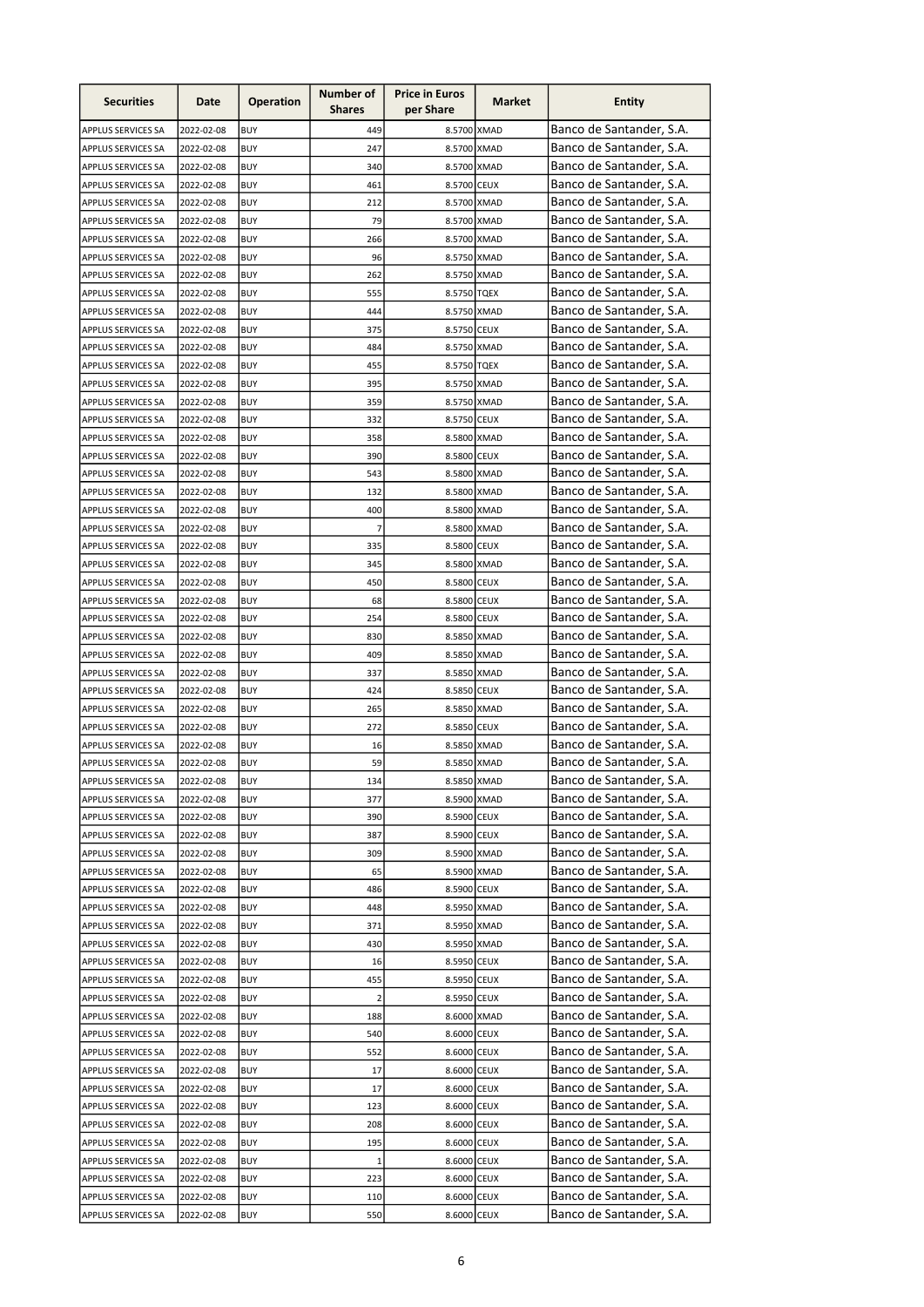| Banco de Santander, S.A.<br>369<br>8.6000 XMAD<br><b>BUY</b><br><b>APPLUS SERVICES SA</b><br>2022-02-08<br>Banco de Santander, S.A.<br>8.6050 XMAD<br>2022-02-08<br><b>BUY</b><br>133<br><b>APPLUS SERVICES SA</b><br>Banco de Santander, S.A.<br>8.6050 XMAD<br><b>BUY</b><br>818<br>APPLUS SERVICES SA<br>2022-02-08<br>Banco de Santander, S.A.<br>8.6050 XMAD<br>APPLUS SERVICES SA<br>2022-02-08<br><b>BUY</b><br>458<br>Banco de Santander, S.A.<br>APPLUS SERVICES SA<br>2022-02-08<br><b>BUY</b><br>104<br>8.6050 XMAD<br>Banco de Santander, S.A.<br>18<br>8.6050 CEUX<br>2022-02-08<br><b>BUY</b><br><b>APPLUS SERVICES SA</b><br>Banco de Santander, S.A.<br><b>BUY</b><br>91<br>8.6050 CEUX<br>APPLUS SERVICES SA<br>2022-02-08<br>Banco de Santander, S.A.<br><b>BUY</b><br>108<br>8.6050 CEUX<br>APPLUS SERVICES SA<br>2022-02-08<br>Banco de Santander, S.A.<br>APPLUS SERVICES SA<br>2022-02-08<br><b>BUY</b><br>137<br>8.6050 XMAD<br>Banco de Santander, S.A.<br>8.6100 XMAD<br>2022-02-08<br><b>BUY</b><br>730<br><b>APPLUS SERVICES SA</b><br>Banco de Santander, S.A.<br>APPLUS SERVICES SA<br>2022-02-08<br><b>BUY</b><br>364<br>8.6100 XMAD<br>Banco de Santander, S.A.<br>409<br>8.6100 CEUX<br>APPLUS SERVICES SA<br>2022-02-08<br><b>BUY</b><br>Banco de Santander, S.A.<br>APPLUS SERVICES SA<br>2022-02-08<br><b>BUY</b><br>64<br>8.6100 CEUX<br>Banco de Santander, S.A.<br>20<br>8.6100 CEUX<br>APPLUS SERVICES SA<br>2022-02-08<br><b>BUY</b><br>Banco de Santander, S.A.<br><b>BUY</b><br>430<br>8.6100 CEUX<br>APPLUS SERVICES SA<br>2022-02-08<br>Banco de Santander, S.A.<br>18<br>APPLUS SERVICES SA<br>2022-02-08<br><b>BUY</b><br>8.6150 CEUX<br>Banco de Santander, S.A.<br>97<br>APPLUS SERVICES SA<br>2022-02-08<br><b>BUY</b><br>8.6150 CEUX<br>Banco de Santander, S.A.<br>APPLUS SERVICES SA<br>2022-02-08<br><b>BUY</b><br>191<br>8.6200 XMAD<br>Banco de Santander, S.A.<br>643<br>APPLUS SERVICES SA<br>2022-02-08<br>8.6250 CEUX<br>BUY<br>Banco de Santander, S.A.<br>2022-02-08<br><b>BUY</b><br>48<br>8.6250 CEUX<br>APPLUS SERVICES SA<br>Banco de Santander, S.A.<br>2022-02-08<br><b>BUY</b><br>276<br>8.6250 CEUX<br><b>APPLUS SERVICES SA</b><br>Banco de Santander, S.A.<br>APPLUS SERVICES SA<br>2022-02-09<br><b>BUY</b><br>328<br>8.6000 XMAD<br>Banco de Santander, S.A.<br>2022-02-09<br><b>BUY</b><br>312<br>8.6000 XMAD<br><b>APPLUS SERVICES SA</b><br>Banco de Santander, S.A.<br><b>BUY</b><br>525<br>8.6050 TQEX<br>APPLUS SERVICES SA<br>2022-02-09<br>Banco de Santander, S.A.<br>390<br>2022-02-09<br><b>BUY</b><br>8.6450 XMAD<br>APPLUS SERVICES SA<br>Banco de Santander, S.A.<br>APPLUS SERVICES SA<br>2022-02-09<br><b>BUY</b><br>453<br>8.6550 XMAD<br>Banco de Santander, S.A.<br>8.6650 XMAD<br>2022-02-09<br><b>BUY</b><br>149<br><b>APPLUS SERVICES SA</b><br>Banco de Santander, S.A.<br><b>BUY</b><br>235<br>8.6650 CEUX<br>APPLUS SERVICES SA<br>2022-02-09<br>Banco de Santander, S.A.<br>APPLUS SERVICES SA<br>2022-02-09<br><b>BUY</b><br>58<br>8.6650 CEUX<br>Banco de Santander, S.A.<br>370<br>APPLUS SERVICES SA<br>2022-02-09<br><b>BUY</b><br>8.6650 XMAD<br>Banco de Santander, S.A.<br>201<br>APPLUS SERVICES SA<br>2022-02-09<br><b>BUY</b><br>8.6700 TQEX<br>Banco de Santander, S.A.<br>506<br>APPLUS SERVICES SA<br>2022-02-09<br><b>BUY</b><br>8.6700 XMAD<br>Banco de Santander, S.A.<br>267<br>APPLUS SERVICES SA<br>2022-02-09<br><b>BUY</b><br>8.6750 CEUX<br>Banco de Santander, S.A.<br>409<br>APPLUS SERVICES SA<br>2022-02-09<br><b>BUY</b><br>8.6750 XMAD<br>Banco de Santander, S.A.<br>APPLUS SERVICES SA<br>2022-02-09<br><b>BUY</b><br>626<br>8.6750 XMAD<br>Banco de Santander, S.A.<br>97<br>APPLUS SERVICES SA<br>2022-02-09<br>8.6750 XMAD<br>BUY<br>Banco de Santander, S.A.<br><b>APPLUS SERVICES SA</b><br>2022-02-09<br>8.6850 XMAD<br><b>BUY</b><br>514<br>Banco de Santander, S.A.<br>APPLUS SERVICES SA<br>2022-02-09<br><b>BUY</b><br>326<br>8.6850 XMAD<br>Banco de Santander, S.A.<br>8.6850 XMAD<br>2022-02-09<br><b>BUY</b><br>732<br>APPLUS SERVICES SA<br>Banco de Santander, S.A.<br>8.6850 XMAD<br>2022-02-09<br>BUY<br>429<br><b>APPLUS SERVICES SA</b><br>Banco de Santander, S.A.<br><b>BUY</b><br>5<br>8.6850 CEUX<br>2022-02-09<br>APPLUS SERVICES SA<br>Banco de Santander, S.A.<br>4<br>8.6850 XMAD<br>2022-02-09<br><b>BUY</b><br>APPLUS SERVICES SA<br>Banco de Santander, S.A.<br>2022-02-09<br><b>BUY</b><br>329<br>8.6850 CEUX<br>APPLUS SERVICES SA<br>Banco de Santander, S.A.<br>8.6850 XMAD<br>2022-02-09<br><b>BUY</b><br>APPLUS SERVICES SA<br>4<br>Banco de Santander, S.A.<br>8.6900 CEUX<br>APPLUS SERVICES SA<br>2022-02-09<br><b>BUY</b><br>124<br>Banco de Santander, S.A.<br>8.6900 XMAD<br>APPLUS SERVICES SA<br>2022-02-09<br><b>BUY</b><br>817<br>Banco de Santander, S.A.<br>APPLUS SERVICES SA<br>2022-02-09<br><b>BUY</b><br>390<br>8.6900 XMAD<br>Banco de Santander, S.A.<br>8.6900 XMAD<br>APPLUS SERVICES SA<br>2022-02-09<br>BUY<br>268<br>Banco de Santander, S.A.<br>APPLUS SERVICES SA<br>2022-02-09<br>BUY<br>104<br>8.6900 XMAD<br>Banco de Santander, S.A.<br>APPLUS SERVICES SA<br>2022-02-09<br><b>BUY</b><br>266<br>8.6900 XMAD<br>Banco de Santander, S.A.<br>APPLUS SERVICES SA<br>2022-02-09<br>BUY<br>856<br>8.6900 XMAD<br>Banco de Santander, S.A.<br>2022-02-09<br><b>BUY</b><br>361<br>8.6900 XMAD<br>APPLUS SERVICES SA<br>Banco de Santander, S.A.<br>2022-02-09<br>291<br>8.6900 CEUX<br>APPLUS SERVICES SA<br>BUY<br>Banco de Santander, S.A.<br>496<br>2022-02-09<br><b>BUY</b><br>8.6900 XMAD<br><b>APPLUS SERVICES SA</b><br>Banco de Santander, S.A.<br>APPLUS SERVICES SA<br>2022-02-09<br><b>BUY</b><br>337<br>8.6950 CEUX<br>Banco de Santander, S.A.<br>8.6950 XMAD<br>APPLUS SERVICES SA<br>2022-02-09<br><b>BUY</b><br>335<br>Banco de Santander, S.A.<br><b>BUY</b><br>APPLUS SERVICES SA<br>2022-02-09<br>420<br>8.6950 XMAD<br>Banco de Santander, S.A.<br>APPLUS SERVICES SA<br>2022-02-09<br><b>BUY</b><br>408<br>8.6950 XMAD<br>Banco de Santander, S.A.<br>300<br>8.6950 XMAD<br>APPLUS SERVICES SA<br>2022-02-09<br><b>BUY</b><br>Banco de Santander, S.A.<br><b>BUY</b><br>8.6950 XMAD<br>APPLUS SERVICES SA<br>2022-02-09<br>31<br>Banco de Santander, S.A.<br>8.6950 XMAD<br>APPLUS SERVICES SA<br>2022-02-09<br><b>BUY</b><br>417 | <b>Securities</b> | Date | <b>Operation</b> | Number of<br><b>Shares</b> | <b>Price in Euros</b><br>per Share | Market | <b>Entity</b> |
|-------------------------------------------------------------------------------------------------------------------------------------------------------------------------------------------------------------------------------------------------------------------------------------------------------------------------------------------------------------------------------------------------------------------------------------------------------------------------------------------------------------------------------------------------------------------------------------------------------------------------------------------------------------------------------------------------------------------------------------------------------------------------------------------------------------------------------------------------------------------------------------------------------------------------------------------------------------------------------------------------------------------------------------------------------------------------------------------------------------------------------------------------------------------------------------------------------------------------------------------------------------------------------------------------------------------------------------------------------------------------------------------------------------------------------------------------------------------------------------------------------------------------------------------------------------------------------------------------------------------------------------------------------------------------------------------------------------------------------------------------------------------------------------------------------------------------------------------------------------------------------------------------------------------------------------------------------------------------------------------------------------------------------------------------------------------------------------------------------------------------------------------------------------------------------------------------------------------------------------------------------------------------------------------------------------------------------------------------------------------------------------------------------------------------------------------------------------------------------------------------------------------------------------------------------------------------------------------------------------------------------------------------------------------------------------------------------------------------------------------------------------------------------------------------------------------------------------------------------------------------------------------------------------------------------------------------------------------------------------------------------------------------------------------------------------------------------------------------------------------------------------------------------------------------------------------------------------------------------------------------------------------------------------------------------------------------------------------------------------------------------------------------------------------------------------------------------------------------------------------------------------------------------------------------------------------------------------------------------------------------------------------------------------------------------------------------------------------------------------------------------------------------------------------------------------------------------------------------------------------------------------------------------------------------------------------------------------------------------------------------------------------------------------------------------------------------------------------------------------------------------------------------------------------------------------------------------------------------------------------------------------------------------------------------------------------------------------------------------------------------------------------------------------------------------------------------------------------------------------------------------------------------------------------------------------------------------------------------------------------------------------------------------------------------------------------------------------------------------------------------------------------------------------------------------------------------------------------------------------------------------------------------------------------------------------------------------------------------------------------------------------------------------------------------------------------------------------------------------------------------------------------------------------------------------------------------------------------------------------------------------------------------------------------------------------------------------------------------------------------------------------------------------------------------------------------------------------------------------------------------------------------------------------------------------------------------------------------------------------------------------------------------------------------------------------------------------------------------------------------------------------------------------------------------------------------------------------------------------------------------------------------------------------------------------------------------------------------------------------------------------------------------------------------------------------------------------------------------------------------------------------------------------------------------------------------------------------------------------------------------------------------------------------------------------------------------------------------------------|-------------------|------|------------------|----------------------------|------------------------------------|--------|---------------|
|                                                                                                                                                                                                                                                                                                                                                                                                                                                                                                                                                                                                                                                                                                                                                                                                                                                                                                                                                                                                                                                                                                                                                                                                                                                                                                                                                                                                                                                                                                                                                                                                                                                                                                                                                                                                                                                                                                                                                                                                                                                                                                                                                                                                                                                                                                                                                                                                                                                                                                                                                                                                                                                                                                                                                                                                                                                                                                                                                                                                                                                                                                                                                                                                                                                                                                                                                                                                                                                                                                                                                                                                                                                                                                                                                                                                                                                                                                                                                                                                                                                                                                                                                                                                                                                                                                                                                                                                                                                                                                                                                                                                                                                                                                                                                                                                                                                                                                                                                                                                                                                                                                                                                                                                                                                                                                                                                                                                                                                                                                                                                                                                                                                                                                                                                                                                                                                                                                                                                                                                                                                                                                                                                                                                                                                                                                                                                       |                   |      |                  |                            |                                    |        |               |
|                                                                                                                                                                                                                                                                                                                                                                                                                                                                                                                                                                                                                                                                                                                                                                                                                                                                                                                                                                                                                                                                                                                                                                                                                                                                                                                                                                                                                                                                                                                                                                                                                                                                                                                                                                                                                                                                                                                                                                                                                                                                                                                                                                                                                                                                                                                                                                                                                                                                                                                                                                                                                                                                                                                                                                                                                                                                                                                                                                                                                                                                                                                                                                                                                                                                                                                                                                                                                                                                                                                                                                                                                                                                                                                                                                                                                                                                                                                                                                                                                                                                                                                                                                                                                                                                                                                                                                                                                                                                                                                                                                                                                                                                                                                                                                                                                                                                                                                                                                                                                                                                                                                                                                                                                                                                                                                                                                                                                                                                                                                                                                                                                                                                                                                                                                                                                                                                                                                                                                                                                                                                                                                                                                                                                                                                                                                                                       |                   |      |                  |                            |                                    |        |               |
|                                                                                                                                                                                                                                                                                                                                                                                                                                                                                                                                                                                                                                                                                                                                                                                                                                                                                                                                                                                                                                                                                                                                                                                                                                                                                                                                                                                                                                                                                                                                                                                                                                                                                                                                                                                                                                                                                                                                                                                                                                                                                                                                                                                                                                                                                                                                                                                                                                                                                                                                                                                                                                                                                                                                                                                                                                                                                                                                                                                                                                                                                                                                                                                                                                                                                                                                                                                                                                                                                                                                                                                                                                                                                                                                                                                                                                                                                                                                                                                                                                                                                                                                                                                                                                                                                                                                                                                                                                                                                                                                                                                                                                                                                                                                                                                                                                                                                                                                                                                                                                                                                                                                                                                                                                                                                                                                                                                                                                                                                                                                                                                                                                                                                                                                                                                                                                                                                                                                                                                                                                                                                                                                                                                                                                                                                                                                                       |                   |      |                  |                            |                                    |        |               |
|                                                                                                                                                                                                                                                                                                                                                                                                                                                                                                                                                                                                                                                                                                                                                                                                                                                                                                                                                                                                                                                                                                                                                                                                                                                                                                                                                                                                                                                                                                                                                                                                                                                                                                                                                                                                                                                                                                                                                                                                                                                                                                                                                                                                                                                                                                                                                                                                                                                                                                                                                                                                                                                                                                                                                                                                                                                                                                                                                                                                                                                                                                                                                                                                                                                                                                                                                                                                                                                                                                                                                                                                                                                                                                                                                                                                                                                                                                                                                                                                                                                                                                                                                                                                                                                                                                                                                                                                                                                                                                                                                                                                                                                                                                                                                                                                                                                                                                                                                                                                                                                                                                                                                                                                                                                                                                                                                                                                                                                                                                                                                                                                                                                                                                                                                                                                                                                                                                                                                                                                                                                                                                                                                                                                                                                                                                                                                       |                   |      |                  |                            |                                    |        |               |
|                                                                                                                                                                                                                                                                                                                                                                                                                                                                                                                                                                                                                                                                                                                                                                                                                                                                                                                                                                                                                                                                                                                                                                                                                                                                                                                                                                                                                                                                                                                                                                                                                                                                                                                                                                                                                                                                                                                                                                                                                                                                                                                                                                                                                                                                                                                                                                                                                                                                                                                                                                                                                                                                                                                                                                                                                                                                                                                                                                                                                                                                                                                                                                                                                                                                                                                                                                                                                                                                                                                                                                                                                                                                                                                                                                                                                                                                                                                                                                                                                                                                                                                                                                                                                                                                                                                                                                                                                                                                                                                                                                                                                                                                                                                                                                                                                                                                                                                                                                                                                                                                                                                                                                                                                                                                                                                                                                                                                                                                                                                                                                                                                                                                                                                                                                                                                                                                                                                                                                                                                                                                                                                                                                                                                                                                                                                                                       |                   |      |                  |                            |                                    |        |               |
|                                                                                                                                                                                                                                                                                                                                                                                                                                                                                                                                                                                                                                                                                                                                                                                                                                                                                                                                                                                                                                                                                                                                                                                                                                                                                                                                                                                                                                                                                                                                                                                                                                                                                                                                                                                                                                                                                                                                                                                                                                                                                                                                                                                                                                                                                                                                                                                                                                                                                                                                                                                                                                                                                                                                                                                                                                                                                                                                                                                                                                                                                                                                                                                                                                                                                                                                                                                                                                                                                                                                                                                                                                                                                                                                                                                                                                                                                                                                                                                                                                                                                                                                                                                                                                                                                                                                                                                                                                                                                                                                                                                                                                                                                                                                                                                                                                                                                                                                                                                                                                                                                                                                                                                                                                                                                                                                                                                                                                                                                                                                                                                                                                                                                                                                                                                                                                                                                                                                                                                                                                                                                                                                                                                                                                                                                                                                                       |                   |      |                  |                            |                                    |        |               |
|                                                                                                                                                                                                                                                                                                                                                                                                                                                                                                                                                                                                                                                                                                                                                                                                                                                                                                                                                                                                                                                                                                                                                                                                                                                                                                                                                                                                                                                                                                                                                                                                                                                                                                                                                                                                                                                                                                                                                                                                                                                                                                                                                                                                                                                                                                                                                                                                                                                                                                                                                                                                                                                                                                                                                                                                                                                                                                                                                                                                                                                                                                                                                                                                                                                                                                                                                                                                                                                                                                                                                                                                                                                                                                                                                                                                                                                                                                                                                                                                                                                                                                                                                                                                                                                                                                                                                                                                                                                                                                                                                                                                                                                                                                                                                                                                                                                                                                                                                                                                                                                                                                                                                                                                                                                                                                                                                                                                                                                                                                                                                                                                                                                                                                                                                                                                                                                                                                                                                                                                                                                                                                                                                                                                                                                                                                                                                       |                   |      |                  |                            |                                    |        |               |
|                                                                                                                                                                                                                                                                                                                                                                                                                                                                                                                                                                                                                                                                                                                                                                                                                                                                                                                                                                                                                                                                                                                                                                                                                                                                                                                                                                                                                                                                                                                                                                                                                                                                                                                                                                                                                                                                                                                                                                                                                                                                                                                                                                                                                                                                                                                                                                                                                                                                                                                                                                                                                                                                                                                                                                                                                                                                                                                                                                                                                                                                                                                                                                                                                                                                                                                                                                                                                                                                                                                                                                                                                                                                                                                                                                                                                                                                                                                                                                                                                                                                                                                                                                                                                                                                                                                                                                                                                                                                                                                                                                                                                                                                                                                                                                                                                                                                                                                                                                                                                                                                                                                                                                                                                                                                                                                                                                                                                                                                                                                                                                                                                                                                                                                                                                                                                                                                                                                                                                                                                                                                                                                                                                                                                                                                                                                                                       |                   |      |                  |                            |                                    |        |               |
|                                                                                                                                                                                                                                                                                                                                                                                                                                                                                                                                                                                                                                                                                                                                                                                                                                                                                                                                                                                                                                                                                                                                                                                                                                                                                                                                                                                                                                                                                                                                                                                                                                                                                                                                                                                                                                                                                                                                                                                                                                                                                                                                                                                                                                                                                                                                                                                                                                                                                                                                                                                                                                                                                                                                                                                                                                                                                                                                                                                                                                                                                                                                                                                                                                                                                                                                                                                                                                                                                                                                                                                                                                                                                                                                                                                                                                                                                                                                                                                                                                                                                                                                                                                                                                                                                                                                                                                                                                                                                                                                                                                                                                                                                                                                                                                                                                                                                                                                                                                                                                                                                                                                                                                                                                                                                                                                                                                                                                                                                                                                                                                                                                                                                                                                                                                                                                                                                                                                                                                                                                                                                                                                                                                                                                                                                                                                                       |                   |      |                  |                            |                                    |        |               |
|                                                                                                                                                                                                                                                                                                                                                                                                                                                                                                                                                                                                                                                                                                                                                                                                                                                                                                                                                                                                                                                                                                                                                                                                                                                                                                                                                                                                                                                                                                                                                                                                                                                                                                                                                                                                                                                                                                                                                                                                                                                                                                                                                                                                                                                                                                                                                                                                                                                                                                                                                                                                                                                                                                                                                                                                                                                                                                                                                                                                                                                                                                                                                                                                                                                                                                                                                                                                                                                                                                                                                                                                                                                                                                                                                                                                                                                                                                                                                                                                                                                                                                                                                                                                                                                                                                                                                                                                                                                                                                                                                                                                                                                                                                                                                                                                                                                                                                                                                                                                                                                                                                                                                                                                                                                                                                                                                                                                                                                                                                                                                                                                                                                                                                                                                                                                                                                                                                                                                                                                                                                                                                                                                                                                                                                                                                                                                       |                   |      |                  |                            |                                    |        |               |
|                                                                                                                                                                                                                                                                                                                                                                                                                                                                                                                                                                                                                                                                                                                                                                                                                                                                                                                                                                                                                                                                                                                                                                                                                                                                                                                                                                                                                                                                                                                                                                                                                                                                                                                                                                                                                                                                                                                                                                                                                                                                                                                                                                                                                                                                                                                                                                                                                                                                                                                                                                                                                                                                                                                                                                                                                                                                                                                                                                                                                                                                                                                                                                                                                                                                                                                                                                                                                                                                                                                                                                                                                                                                                                                                                                                                                                                                                                                                                                                                                                                                                                                                                                                                                                                                                                                                                                                                                                                                                                                                                                                                                                                                                                                                                                                                                                                                                                                                                                                                                                                                                                                                                                                                                                                                                                                                                                                                                                                                                                                                                                                                                                                                                                                                                                                                                                                                                                                                                                                                                                                                                                                                                                                                                                                                                                                                                       |                   |      |                  |                            |                                    |        |               |
|                                                                                                                                                                                                                                                                                                                                                                                                                                                                                                                                                                                                                                                                                                                                                                                                                                                                                                                                                                                                                                                                                                                                                                                                                                                                                                                                                                                                                                                                                                                                                                                                                                                                                                                                                                                                                                                                                                                                                                                                                                                                                                                                                                                                                                                                                                                                                                                                                                                                                                                                                                                                                                                                                                                                                                                                                                                                                                                                                                                                                                                                                                                                                                                                                                                                                                                                                                                                                                                                                                                                                                                                                                                                                                                                                                                                                                                                                                                                                                                                                                                                                                                                                                                                                                                                                                                                                                                                                                                                                                                                                                                                                                                                                                                                                                                                                                                                                                                                                                                                                                                                                                                                                                                                                                                                                                                                                                                                                                                                                                                                                                                                                                                                                                                                                                                                                                                                                                                                                                                                                                                                                                                                                                                                                                                                                                                                                       |                   |      |                  |                            |                                    |        |               |
|                                                                                                                                                                                                                                                                                                                                                                                                                                                                                                                                                                                                                                                                                                                                                                                                                                                                                                                                                                                                                                                                                                                                                                                                                                                                                                                                                                                                                                                                                                                                                                                                                                                                                                                                                                                                                                                                                                                                                                                                                                                                                                                                                                                                                                                                                                                                                                                                                                                                                                                                                                                                                                                                                                                                                                                                                                                                                                                                                                                                                                                                                                                                                                                                                                                                                                                                                                                                                                                                                                                                                                                                                                                                                                                                                                                                                                                                                                                                                                                                                                                                                                                                                                                                                                                                                                                                                                                                                                                                                                                                                                                                                                                                                                                                                                                                                                                                                                                                                                                                                                                                                                                                                                                                                                                                                                                                                                                                                                                                                                                                                                                                                                                                                                                                                                                                                                                                                                                                                                                                                                                                                                                                                                                                                                                                                                                                                       |                   |      |                  |                            |                                    |        |               |
|                                                                                                                                                                                                                                                                                                                                                                                                                                                                                                                                                                                                                                                                                                                                                                                                                                                                                                                                                                                                                                                                                                                                                                                                                                                                                                                                                                                                                                                                                                                                                                                                                                                                                                                                                                                                                                                                                                                                                                                                                                                                                                                                                                                                                                                                                                                                                                                                                                                                                                                                                                                                                                                                                                                                                                                                                                                                                                                                                                                                                                                                                                                                                                                                                                                                                                                                                                                                                                                                                                                                                                                                                                                                                                                                                                                                                                                                                                                                                                                                                                                                                                                                                                                                                                                                                                                                                                                                                                                                                                                                                                                                                                                                                                                                                                                                                                                                                                                                                                                                                                                                                                                                                                                                                                                                                                                                                                                                                                                                                                                                                                                                                                                                                                                                                                                                                                                                                                                                                                                                                                                                                                                                                                                                                                                                                                                                                       |                   |      |                  |                            |                                    |        |               |
|                                                                                                                                                                                                                                                                                                                                                                                                                                                                                                                                                                                                                                                                                                                                                                                                                                                                                                                                                                                                                                                                                                                                                                                                                                                                                                                                                                                                                                                                                                                                                                                                                                                                                                                                                                                                                                                                                                                                                                                                                                                                                                                                                                                                                                                                                                                                                                                                                                                                                                                                                                                                                                                                                                                                                                                                                                                                                                                                                                                                                                                                                                                                                                                                                                                                                                                                                                                                                                                                                                                                                                                                                                                                                                                                                                                                                                                                                                                                                                                                                                                                                                                                                                                                                                                                                                                                                                                                                                                                                                                                                                                                                                                                                                                                                                                                                                                                                                                                                                                                                                                                                                                                                                                                                                                                                                                                                                                                                                                                                                                                                                                                                                                                                                                                                                                                                                                                                                                                                                                                                                                                                                                                                                                                                                                                                                                                                       |                   |      |                  |                            |                                    |        |               |
|                                                                                                                                                                                                                                                                                                                                                                                                                                                                                                                                                                                                                                                                                                                                                                                                                                                                                                                                                                                                                                                                                                                                                                                                                                                                                                                                                                                                                                                                                                                                                                                                                                                                                                                                                                                                                                                                                                                                                                                                                                                                                                                                                                                                                                                                                                                                                                                                                                                                                                                                                                                                                                                                                                                                                                                                                                                                                                                                                                                                                                                                                                                                                                                                                                                                                                                                                                                                                                                                                                                                                                                                                                                                                                                                                                                                                                                                                                                                                                                                                                                                                                                                                                                                                                                                                                                                                                                                                                                                                                                                                                                                                                                                                                                                                                                                                                                                                                                                                                                                                                                                                                                                                                                                                                                                                                                                                                                                                                                                                                                                                                                                                                                                                                                                                                                                                                                                                                                                                                                                                                                                                                                                                                                                                                                                                                                                                       |                   |      |                  |                            |                                    |        |               |
|                                                                                                                                                                                                                                                                                                                                                                                                                                                                                                                                                                                                                                                                                                                                                                                                                                                                                                                                                                                                                                                                                                                                                                                                                                                                                                                                                                                                                                                                                                                                                                                                                                                                                                                                                                                                                                                                                                                                                                                                                                                                                                                                                                                                                                                                                                                                                                                                                                                                                                                                                                                                                                                                                                                                                                                                                                                                                                                                                                                                                                                                                                                                                                                                                                                                                                                                                                                                                                                                                                                                                                                                                                                                                                                                                                                                                                                                                                                                                                                                                                                                                                                                                                                                                                                                                                                                                                                                                                                                                                                                                                                                                                                                                                                                                                                                                                                                                                                                                                                                                                                                                                                                                                                                                                                                                                                                                                                                                                                                                                                                                                                                                                                                                                                                                                                                                                                                                                                                                                                                                                                                                                                                                                                                                                                                                                                                                       |                   |      |                  |                            |                                    |        |               |
|                                                                                                                                                                                                                                                                                                                                                                                                                                                                                                                                                                                                                                                                                                                                                                                                                                                                                                                                                                                                                                                                                                                                                                                                                                                                                                                                                                                                                                                                                                                                                                                                                                                                                                                                                                                                                                                                                                                                                                                                                                                                                                                                                                                                                                                                                                                                                                                                                                                                                                                                                                                                                                                                                                                                                                                                                                                                                                                                                                                                                                                                                                                                                                                                                                                                                                                                                                                                                                                                                                                                                                                                                                                                                                                                                                                                                                                                                                                                                                                                                                                                                                                                                                                                                                                                                                                                                                                                                                                                                                                                                                                                                                                                                                                                                                                                                                                                                                                                                                                                                                                                                                                                                                                                                                                                                                                                                                                                                                                                                                                                                                                                                                                                                                                                                                                                                                                                                                                                                                                                                                                                                                                                                                                                                                                                                                                                                       |                   |      |                  |                            |                                    |        |               |
|                                                                                                                                                                                                                                                                                                                                                                                                                                                                                                                                                                                                                                                                                                                                                                                                                                                                                                                                                                                                                                                                                                                                                                                                                                                                                                                                                                                                                                                                                                                                                                                                                                                                                                                                                                                                                                                                                                                                                                                                                                                                                                                                                                                                                                                                                                                                                                                                                                                                                                                                                                                                                                                                                                                                                                                                                                                                                                                                                                                                                                                                                                                                                                                                                                                                                                                                                                                                                                                                                                                                                                                                                                                                                                                                                                                                                                                                                                                                                                                                                                                                                                                                                                                                                                                                                                                                                                                                                                                                                                                                                                                                                                                                                                                                                                                                                                                                                                                                                                                                                                                                                                                                                                                                                                                                                                                                                                                                                                                                                                                                                                                                                                                                                                                                                                                                                                                                                                                                                                                                                                                                                                                                                                                                                                                                                                                                                       |                   |      |                  |                            |                                    |        |               |
|                                                                                                                                                                                                                                                                                                                                                                                                                                                                                                                                                                                                                                                                                                                                                                                                                                                                                                                                                                                                                                                                                                                                                                                                                                                                                                                                                                                                                                                                                                                                                                                                                                                                                                                                                                                                                                                                                                                                                                                                                                                                                                                                                                                                                                                                                                                                                                                                                                                                                                                                                                                                                                                                                                                                                                                                                                                                                                                                                                                                                                                                                                                                                                                                                                                                                                                                                                                                                                                                                                                                                                                                                                                                                                                                                                                                                                                                                                                                                                                                                                                                                                                                                                                                                                                                                                                                                                                                                                                                                                                                                                                                                                                                                                                                                                                                                                                                                                                                                                                                                                                                                                                                                                                                                                                                                                                                                                                                                                                                                                                                                                                                                                                                                                                                                                                                                                                                                                                                                                                                                                                                                                                                                                                                                                                                                                                                                       |                   |      |                  |                            |                                    |        |               |
|                                                                                                                                                                                                                                                                                                                                                                                                                                                                                                                                                                                                                                                                                                                                                                                                                                                                                                                                                                                                                                                                                                                                                                                                                                                                                                                                                                                                                                                                                                                                                                                                                                                                                                                                                                                                                                                                                                                                                                                                                                                                                                                                                                                                                                                                                                                                                                                                                                                                                                                                                                                                                                                                                                                                                                                                                                                                                                                                                                                                                                                                                                                                                                                                                                                                                                                                                                                                                                                                                                                                                                                                                                                                                                                                                                                                                                                                                                                                                                                                                                                                                                                                                                                                                                                                                                                                                                                                                                                                                                                                                                                                                                                                                                                                                                                                                                                                                                                                                                                                                                                                                                                                                                                                                                                                                                                                                                                                                                                                                                                                                                                                                                                                                                                                                                                                                                                                                                                                                                                                                                                                                                                                                                                                                                                                                                                                                       |                   |      |                  |                            |                                    |        |               |
|                                                                                                                                                                                                                                                                                                                                                                                                                                                                                                                                                                                                                                                                                                                                                                                                                                                                                                                                                                                                                                                                                                                                                                                                                                                                                                                                                                                                                                                                                                                                                                                                                                                                                                                                                                                                                                                                                                                                                                                                                                                                                                                                                                                                                                                                                                                                                                                                                                                                                                                                                                                                                                                                                                                                                                                                                                                                                                                                                                                                                                                                                                                                                                                                                                                                                                                                                                                                                                                                                                                                                                                                                                                                                                                                                                                                                                                                                                                                                                                                                                                                                                                                                                                                                                                                                                                                                                                                                                                                                                                                                                                                                                                                                                                                                                                                                                                                                                                                                                                                                                                                                                                                                                                                                                                                                                                                                                                                                                                                                                                                                                                                                                                                                                                                                                                                                                                                                                                                                                                                                                                                                                                                                                                                                                                                                                                                                       |                   |      |                  |                            |                                    |        |               |
|                                                                                                                                                                                                                                                                                                                                                                                                                                                                                                                                                                                                                                                                                                                                                                                                                                                                                                                                                                                                                                                                                                                                                                                                                                                                                                                                                                                                                                                                                                                                                                                                                                                                                                                                                                                                                                                                                                                                                                                                                                                                                                                                                                                                                                                                                                                                                                                                                                                                                                                                                                                                                                                                                                                                                                                                                                                                                                                                                                                                                                                                                                                                                                                                                                                                                                                                                                                                                                                                                                                                                                                                                                                                                                                                                                                                                                                                                                                                                                                                                                                                                                                                                                                                                                                                                                                                                                                                                                                                                                                                                                                                                                                                                                                                                                                                                                                                                                                                                                                                                                                                                                                                                                                                                                                                                                                                                                                                                                                                                                                                                                                                                                                                                                                                                                                                                                                                                                                                                                                                                                                                                                                                                                                                                                                                                                                                                       |                   |      |                  |                            |                                    |        |               |
|                                                                                                                                                                                                                                                                                                                                                                                                                                                                                                                                                                                                                                                                                                                                                                                                                                                                                                                                                                                                                                                                                                                                                                                                                                                                                                                                                                                                                                                                                                                                                                                                                                                                                                                                                                                                                                                                                                                                                                                                                                                                                                                                                                                                                                                                                                                                                                                                                                                                                                                                                                                                                                                                                                                                                                                                                                                                                                                                                                                                                                                                                                                                                                                                                                                                                                                                                                                                                                                                                                                                                                                                                                                                                                                                                                                                                                                                                                                                                                                                                                                                                                                                                                                                                                                                                                                                                                                                                                                                                                                                                                                                                                                                                                                                                                                                                                                                                                                                                                                                                                                                                                                                                                                                                                                                                                                                                                                                                                                                                                                                                                                                                                                                                                                                                                                                                                                                                                                                                                                                                                                                                                                                                                                                                                                                                                                                                       |                   |      |                  |                            |                                    |        |               |
|                                                                                                                                                                                                                                                                                                                                                                                                                                                                                                                                                                                                                                                                                                                                                                                                                                                                                                                                                                                                                                                                                                                                                                                                                                                                                                                                                                                                                                                                                                                                                                                                                                                                                                                                                                                                                                                                                                                                                                                                                                                                                                                                                                                                                                                                                                                                                                                                                                                                                                                                                                                                                                                                                                                                                                                                                                                                                                                                                                                                                                                                                                                                                                                                                                                                                                                                                                                                                                                                                                                                                                                                                                                                                                                                                                                                                                                                                                                                                                                                                                                                                                                                                                                                                                                                                                                                                                                                                                                                                                                                                                                                                                                                                                                                                                                                                                                                                                                                                                                                                                                                                                                                                                                                                                                                                                                                                                                                                                                                                                                                                                                                                                                                                                                                                                                                                                                                                                                                                                                                                                                                                                                                                                                                                                                                                                                                                       |                   |      |                  |                            |                                    |        |               |
|                                                                                                                                                                                                                                                                                                                                                                                                                                                                                                                                                                                                                                                                                                                                                                                                                                                                                                                                                                                                                                                                                                                                                                                                                                                                                                                                                                                                                                                                                                                                                                                                                                                                                                                                                                                                                                                                                                                                                                                                                                                                                                                                                                                                                                                                                                                                                                                                                                                                                                                                                                                                                                                                                                                                                                                                                                                                                                                                                                                                                                                                                                                                                                                                                                                                                                                                                                                                                                                                                                                                                                                                                                                                                                                                                                                                                                                                                                                                                                                                                                                                                                                                                                                                                                                                                                                                                                                                                                                                                                                                                                                                                                                                                                                                                                                                                                                                                                                                                                                                                                                                                                                                                                                                                                                                                                                                                                                                                                                                                                                                                                                                                                                                                                                                                                                                                                                                                                                                                                                                                                                                                                                                                                                                                                                                                                                                                       |                   |      |                  |                            |                                    |        |               |
|                                                                                                                                                                                                                                                                                                                                                                                                                                                                                                                                                                                                                                                                                                                                                                                                                                                                                                                                                                                                                                                                                                                                                                                                                                                                                                                                                                                                                                                                                                                                                                                                                                                                                                                                                                                                                                                                                                                                                                                                                                                                                                                                                                                                                                                                                                                                                                                                                                                                                                                                                                                                                                                                                                                                                                                                                                                                                                                                                                                                                                                                                                                                                                                                                                                                                                                                                                                                                                                                                                                                                                                                                                                                                                                                                                                                                                                                                                                                                                                                                                                                                                                                                                                                                                                                                                                                                                                                                                                                                                                                                                                                                                                                                                                                                                                                                                                                                                                                                                                                                                                                                                                                                                                                                                                                                                                                                                                                                                                                                                                                                                                                                                                                                                                                                                                                                                                                                                                                                                                                                                                                                                                                                                                                                                                                                                                                                       |                   |      |                  |                            |                                    |        |               |
|                                                                                                                                                                                                                                                                                                                                                                                                                                                                                                                                                                                                                                                                                                                                                                                                                                                                                                                                                                                                                                                                                                                                                                                                                                                                                                                                                                                                                                                                                                                                                                                                                                                                                                                                                                                                                                                                                                                                                                                                                                                                                                                                                                                                                                                                                                                                                                                                                                                                                                                                                                                                                                                                                                                                                                                                                                                                                                                                                                                                                                                                                                                                                                                                                                                                                                                                                                                                                                                                                                                                                                                                                                                                                                                                                                                                                                                                                                                                                                                                                                                                                                                                                                                                                                                                                                                                                                                                                                                                                                                                                                                                                                                                                                                                                                                                                                                                                                                                                                                                                                                                                                                                                                                                                                                                                                                                                                                                                                                                                                                                                                                                                                                                                                                                                                                                                                                                                                                                                                                                                                                                                                                                                                                                                                                                                                                                                       |                   |      |                  |                            |                                    |        |               |
|                                                                                                                                                                                                                                                                                                                                                                                                                                                                                                                                                                                                                                                                                                                                                                                                                                                                                                                                                                                                                                                                                                                                                                                                                                                                                                                                                                                                                                                                                                                                                                                                                                                                                                                                                                                                                                                                                                                                                                                                                                                                                                                                                                                                                                                                                                                                                                                                                                                                                                                                                                                                                                                                                                                                                                                                                                                                                                                                                                                                                                                                                                                                                                                                                                                                                                                                                                                                                                                                                                                                                                                                                                                                                                                                                                                                                                                                                                                                                                                                                                                                                                                                                                                                                                                                                                                                                                                                                                                                                                                                                                                                                                                                                                                                                                                                                                                                                                                                                                                                                                                                                                                                                                                                                                                                                                                                                                                                                                                                                                                                                                                                                                                                                                                                                                                                                                                                                                                                                                                                                                                                                                                                                                                                                                                                                                                                                       |                   |      |                  |                            |                                    |        |               |
|                                                                                                                                                                                                                                                                                                                                                                                                                                                                                                                                                                                                                                                                                                                                                                                                                                                                                                                                                                                                                                                                                                                                                                                                                                                                                                                                                                                                                                                                                                                                                                                                                                                                                                                                                                                                                                                                                                                                                                                                                                                                                                                                                                                                                                                                                                                                                                                                                                                                                                                                                                                                                                                                                                                                                                                                                                                                                                                                                                                                                                                                                                                                                                                                                                                                                                                                                                                                                                                                                                                                                                                                                                                                                                                                                                                                                                                                                                                                                                                                                                                                                                                                                                                                                                                                                                                                                                                                                                                                                                                                                                                                                                                                                                                                                                                                                                                                                                                                                                                                                                                                                                                                                                                                                                                                                                                                                                                                                                                                                                                                                                                                                                                                                                                                                                                                                                                                                                                                                                                                                                                                                                                                                                                                                                                                                                                                                       |                   |      |                  |                            |                                    |        |               |
|                                                                                                                                                                                                                                                                                                                                                                                                                                                                                                                                                                                                                                                                                                                                                                                                                                                                                                                                                                                                                                                                                                                                                                                                                                                                                                                                                                                                                                                                                                                                                                                                                                                                                                                                                                                                                                                                                                                                                                                                                                                                                                                                                                                                                                                                                                                                                                                                                                                                                                                                                                                                                                                                                                                                                                                                                                                                                                                                                                                                                                                                                                                                                                                                                                                                                                                                                                                                                                                                                                                                                                                                                                                                                                                                                                                                                                                                                                                                                                                                                                                                                                                                                                                                                                                                                                                                                                                                                                                                                                                                                                                                                                                                                                                                                                                                                                                                                                                                                                                                                                                                                                                                                                                                                                                                                                                                                                                                                                                                                                                                                                                                                                                                                                                                                                                                                                                                                                                                                                                                                                                                                                                                                                                                                                                                                                                                                       |                   |      |                  |                            |                                    |        |               |
|                                                                                                                                                                                                                                                                                                                                                                                                                                                                                                                                                                                                                                                                                                                                                                                                                                                                                                                                                                                                                                                                                                                                                                                                                                                                                                                                                                                                                                                                                                                                                                                                                                                                                                                                                                                                                                                                                                                                                                                                                                                                                                                                                                                                                                                                                                                                                                                                                                                                                                                                                                                                                                                                                                                                                                                                                                                                                                                                                                                                                                                                                                                                                                                                                                                                                                                                                                                                                                                                                                                                                                                                                                                                                                                                                                                                                                                                                                                                                                                                                                                                                                                                                                                                                                                                                                                                                                                                                                                                                                                                                                                                                                                                                                                                                                                                                                                                                                                                                                                                                                                                                                                                                                                                                                                                                                                                                                                                                                                                                                                                                                                                                                                                                                                                                                                                                                                                                                                                                                                                                                                                                                                                                                                                                                                                                                                                                       |                   |      |                  |                            |                                    |        |               |
|                                                                                                                                                                                                                                                                                                                                                                                                                                                                                                                                                                                                                                                                                                                                                                                                                                                                                                                                                                                                                                                                                                                                                                                                                                                                                                                                                                                                                                                                                                                                                                                                                                                                                                                                                                                                                                                                                                                                                                                                                                                                                                                                                                                                                                                                                                                                                                                                                                                                                                                                                                                                                                                                                                                                                                                                                                                                                                                                                                                                                                                                                                                                                                                                                                                                                                                                                                                                                                                                                                                                                                                                                                                                                                                                                                                                                                                                                                                                                                                                                                                                                                                                                                                                                                                                                                                                                                                                                                                                                                                                                                                                                                                                                                                                                                                                                                                                                                                                                                                                                                                                                                                                                                                                                                                                                                                                                                                                                                                                                                                                                                                                                                                                                                                                                                                                                                                                                                                                                                                                                                                                                                                                                                                                                                                                                                                                                       |                   |      |                  |                            |                                    |        |               |
|                                                                                                                                                                                                                                                                                                                                                                                                                                                                                                                                                                                                                                                                                                                                                                                                                                                                                                                                                                                                                                                                                                                                                                                                                                                                                                                                                                                                                                                                                                                                                                                                                                                                                                                                                                                                                                                                                                                                                                                                                                                                                                                                                                                                                                                                                                                                                                                                                                                                                                                                                                                                                                                                                                                                                                                                                                                                                                                                                                                                                                                                                                                                                                                                                                                                                                                                                                                                                                                                                                                                                                                                                                                                                                                                                                                                                                                                                                                                                                                                                                                                                                                                                                                                                                                                                                                                                                                                                                                                                                                                                                                                                                                                                                                                                                                                                                                                                                                                                                                                                                                                                                                                                                                                                                                                                                                                                                                                                                                                                                                                                                                                                                                                                                                                                                                                                                                                                                                                                                                                                                                                                                                                                                                                                                                                                                                                                       |                   |      |                  |                            |                                    |        |               |
|                                                                                                                                                                                                                                                                                                                                                                                                                                                                                                                                                                                                                                                                                                                                                                                                                                                                                                                                                                                                                                                                                                                                                                                                                                                                                                                                                                                                                                                                                                                                                                                                                                                                                                                                                                                                                                                                                                                                                                                                                                                                                                                                                                                                                                                                                                                                                                                                                                                                                                                                                                                                                                                                                                                                                                                                                                                                                                                                                                                                                                                                                                                                                                                                                                                                                                                                                                                                                                                                                                                                                                                                                                                                                                                                                                                                                                                                                                                                                                                                                                                                                                                                                                                                                                                                                                                                                                                                                                                                                                                                                                                                                                                                                                                                                                                                                                                                                                                                                                                                                                                                                                                                                                                                                                                                                                                                                                                                                                                                                                                                                                                                                                                                                                                                                                                                                                                                                                                                                                                                                                                                                                                                                                                                                                                                                                                                                       |                   |      |                  |                            |                                    |        |               |
|                                                                                                                                                                                                                                                                                                                                                                                                                                                                                                                                                                                                                                                                                                                                                                                                                                                                                                                                                                                                                                                                                                                                                                                                                                                                                                                                                                                                                                                                                                                                                                                                                                                                                                                                                                                                                                                                                                                                                                                                                                                                                                                                                                                                                                                                                                                                                                                                                                                                                                                                                                                                                                                                                                                                                                                                                                                                                                                                                                                                                                                                                                                                                                                                                                                                                                                                                                                                                                                                                                                                                                                                                                                                                                                                                                                                                                                                                                                                                                                                                                                                                                                                                                                                                                                                                                                                                                                                                                                                                                                                                                                                                                                                                                                                                                                                                                                                                                                                                                                                                                                                                                                                                                                                                                                                                                                                                                                                                                                                                                                                                                                                                                                                                                                                                                                                                                                                                                                                                                                                                                                                                                                                                                                                                                                                                                                                                       |                   |      |                  |                            |                                    |        |               |
|                                                                                                                                                                                                                                                                                                                                                                                                                                                                                                                                                                                                                                                                                                                                                                                                                                                                                                                                                                                                                                                                                                                                                                                                                                                                                                                                                                                                                                                                                                                                                                                                                                                                                                                                                                                                                                                                                                                                                                                                                                                                                                                                                                                                                                                                                                                                                                                                                                                                                                                                                                                                                                                                                                                                                                                                                                                                                                                                                                                                                                                                                                                                                                                                                                                                                                                                                                                                                                                                                                                                                                                                                                                                                                                                                                                                                                                                                                                                                                                                                                                                                                                                                                                                                                                                                                                                                                                                                                                                                                                                                                                                                                                                                                                                                                                                                                                                                                                                                                                                                                                                                                                                                                                                                                                                                                                                                                                                                                                                                                                                                                                                                                                                                                                                                                                                                                                                                                                                                                                                                                                                                                                                                                                                                                                                                                                                                       |                   |      |                  |                            |                                    |        |               |
|                                                                                                                                                                                                                                                                                                                                                                                                                                                                                                                                                                                                                                                                                                                                                                                                                                                                                                                                                                                                                                                                                                                                                                                                                                                                                                                                                                                                                                                                                                                                                                                                                                                                                                                                                                                                                                                                                                                                                                                                                                                                                                                                                                                                                                                                                                                                                                                                                                                                                                                                                                                                                                                                                                                                                                                                                                                                                                                                                                                                                                                                                                                                                                                                                                                                                                                                                                                                                                                                                                                                                                                                                                                                                                                                                                                                                                                                                                                                                                                                                                                                                                                                                                                                                                                                                                                                                                                                                                                                                                                                                                                                                                                                                                                                                                                                                                                                                                                                                                                                                                                                                                                                                                                                                                                                                                                                                                                                                                                                                                                                                                                                                                                                                                                                                                                                                                                                                                                                                                                                                                                                                                                                                                                                                                                                                                                                                       |                   |      |                  |                            |                                    |        |               |
|                                                                                                                                                                                                                                                                                                                                                                                                                                                                                                                                                                                                                                                                                                                                                                                                                                                                                                                                                                                                                                                                                                                                                                                                                                                                                                                                                                                                                                                                                                                                                                                                                                                                                                                                                                                                                                                                                                                                                                                                                                                                                                                                                                                                                                                                                                                                                                                                                                                                                                                                                                                                                                                                                                                                                                                                                                                                                                                                                                                                                                                                                                                                                                                                                                                                                                                                                                                                                                                                                                                                                                                                                                                                                                                                                                                                                                                                                                                                                                                                                                                                                                                                                                                                                                                                                                                                                                                                                                                                                                                                                                                                                                                                                                                                                                                                                                                                                                                                                                                                                                                                                                                                                                                                                                                                                                                                                                                                                                                                                                                                                                                                                                                                                                                                                                                                                                                                                                                                                                                                                                                                                                                                                                                                                                                                                                                                                       |                   |      |                  |                            |                                    |        |               |
|                                                                                                                                                                                                                                                                                                                                                                                                                                                                                                                                                                                                                                                                                                                                                                                                                                                                                                                                                                                                                                                                                                                                                                                                                                                                                                                                                                                                                                                                                                                                                                                                                                                                                                                                                                                                                                                                                                                                                                                                                                                                                                                                                                                                                                                                                                                                                                                                                                                                                                                                                                                                                                                                                                                                                                                                                                                                                                                                                                                                                                                                                                                                                                                                                                                                                                                                                                                                                                                                                                                                                                                                                                                                                                                                                                                                                                                                                                                                                                                                                                                                                                                                                                                                                                                                                                                                                                                                                                                                                                                                                                                                                                                                                                                                                                                                                                                                                                                                                                                                                                                                                                                                                                                                                                                                                                                                                                                                                                                                                                                                                                                                                                                                                                                                                                                                                                                                                                                                                                                                                                                                                                                                                                                                                                                                                                                                                       |                   |      |                  |                            |                                    |        |               |
|                                                                                                                                                                                                                                                                                                                                                                                                                                                                                                                                                                                                                                                                                                                                                                                                                                                                                                                                                                                                                                                                                                                                                                                                                                                                                                                                                                                                                                                                                                                                                                                                                                                                                                                                                                                                                                                                                                                                                                                                                                                                                                                                                                                                                                                                                                                                                                                                                                                                                                                                                                                                                                                                                                                                                                                                                                                                                                                                                                                                                                                                                                                                                                                                                                                                                                                                                                                                                                                                                                                                                                                                                                                                                                                                                                                                                                                                                                                                                                                                                                                                                                                                                                                                                                                                                                                                                                                                                                                                                                                                                                                                                                                                                                                                                                                                                                                                                                                                                                                                                                                                                                                                                                                                                                                                                                                                                                                                                                                                                                                                                                                                                                                                                                                                                                                                                                                                                                                                                                                                                                                                                                                                                                                                                                                                                                                                                       |                   |      |                  |                            |                                    |        |               |
|                                                                                                                                                                                                                                                                                                                                                                                                                                                                                                                                                                                                                                                                                                                                                                                                                                                                                                                                                                                                                                                                                                                                                                                                                                                                                                                                                                                                                                                                                                                                                                                                                                                                                                                                                                                                                                                                                                                                                                                                                                                                                                                                                                                                                                                                                                                                                                                                                                                                                                                                                                                                                                                                                                                                                                                                                                                                                                                                                                                                                                                                                                                                                                                                                                                                                                                                                                                                                                                                                                                                                                                                                                                                                                                                                                                                                                                                                                                                                                                                                                                                                                                                                                                                                                                                                                                                                                                                                                                                                                                                                                                                                                                                                                                                                                                                                                                                                                                                                                                                                                                                                                                                                                                                                                                                                                                                                                                                                                                                                                                                                                                                                                                                                                                                                                                                                                                                                                                                                                                                                                                                                                                                                                                                                                                                                                                                                       |                   |      |                  |                            |                                    |        |               |
|                                                                                                                                                                                                                                                                                                                                                                                                                                                                                                                                                                                                                                                                                                                                                                                                                                                                                                                                                                                                                                                                                                                                                                                                                                                                                                                                                                                                                                                                                                                                                                                                                                                                                                                                                                                                                                                                                                                                                                                                                                                                                                                                                                                                                                                                                                                                                                                                                                                                                                                                                                                                                                                                                                                                                                                                                                                                                                                                                                                                                                                                                                                                                                                                                                                                                                                                                                                                                                                                                                                                                                                                                                                                                                                                                                                                                                                                                                                                                                                                                                                                                                                                                                                                                                                                                                                                                                                                                                                                                                                                                                                                                                                                                                                                                                                                                                                                                                                                                                                                                                                                                                                                                                                                                                                                                                                                                                                                                                                                                                                                                                                                                                                                                                                                                                                                                                                                                                                                                                                                                                                                                                                                                                                                                                                                                                                                                       |                   |      |                  |                            |                                    |        |               |
|                                                                                                                                                                                                                                                                                                                                                                                                                                                                                                                                                                                                                                                                                                                                                                                                                                                                                                                                                                                                                                                                                                                                                                                                                                                                                                                                                                                                                                                                                                                                                                                                                                                                                                                                                                                                                                                                                                                                                                                                                                                                                                                                                                                                                                                                                                                                                                                                                                                                                                                                                                                                                                                                                                                                                                                                                                                                                                                                                                                                                                                                                                                                                                                                                                                                                                                                                                                                                                                                                                                                                                                                                                                                                                                                                                                                                                                                                                                                                                                                                                                                                                                                                                                                                                                                                                                                                                                                                                                                                                                                                                                                                                                                                                                                                                                                                                                                                                                                                                                                                                                                                                                                                                                                                                                                                                                                                                                                                                                                                                                                                                                                                                                                                                                                                                                                                                                                                                                                                                                                                                                                                                                                                                                                                                                                                                                                                       |                   |      |                  |                            |                                    |        |               |
|                                                                                                                                                                                                                                                                                                                                                                                                                                                                                                                                                                                                                                                                                                                                                                                                                                                                                                                                                                                                                                                                                                                                                                                                                                                                                                                                                                                                                                                                                                                                                                                                                                                                                                                                                                                                                                                                                                                                                                                                                                                                                                                                                                                                                                                                                                                                                                                                                                                                                                                                                                                                                                                                                                                                                                                                                                                                                                                                                                                                                                                                                                                                                                                                                                                                                                                                                                                                                                                                                                                                                                                                                                                                                                                                                                                                                                                                                                                                                                                                                                                                                                                                                                                                                                                                                                                                                                                                                                                                                                                                                                                                                                                                                                                                                                                                                                                                                                                                                                                                                                                                                                                                                                                                                                                                                                                                                                                                                                                                                                                                                                                                                                                                                                                                                                                                                                                                                                                                                                                                                                                                                                                                                                                                                                                                                                                                                       |                   |      |                  |                            |                                    |        |               |
|                                                                                                                                                                                                                                                                                                                                                                                                                                                                                                                                                                                                                                                                                                                                                                                                                                                                                                                                                                                                                                                                                                                                                                                                                                                                                                                                                                                                                                                                                                                                                                                                                                                                                                                                                                                                                                                                                                                                                                                                                                                                                                                                                                                                                                                                                                                                                                                                                                                                                                                                                                                                                                                                                                                                                                                                                                                                                                                                                                                                                                                                                                                                                                                                                                                                                                                                                                                                                                                                                                                                                                                                                                                                                                                                                                                                                                                                                                                                                                                                                                                                                                                                                                                                                                                                                                                                                                                                                                                                                                                                                                                                                                                                                                                                                                                                                                                                                                                                                                                                                                                                                                                                                                                                                                                                                                                                                                                                                                                                                                                                                                                                                                                                                                                                                                                                                                                                                                                                                                                                                                                                                                                                                                                                                                                                                                                                                       |                   |      |                  |                            |                                    |        |               |
|                                                                                                                                                                                                                                                                                                                                                                                                                                                                                                                                                                                                                                                                                                                                                                                                                                                                                                                                                                                                                                                                                                                                                                                                                                                                                                                                                                                                                                                                                                                                                                                                                                                                                                                                                                                                                                                                                                                                                                                                                                                                                                                                                                                                                                                                                                                                                                                                                                                                                                                                                                                                                                                                                                                                                                                                                                                                                                                                                                                                                                                                                                                                                                                                                                                                                                                                                                                                                                                                                                                                                                                                                                                                                                                                                                                                                                                                                                                                                                                                                                                                                                                                                                                                                                                                                                                                                                                                                                                                                                                                                                                                                                                                                                                                                                                                                                                                                                                                                                                                                                                                                                                                                                                                                                                                                                                                                                                                                                                                                                                                                                                                                                                                                                                                                                                                                                                                                                                                                                                                                                                                                                                                                                                                                                                                                                                                                       |                   |      |                  |                            |                                    |        |               |
|                                                                                                                                                                                                                                                                                                                                                                                                                                                                                                                                                                                                                                                                                                                                                                                                                                                                                                                                                                                                                                                                                                                                                                                                                                                                                                                                                                                                                                                                                                                                                                                                                                                                                                                                                                                                                                                                                                                                                                                                                                                                                                                                                                                                                                                                                                                                                                                                                                                                                                                                                                                                                                                                                                                                                                                                                                                                                                                                                                                                                                                                                                                                                                                                                                                                                                                                                                                                                                                                                                                                                                                                                                                                                                                                                                                                                                                                                                                                                                                                                                                                                                                                                                                                                                                                                                                                                                                                                                                                                                                                                                                                                                                                                                                                                                                                                                                                                                                                                                                                                                                                                                                                                                                                                                                                                                                                                                                                                                                                                                                                                                                                                                                                                                                                                                                                                                                                                                                                                                                                                                                                                                                                                                                                                                                                                                                                                       |                   |      |                  |                            |                                    |        |               |
|                                                                                                                                                                                                                                                                                                                                                                                                                                                                                                                                                                                                                                                                                                                                                                                                                                                                                                                                                                                                                                                                                                                                                                                                                                                                                                                                                                                                                                                                                                                                                                                                                                                                                                                                                                                                                                                                                                                                                                                                                                                                                                                                                                                                                                                                                                                                                                                                                                                                                                                                                                                                                                                                                                                                                                                                                                                                                                                                                                                                                                                                                                                                                                                                                                                                                                                                                                                                                                                                                                                                                                                                                                                                                                                                                                                                                                                                                                                                                                                                                                                                                                                                                                                                                                                                                                                                                                                                                                                                                                                                                                                                                                                                                                                                                                                                                                                                                                                                                                                                                                                                                                                                                                                                                                                                                                                                                                                                                                                                                                                                                                                                                                                                                                                                                                                                                                                                                                                                                                                                                                                                                                                                                                                                                                                                                                                                                       |                   |      |                  |                            |                                    |        |               |
|                                                                                                                                                                                                                                                                                                                                                                                                                                                                                                                                                                                                                                                                                                                                                                                                                                                                                                                                                                                                                                                                                                                                                                                                                                                                                                                                                                                                                                                                                                                                                                                                                                                                                                                                                                                                                                                                                                                                                                                                                                                                                                                                                                                                                                                                                                                                                                                                                                                                                                                                                                                                                                                                                                                                                                                                                                                                                                                                                                                                                                                                                                                                                                                                                                                                                                                                                                                                                                                                                                                                                                                                                                                                                                                                                                                                                                                                                                                                                                                                                                                                                                                                                                                                                                                                                                                                                                                                                                                                                                                                                                                                                                                                                                                                                                                                                                                                                                                                                                                                                                                                                                                                                                                                                                                                                                                                                                                                                                                                                                                                                                                                                                                                                                                                                                                                                                                                                                                                                                                                                                                                                                                                                                                                                                                                                                                                                       |                   |      |                  |                            |                                    |        |               |
|                                                                                                                                                                                                                                                                                                                                                                                                                                                                                                                                                                                                                                                                                                                                                                                                                                                                                                                                                                                                                                                                                                                                                                                                                                                                                                                                                                                                                                                                                                                                                                                                                                                                                                                                                                                                                                                                                                                                                                                                                                                                                                                                                                                                                                                                                                                                                                                                                                                                                                                                                                                                                                                                                                                                                                                                                                                                                                                                                                                                                                                                                                                                                                                                                                                                                                                                                                                                                                                                                                                                                                                                                                                                                                                                                                                                                                                                                                                                                                                                                                                                                                                                                                                                                                                                                                                                                                                                                                                                                                                                                                                                                                                                                                                                                                                                                                                                                                                                                                                                                                                                                                                                                                                                                                                                                                                                                                                                                                                                                                                                                                                                                                                                                                                                                                                                                                                                                                                                                                                                                                                                                                                                                                                                                                                                                                                                                       |                   |      |                  |                            |                                    |        |               |
|                                                                                                                                                                                                                                                                                                                                                                                                                                                                                                                                                                                                                                                                                                                                                                                                                                                                                                                                                                                                                                                                                                                                                                                                                                                                                                                                                                                                                                                                                                                                                                                                                                                                                                                                                                                                                                                                                                                                                                                                                                                                                                                                                                                                                                                                                                                                                                                                                                                                                                                                                                                                                                                                                                                                                                                                                                                                                                                                                                                                                                                                                                                                                                                                                                                                                                                                                                                                                                                                                                                                                                                                                                                                                                                                                                                                                                                                                                                                                                                                                                                                                                                                                                                                                                                                                                                                                                                                                                                                                                                                                                                                                                                                                                                                                                                                                                                                                                                                                                                                                                                                                                                                                                                                                                                                                                                                                                                                                                                                                                                                                                                                                                                                                                                                                                                                                                                                                                                                                                                                                                                                                                                                                                                                                                                                                                                                                       |                   |      |                  |                            |                                    |        |               |
|                                                                                                                                                                                                                                                                                                                                                                                                                                                                                                                                                                                                                                                                                                                                                                                                                                                                                                                                                                                                                                                                                                                                                                                                                                                                                                                                                                                                                                                                                                                                                                                                                                                                                                                                                                                                                                                                                                                                                                                                                                                                                                                                                                                                                                                                                                                                                                                                                                                                                                                                                                                                                                                                                                                                                                                                                                                                                                                                                                                                                                                                                                                                                                                                                                                                                                                                                                                                                                                                                                                                                                                                                                                                                                                                                                                                                                                                                                                                                                                                                                                                                                                                                                                                                                                                                                                                                                                                                                                                                                                                                                                                                                                                                                                                                                                                                                                                                                                                                                                                                                                                                                                                                                                                                                                                                                                                                                                                                                                                                                                                                                                                                                                                                                                                                                                                                                                                                                                                                                                                                                                                                                                                                                                                                                                                                                                                                       |                   |      |                  |                            |                                    |        |               |
|                                                                                                                                                                                                                                                                                                                                                                                                                                                                                                                                                                                                                                                                                                                                                                                                                                                                                                                                                                                                                                                                                                                                                                                                                                                                                                                                                                                                                                                                                                                                                                                                                                                                                                                                                                                                                                                                                                                                                                                                                                                                                                                                                                                                                                                                                                                                                                                                                                                                                                                                                                                                                                                                                                                                                                                                                                                                                                                                                                                                                                                                                                                                                                                                                                                                                                                                                                                                                                                                                                                                                                                                                                                                                                                                                                                                                                                                                                                                                                                                                                                                                                                                                                                                                                                                                                                                                                                                                                                                                                                                                                                                                                                                                                                                                                                                                                                                                                                                                                                                                                                                                                                                                                                                                                                                                                                                                                                                                                                                                                                                                                                                                                                                                                                                                                                                                                                                                                                                                                                                                                                                                                                                                                                                                                                                                                                                                       |                   |      |                  |                            |                                    |        |               |
|                                                                                                                                                                                                                                                                                                                                                                                                                                                                                                                                                                                                                                                                                                                                                                                                                                                                                                                                                                                                                                                                                                                                                                                                                                                                                                                                                                                                                                                                                                                                                                                                                                                                                                                                                                                                                                                                                                                                                                                                                                                                                                                                                                                                                                                                                                                                                                                                                                                                                                                                                                                                                                                                                                                                                                                                                                                                                                                                                                                                                                                                                                                                                                                                                                                                                                                                                                                                                                                                                                                                                                                                                                                                                                                                                                                                                                                                                                                                                                                                                                                                                                                                                                                                                                                                                                                                                                                                                                                                                                                                                                                                                                                                                                                                                                                                                                                                                                                                                                                                                                                                                                                                                                                                                                                                                                                                                                                                                                                                                                                                                                                                                                                                                                                                                                                                                                                                                                                                                                                                                                                                                                                                                                                                                                                                                                                                                       |                   |      |                  |                            |                                    |        |               |
|                                                                                                                                                                                                                                                                                                                                                                                                                                                                                                                                                                                                                                                                                                                                                                                                                                                                                                                                                                                                                                                                                                                                                                                                                                                                                                                                                                                                                                                                                                                                                                                                                                                                                                                                                                                                                                                                                                                                                                                                                                                                                                                                                                                                                                                                                                                                                                                                                                                                                                                                                                                                                                                                                                                                                                                                                                                                                                                                                                                                                                                                                                                                                                                                                                                                                                                                                                                                                                                                                                                                                                                                                                                                                                                                                                                                                                                                                                                                                                                                                                                                                                                                                                                                                                                                                                                                                                                                                                                                                                                                                                                                                                                                                                                                                                                                                                                                                                                                                                                                                                                                                                                                                                                                                                                                                                                                                                                                                                                                                                                                                                                                                                                                                                                                                                                                                                                                                                                                                                                                                                                                                                                                                                                                                                                                                                                                                       |                   |      |                  |                            |                                    |        |               |
|                                                                                                                                                                                                                                                                                                                                                                                                                                                                                                                                                                                                                                                                                                                                                                                                                                                                                                                                                                                                                                                                                                                                                                                                                                                                                                                                                                                                                                                                                                                                                                                                                                                                                                                                                                                                                                                                                                                                                                                                                                                                                                                                                                                                                                                                                                                                                                                                                                                                                                                                                                                                                                                                                                                                                                                                                                                                                                                                                                                                                                                                                                                                                                                                                                                                                                                                                                                                                                                                                                                                                                                                                                                                                                                                                                                                                                                                                                                                                                                                                                                                                                                                                                                                                                                                                                                                                                                                                                                                                                                                                                                                                                                                                                                                                                                                                                                                                                                                                                                                                                                                                                                                                                                                                                                                                                                                                                                                                                                                                                                                                                                                                                                                                                                                                                                                                                                                                                                                                                                                                                                                                                                                                                                                                                                                                                                                                       |                   |      |                  |                            |                                    |        |               |
|                                                                                                                                                                                                                                                                                                                                                                                                                                                                                                                                                                                                                                                                                                                                                                                                                                                                                                                                                                                                                                                                                                                                                                                                                                                                                                                                                                                                                                                                                                                                                                                                                                                                                                                                                                                                                                                                                                                                                                                                                                                                                                                                                                                                                                                                                                                                                                                                                                                                                                                                                                                                                                                                                                                                                                                                                                                                                                                                                                                                                                                                                                                                                                                                                                                                                                                                                                                                                                                                                                                                                                                                                                                                                                                                                                                                                                                                                                                                                                                                                                                                                                                                                                                                                                                                                                                                                                                                                                                                                                                                                                                                                                                                                                                                                                                                                                                                                                                                                                                                                                                                                                                                                                                                                                                                                                                                                                                                                                                                                                                                                                                                                                                                                                                                                                                                                                                                                                                                                                                                                                                                                                                                                                                                                                                                                                                                                       |                   |      |                  |                            |                                    |        |               |
|                                                                                                                                                                                                                                                                                                                                                                                                                                                                                                                                                                                                                                                                                                                                                                                                                                                                                                                                                                                                                                                                                                                                                                                                                                                                                                                                                                                                                                                                                                                                                                                                                                                                                                                                                                                                                                                                                                                                                                                                                                                                                                                                                                                                                                                                                                                                                                                                                                                                                                                                                                                                                                                                                                                                                                                                                                                                                                                                                                                                                                                                                                                                                                                                                                                                                                                                                                                                                                                                                                                                                                                                                                                                                                                                                                                                                                                                                                                                                                                                                                                                                                                                                                                                                                                                                                                                                                                                                                                                                                                                                                                                                                                                                                                                                                                                                                                                                                                                                                                                                                                                                                                                                                                                                                                                                                                                                                                                                                                                                                                                                                                                                                                                                                                                                                                                                                                                                                                                                                                                                                                                                                                                                                                                                                                                                                                                                       |                   |      |                  |                            |                                    |        |               |
|                                                                                                                                                                                                                                                                                                                                                                                                                                                                                                                                                                                                                                                                                                                                                                                                                                                                                                                                                                                                                                                                                                                                                                                                                                                                                                                                                                                                                                                                                                                                                                                                                                                                                                                                                                                                                                                                                                                                                                                                                                                                                                                                                                                                                                                                                                                                                                                                                                                                                                                                                                                                                                                                                                                                                                                                                                                                                                                                                                                                                                                                                                                                                                                                                                                                                                                                                                                                                                                                                                                                                                                                                                                                                                                                                                                                                                                                                                                                                                                                                                                                                                                                                                                                                                                                                                                                                                                                                                                                                                                                                                                                                                                                                                                                                                                                                                                                                                                                                                                                                                                                                                                                                                                                                                                                                                                                                                                                                                                                                                                                                                                                                                                                                                                                                                                                                                                                                                                                                                                                                                                                                                                                                                                                                                                                                                                                                       |                   |      |                  |                            |                                    |        |               |
|                                                                                                                                                                                                                                                                                                                                                                                                                                                                                                                                                                                                                                                                                                                                                                                                                                                                                                                                                                                                                                                                                                                                                                                                                                                                                                                                                                                                                                                                                                                                                                                                                                                                                                                                                                                                                                                                                                                                                                                                                                                                                                                                                                                                                                                                                                                                                                                                                                                                                                                                                                                                                                                                                                                                                                                                                                                                                                                                                                                                                                                                                                                                                                                                                                                                                                                                                                                                                                                                                                                                                                                                                                                                                                                                                                                                                                                                                                                                                                                                                                                                                                                                                                                                                                                                                                                                                                                                                                                                                                                                                                                                                                                                                                                                                                                                                                                                                                                                                                                                                                                                                                                                                                                                                                                                                                                                                                                                                                                                                                                                                                                                                                                                                                                                                                                                                                                                                                                                                                                                                                                                                                                                                                                                                                                                                                                                                       |                   |      |                  |                            |                                    |        |               |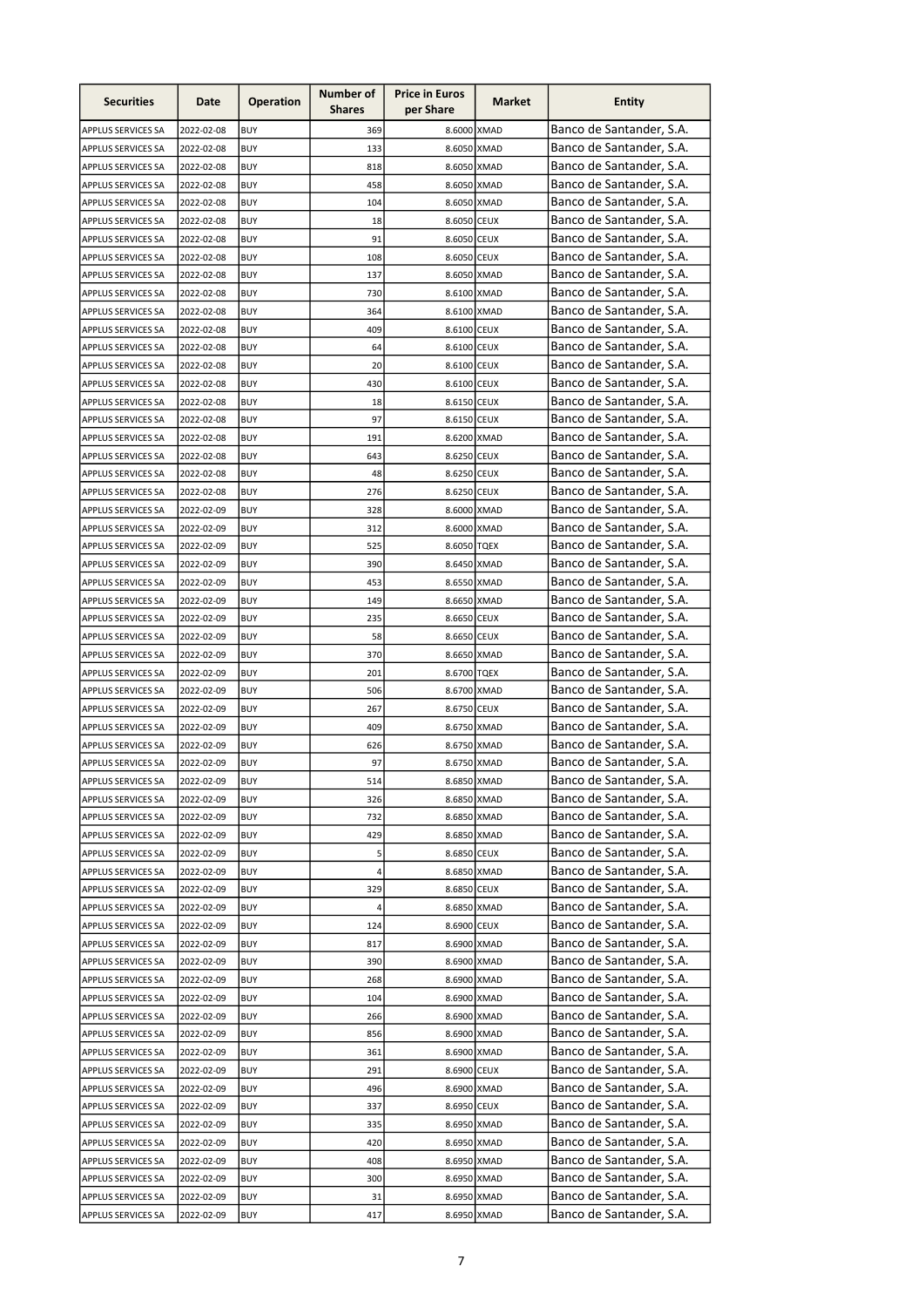| Banco de Santander, S.A.<br>410<br>8.7000 XMAD<br>APPLUS SERVICES SA<br>2022-02-09<br><b>BUY</b><br>Banco de Santander, S.A.<br>369<br>8.7000 CEUX<br>2022-02-09<br><b>BUY</b><br>APPLUS SERVICES SA<br>Banco de Santander, S.A.<br>8.7000 XMAD<br>2022-02-09<br><b>BUY</b><br>814<br><b>APPLUS SERVICES SA</b><br>Banco de Santander, S.A.<br>440<br>8.7000 CEUX<br>APPLUS SERVICES SA<br>2022-02-09<br><b>BUY</b><br>Banco de Santander, S.A.<br>8.7000 XMAD<br>APPLUS SERVICES SA<br>2022-02-09<br><b>BUY</b><br>299<br>Banco de Santander, S.A.<br>742<br>8.7000 XMAD<br>APPLUS SERVICES SA<br>2022-02-09<br><b>BUY</b><br>Banco de Santander, S.A.<br><b>BUY</b><br>340<br>8.7000 CEUX<br>APPLUS SERVICES SA<br>2022-02-09<br>Banco de Santander, S.A.<br><b>BUY</b><br>398<br>8.7000 XMAD<br>APPLUS SERVICES SA<br>2022-02-09<br>Banco de Santander, S.A.<br>8.7050 XMAD<br>APPLUS SERVICES SA<br>2022-02-09<br><b>BUY</b><br>489<br>Banco de Santander, S.A.<br>8.7050 CEUX<br>APPLUS SERVICES SA<br>2022-02-09<br><b>BUY</b><br>442<br>Banco de Santander, S.A.<br>8.7050 XMAD<br>APPLUS SERVICES SA<br>2022-02-09<br><b>BUY</b><br>821<br>Banco de Santander, S.A.<br>8.7050 XMAD<br>APPLUS SERVICES SA<br>2022-02-09<br><b>BUY</b><br>292<br>Banco de Santander, S.A.<br>8.7050 XMAD<br>APPLUS SERVICES SA<br>2022-02-09<br><b>BUY</b><br>343<br>Banco de Santander, S.A.<br>284<br>8.7050 CEUX<br>APPLUS SERVICES SA<br>2022-02-09<br><b>BUY</b><br>Banco de Santander, S.A.<br>406<br>APPLUS SERVICES SA<br>2022-02-09<br><b>BUY</b><br>8.7100 TQEX<br>Banco de Santander, S.A.<br>343<br>APPLUS SERVICES SA<br>2022-02-09<br><b>BUY</b><br>8.7100 CEUX<br>Banco de Santander, S.A.<br>564<br>APPLUS SERVICES SA<br>2022-02-09<br><b>BUY</b><br>8.7100 XMAD<br>Banco de Santander, S.A.<br>APPLUS SERVICES SA<br>2022-02-09<br><b>BUY</b><br>635<br>8.7100 XMAD<br>Banco de Santander, S.A.<br>848<br>2022-02-09<br><b>BUY</b><br>8.7100 XMAD<br>APPLUS SERVICES SA<br>Banco de Santander, S.A.<br>8.7100 XMAD<br>2022-02-09<br><b>BUY</b><br>615<br>APPLUS SERVICES SA<br>Banco de Santander, S.A.<br>8.7100 XMAD<br>2022-02-09<br><b>BUY</b><br>362<br>APPLUS SERVICES SA<br>Banco de Santander, S.A.<br>8.7100 CEUX<br>APPLUS SERVICES SA<br>2022-02-09<br><b>BUY</b><br>476<br>Banco de Santander, S.A.<br>280<br>8.7150 XMAD<br>2022-02-09<br><b>BUY</b><br>APPLUS SERVICES SA<br>Banco de Santander, S.A.<br><b>BUY</b><br>458<br>2022-02-09<br>8.7150 CEUX<br>APPLUS SERVICES SA<br>Banco de Santander, S.A.<br>431<br>APPLUS SERVICES SA<br>2022-02-09<br><b>BUY</b><br>8.7150 CEUX<br>Banco de Santander, S.A.<br>8.7150 XMAD<br>APPLUS SERVICES SA<br>2022-02-09<br><b>BUY</b><br>363<br>Banco de Santander, S.A.<br>6<br>8.7150 XMAD<br>2022-02-09<br><b>BUY</b><br><b>APPLUS SERVICES SA</b><br>Banco de Santander, S.A.<br>293<br>8.7150 XMAD<br>2022-02-09<br><b>BUY</b><br>APPLUS SERVICES SA<br>Banco de Santander, S.A.<br>8.7150 CEUX<br>APPLUS SERVICES SA<br>2022-02-09<br><b>BUY</b><br>373<br>Banco de Santander, S.A.<br>APPLUS SERVICES SA<br>2022-02-09<br><b>BUY</b><br>492<br>8.7150 CEUX<br>Banco de Santander, S.A.<br>423<br>8.7200 XMAD<br>APPLUS SERVICES SA<br>2022-02-09<br><b>BUY</b><br>Banco de Santander, S.A.<br>280<br>APPLUS SERVICES SA<br>2022-02-09<br><b>BUY</b><br>8.7200 CEUX<br>Banco de Santander, S.A.<br>132<br>APPLUS SERVICES SA<br>2022-02-09<br><b>BUY</b><br>8.7200 XMAD<br>Banco de Santander, S.A.<br>466<br>APPLUS SERVICES SA<br>2022-02-09<br><b>BUY</b><br>8.7200 XMAD<br>Banco de Santander, S.A.<br>8.7200 XMAD<br>APPLUS SERVICES SA<br>2022-02-09<br><b>BUY</b><br>710<br>Banco de Santander, S.A.<br>272<br>APPLUS SERVICES SA<br>2022-02-09<br>8.7200 CEUX<br><b>BUY</b><br>Banco de Santander, S.A.<br>2022-02-09<br>8.7200 CEUX<br><b>APPLUS SERVICES SA</b><br><b>BUY</b><br>357<br>Banco de Santander, S.A.<br>APPLUS SERVICES SA<br>2022-02-09<br><b>BUY</b><br>426<br>8.7200 XMAD<br>Banco de Santander, S.A.<br>8.7250 CEUX<br>APPLUS SERVICES SA<br>2022-02-09<br>BUY<br>426<br>Banco de Santander, S.A.<br>8.7250 XMAD<br>APPLUS SERVICES SA<br>2022-02-09<br><b>BUY</b><br>428<br>Banco de Santander, S.A.<br><b>BUY</b><br>8.7250 XMAD<br>APPLUS SERVICES SA<br>2022-02-09<br>392<br>Banco de Santander, S.A.<br><b>BUY</b><br>694<br>8.7250 CEUX<br><b>APPLUS SERVICES SA</b><br>2022-02-09<br>Banco de Santander, S.A.<br>8.7250 XMAD<br><b>APPLUS SERVICES SA</b><br>2022-02-09<br><b>BUY</b><br>240<br>Banco de Santander, S.A.<br>8.7250 CEUX<br>APPLUS SERVICES SA<br>2022-02-09<br><b>BUY</b><br>339<br>Banco de Santander, S.A.<br>8.7250 XMAD<br>APPLUS SERVICES SA<br>2022-02-09<br><b>BUY</b><br>290<br>Banco de Santander, S.A.<br>8.7300 CEUX<br>APPLUS SERVICES SA<br>2022-02-09<br><b>BUY</b><br>398<br>Banco de Santander, S.A.<br>8.7300 XMAD<br>APPLUS SERVICES SA<br>2022-02-09<br><b>BUY</b><br>290<br>Banco de Santander, S.A.<br>283<br>8.7300 CEUX<br>APPLUS SERVICES SA<br>2022-02-09<br>BUY<br>Banco de Santander, S.A.<br>98<br>8.7300 CEUX<br>APPLUS SERVICES SA<br>2022-02-09<br><b>BUY</b><br>Banco de Santander, S.A.<br>296<br>8.7300 XMAD<br>APPLUS SERVICES SA<br>2022-02-09<br><b>BUY</b><br>Banco de Santander, S.A.<br>APPLUS SERVICES SA<br>2022-02-09<br><b>BUY</b><br>385<br>8.7350 XMAD<br>Banco de Santander, S.A.<br>350<br>8.7350 CEUX<br>APPLUS SERVICES SA<br>2022-02-09<br>BUY<br>Banco de Santander, S.A.<br>454<br>8.7350 CEUX<br>APPLUS SERVICES SA<br>2022-02-09<br><b>BUY</b><br>Banco de Santander, S.A.<br>8.7350 CEUX<br>APPLUS SERVICES SA<br>2022-02-09<br><b>BUY</b><br>422<br>Banco de Santander, S.A.<br>8.7350 XMAD<br>APPLUS SERVICES SA<br>2022-02-09<br><b>BUY</b><br>693<br>Banco de Santander, S.A.<br>8.7350 XMAD<br>APPLUS SERVICES SA<br>2022-02-09<br><b>BUY</b><br>400<br>Banco de Santander, S.A.<br>2022-02-09<br><b>BUY</b><br>8.7350 XMAD<br>APPLUS SERVICES SA<br>86<br>Banco de Santander, S.A.<br>291<br>8.7350 XMAD<br><b>APPLUS SERVICES SA</b><br>2022-02-09<br><b>BUY</b><br>Banco de Santander, S.A.<br>2022-02-09<br><b>BUY</b><br>241<br>8.7400 XMAD<br>APPLUS SERVICES SA<br>Banco de Santander, S.A.<br>2022-02-09<br><b>BUY</b><br>8.7400 XMAD<br>APPLUS SERVICES SA<br>174<br>Banco de Santander, S.A.<br>8.7400 XMAD<br><b>APPLUS SERVICES SA</b><br>2022-02-09<br><b>BUY</b><br>646 | <b>Securities</b> | Date | <b>Operation</b> | Number of<br><b>Shares</b> | <b>Price in Euros</b><br>per Share | Market | <b>Entity</b> |
|--------------------------------------------------------------------------------------------------------------------------------------------------------------------------------------------------------------------------------------------------------------------------------------------------------------------------------------------------------------------------------------------------------------------------------------------------------------------------------------------------------------------------------------------------------------------------------------------------------------------------------------------------------------------------------------------------------------------------------------------------------------------------------------------------------------------------------------------------------------------------------------------------------------------------------------------------------------------------------------------------------------------------------------------------------------------------------------------------------------------------------------------------------------------------------------------------------------------------------------------------------------------------------------------------------------------------------------------------------------------------------------------------------------------------------------------------------------------------------------------------------------------------------------------------------------------------------------------------------------------------------------------------------------------------------------------------------------------------------------------------------------------------------------------------------------------------------------------------------------------------------------------------------------------------------------------------------------------------------------------------------------------------------------------------------------------------------------------------------------------------------------------------------------------------------------------------------------------------------------------------------------------------------------------------------------------------------------------------------------------------------------------------------------------------------------------------------------------------------------------------------------------------------------------------------------------------------------------------------------------------------------------------------------------------------------------------------------------------------------------------------------------------------------------------------------------------------------------------------------------------------------------------------------------------------------------------------------------------------------------------------------------------------------------------------------------------------------------------------------------------------------------------------------------------------------------------------------------------------------------------------------------------------------------------------------------------------------------------------------------------------------------------------------------------------------------------------------------------------------------------------------------------------------------------------------------------------------------------------------------------------------------------------------------------------------------------------------------------------------------------------------------------------------------------------------------------------------------------------------------------------------------------------------------------------------------------------------------------------------------------------------------------------------------------------------------------------------------------------------------------------------------------------------------------------------------------------------------------------------------------------------------------------------------------------------------------------------------------------------------------------------------------------------------------------------------------------------------------------------------------------------------------------------------------------------------------------------------------------------------------------------------------------------------------------------------------------------------------------------------------------------------------------------------------------------------------------------------------------------------------------------------------------------------------------------------------------------------------------------------------------------------------------------------------------------------------------------------------------------------------------------------------------------------------------------------------------------------------------------------------------------------------------------------------------------------------------------------------------------------------------------------------------------------------------------------------------------------------------------------------------------------------------------------------------------------------------------------------------------------------------------------------------------------------------------------------------------------------------------------------------------------------------------------------------------------------------------------------------------------------------------------------------------------------------------------------------------------------------------------------------------------------------------------------------------------------------------------------------------------------------------------------------------------------------------------------------------------------------------------------------------------------------------------------------------------------------------------------------------------------|-------------------|------|------------------|----------------------------|------------------------------------|--------|---------------|
|                                                                                                                                                                                                                                                                                                                                                                                                                                                                                                                                                                                                                                                                                                                                                                                                                                                                                                                                                                                                                                                                                                                                                                                                                                                                                                                                                                                                                                                                                                                                                                                                                                                                                                                                                                                                                                                                                                                                                                                                                                                                                                                                                                                                                                                                                                                                                                                                                                                                                                                                                                                                                                                                                                                                                                                                                                                                                                                                                                                                                                                                                                                                                                                                                                                                                                                                                                                                                                                                                                                                                                                                                                                                                                                                                                                                                                                                                                                                                                                                                                                                                                                                                                                                                                                                                                                                                                                                                                                                                                                                                                                                                                                                                                                                                                                                                                                                                                                                                                                                                                                                                                                                                                                                                                                                                                                                                                                                                                                                                                                                                                                                                                                                                                                                                                                                                                                                                                                                                                                                                                                                                                                                                                                                                                                                                                                                                                          |                   |      |                  |                            |                                    |        |               |
|                                                                                                                                                                                                                                                                                                                                                                                                                                                                                                                                                                                                                                                                                                                                                                                                                                                                                                                                                                                                                                                                                                                                                                                                                                                                                                                                                                                                                                                                                                                                                                                                                                                                                                                                                                                                                                                                                                                                                                                                                                                                                                                                                                                                                                                                                                                                                                                                                                                                                                                                                                                                                                                                                                                                                                                                                                                                                                                                                                                                                                                                                                                                                                                                                                                                                                                                                                                                                                                                                                                                                                                                                                                                                                                                                                                                                                                                                                                                                                                                                                                                                                                                                                                                                                                                                                                                                                                                                                                                                                                                                                                                                                                                                                                                                                                                                                                                                                                                                                                                                                                                                                                                                                                                                                                                                                                                                                                                                                                                                                                                                                                                                                                                                                                                                                                                                                                                                                                                                                                                                                                                                                                                                                                                                                                                                                                                                                          |                   |      |                  |                            |                                    |        |               |
|                                                                                                                                                                                                                                                                                                                                                                                                                                                                                                                                                                                                                                                                                                                                                                                                                                                                                                                                                                                                                                                                                                                                                                                                                                                                                                                                                                                                                                                                                                                                                                                                                                                                                                                                                                                                                                                                                                                                                                                                                                                                                                                                                                                                                                                                                                                                                                                                                                                                                                                                                                                                                                                                                                                                                                                                                                                                                                                                                                                                                                                                                                                                                                                                                                                                                                                                                                                                                                                                                                                                                                                                                                                                                                                                                                                                                                                                                                                                                                                                                                                                                                                                                                                                                                                                                                                                                                                                                                                                                                                                                                                                                                                                                                                                                                                                                                                                                                                                                                                                                                                                                                                                                                                                                                                                                                                                                                                                                                                                                                                                                                                                                                                                                                                                                                                                                                                                                                                                                                                                                                                                                                                                                                                                                                                                                                                                                                          |                   |      |                  |                            |                                    |        |               |
|                                                                                                                                                                                                                                                                                                                                                                                                                                                                                                                                                                                                                                                                                                                                                                                                                                                                                                                                                                                                                                                                                                                                                                                                                                                                                                                                                                                                                                                                                                                                                                                                                                                                                                                                                                                                                                                                                                                                                                                                                                                                                                                                                                                                                                                                                                                                                                                                                                                                                                                                                                                                                                                                                                                                                                                                                                                                                                                                                                                                                                                                                                                                                                                                                                                                                                                                                                                                                                                                                                                                                                                                                                                                                                                                                                                                                                                                                                                                                                                                                                                                                                                                                                                                                                                                                                                                                                                                                                                                                                                                                                                                                                                                                                                                                                                                                                                                                                                                                                                                                                                                                                                                                                                                                                                                                                                                                                                                                                                                                                                                                                                                                                                                                                                                                                                                                                                                                                                                                                                                                                                                                                                                                                                                                                                                                                                                                                          |                   |      |                  |                            |                                    |        |               |
|                                                                                                                                                                                                                                                                                                                                                                                                                                                                                                                                                                                                                                                                                                                                                                                                                                                                                                                                                                                                                                                                                                                                                                                                                                                                                                                                                                                                                                                                                                                                                                                                                                                                                                                                                                                                                                                                                                                                                                                                                                                                                                                                                                                                                                                                                                                                                                                                                                                                                                                                                                                                                                                                                                                                                                                                                                                                                                                                                                                                                                                                                                                                                                                                                                                                                                                                                                                                                                                                                                                                                                                                                                                                                                                                                                                                                                                                                                                                                                                                                                                                                                                                                                                                                                                                                                                                                                                                                                                                                                                                                                                                                                                                                                                                                                                                                                                                                                                                                                                                                                                                                                                                                                                                                                                                                                                                                                                                                                                                                                                                                                                                                                                                                                                                                                                                                                                                                                                                                                                                                                                                                                                                                                                                                                                                                                                                                                          |                   |      |                  |                            |                                    |        |               |
|                                                                                                                                                                                                                                                                                                                                                                                                                                                                                                                                                                                                                                                                                                                                                                                                                                                                                                                                                                                                                                                                                                                                                                                                                                                                                                                                                                                                                                                                                                                                                                                                                                                                                                                                                                                                                                                                                                                                                                                                                                                                                                                                                                                                                                                                                                                                                                                                                                                                                                                                                                                                                                                                                                                                                                                                                                                                                                                                                                                                                                                                                                                                                                                                                                                                                                                                                                                                                                                                                                                                                                                                                                                                                                                                                                                                                                                                                                                                                                                                                                                                                                                                                                                                                                                                                                                                                                                                                                                                                                                                                                                                                                                                                                                                                                                                                                                                                                                                                                                                                                                                                                                                                                                                                                                                                                                                                                                                                                                                                                                                                                                                                                                                                                                                                                                                                                                                                                                                                                                                                                                                                                                                                                                                                                                                                                                                                                          |                   |      |                  |                            |                                    |        |               |
|                                                                                                                                                                                                                                                                                                                                                                                                                                                                                                                                                                                                                                                                                                                                                                                                                                                                                                                                                                                                                                                                                                                                                                                                                                                                                                                                                                                                                                                                                                                                                                                                                                                                                                                                                                                                                                                                                                                                                                                                                                                                                                                                                                                                                                                                                                                                                                                                                                                                                                                                                                                                                                                                                                                                                                                                                                                                                                                                                                                                                                                                                                                                                                                                                                                                                                                                                                                                                                                                                                                                                                                                                                                                                                                                                                                                                                                                                                                                                                                                                                                                                                                                                                                                                                                                                                                                                                                                                                                                                                                                                                                                                                                                                                                                                                                                                                                                                                                                                                                                                                                                                                                                                                                                                                                                                                                                                                                                                                                                                                                                                                                                                                                                                                                                                                                                                                                                                                                                                                                                                                                                                                                                                                                                                                                                                                                                                                          |                   |      |                  |                            |                                    |        |               |
|                                                                                                                                                                                                                                                                                                                                                                                                                                                                                                                                                                                                                                                                                                                                                                                                                                                                                                                                                                                                                                                                                                                                                                                                                                                                                                                                                                                                                                                                                                                                                                                                                                                                                                                                                                                                                                                                                                                                                                                                                                                                                                                                                                                                                                                                                                                                                                                                                                                                                                                                                                                                                                                                                                                                                                                                                                                                                                                                                                                                                                                                                                                                                                                                                                                                                                                                                                                                                                                                                                                                                                                                                                                                                                                                                                                                                                                                                                                                                                                                                                                                                                                                                                                                                                                                                                                                                                                                                                                                                                                                                                                                                                                                                                                                                                                                                                                                                                                                                                                                                                                                                                                                                                                                                                                                                                                                                                                                                                                                                                                                                                                                                                                                                                                                                                                                                                                                                                                                                                                                                                                                                                                                                                                                                                                                                                                                                                          |                   |      |                  |                            |                                    |        |               |
|                                                                                                                                                                                                                                                                                                                                                                                                                                                                                                                                                                                                                                                                                                                                                                                                                                                                                                                                                                                                                                                                                                                                                                                                                                                                                                                                                                                                                                                                                                                                                                                                                                                                                                                                                                                                                                                                                                                                                                                                                                                                                                                                                                                                                                                                                                                                                                                                                                                                                                                                                                                                                                                                                                                                                                                                                                                                                                                                                                                                                                                                                                                                                                                                                                                                                                                                                                                                                                                                                                                                                                                                                                                                                                                                                                                                                                                                                                                                                                                                                                                                                                                                                                                                                                                                                                                                                                                                                                                                                                                                                                                                                                                                                                                                                                                                                                                                                                                                                                                                                                                                                                                                                                                                                                                                                                                                                                                                                                                                                                                                                                                                                                                                                                                                                                                                                                                                                                                                                                                                                                                                                                                                                                                                                                                                                                                                                                          |                   |      |                  |                            |                                    |        |               |
|                                                                                                                                                                                                                                                                                                                                                                                                                                                                                                                                                                                                                                                                                                                                                                                                                                                                                                                                                                                                                                                                                                                                                                                                                                                                                                                                                                                                                                                                                                                                                                                                                                                                                                                                                                                                                                                                                                                                                                                                                                                                                                                                                                                                                                                                                                                                                                                                                                                                                                                                                                                                                                                                                                                                                                                                                                                                                                                                                                                                                                                                                                                                                                                                                                                                                                                                                                                                                                                                                                                                                                                                                                                                                                                                                                                                                                                                                                                                                                                                                                                                                                                                                                                                                                                                                                                                                                                                                                                                                                                                                                                                                                                                                                                                                                                                                                                                                                                                                                                                                                                                                                                                                                                                                                                                                                                                                                                                                                                                                                                                                                                                                                                                                                                                                                                                                                                                                                                                                                                                                                                                                                                                                                                                                                                                                                                                                                          |                   |      |                  |                            |                                    |        |               |
|                                                                                                                                                                                                                                                                                                                                                                                                                                                                                                                                                                                                                                                                                                                                                                                                                                                                                                                                                                                                                                                                                                                                                                                                                                                                                                                                                                                                                                                                                                                                                                                                                                                                                                                                                                                                                                                                                                                                                                                                                                                                                                                                                                                                                                                                                                                                                                                                                                                                                                                                                                                                                                                                                                                                                                                                                                                                                                                                                                                                                                                                                                                                                                                                                                                                                                                                                                                                                                                                                                                                                                                                                                                                                                                                                                                                                                                                                                                                                                                                                                                                                                                                                                                                                                                                                                                                                                                                                                                                                                                                                                                                                                                                                                                                                                                                                                                                                                                                                                                                                                                                                                                                                                                                                                                                                                                                                                                                                                                                                                                                                                                                                                                                                                                                                                                                                                                                                                                                                                                                                                                                                                                                                                                                                                                                                                                                                                          |                   |      |                  |                            |                                    |        |               |
|                                                                                                                                                                                                                                                                                                                                                                                                                                                                                                                                                                                                                                                                                                                                                                                                                                                                                                                                                                                                                                                                                                                                                                                                                                                                                                                                                                                                                                                                                                                                                                                                                                                                                                                                                                                                                                                                                                                                                                                                                                                                                                                                                                                                                                                                                                                                                                                                                                                                                                                                                                                                                                                                                                                                                                                                                                                                                                                                                                                                                                                                                                                                                                                                                                                                                                                                                                                                                                                                                                                                                                                                                                                                                                                                                                                                                                                                                                                                                                                                                                                                                                                                                                                                                                                                                                                                                                                                                                                                                                                                                                                                                                                                                                                                                                                                                                                                                                                                                                                                                                                                                                                                                                                                                                                                                                                                                                                                                                                                                                                                                                                                                                                                                                                                                                                                                                                                                                                                                                                                                                                                                                                                                                                                                                                                                                                                                                          |                   |      |                  |                            |                                    |        |               |
|                                                                                                                                                                                                                                                                                                                                                                                                                                                                                                                                                                                                                                                                                                                                                                                                                                                                                                                                                                                                                                                                                                                                                                                                                                                                                                                                                                                                                                                                                                                                                                                                                                                                                                                                                                                                                                                                                                                                                                                                                                                                                                                                                                                                                                                                                                                                                                                                                                                                                                                                                                                                                                                                                                                                                                                                                                                                                                                                                                                                                                                                                                                                                                                                                                                                                                                                                                                                                                                                                                                                                                                                                                                                                                                                                                                                                                                                                                                                                                                                                                                                                                                                                                                                                                                                                                                                                                                                                                                                                                                                                                                                                                                                                                                                                                                                                                                                                                                                                                                                                                                                                                                                                                                                                                                                                                                                                                                                                                                                                                                                                                                                                                                                                                                                                                                                                                                                                                                                                                                                                                                                                                                                                                                                                                                                                                                                                                          |                   |      |                  |                            |                                    |        |               |
|                                                                                                                                                                                                                                                                                                                                                                                                                                                                                                                                                                                                                                                                                                                                                                                                                                                                                                                                                                                                                                                                                                                                                                                                                                                                                                                                                                                                                                                                                                                                                                                                                                                                                                                                                                                                                                                                                                                                                                                                                                                                                                                                                                                                                                                                                                                                                                                                                                                                                                                                                                                                                                                                                                                                                                                                                                                                                                                                                                                                                                                                                                                                                                                                                                                                                                                                                                                                                                                                                                                                                                                                                                                                                                                                                                                                                                                                                                                                                                                                                                                                                                                                                                                                                                                                                                                                                                                                                                                                                                                                                                                                                                                                                                                                                                                                                                                                                                                                                                                                                                                                                                                                                                                                                                                                                                                                                                                                                                                                                                                                                                                                                                                                                                                                                                                                                                                                                                                                                                                                                                                                                                                                                                                                                                                                                                                                                                          |                   |      |                  |                            |                                    |        |               |
|                                                                                                                                                                                                                                                                                                                                                                                                                                                                                                                                                                                                                                                                                                                                                                                                                                                                                                                                                                                                                                                                                                                                                                                                                                                                                                                                                                                                                                                                                                                                                                                                                                                                                                                                                                                                                                                                                                                                                                                                                                                                                                                                                                                                                                                                                                                                                                                                                                                                                                                                                                                                                                                                                                                                                                                                                                                                                                                                                                                                                                                                                                                                                                                                                                                                                                                                                                                                                                                                                                                                                                                                                                                                                                                                                                                                                                                                                                                                                                                                                                                                                                                                                                                                                                                                                                                                                                                                                                                                                                                                                                                                                                                                                                                                                                                                                                                                                                                                                                                                                                                                                                                                                                                                                                                                                                                                                                                                                                                                                                                                                                                                                                                                                                                                                                                                                                                                                                                                                                                                                                                                                                                                                                                                                                                                                                                                                                          |                   |      |                  |                            |                                    |        |               |
|                                                                                                                                                                                                                                                                                                                                                                                                                                                                                                                                                                                                                                                                                                                                                                                                                                                                                                                                                                                                                                                                                                                                                                                                                                                                                                                                                                                                                                                                                                                                                                                                                                                                                                                                                                                                                                                                                                                                                                                                                                                                                                                                                                                                                                                                                                                                                                                                                                                                                                                                                                                                                                                                                                                                                                                                                                                                                                                                                                                                                                                                                                                                                                                                                                                                                                                                                                                                                                                                                                                                                                                                                                                                                                                                                                                                                                                                                                                                                                                                                                                                                                                                                                                                                                                                                                                                                                                                                                                                                                                                                                                                                                                                                                                                                                                                                                                                                                                                                                                                                                                                                                                                                                                                                                                                                                                                                                                                                                                                                                                                                                                                                                                                                                                                                                                                                                                                                                                                                                                                                                                                                                                                                                                                                                                                                                                                                                          |                   |      |                  |                            |                                    |        |               |
|                                                                                                                                                                                                                                                                                                                                                                                                                                                                                                                                                                                                                                                                                                                                                                                                                                                                                                                                                                                                                                                                                                                                                                                                                                                                                                                                                                                                                                                                                                                                                                                                                                                                                                                                                                                                                                                                                                                                                                                                                                                                                                                                                                                                                                                                                                                                                                                                                                                                                                                                                                                                                                                                                                                                                                                                                                                                                                                                                                                                                                                                                                                                                                                                                                                                                                                                                                                                                                                                                                                                                                                                                                                                                                                                                                                                                                                                                                                                                                                                                                                                                                                                                                                                                                                                                                                                                                                                                                                                                                                                                                                                                                                                                                                                                                                                                                                                                                                                                                                                                                                                                                                                                                                                                                                                                                                                                                                                                                                                                                                                                                                                                                                                                                                                                                                                                                                                                                                                                                                                                                                                                                                                                                                                                                                                                                                                                                          |                   |      |                  |                            |                                    |        |               |
|                                                                                                                                                                                                                                                                                                                                                                                                                                                                                                                                                                                                                                                                                                                                                                                                                                                                                                                                                                                                                                                                                                                                                                                                                                                                                                                                                                                                                                                                                                                                                                                                                                                                                                                                                                                                                                                                                                                                                                                                                                                                                                                                                                                                                                                                                                                                                                                                                                                                                                                                                                                                                                                                                                                                                                                                                                                                                                                                                                                                                                                                                                                                                                                                                                                                                                                                                                                                                                                                                                                                                                                                                                                                                                                                                                                                                                                                                                                                                                                                                                                                                                                                                                                                                                                                                                                                                                                                                                                                                                                                                                                                                                                                                                                                                                                                                                                                                                                                                                                                                                                                                                                                                                                                                                                                                                                                                                                                                                                                                                                                                                                                                                                                                                                                                                                                                                                                                                                                                                                                                                                                                                                                                                                                                                                                                                                                                                          |                   |      |                  |                            |                                    |        |               |
|                                                                                                                                                                                                                                                                                                                                                                                                                                                                                                                                                                                                                                                                                                                                                                                                                                                                                                                                                                                                                                                                                                                                                                                                                                                                                                                                                                                                                                                                                                                                                                                                                                                                                                                                                                                                                                                                                                                                                                                                                                                                                                                                                                                                                                                                                                                                                                                                                                                                                                                                                                                                                                                                                                                                                                                                                                                                                                                                                                                                                                                                                                                                                                                                                                                                                                                                                                                                                                                                                                                                                                                                                                                                                                                                                                                                                                                                                                                                                                                                                                                                                                                                                                                                                                                                                                                                                                                                                                                                                                                                                                                                                                                                                                                                                                                                                                                                                                                                                                                                                                                                                                                                                                                                                                                                                                                                                                                                                                                                                                                                                                                                                                                                                                                                                                                                                                                                                                                                                                                                                                                                                                                                                                                                                                                                                                                                                                          |                   |      |                  |                            |                                    |        |               |
|                                                                                                                                                                                                                                                                                                                                                                                                                                                                                                                                                                                                                                                                                                                                                                                                                                                                                                                                                                                                                                                                                                                                                                                                                                                                                                                                                                                                                                                                                                                                                                                                                                                                                                                                                                                                                                                                                                                                                                                                                                                                                                                                                                                                                                                                                                                                                                                                                                                                                                                                                                                                                                                                                                                                                                                                                                                                                                                                                                                                                                                                                                                                                                                                                                                                                                                                                                                                                                                                                                                                                                                                                                                                                                                                                                                                                                                                                                                                                                                                                                                                                                                                                                                                                                                                                                                                                                                                                                                                                                                                                                                                                                                                                                                                                                                                                                                                                                                                                                                                                                                                                                                                                                                                                                                                                                                                                                                                                                                                                                                                                                                                                                                                                                                                                                                                                                                                                                                                                                                                                                                                                                                                                                                                                                                                                                                                                                          |                   |      |                  |                            |                                    |        |               |
|                                                                                                                                                                                                                                                                                                                                                                                                                                                                                                                                                                                                                                                                                                                                                                                                                                                                                                                                                                                                                                                                                                                                                                                                                                                                                                                                                                                                                                                                                                                                                                                                                                                                                                                                                                                                                                                                                                                                                                                                                                                                                                                                                                                                                                                                                                                                                                                                                                                                                                                                                                                                                                                                                                                                                                                                                                                                                                                                                                                                                                                                                                                                                                                                                                                                                                                                                                                                                                                                                                                                                                                                                                                                                                                                                                                                                                                                                                                                                                                                                                                                                                                                                                                                                                                                                                                                                                                                                                                                                                                                                                                                                                                                                                                                                                                                                                                                                                                                                                                                                                                                                                                                                                                                                                                                                                                                                                                                                                                                                                                                                                                                                                                                                                                                                                                                                                                                                                                                                                                                                                                                                                                                                                                                                                                                                                                                                                          |                   |      |                  |                            |                                    |        |               |
|                                                                                                                                                                                                                                                                                                                                                                                                                                                                                                                                                                                                                                                                                                                                                                                                                                                                                                                                                                                                                                                                                                                                                                                                                                                                                                                                                                                                                                                                                                                                                                                                                                                                                                                                                                                                                                                                                                                                                                                                                                                                                                                                                                                                                                                                                                                                                                                                                                                                                                                                                                                                                                                                                                                                                                                                                                                                                                                                                                                                                                                                                                                                                                                                                                                                                                                                                                                                                                                                                                                                                                                                                                                                                                                                                                                                                                                                                                                                                                                                                                                                                                                                                                                                                                                                                                                                                                                                                                                                                                                                                                                                                                                                                                                                                                                                                                                                                                                                                                                                                                                                                                                                                                                                                                                                                                                                                                                                                                                                                                                                                                                                                                                                                                                                                                                                                                                                                                                                                                                                                                                                                                                                                                                                                                                                                                                                                                          |                   |      |                  |                            |                                    |        |               |
|                                                                                                                                                                                                                                                                                                                                                                                                                                                                                                                                                                                                                                                                                                                                                                                                                                                                                                                                                                                                                                                                                                                                                                                                                                                                                                                                                                                                                                                                                                                                                                                                                                                                                                                                                                                                                                                                                                                                                                                                                                                                                                                                                                                                                                                                                                                                                                                                                                                                                                                                                                                                                                                                                                                                                                                                                                                                                                                                                                                                                                                                                                                                                                                                                                                                                                                                                                                                                                                                                                                                                                                                                                                                                                                                                                                                                                                                                                                                                                                                                                                                                                                                                                                                                                                                                                                                                                                                                                                                                                                                                                                                                                                                                                                                                                                                                                                                                                                                                                                                                                                                                                                                                                                                                                                                                                                                                                                                                                                                                                                                                                                                                                                                                                                                                                                                                                                                                                                                                                                                                                                                                                                                                                                                                                                                                                                                                                          |                   |      |                  |                            |                                    |        |               |
|                                                                                                                                                                                                                                                                                                                                                                                                                                                                                                                                                                                                                                                                                                                                                                                                                                                                                                                                                                                                                                                                                                                                                                                                                                                                                                                                                                                                                                                                                                                                                                                                                                                                                                                                                                                                                                                                                                                                                                                                                                                                                                                                                                                                                                                                                                                                                                                                                                                                                                                                                                                                                                                                                                                                                                                                                                                                                                                                                                                                                                                                                                                                                                                                                                                                                                                                                                                                                                                                                                                                                                                                                                                                                                                                                                                                                                                                                                                                                                                                                                                                                                                                                                                                                                                                                                                                                                                                                                                                                                                                                                                                                                                                                                                                                                                                                                                                                                                                                                                                                                                                                                                                                                                                                                                                                                                                                                                                                                                                                                                                                                                                                                                                                                                                                                                                                                                                                                                                                                                                                                                                                                                                                                                                                                                                                                                                                                          |                   |      |                  |                            |                                    |        |               |
|                                                                                                                                                                                                                                                                                                                                                                                                                                                                                                                                                                                                                                                                                                                                                                                                                                                                                                                                                                                                                                                                                                                                                                                                                                                                                                                                                                                                                                                                                                                                                                                                                                                                                                                                                                                                                                                                                                                                                                                                                                                                                                                                                                                                                                                                                                                                                                                                                                                                                                                                                                                                                                                                                                                                                                                                                                                                                                                                                                                                                                                                                                                                                                                                                                                                                                                                                                                                                                                                                                                                                                                                                                                                                                                                                                                                                                                                                                                                                                                                                                                                                                                                                                                                                                                                                                                                                                                                                                                                                                                                                                                                                                                                                                                                                                                                                                                                                                                                                                                                                                                                                                                                                                                                                                                                                                                                                                                                                                                                                                                                                                                                                                                                                                                                                                                                                                                                                                                                                                                                                                                                                                                                                                                                                                                                                                                                                                          |                   |      |                  |                            |                                    |        |               |
|                                                                                                                                                                                                                                                                                                                                                                                                                                                                                                                                                                                                                                                                                                                                                                                                                                                                                                                                                                                                                                                                                                                                                                                                                                                                                                                                                                                                                                                                                                                                                                                                                                                                                                                                                                                                                                                                                                                                                                                                                                                                                                                                                                                                                                                                                                                                                                                                                                                                                                                                                                                                                                                                                                                                                                                                                                                                                                                                                                                                                                                                                                                                                                                                                                                                                                                                                                                                                                                                                                                                                                                                                                                                                                                                                                                                                                                                                                                                                                                                                                                                                                                                                                                                                                                                                                                                                                                                                                                                                                                                                                                                                                                                                                                                                                                                                                                                                                                                                                                                                                                                                                                                                                                                                                                                                                                                                                                                                                                                                                                                                                                                                                                                                                                                                                                                                                                                                                                                                                                                                                                                                                                                                                                                                                                                                                                                                                          |                   |      |                  |                            |                                    |        |               |
|                                                                                                                                                                                                                                                                                                                                                                                                                                                                                                                                                                                                                                                                                                                                                                                                                                                                                                                                                                                                                                                                                                                                                                                                                                                                                                                                                                                                                                                                                                                                                                                                                                                                                                                                                                                                                                                                                                                                                                                                                                                                                                                                                                                                                                                                                                                                                                                                                                                                                                                                                                                                                                                                                                                                                                                                                                                                                                                                                                                                                                                                                                                                                                                                                                                                                                                                                                                                                                                                                                                                                                                                                                                                                                                                                                                                                                                                                                                                                                                                                                                                                                                                                                                                                                                                                                                                                                                                                                                                                                                                                                                                                                                                                                                                                                                                                                                                                                                                                                                                                                                                                                                                                                                                                                                                                                                                                                                                                                                                                                                                                                                                                                                                                                                                                                                                                                                                                                                                                                                                                                                                                                                                                                                                                                                                                                                                                                          |                   |      |                  |                            |                                    |        |               |
|                                                                                                                                                                                                                                                                                                                                                                                                                                                                                                                                                                                                                                                                                                                                                                                                                                                                                                                                                                                                                                                                                                                                                                                                                                                                                                                                                                                                                                                                                                                                                                                                                                                                                                                                                                                                                                                                                                                                                                                                                                                                                                                                                                                                                                                                                                                                                                                                                                                                                                                                                                                                                                                                                                                                                                                                                                                                                                                                                                                                                                                                                                                                                                                                                                                                                                                                                                                                                                                                                                                                                                                                                                                                                                                                                                                                                                                                                                                                                                                                                                                                                                                                                                                                                                                                                                                                                                                                                                                                                                                                                                                                                                                                                                                                                                                                                                                                                                                                                                                                                                                                                                                                                                                                                                                                                                                                                                                                                                                                                                                                                                                                                                                                                                                                                                                                                                                                                                                                                                                                                                                                                                                                                                                                                                                                                                                                                                          |                   |      |                  |                            |                                    |        |               |
|                                                                                                                                                                                                                                                                                                                                                                                                                                                                                                                                                                                                                                                                                                                                                                                                                                                                                                                                                                                                                                                                                                                                                                                                                                                                                                                                                                                                                                                                                                                                                                                                                                                                                                                                                                                                                                                                                                                                                                                                                                                                                                                                                                                                                                                                                                                                                                                                                                                                                                                                                                                                                                                                                                                                                                                                                                                                                                                                                                                                                                                                                                                                                                                                                                                                                                                                                                                                                                                                                                                                                                                                                                                                                                                                                                                                                                                                                                                                                                                                                                                                                                                                                                                                                                                                                                                                                                                                                                                                                                                                                                                                                                                                                                                                                                                                                                                                                                                                                                                                                                                                                                                                                                                                                                                                                                                                                                                                                                                                                                                                                                                                                                                                                                                                                                                                                                                                                                                                                                                                                                                                                                                                                                                                                                                                                                                                                                          |                   |      |                  |                            |                                    |        |               |
|                                                                                                                                                                                                                                                                                                                                                                                                                                                                                                                                                                                                                                                                                                                                                                                                                                                                                                                                                                                                                                                                                                                                                                                                                                                                                                                                                                                                                                                                                                                                                                                                                                                                                                                                                                                                                                                                                                                                                                                                                                                                                                                                                                                                                                                                                                                                                                                                                                                                                                                                                                                                                                                                                                                                                                                                                                                                                                                                                                                                                                                                                                                                                                                                                                                                                                                                                                                                                                                                                                                                                                                                                                                                                                                                                                                                                                                                                                                                                                                                                                                                                                                                                                                                                                                                                                                                                                                                                                                                                                                                                                                                                                                                                                                                                                                                                                                                                                                                                                                                                                                                                                                                                                                                                                                                                                                                                                                                                                                                                                                                                                                                                                                                                                                                                                                                                                                                                                                                                                                                                                                                                                                                                                                                                                                                                                                                                                          |                   |      |                  |                            |                                    |        |               |
|                                                                                                                                                                                                                                                                                                                                                                                                                                                                                                                                                                                                                                                                                                                                                                                                                                                                                                                                                                                                                                                                                                                                                                                                                                                                                                                                                                                                                                                                                                                                                                                                                                                                                                                                                                                                                                                                                                                                                                                                                                                                                                                                                                                                                                                                                                                                                                                                                                                                                                                                                                                                                                                                                                                                                                                                                                                                                                                                                                                                                                                                                                                                                                                                                                                                                                                                                                                                                                                                                                                                                                                                                                                                                                                                                                                                                                                                                                                                                                                                                                                                                                                                                                                                                                                                                                                                                                                                                                                                                                                                                                                                                                                                                                                                                                                                                                                                                                                                                                                                                                                                                                                                                                                                                                                                                                                                                                                                                                                                                                                                                                                                                                                                                                                                                                                                                                                                                                                                                                                                                                                                                                                                                                                                                                                                                                                                                                          |                   |      |                  |                            |                                    |        |               |
|                                                                                                                                                                                                                                                                                                                                                                                                                                                                                                                                                                                                                                                                                                                                                                                                                                                                                                                                                                                                                                                                                                                                                                                                                                                                                                                                                                                                                                                                                                                                                                                                                                                                                                                                                                                                                                                                                                                                                                                                                                                                                                                                                                                                                                                                                                                                                                                                                                                                                                                                                                                                                                                                                                                                                                                                                                                                                                                                                                                                                                                                                                                                                                                                                                                                                                                                                                                                                                                                                                                                                                                                                                                                                                                                                                                                                                                                                                                                                                                                                                                                                                                                                                                                                                                                                                                                                                                                                                                                                                                                                                                                                                                                                                                                                                                                                                                                                                                                                                                                                                                                                                                                                                                                                                                                                                                                                                                                                                                                                                                                                                                                                                                                                                                                                                                                                                                                                                                                                                                                                                                                                                                                                                                                                                                                                                                                                                          |                   |      |                  |                            |                                    |        |               |
|                                                                                                                                                                                                                                                                                                                                                                                                                                                                                                                                                                                                                                                                                                                                                                                                                                                                                                                                                                                                                                                                                                                                                                                                                                                                                                                                                                                                                                                                                                                                                                                                                                                                                                                                                                                                                                                                                                                                                                                                                                                                                                                                                                                                                                                                                                                                                                                                                                                                                                                                                                                                                                                                                                                                                                                                                                                                                                                                                                                                                                                                                                                                                                                                                                                                                                                                                                                                                                                                                                                                                                                                                                                                                                                                                                                                                                                                                                                                                                                                                                                                                                                                                                                                                                                                                                                                                                                                                                                                                                                                                                                                                                                                                                                                                                                                                                                                                                                                                                                                                                                                                                                                                                                                                                                                                                                                                                                                                                                                                                                                                                                                                                                                                                                                                                                                                                                                                                                                                                                                                                                                                                                                                                                                                                                                                                                                                                          |                   |      |                  |                            |                                    |        |               |
|                                                                                                                                                                                                                                                                                                                                                                                                                                                                                                                                                                                                                                                                                                                                                                                                                                                                                                                                                                                                                                                                                                                                                                                                                                                                                                                                                                                                                                                                                                                                                                                                                                                                                                                                                                                                                                                                                                                                                                                                                                                                                                                                                                                                                                                                                                                                                                                                                                                                                                                                                                                                                                                                                                                                                                                                                                                                                                                                                                                                                                                                                                                                                                                                                                                                                                                                                                                                                                                                                                                                                                                                                                                                                                                                                                                                                                                                                                                                                                                                                                                                                                                                                                                                                                                                                                                                                                                                                                                                                                                                                                                                                                                                                                                                                                                                                                                                                                                                                                                                                                                                                                                                                                                                                                                                                                                                                                                                                                                                                                                                                                                                                                                                                                                                                                                                                                                                                                                                                                                                                                                                                                                                                                                                                                                                                                                                                                          |                   |      |                  |                            |                                    |        |               |
|                                                                                                                                                                                                                                                                                                                                                                                                                                                                                                                                                                                                                                                                                                                                                                                                                                                                                                                                                                                                                                                                                                                                                                                                                                                                                                                                                                                                                                                                                                                                                                                                                                                                                                                                                                                                                                                                                                                                                                                                                                                                                                                                                                                                                                                                                                                                                                                                                                                                                                                                                                                                                                                                                                                                                                                                                                                                                                                                                                                                                                                                                                                                                                                                                                                                                                                                                                                                                                                                                                                                                                                                                                                                                                                                                                                                                                                                                                                                                                                                                                                                                                                                                                                                                                                                                                                                                                                                                                                                                                                                                                                                                                                                                                                                                                                                                                                                                                                                                                                                                                                                                                                                                                                                                                                                                                                                                                                                                                                                                                                                                                                                                                                                                                                                                                                                                                                                                                                                                                                                                                                                                                                                                                                                                                                                                                                                                                          |                   |      |                  |                            |                                    |        |               |
|                                                                                                                                                                                                                                                                                                                                                                                                                                                                                                                                                                                                                                                                                                                                                                                                                                                                                                                                                                                                                                                                                                                                                                                                                                                                                                                                                                                                                                                                                                                                                                                                                                                                                                                                                                                                                                                                                                                                                                                                                                                                                                                                                                                                                                                                                                                                                                                                                                                                                                                                                                                                                                                                                                                                                                                                                                                                                                                                                                                                                                                                                                                                                                                                                                                                                                                                                                                                                                                                                                                                                                                                                                                                                                                                                                                                                                                                                                                                                                                                                                                                                                                                                                                                                                                                                                                                                                                                                                                                                                                                                                                                                                                                                                                                                                                                                                                                                                                                                                                                                                                                                                                                                                                                                                                                                                                                                                                                                                                                                                                                                                                                                                                                                                                                                                                                                                                                                                                                                                                                                                                                                                                                                                                                                                                                                                                                                                          |                   |      |                  |                            |                                    |        |               |
|                                                                                                                                                                                                                                                                                                                                                                                                                                                                                                                                                                                                                                                                                                                                                                                                                                                                                                                                                                                                                                                                                                                                                                                                                                                                                                                                                                                                                                                                                                                                                                                                                                                                                                                                                                                                                                                                                                                                                                                                                                                                                                                                                                                                                                                                                                                                                                                                                                                                                                                                                                                                                                                                                                                                                                                                                                                                                                                                                                                                                                                                                                                                                                                                                                                                                                                                                                                                                                                                                                                                                                                                                                                                                                                                                                                                                                                                                                                                                                                                                                                                                                                                                                                                                                                                                                                                                                                                                                                                                                                                                                                                                                                                                                                                                                                                                                                                                                                                                                                                                                                                                                                                                                                                                                                                                                                                                                                                                                                                                                                                                                                                                                                                                                                                                                                                                                                                                                                                                                                                                                                                                                                                                                                                                                                                                                                                                                          |                   |      |                  |                            |                                    |        |               |
|                                                                                                                                                                                                                                                                                                                                                                                                                                                                                                                                                                                                                                                                                                                                                                                                                                                                                                                                                                                                                                                                                                                                                                                                                                                                                                                                                                                                                                                                                                                                                                                                                                                                                                                                                                                                                                                                                                                                                                                                                                                                                                                                                                                                                                                                                                                                                                                                                                                                                                                                                                                                                                                                                                                                                                                                                                                                                                                                                                                                                                                                                                                                                                                                                                                                                                                                                                                                                                                                                                                                                                                                                                                                                                                                                                                                                                                                                                                                                                                                                                                                                                                                                                                                                                                                                                                                                                                                                                                                                                                                                                                                                                                                                                                                                                                                                                                                                                                                                                                                                                                                                                                                                                                                                                                                                                                                                                                                                                                                                                                                                                                                                                                                                                                                                                                                                                                                                                                                                                                                                                                                                                                                                                                                                                                                                                                                                                          |                   |      |                  |                            |                                    |        |               |
|                                                                                                                                                                                                                                                                                                                                                                                                                                                                                                                                                                                                                                                                                                                                                                                                                                                                                                                                                                                                                                                                                                                                                                                                                                                                                                                                                                                                                                                                                                                                                                                                                                                                                                                                                                                                                                                                                                                                                                                                                                                                                                                                                                                                                                                                                                                                                                                                                                                                                                                                                                                                                                                                                                                                                                                                                                                                                                                                                                                                                                                                                                                                                                                                                                                                                                                                                                                                                                                                                                                                                                                                                                                                                                                                                                                                                                                                                                                                                                                                                                                                                                                                                                                                                                                                                                                                                                                                                                                                                                                                                                                                                                                                                                                                                                                                                                                                                                                                                                                                                                                                                                                                                                                                                                                                                                                                                                                                                                                                                                                                                                                                                                                                                                                                                                                                                                                                                                                                                                                                                                                                                                                                                                                                                                                                                                                                                                          |                   |      |                  |                            |                                    |        |               |
|                                                                                                                                                                                                                                                                                                                                                                                                                                                                                                                                                                                                                                                                                                                                                                                                                                                                                                                                                                                                                                                                                                                                                                                                                                                                                                                                                                                                                                                                                                                                                                                                                                                                                                                                                                                                                                                                                                                                                                                                                                                                                                                                                                                                                                                                                                                                                                                                                                                                                                                                                                                                                                                                                                                                                                                                                                                                                                                                                                                                                                                                                                                                                                                                                                                                                                                                                                                                                                                                                                                                                                                                                                                                                                                                                                                                                                                                                                                                                                                                                                                                                                                                                                                                                                                                                                                                                                                                                                                                                                                                                                                                                                                                                                                                                                                                                                                                                                                                                                                                                                                                                                                                                                                                                                                                                                                                                                                                                                                                                                                                                                                                                                                                                                                                                                                                                                                                                                                                                                                                                                                                                                                                                                                                                                                                                                                                                                          |                   |      |                  |                            |                                    |        |               |
|                                                                                                                                                                                                                                                                                                                                                                                                                                                                                                                                                                                                                                                                                                                                                                                                                                                                                                                                                                                                                                                                                                                                                                                                                                                                                                                                                                                                                                                                                                                                                                                                                                                                                                                                                                                                                                                                                                                                                                                                                                                                                                                                                                                                                                                                                                                                                                                                                                                                                                                                                                                                                                                                                                                                                                                                                                                                                                                                                                                                                                                                                                                                                                                                                                                                                                                                                                                                                                                                                                                                                                                                                                                                                                                                                                                                                                                                                                                                                                                                                                                                                                                                                                                                                                                                                                                                                                                                                                                                                                                                                                                                                                                                                                                                                                                                                                                                                                                                                                                                                                                                                                                                                                                                                                                                                                                                                                                                                                                                                                                                                                                                                                                                                                                                                                                                                                                                                                                                                                                                                                                                                                                                                                                                                                                                                                                                                                          |                   |      |                  |                            |                                    |        |               |
|                                                                                                                                                                                                                                                                                                                                                                                                                                                                                                                                                                                                                                                                                                                                                                                                                                                                                                                                                                                                                                                                                                                                                                                                                                                                                                                                                                                                                                                                                                                                                                                                                                                                                                                                                                                                                                                                                                                                                                                                                                                                                                                                                                                                                                                                                                                                                                                                                                                                                                                                                                                                                                                                                                                                                                                                                                                                                                                                                                                                                                                                                                                                                                                                                                                                                                                                                                                                                                                                                                                                                                                                                                                                                                                                                                                                                                                                                                                                                                                                                                                                                                                                                                                                                                                                                                                                                                                                                                                                                                                                                                                                                                                                                                                                                                                                                                                                                                                                                                                                                                                                                                                                                                                                                                                                                                                                                                                                                                                                                                                                                                                                                                                                                                                                                                                                                                                                                                                                                                                                                                                                                                                                                                                                                                                                                                                                                                          |                   |      |                  |                            |                                    |        |               |
|                                                                                                                                                                                                                                                                                                                                                                                                                                                                                                                                                                                                                                                                                                                                                                                                                                                                                                                                                                                                                                                                                                                                                                                                                                                                                                                                                                                                                                                                                                                                                                                                                                                                                                                                                                                                                                                                                                                                                                                                                                                                                                                                                                                                                                                                                                                                                                                                                                                                                                                                                                                                                                                                                                                                                                                                                                                                                                                                                                                                                                                                                                                                                                                                                                                                                                                                                                                                                                                                                                                                                                                                                                                                                                                                                                                                                                                                                                                                                                                                                                                                                                                                                                                                                                                                                                                                                                                                                                                                                                                                                                                                                                                                                                                                                                                                                                                                                                                                                                                                                                                                                                                                                                                                                                                                                                                                                                                                                                                                                                                                                                                                                                                                                                                                                                                                                                                                                                                                                                                                                                                                                                                                                                                                                                                                                                                                                                          |                   |      |                  |                            |                                    |        |               |
|                                                                                                                                                                                                                                                                                                                                                                                                                                                                                                                                                                                                                                                                                                                                                                                                                                                                                                                                                                                                                                                                                                                                                                                                                                                                                                                                                                                                                                                                                                                                                                                                                                                                                                                                                                                                                                                                                                                                                                                                                                                                                                                                                                                                                                                                                                                                                                                                                                                                                                                                                                                                                                                                                                                                                                                                                                                                                                                                                                                                                                                                                                                                                                                                                                                                                                                                                                                                                                                                                                                                                                                                                                                                                                                                                                                                                                                                                                                                                                                                                                                                                                                                                                                                                                                                                                                                                                                                                                                                                                                                                                                                                                                                                                                                                                                                                                                                                                                                                                                                                                                                                                                                                                                                                                                                                                                                                                                                                                                                                                                                                                                                                                                                                                                                                                                                                                                                                                                                                                                                                                                                                                                                                                                                                                                                                                                                                                          |                   |      |                  |                            |                                    |        |               |
|                                                                                                                                                                                                                                                                                                                                                                                                                                                                                                                                                                                                                                                                                                                                                                                                                                                                                                                                                                                                                                                                                                                                                                                                                                                                                                                                                                                                                                                                                                                                                                                                                                                                                                                                                                                                                                                                                                                                                                                                                                                                                                                                                                                                                                                                                                                                                                                                                                                                                                                                                                                                                                                                                                                                                                                                                                                                                                                                                                                                                                                                                                                                                                                                                                                                                                                                                                                                                                                                                                                                                                                                                                                                                                                                                                                                                                                                                                                                                                                                                                                                                                                                                                                                                                                                                                                                                                                                                                                                                                                                                                                                                                                                                                                                                                                                                                                                                                                                                                                                                                                                                                                                                                                                                                                                                                                                                                                                                                                                                                                                                                                                                                                                                                                                                                                                                                                                                                                                                                                                                                                                                                                                                                                                                                                                                                                                                                          |                   |      |                  |                            |                                    |        |               |
|                                                                                                                                                                                                                                                                                                                                                                                                                                                                                                                                                                                                                                                                                                                                                                                                                                                                                                                                                                                                                                                                                                                                                                                                                                                                                                                                                                                                                                                                                                                                                                                                                                                                                                                                                                                                                                                                                                                                                                                                                                                                                                                                                                                                                                                                                                                                                                                                                                                                                                                                                                                                                                                                                                                                                                                                                                                                                                                                                                                                                                                                                                                                                                                                                                                                                                                                                                                                                                                                                                                                                                                                                                                                                                                                                                                                                                                                                                                                                                                                                                                                                                                                                                                                                                                                                                                                                                                                                                                                                                                                                                                                                                                                                                                                                                                                                                                                                                                                                                                                                                                                                                                                                                                                                                                                                                                                                                                                                                                                                                                                                                                                                                                                                                                                                                                                                                                                                                                                                                                                                                                                                                                                                                                                                                                                                                                                                                          |                   |      |                  |                            |                                    |        |               |
|                                                                                                                                                                                                                                                                                                                                                                                                                                                                                                                                                                                                                                                                                                                                                                                                                                                                                                                                                                                                                                                                                                                                                                                                                                                                                                                                                                                                                                                                                                                                                                                                                                                                                                                                                                                                                                                                                                                                                                                                                                                                                                                                                                                                                                                                                                                                                                                                                                                                                                                                                                                                                                                                                                                                                                                                                                                                                                                                                                                                                                                                                                                                                                                                                                                                                                                                                                                                                                                                                                                                                                                                                                                                                                                                                                                                                                                                                                                                                                                                                                                                                                                                                                                                                                                                                                                                                                                                                                                                                                                                                                                                                                                                                                                                                                                                                                                                                                                                                                                                                                                                                                                                                                                                                                                                                                                                                                                                                                                                                                                                                                                                                                                                                                                                                                                                                                                                                                                                                                                                                                                                                                                                                                                                                                                                                                                                                                          |                   |      |                  |                            |                                    |        |               |
|                                                                                                                                                                                                                                                                                                                                                                                                                                                                                                                                                                                                                                                                                                                                                                                                                                                                                                                                                                                                                                                                                                                                                                                                                                                                                                                                                                                                                                                                                                                                                                                                                                                                                                                                                                                                                                                                                                                                                                                                                                                                                                                                                                                                                                                                                                                                                                                                                                                                                                                                                                                                                                                                                                                                                                                                                                                                                                                                                                                                                                                                                                                                                                                                                                                                                                                                                                                                                                                                                                                                                                                                                                                                                                                                                                                                                                                                                                                                                                                                                                                                                                                                                                                                                                                                                                                                                                                                                                                                                                                                                                                                                                                                                                                                                                                                                                                                                                                                                                                                                                                                                                                                                                                                                                                                                                                                                                                                                                                                                                                                                                                                                                                                                                                                                                                                                                                                                                                                                                                                                                                                                                                                                                                                                                                                                                                                                                          |                   |      |                  |                            |                                    |        |               |
|                                                                                                                                                                                                                                                                                                                                                                                                                                                                                                                                                                                                                                                                                                                                                                                                                                                                                                                                                                                                                                                                                                                                                                                                                                                                                                                                                                                                                                                                                                                                                                                                                                                                                                                                                                                                                                                                                                                                                                                                                                                                                                                                                                                                                                                                                                                                                                                                                                                                                                                                                                                                                                                                                                                                                                                                                                                                                                                                                                                                                                                                                                                                                                                                                                                                                                                                                                                                                                                                                                                                                                                                                                                                                                                                                                                                                                                                                                                                                                                                                                                                                                                                                                                                                                                                                                                                                                                                                                                                                                                                                                                                                                                                                                                                                                                                                                                                                                                                                                                                                                                                                                                                                                                                                                                                                                                                                                                                                                                                                                                                                                                                                                                                                                                                                                                                                                                                                                                                                                                                                                                                                                                                                                                                                                                                                                                                                                          |                   |      |                  |                            |                                    |        |               |
|                                                                                                                                                                                                                                                                                                                                                                                                                                                                                                                                                                                                                                                                                                                                                                                                                                                                                                                                                                                                                                                                                                                                                                                                                                                                                                                                                                                                                                                                                                                                                                                                                                                                                                                                                                                                                                                                                                                                                                                                                                                                                                                                                                                                                                                                                                                                                                                                                                                                                                                                                                                                                                                                                                                                                                                                                                                                                                                                                                                                                                                                                                                                                                                                                                                                                                                                                                                                                                                                                                                                                                                                                                                                                                                                                                                                                                                                                                                                                                                                                                                                                                                                                                                                                                                                                                                                                                                                                                                                                                                                                                                                                                                                                                                                                                                                                                                                                                                                                                                                                                                                                                                                                                                                                                                                                                                                                                                                                                                                                                                                                                                                                                                                                                                                                                                                                                                                                                                                                                                                                                                                                                                                                                                                                                                                                                                                                                          |                   |      |                  |                            |                                    |        |               |
|                                                                                                                                                                                                                                                                                                                                                                                                                                                                                                                                                                                                                                                                                                                                                                                                                                                                                                                                                                                                                                                                                                                                                                                                                                                                                                                                                                                                                                                                                                                                                                                                                                                                                                                                                                                                                                                                                                                                                                                                                                                                                                                                                                                                                                                                                                                                                                                                                                                                                                                                                                                                                                                                                                                                                                                                                                                                                                                                                                                                                                                                                                                                                                                                                                                                                                                                                                                                                                                                                                                                                                                                                                                                                                                                                                                                                                                                                                                                                                                                                                                                                                                                                                                                                                                                                                                                                                                                                                                                                                                                                                                                                                                                                                                                                                                                                                                                                                                                                                                                                                                                                                                                                                                                                                                                                                                                                                                                                                                                                                                                                                                                                                                                                                                                                                                                                                                                                                                                                                                                                                                                                                                                                                                                                                                                                                                                                                          |                   |      |                  |                            |                                    |        |               |
|                                                                                                                                                                                                                                                                                                                                                                                                                                                                                                                                                                                                                                                                                                                                                                                                                                                                                                                                                                                                                                                                                                                                                                                                                                                                                                                                                                                                                                                                                                                                                                                                                                                                                                                                                                                                                                                                                                                                                                                                                                                                                                                                                                                                                                                                                                                                                                                                                                                                                                                                                                                                                                                                                                                                                                                                                                                                                                                                                                                                                                                                                                                                                                                                                                                                                                                                                                                                                                                                                                                                                                                                                                                                                                                                                                                                                                                                                                                                                                                                                                                                                                                                                                                                                                                                                                                                                                                                                                                                                                                                                                                                                                                                                                                                                                                                                                                                                                                                                                                                                                                                                                                                                                                                                                                                                                                                                                                                                                                                                                                                                                                                                                                                                                                                                                                                                                                                                                                                                                                                                                                                                                                                                                                                                                                                                                                                                                          |                   |      |                  |                            |                                    |        |               |
|                                                                                                                                                                                                                                                                                                                                                                                                                                                                                                                                                                                                                                                                                                                                                                                                                                                                                                                                                                                                                                                                                                                                                                                                                                                                                                                                                                                                                                                                                                                                                                                                                                                                                                                                                                                                                                                                                                                                                                                                                                                                                                                                                                                                                                                                                                                                                                                                                                                                                                                                                                                                                                                                                                                                                                                                                                                                                                                                                                                                                                                                                                                                                                                                                                                                                                                                                                                                                                                                                                                                                                                                                                                                                                                                                                                                                                                                                                                                                                                                                                                                                                                                                                                                                                                                                                                                                                                                                                                                                                                                                                                                                                                                                                                                                                                                                                                                                                                                                                                                                                                                                                                                                                                                                                                                                                                                                                                                                                                                                                                                                                                                                                                                                                                                                                                                                                                                                                                                                                                                                                                                                                                                                                                                                                                                                                                                                                          |                   |      |                  |                            |                                    |        |               |
|                                                                                                                                                                                                                                                                                                                                                                                                                                                                                                                                                                                                                                                                                                                                                                                                                                                                                                                                                                                                                                                                                                                                                                                                                                                                                                                                                                                                                                                                                                                                                                                                                                                                                                                                                                                                                                                                                                                                                                                                                                                                                                                                                                                                                                                                                                                                                                                                                                                                                                                                                                                                                                                                                                                                                                                                                                                                                                                                                                                                                                                                                                                                                                                                                                                                                                                                                                                                                                                                                                                                                                                                                                                                                                                                                                                                                                                                                                                                                                                                                                                                                                                                                                                                                                                                                                                                                                                                                                                                                                                                                                                                                                                                                                                                                                                                                                                                                                                                                                                                                                                                                                                                                                                                                                                                                                                                                                                                                                                                                                                                                                                                                                                                                                                                                                                                                                                                                                                                                                                                                                                                                                                                                                                                                                                                                                                                                                          |                   |      |                  |                            |                                    |        |               |
|                                                                                                                                                                                                                                                                                                                                                                                                                                                                                                                                                                                                                                                                                                                                                                                                                                                                                                                                                                                                                                                                                                                                                                                                                                                                                                                                                                                                                                                                                                                                                                                                                                                                                                                                                                                                                                                                                                                                                                                                                                                                                                                                                                                                                                                                                                                                                                                                                                                                                                                                                                                                                                                                                                                                                                                                                                                                                                                                                                                                                                                                                                                                                                                                                                                                                                                                                                                                                                                                                                                                                                                                                                                                                                                                                                                                                                                                                                                                                                                                                                                                                                                                                                                                                                                                                                                                                                                                                                                                                                                                                                                                                                                                                                                                                                                                                                                                                                                                                                                                                                                                                                                                                                                                                                                                                                                                                                                                                                                                                                                                                                                                                                                                                                                                                                                                                                                                                                                                                                                                                                                                                                                                                                                                                                                                                                                                                                          |                   |      |                  |                            |                                    |        |               |
|                                                                                                                                                                                                                                                                                                                                                                                                                                                                                                                                                                                                                                                                                                                                                                                                                                                                                                                                                                                                                                                                                                                                                                                                                                                                                                                                                                                                                                                                                                                                                                                                                                                                                                                                                                                                                                                                                                                                                                                                                                                                                                                                                                                                                                                                                                                                                                                                                                                                                                                                                                                                                                                                                                                                                                                                                                                                                                                                                                                                                                                                                                                                                                                                                                                                                                                                                                                                                                                                                                                                                                                                                                                                                                                                                                                                                                                                                                                                                                                                                                                                                                                                                                                                                                                                                                                                                                                                                                                                                                                                                                                                                                                                                                                                                                                                                                                                                                                                                                                                                                                                                                                                                                                                                                                                                                                                                                                                                                                                                                                                                                                                                                                                                                                                                                                                                                                                                                                                                                                                                                                                                                                                                                                                                                                                                                                                                                          |                   |      |                  |                            |                                    |        |               |
|                                                                                                                                                                                                                                                                                                                                                                                                                                                                                                                                                                                                                                                                                                                                                                                                                                                                                                                                                                                                                                                                                                                                                                                                                                                                                                                                                                                                                                                                                                                                                                                                                                                                                                                                                                                                                                                                                                                                                                                                                                                                                                                                                                                                                                                                                                                                                                                                                                                                                                                                                                                                                                                                                                                                                                                                                                                                                                                                                                                                                                                                                                                                                                                                                                                                                                                                                                                                                                                                                                                                                                                                                                                                                                                                                                                                                                                                                                                                                                                                                                                                                                                                                                                                                                                                                                                                                                                                                                                                                                                                                                                                                                                                                                                                                                                                                                                                                                                                                                                                                                                                                                                                                                                                                                                                                                                                                                                                                                                                                                                                                                                                                                                                                                                                                                                                                                                                                                                                                                                                                                                                                                                                                                                                                                                                                                                                                                          |                   |      |                  |                            |                                    |        |               |
|                                                                                                                                                                                                                                                                                                                                                                                                                                                                                                                                                                                                                                                                                                                                                                                                                                                                                                                                                                                                                                                                                                                                                                                                                                                                                                                                                                                                                                                                                                                                                                                                                                                                                                                                                                                                                                                                                                                                                                                                                                                                                                                                                                                                                                                                                                                                                                                                                                                                                                                                                                                                                                                                                                                                                                                                                                                                                                                                                                                                                                                                                                                                                                                                                                                                                                                                                                                                                                                                                                                                                                                                                                                                                                                                                                                                                                                                                                                                                                                                                                                                                                                                                                                                                                                                                                                                                                                                                                                                                                                                                                                                                                                                                                                                                                                                                                                                                                                                                                                                                                                                                                                                                                                                                                                                                                                                                                                                                                                                                                                                                                                                                                                                                                                                                                                                                                                                                                                                                                                                                                                                                                                                                                                                                                                                                                                                                                          |                   |      |                  |                            |                                    |        |               |
|                                                                                                                                                                                                                                                                                                                                                                                                                                                                                                                                                                                                                                                                                                                                                                                                                                                                                                                                                                                                                                                                                                                                                                                                                                                                                                                                                                                                                                                                                                                                                                                                                                                                                                                                                                                                                                                                                                                                                                                                                                                                                                                                                                                                                                                                                                                                                                                                                                                                                                                                                                                                                                                                                                                                                                                                                                                                                                                                                                                                                                                                                                                                                                                                                                                                                                                                                                                                                                                                                                                                                                                                                                                                                                                                                                                                                                                                                                                                                                                                                                                                                                                                                                                                                                                                                                                                                                                                                                                                                                                                                                                                                                                                                                                                                                                                                                                                                                                                                                                                                                                                                                                                                                                                                                                                                                                                                                                                                                                                                                                                                                                                                                                                                                                                                                                                                                                                                                                                                                                                                                                                                                                                                                                                                                                                                                                                                                          |                   |      |                  |                            |                                    |        |               |
|                                                                                                                                                                                                                                                                                                                                                                                                                                                                                                                                                                                                                                                                                                                                                                                                                                                                                                                                                                                                                                                                                                                                                                                                                                                                                                                                                                                                                                                                                                                                                                                                                                                                                                                                                                                                                                                                                                                                                                                                                                                                                                                                                                                                                                                                                                                                                                                                                                                                                                                                                                                                                                                                                                                                                                                                                                                                                                                                                                                                                                                                                                                                                                                                                                                                                                                                                                                                                                                                                                                                                                                                                                                                                                                                                                                                                                                                                                                                                                                                                                                                                                                                                                                                                                                                                                                                                                                                                                                                                                                                                                                                                                                                                                                                                                                                                                                                                                                                                                                                                                                                                                                                                                                                                                                                                                                                                                                                                                                                                                                                                                                                                                                                                                                                                                                                                                                                                                                                                                                                                                                                                                                                                                                                                                                                                                                                                                          |                   |      |                  |                            |                                    |        |               |
|                                                                                                                                                                                                                                                                                                                                                                                                                                                                                                                                                                                                                                                                                                                                                                                                                                                                                                                                                                                                                                                                                                                                                                                                                                                                                                                                                                                                                                                                                                                                                                                                                                                                                                                                                                                                                                                                                                                                                                                                                                                                                                                                                                                                                                                                                                                                                                                                                                                                                                                                                                                                                                                                                                                                                                                                                                                                                                                                                                                                                                                                                                                                                                                                                                                                                                                                                                                                                                                                                                                                                                                                                                                                                                                                                                                                                                                                                                                                                                                                                                                                                                                                                                                                                                                                                                                                                                                                                                                                                                                                                                                                                                                                                                                                                                                                                                                                                                                                                                                                                                                                                                                                                                                                                                                                                                                                                                                                                                                                                                                                                                                                                                                                                                                                                                                                                                                                                                                                                                                                                                                                                                                                                                                                                                                                                                                                                                          |                   |      |                  |                            |                                    |        |               |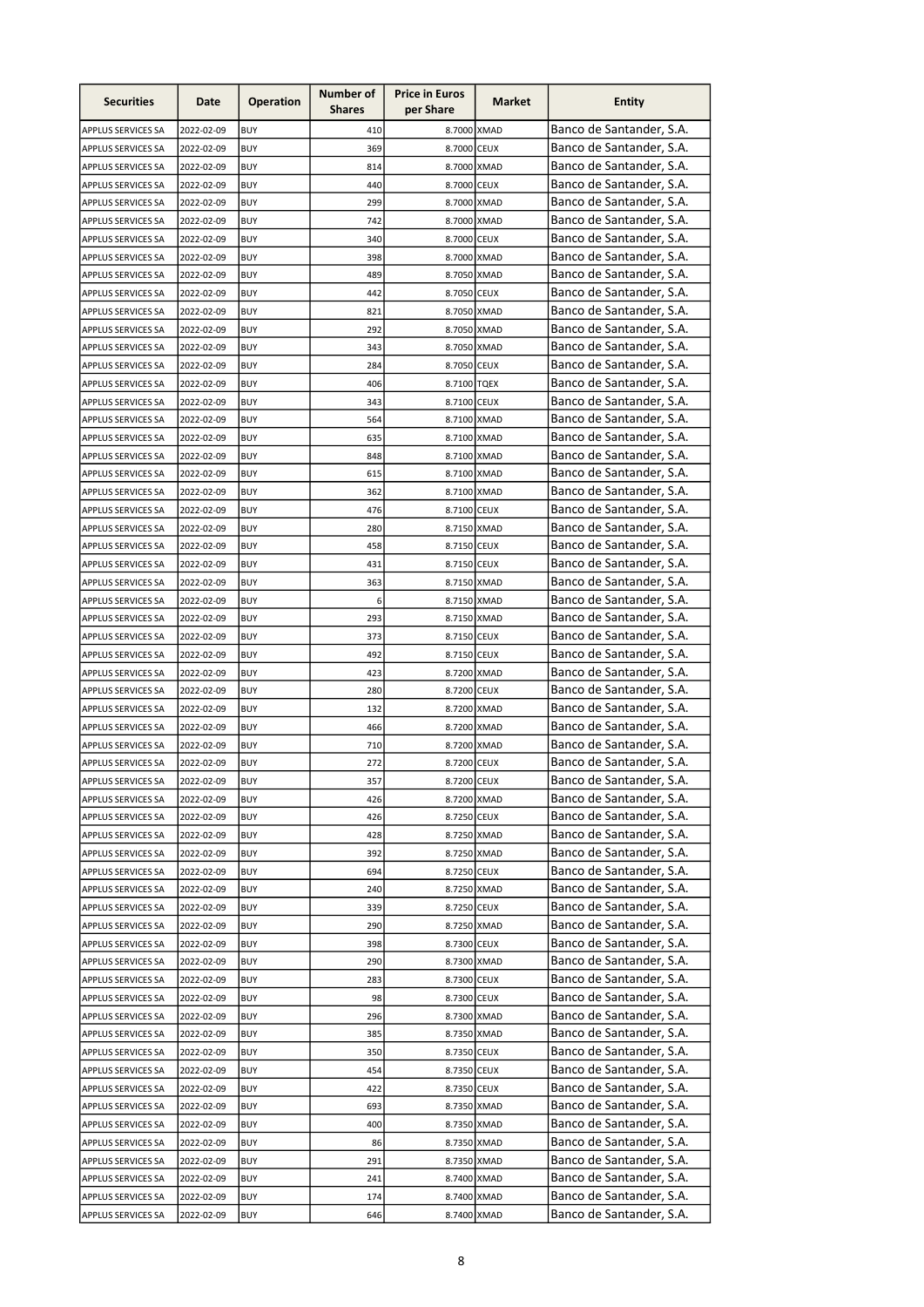| Banco de Santander, S.A.<br>460<br>8.7400 CEUX<br>2022-02-09<br><b>BUY</b><br>APPLUS SERVICES SA<br>Banco de Santander, S.A.<br>500<br>8.7400 XMAD<br><b>BUY</b><br>APPLUS SERVICES SA<br>2022-02-09<br>Banco de Santander, S.A.<br>291<br>8.7400 CEUX<br>APPLUS SERVICES SA<br>2022-02-09<br><b>BUY</b><br>Banco de Santander, S.A.<br>APPLUS SERVICES SA<br>2022-02-09<br><b>BUY</b><br>356<br>8.7400 CEUX<br>Banco de Santander, S.A.<br>8.7450 CEUX<br>2022-02-09<br><b>BUY</b><br>360<br><b>APPLUS SERVICES SA</b><br>Banco de Santander, S.A.<br><b>BUY</b><br>395<br>APPLUS SERVICES SA<br>2022-02-09<br>8.7450 XMAD<br>Banco de Santander, S.A.<br><b>BUY</b><br>57<br>APPLUS SERVICES SA<br>2022-02-09<br>8.7450 CEUX<br>Banco de Santander, S.A.<br>APPLUS SERVICES SA<br>2022-02-09<br><b>BUY</b><br>349<br>8.7450 CEUX<br>Banco de Santander, S.A.<br>8.7500 XMAD<br>2022-02-09<br><b>BUY</b><br>370<br><b>APPLUS SERVICES SA</b><br>Banco de Santander, S.A.<br>279<br>APPLUS SERVICES SA<br>2022-02-09<br><b>BUY</b><br>8.7550 CEUX<br>Banco de Santander, S.A.<br>8.7550 CEUX<br>APPLUS SERVICES SA<br>2022-02-09<br><b>BUY</b><br>273<br>Banco de Santander, S.A.<br>APPLUS SERVICES SA<br>2022-02-09<br><b>BUY</b><br>452<br>8.7550 XMAD<br>Banco de Santander, S.A.<br>APPLUS SERVICES SA<br>2022-02-09<br><b>BUY</b><br>336<br>8.7600 XMAD<br>Banco de Santander, S.A.<br>445<br>APPLUS SERVICES SA<br>2022-02-09<br><b>BUY</b><br>8.7600 CEUX<br>Banco de Santander, S.A.<br>344<br>APPLUS SERVICES SA<br>2022-02-09<br><b>BUY</b><br>8.7600 XMAD<br>Banco de Santander, S.A.<br>70<br>APPLUS SERVICES SA<br>2022-02-09<br><b>BUY</b><br>8.7600 XMAD<br>Banco de Santander, S.A.<br>APPLUS SERVICES SA<br>2022-02-09<br><b>BUY</b><br>660<br>8.7600 CEUX<br>Banco de Santander, S.A.<br>356<br>8.7600 XMAD<br>APPLUS SERVICES SA<br>2022-02-09<br>BUY<br>Banco de Santander, S.A.<br>2022-02-09<br><b>BUY</b><br>553<br>8.7600 XMAD<br><b>APPLUS SERVICES SA</b><br>Banco de Santander, S.A.<br>APPLUS SERVICES SA<br>2022-02-09<br><b>BUY</b><br>390<br>8.7600 XMAD<br>Banco de Santander, S.A.<br>557<br>APPLUS SERVICES SA<br>2022-02-09<br><b>BUY</b><br>8.7600 XMAD<br>Banco de Santander, S.A.<br>2022-02-09<br><b>BUY</b><br>778<br>8.7600 XMAD<br><b>APPLUS SERVICES SA</b><br>Banco de Santander, S.A.<br>307<br><b>BUY</b><br>8.7650 XMAD<br>APPLUS SERVICES SA<br>2022-02-09<br>Banco de Santander, S.A.<br>88<br>2022-02-09<br><b>BUY</b><br>8.7650 XMAD<br>APPLUS SERVICES SA<br>Banco de Santander, S.A.<br>2022-02-09<br><b>BUY</b><br>335<br>8.7650 CEUX<br><b>APPLUS SERVICES SA</b><br>Banco de Santander, S.A.<br>419<br>8.7650 XMAD<br>2022-02-09<br><b>BUY</b><br><b>APPLUS SERVICES SA</b><br>Banco de Santander, S.A.<br><b>BUY</b><br>44<br>8.7650 CEUX<br>APPLUS SERVICES SA<br>2022-02-09<br>Banco de Santander, S.A.<br>8.7650 XMAD<br>APPLUS SERVICES SA<br>2022-02-09<br><b>BUY</b><br>408<br>Banco de Santander, S.A.<br>APPLUS SERVICES SA<br>2022-02-09<br><b>BUY</b><br>383<br>8.7650 CEUX<br>Banco de Santander, S.A.<br>APPLUS SERVICES SA<br>2022-02-09<br><b>BUY</b><br>610<br>8.7650 CEUX<br>Banco de Santander, S.A.<br>393<br>APPLUS SERVICES SA<br>2022-02-09<br><b>BUY</b><br>8.7650 XMAD<br>Banco de Santander, S.A.<br>APPLUS SERVICES SA<br>2022-02-09<br><b>BUY</b><br>314<br>8.7650 CEUX<br>Banco de Santander, S.A.<br>60<br>APPLUS SERVICES SA<br>2022-02-09<br><b>BUY</b><br>8.7650 XMAD<br>Banco de Santander, S.A.<br>539<br>APPLUS SERVICES SA<br>2022-02-09<br><b>BUY</b><br>8.7650 CEUX<br>Banco de Santander, S.A.<br>719<br>8.7650 XMAD<br>APPLUS SERVICES SA<br>2022-02-09<br><b>BUY</b><br>Banco de Santander, S.A.<br>32<br>2022-02-09<br><b>BUY</b><br>8.7650 CEUX<br>APPLUS SERVICES SA<br>Banco de Santander, S.A.<br>2022-02-09<br>76<br>8.7650 CEUX<br>APPLUS SERVICES SA<br><b>BUY</b><br>Banco de Santander, S.A.<br>APPLUS SERVICES SA<br>2022-02-09<br><b>BUY</b><br>270<br>8.7650 CEUX<br>Banco de Santander, S.A.<br><b>BUY</b><br>8.7650 CEUX<br>APPLUS SERVICES SA<br>2022-02-09<br>159<br>Banco de Santander, S.A.<br><b>BUY</b><br>396<br>8.7700 XMAD<br>2022-02-09<br>APPLUS SERVICES SA<br>Banco de Santander, S.A.<br>2022-02-09<br><b>BUY</b><br>8.7700 CEUX<br>APPLUS SERVICES SA<br>633<br>Banco de Santander, S.A.<br>8.7700 XMAD<br>APPLUS SERVICES SA<br>2022-02-09<br><b>BUY</b><br>703<br>Banco de Santander, S.A.<br>8.7700 CEUX<br>2022-02-09<br><b>BUY</b><br>477<br>APPLUS SERVICES SA<br>Banco de Santander, S.A.<br>8.7700 CEUX<br>APPLUS SERVICES SA<br>2022-02-09<br><b>BUY</b><br>427<br>Banco de Santander, S.A.<br>8.7700 CEUX<br>APPLUS SERVICES SA<br>2022-02-09<br><b>BUY</b><br>227<br>Banco de Santander, S.A.<br>APPLUS SERVICES SA<br>2022-02-09<br><b>BUY</b><br>443<br>8.7750 XMAD<br>Banco de Santander, S.A.<br>470<br>8.7750 CEUX<br>APPLUS SERVICES SA<br>2022-02-09<br>BUY<br>Banco de Santander, S.A.<br>8.7800 CEUX<br>APPLUS SERVICES SA<br>2022-02-09<br>BUY<br>332<br>Banco de Santander, S.A.<br>404<br>8.7800 CEUX<br>APPLUS SERVICES SA<br>2022-02-09<br><b>BUY</b><br>Banco de Santander, S.A.<br>57<br>APPLUS SERVICES SA<br>2022-02-09<br>BUY<br>8.7800 CEUX<br>Banco de Santander, S.A.<br>57<br>8.7800 CEUX<br>APPLUS SERVICES SA<br>2022-02-09<br><b>BUY</b><br>Banco de Santander, S.A.<br>8.7800 CEUX<br>2022-02-09<br>BUY<br>385<br>APPLUS SERVICES SA<br>Banco de Santander, S.A.<br>399<br>8.7800 XMAD<br>APPLUS SERVICES SA<br>2022-02-09<br>BUY<br>Banco de Santander, S.A.<br>56<br>8.7800 CEUX<br>APPLUS SERVICES SA<br>2022-02-09<br><b>BUY</b><br>Banco de Santander, S.A.<br>574<br>8.7800 XMAD<br>APPLUS SERVICES SA<br>2022-02-09<br><b>BUY</b><br>Banco de Santander, S.A.<br><b>BUY</b><br>8.7800 XMAD<br>APPLUS SERVICES SA<br>2022-02-09<br>134<br>Banco de Santander, S.A.<br>501<br>8.7800 XMAD<br>APPLUS SERVICES SA<br>2022-02-09<br><b>BUY</b><br>Banco de Santander, S.A.<br>APPLUS SERVICES SA<br>2022-02-09<br><b>BUY</b><br>600<br>8.7800 XMAD<br>Banco de Santander, S.A.<br>8.7850 XMAD<br>APPLUS SERVICES SA<br>2022-02-09<br><b>BUY</b><br>232<br>Banco de Santander, S.A.<br>2022-02-09<br><b>BUY</b><br>8.7850 CEUX<br>APPLUS SERVICES SA<br>334<br>Banco de Santander, S.A.<br>8.7850 XMAD<br>APPLUS SERVICES SA<br>2022-02-09<br><b>BUY</b><br>812 | <b>Securities</b> | Date | <b>Operation</b> | Number of<br><b>Shares</b> | <b>Price in Euros</b><br>per Share | Market | <b>Entity</b> |
|----------------------------------------------------------------------------------------------------------------------------------------------------------------------------------------------------------------------------------------------------------------------------------------------------------------------------------------------------------------------------------------------------------------------------------------------------------------------------------------------------------------------------------------------------------------------------------------------------------------------------------------------------------------------------------------------------------------------------------------------------------------------------------------------------------------------------------------------------------------------------------------------------------------------------------------------------------------------------------------------------------------------------------------------------------------------------------------------------------------------------------------------------------------------------------------------------------------------------------------------------------------------------------------------------------------------------------------------------------------------------------------------------------------------------------------------------------------------------------------------------------------------------------------------------------------------------------------------------------------------------------------------------------------------------------------------------------------------------------------------------------------------------------------------------------------------------------------------------------------------------------------------------------------------------------------------------------------------------------------------------------------------------------------------------------------------------------------------------------------------------------------------------------------------------------------------------------------------------------------------------------------------------------------------------------------------------------------------------------------------------------------------------------------------------------------------------------------------------------------------------------------------------------------------------------------------------------------------------------------------------------------------------------------------------------------------------------------------------------------------------------------------------------------------------------------------------------------------------------------------------------------------------------------------------------------------------------------------------------------------------------------------------------------------------------------------------------------------------------------------------------------------------------------------------------------------------------------------------------------------------------------------------------------------------------------------------------------------------------------------------------------------------------------------------------------------------------------------------------------------------------------------------------------------------------------------------------------------------------------------------------------------------------------------------------------------------------------------------------------------------------------------------------------------------------------------------------------------------------------------------------------------------------------------------------------------------------------------------------------------------------------------------------------------------------------------------------------------------------------------------------------------------------------------------------------------------------------------------------------------------------------------------------------------------------------------------------------------------------------------------------------------------------------------------------------------------------------------------------------------------------------------------------------------------------------------------------------------------------------------------------------------------------------------------------------------------------------------------------------------------------------------------------------------------------------------------------------------------------------------------------------------------------------------------------------------------------------------------------------------------------------------------------------------------------------------------------------------------------------------------------------------------------------------------------------------------------------------------------------------------------------------------------------------------------------------------------------------------------------------------------------------------------------------------------------------------------------------------------------------------------------------------------------------------------------------------------------------------------------------------------------------------------------------------------------------------------------------------------------------------------------------------------------------------------------------------------------------------------------------------------------------------------------------------------------------------------------------------------------------------------------------------------------------------------------------------------------------------------------------------------------------------------------------------------------------------------------------------------------------------------------------------------------------------------------------------------------|-------------------|------|------------------|----------------------------|------------------------------------|--------|---------------|
|                                                                                                                                                                                                                                                                                                                                                                                                                                                                                                                                                                                                                                                                                                                                                                                                                                                                                                                                                                                                                                                                                                                                                                                                                                                                                                                                                                                                                                                                                                                                                                                                                                                                                                                                                                                                                                                                                                                                                                                                                                                                                                                                                                                                                                                                                                                                                                                                                                                                                                                                                                                                                                                                                                                                                                                                                                                                                                                                                                                                                                                                                                                                                                                                                                                                                                                                                                                                                                                                                                                                                                                                                                                                                                                                                                                                                                                                                                                                                                                                                                                                                                                                                                                                                                                                                                                                                                                                                                                                                                                                                                                                                                                                                                                                                                                                                                                                                                                                                                                                                                                                                                                                                                                                                                                                                                                                                                                                                                                                                                                                                                                                                                                                                                                                                                                                                                                                                                                                                                                                                                                                                                                                                                                                                                                                                                                                        |                   |      |                  |                            |                                    |        |               |
|                                                                                                                                                                                                                                                                                                                                                                                                                                                                                                                                                                                                                                                                                                                                                                                                                                                                                                                                                                                                                                                                                                                                                                                                                                                                                                                                                                                                                                                                                                                                                                                                                                                                                                                                                                                                                                                                                                                                                                                                                                                                                                                                                                                                                                                                                                                                                                                                                                                                                                                                                                                                                                                                                                                                                                                                                                                                                                                                                                                                                                                                                                                                                                                                                                                                                                                                                                                                                                                                                                                                                                                                                                                                                                                                                                                                                                                                                                                                                                                                                                                                                                                                                                                                                                                                                                                                                                                                                                                                                                                                                                                                                                                                                                                                                                                                                                                                                                                                                                                                                                                                                                                                                                                                                                                                                                                                                                                                                                                                                                                                                                                                                                                                                                                                                                                                                                                                                                                                                                                                                                                                                                                                                                                                                                                                                                                                        |                   |      |                  |                            |                                    |        |               |
|                                                                                                                                                                                                                                                                                                                                                                                                                                                                                                                                                                                                                                                                                                                                                                                                                                                                                                                                                                                                                                                                                                                                                                                                                                                                                                                                                                                                                                                                                                                                                                                                                                                                                                                                                                                                                                                                                                                                                                                                                                                                                                                                                                                                                                                                                                                                                                                                                                                                                                                                                                                                                                                                                                                                                                                                                                                                                                                                                                                                                                                                                                                                                                                                                                                                                                                                                                                                                                                                                                                                                                                                                                                                                                                                                                                                                                                                                                                                                                                                                                                                                                                                                                                                                                                                                                                                                                                                                                                                                                                                                                                                                                                                                                                                                                                                                                                                                                                                                                                                                                                                                                                                                                                                                                                                                                                                                                                                                                                                                                                                                                                                                                                                                                                                                                                                                                                                                                                                                                                                                                                                                                                                                                                                                                                                                                                                        |                   |      |                  |                            |                                    |        |               |
|                                                                                                                                                                                                                                                                                                                                                                                                                                                                                                                                                                                                                                                                                                                                                                                                                                                                                                                                                                                                                                                                                                                                                                                                                                                                                                                                                                                                                                                                                                                                                                                                                                                                                                                                                                                                                                                                                                                                                                                                                                                                                                                                                                                                                                                                                                                                                                                                                                                                                                                                                                                                                                                                                                                                                                                                                                                                                                                                                                                                                                                                                                                                                                                                                                                                                                                                                                                                                                                                                                                                                                                                                                                                                                                                                                                                                                                                                                                                                                                                                                                                                                                                                                                                                                                                                                                                                                                                                                                                                                                                                                                                                                                                                                                                                                                                                                                                                                                                                                                                                                                                                                                                                                                                                                                                                                                                                                                                                                                                                                                                                                                                                                                                                                                                                                                                                                                                                                                                                                                                                                                                                                                                                                                                                                                                                                                                        |                   |      |                  |                            |                                    |        |               |
|                                                                                                                                                                                                                                                                                                                                                                                                                                                                                                                                                                                                                                                                                                                                                                                                                                                                                                                                                                                                                                                                                                                                                                                                                                                                                                                                                                                                                                                                                                                                                                                                                                                                                                                                                                                                                                                                                                                                                                                                                                                                                                                                                                                                                                                                                                                                                                                                                                                                                                                                                                                                                                                                                                                                                                                                                                                                                                                                                                                                                                                                                                                                                                                                                                                                                                                                                                                                                                                                                                                                                                                                                                                                                                                                                                                                                                                                                                                                                                                                                                                                                                                                                                                                                                                                                                                                                                                                                                                                                                                                                                                                                                                                                                                                                                                                                                                                                                                                                                                                                                                                                                                                                                                                                                                                                                                                                                                                                                                                                                                                                                                                                                                                                                                                                                                                                                                                                                                                                                                                                                                                                                                                                                                                                                                                                                                                        |                   |      |                  |                            |                                    |        |               |
|                                                                                                                                                                                                                                                                                                                                                                                                                                                                                                                                                                                                                                                                                                                                                                                                                                                                                                                                                                                                                                                                                                                                                                                                                                                                                                                                                                                                                                                                                                                                                                                                                                                                                                                                                                                                                                                                                                                                                                                                                                                                                                                                                                                                                                                                                                                                                                                                                                                                                                                                                                                                                                                                                                                                                                                                                                                                                                                                                                                                                                                                                                                                                                                                                                                                                                                                                                                                                                                                                                                                                                                                                                                                                                                                                                                                                                                                                                                                                                                                                                                                                                                                                                                                                                                                                                                                                                                                                                                                                                                                                                                                                                                                                                                                                                                                                                                                                                                                                                                                                                                                                                                                                                                                                                                                                                                                                                                                                                                                                                                                                                                                                                                                                                                                                                                                                                                                                                                                                                                                                                                                                                                                                                                                                                                                                                                                        |                   |      |                  |                            |                                    |        |               |
|                                                                                                                                                                                                                                                                                                                                                                                                                                                                                                                                                                                                                                                                                                                                                                                                                                                                                                                                                                                                                                                                                                                                                                                                                                                                                                                                                                                                                                                                                                                                                                                                                                                                                                                                                                                                                                                                                                                                                                                                                                                                                                                                                                                                                                                                                                                                                                                                                                                                                                                                                                                                                                                                                                                                                                                                                                                                                                                                                                                                                                                                                                                                                                                                                                                                                                                                                                                                                                                                                                                                                                                                                                                                                                                                                                                                                                                                                                                                                                                                                                                                                                                                                                                                                                                                                                                                                                                                                                                                                                                                                                                                                                                                                                                                                                                                                                                                                                                                                                                                                                                                                                                                                                                                                                                                                                                                                                                                                                                                                                                                                                                                                                                                                                                                                                                                                                                                                                                                                                                                                                                                                                                                                                                                                                                                                                                                        |                   |      |                  |                            |                                    |        |               |
|                                                                                                                                                                                                                                                                                                                                                                                                                                                                                                                                                                                                                                                                                                                                                                                                                                                                                                                                                                                                                                                                                                                                                                                                                                                                                                                                                                                                                                                                                                                                                                                                                                                                                                                                                                                                                                                                                                                                                                                                                                                                                                                                                                                                                                                                                                                                                                                                                                                                                                                                                                                                                                                                                                                                                                                                                                                                                                                                                                                                                                                                                                                                                                                                                                                                                                                                                                                                                                                                                                                                                                                                                                                                                                                                                                                                                                                                                                                                                                                                                                                                                                                                                                                                                                                                                                                                                                                                                                                                                                                                                                                                                                                                                                                                                                                                                                                                                                                                                                                                                                                                                                                                                                                                                                                                                                                                                                                                                                                                                                                                                                                                                                                                                                                                                                                                                                                                                                                                                                                                                                                                                                                                                                                                                                                                                                                                        |                   |      |                  |                            |                                    |        |               |
|                                                                                                                                                                                                                                                                                                                                                                                                                                                                                                                                                                                                                                                                                                                                                                                                                                                                                                                                                                                                                                                                                                                                                                                                                                                                                                                                                                                                                                                                                                                                                                                                                                                                                                                                                                                                                                                                                                                                                                                                                                                                                                                                                                                                                                                                                                                                                                                                                                                                                                                                                                                                                                                                                                                                                                                                                                                                                                                                                                                                                                                                                                                                                                                                                                                                                                                                                                                                                                                                                                                                                                                                                                                                                                                                                                                                                                                                                                                                                                                                                                                                                                                                                                                                                                                                                                                                                                                                                                                                                                                                                                                                                                                                                                                                                                                                                                                                                                                                                                                                                                                                                                                                                                                                                                                                                                                                                                                                                                                                                                                                                                                                                                                                                                                                                                                                                                                                                                                                                                                                                                                                                                                                                                                                                                                                                                                                        |                   |      |                  |                            |                                    |        |               |
|                                                                                                                                                                                                                                                                                                                                                                                                                                                                                                                                                                                                                                                                                                                                                                                                                                                                                                                                                                                                                                                                                                                                                                                                                                                                                                                                                                                                                                                                                                                                                                                                                                                                                                                                                                                                                                                                                                                                                                                                                                                                                                                                                                                                                                                                                                                                                                                                                                                                                                                                                                                                                                                                                                                                                                                                                                                                                                                                                                                                                                                                                                                                                                                                                                                                                                                                                                                                                                                                                                                                                                                                                                                                                                                                                                                                                                                                                                                                                                                                                                                                                                                                                                                                                                                                                                                                                                                                                                                                                                                                                                                                                                                                                                                                                                                                                                                                                                                                                                                                                                                                                                                                                                                                                                                                                                                                                                                                                                                                                                                                                                                                                                                                                                                                                                                                                                                                                                                                                                                                                                                                                                                                                                                                                                                                                                                                        |                   |      |                  |                            |                                    |        |               |
|                                                                                                                                                                                                                                                                                                                                                                                                                                                                                                                                                                                                                                                                                                                                                                                                                                                                                                                                                                                                                                                                                                                                                                                                                                                                                                                                                                                                                                                                                                                                                                                                                                                                                                                                                                                                                                                                                                                                                                                                                                                                                                                                                                                                                                                                                                                                                                                                                                                                                                                                                                                                                                                                                                                                                                                                                                                                                                                                                                                                                                                                                                                                                                                                                                                                                                                                                                                                                                                                                                                                                                                                                                                                                                                                                                                                                                                                                                                                                                                                                                                                                                                                                                                                                                                                                                                                                                                                                                                                                                                                                                                                                                                                                                                                                                                                                                                                                                                                                                                                                                                                                                                                                                                                                                                                                                                                                                                                                                                                                                                                                                                                                                                                                                                                                                                                                                                                                                                                                                                                                                                                                                                                                                                                                                                                                                                                        |                   |      |                  |                            |                                    |        |               |
|                                                                                                                                                                                                                                                                                                                                                                                                                                                                                                                                                                                                                                                                                                                                                                                                                                                                                                                                                                                                                                                                                                                                                                                                                                                                                                                                                                                                                                                                                                                                                                                                                                                                                                                                                                                                                                                                                                                                                                                                                                                                                                                                                                                                                                                                                                                                                                                                                                                                                                                                                                                                                                                                                                                                                                                                                                                                                                                                                                                                                                                                                                                                                                                                                                                                                                                                                                                                                                                                                                                                                                                                                                                                                                                                                                                                                                                                                                                                                                                                                                                                                                                                                                                                                                                                                                                                                                                                                                                                                                                                                                                                                                                                                                                                                                                                                                                                                                                                                                                                                                                                                                                                                                                                                                                                                                                                                                                                                                                                                                                                                                                                                                                                                                                                                                                                                                                                                                                                                                                                                                                                                                                                                                                                                                                                                                                                        |                   |      |                  |                            |                                    |        |               |
|                                                                                                                                                                                                                                                                                                                                                                                                                                                                                                                                                                                                                                                                                                                                                                                                                                                                                                                                                                                                                                                                                                                                                                                                                                                                                                                                                                                                                                                                                                                                                                                                                                                                                                                                                                                                                                                                                                                                                                                                                                                                                                                                                                                                                                                                                                                                                                                                                                                                                                                                                                                                                                                                                                                                                                                                                                                                                                                                                                                                                                                                                                                                                                                                                                                                                                                                                                                                                                                                                                                                                                                                                                                                                                                                                                                                                                                                                                                                                                                                                                                                                                                                                                                                                                                                                                                                                                                                                                                                                                                                                                                                                                                                                                                                                                                                                                                                                                                                                                                                                                                                                                                                                                                                                                                                                                                                                                                                                                                                                                                                                                                                                                                                                                                                                                                                                                                                                                                                                                                                                                                                                                                                                                                                                                                                                                                                        |                   |      |                  |                            |                                    |        |               |
|                                                                                                                                                                                                                                                                                                                                                                                                                                                                                                                                                                                                                                                                                                                                                                                                                                                                                                                                                                                                                                                                                                                                                                                                                                                                                                                                                                                                                                                                                                                                                                                                                                                                                                                                                                                                                                                                                                                                                                                                                                                                                                                                                                                                                                                                                                                                                                                                                                                                                                                                                                                                                                                                                                                                                                                                                                                                                                                                                                                                                                                                                                                                                                                                                                                                                                                                                                                                                                                                                                                                                                                                                                                                                                                                                                                                                                                                                                                                                                                                                                                                                                                                                                                                                                                                                                                                                                                                                                                                                                                                                                                                                                                                                                                                                                                                                                                                                                                                                                                                                                                                                                                                                                                                                                                                                                                                                                                                                                                                                                                                                                                                                                                                                                                                                                                                                                                                                                                                                                                                                                                                                                                                                                                                                                                                                                                                        |                   |      |                  |                            |                                    |        |               |
|                                                                                                                                                                                                                                                                                                                                                                                                                                                                                                                                                                                                                                                                                                                                                                                                                                                                                                                                                                                                                                                                                                                                                                                                                                                                                                                                                                                                                                                                                                                                                                                                                                                                                                                                                                                                                                                                                                                                                                                                                                                                                                                                                                                                                                                                                                                                                                                                                                                                                                                                                                                                                                                                                                                                                                                                                                                                                                                                                                                                                                                                                                                                                                                                                                                                                                                                                                                                                                                                                                                                                                                                                                                                                                                                                                                                                                                                                                                                                                                                                                                                                                                                                                                                                                                                                                                                                                                                                                                                                                                                                                                                                                                                                                                                                                                                                                                                                                                                                                                                                                                                                                                                                                                                                                                                                                                                                                                                                                                                                                                                                                                                                                                                                                                                                                                                                                                                                                                                                                                                                                                                                                                                                                                                                                                                                                                                        |                   |      |                  |                            |                                    |        |               |
|                                                                                                                                                                                                                                                                                                                                                                                                                                                                                                                                                                                                                                                                                                                                                                                                                                                                                                                                                                                                                                                                                                                                                                                                                                                                                                                                                                                                                                                                                                                                                                                                                                                                                                                                                                                                                                                                                                                                                                                                                                                                                                                                                                                                                                                                                                                                                                                                                                                                                                                                                                                                                                                                                                                                                                                                                                                                                                                                                                                                                                                                                                                                                                                                                                                                                                                                                                                                                                                                                                                                                                                                                                                                                                                                                                                                                                                                                                                                                                                                                                                                                                                                                                                                                                                                                                                                                                                                                                                                                                                                                                                                                                                                                                                                                                                                                                                                                                                                                                                                                                                                                                                                                                                                                                                                                                                                                                                                                                                                                                                                                                                                                                                                                                                                                                                                                                                                                                                                                                                                                                                                                                                                                                                                                                                                                                                                        |                   |      |                  |                            |                                    |        |               |
|                                                                                                                                                                                                                                                                                                                                                                                                                                                                                                                                                                                                                                                                                                                                                                                                                                                                                                                                                                                                                                                                                                                                                                                                                                                                                                                                                                                                                                                                                                                                                                                                                                                                                                                                                                                                                                                                                                                                                                                                                                                                                                                                                                                                                                                                                                                                                                                                                                                                                                                                                                                                                                                                                                                                                                                                                                                                                                                                                                                                                                                                                                                                                                                                                                                                                                                                                                                                                                                                                                                                                                                                                                                                                                                                                                                                                                                                                                                                                                                                                                                                                                                                                                                                                                                                                                                                                                                                                                                                                                                                                                                                                                                                                                                                                                                                                                                                                                                                                                                                                                                                                                                                                                                                                                                                                                                                                                                                                                                                                                                                                                                                                                                                                                                                                                                                                                                                                                                                                                                                                                                                                                                                                                                                                                                                                                                                        |                   |      |                  |                            |                                    |        |               |
|                                                                                                                                                                                                                                                                                                                                                                                                                                                                                                                                                                                                                                                                                                                                                                                                                                                                                                                                                                                                                                                                                                                                                                                                                                                                                                                                                                                                                                                                                                                                                                                                                                                                                                                                                                                                                                                                                                                                                                                                                                                                                                                                                                                                                                                                                                                                                                                                                                                                                                                                                                                                                                                                                                                                                                                                                                                                                                                                                                                                                                                                                                                                                                                                                                                                                                                                                                                                                                                                                                                                                                                                                                                                                                                                                                                                                                                                                                                                                                                                                                                                                                                                                                                                                                                                                                                                                                                                                                                                                                                                                                                                                                                                                                                                                                                                                                                                                                                                                                                                                                                                                                                                                                                                                                                                                                                                                                                                                                                                                                                                                                                                                                                                                                                                                                                                                                                                                                                                                                                                                                                                                                                                                                                                                                                                                                                                        |                   |      |                  |                            |                                    |        |               |
|                                                                                                                                                                                                                                                                                                                                                                                                                                                                                                                                                                                                                                                                                                                                                                                                                                                                                                                                                                                                                                                                                                                                                                                                                                                                                                                                                                                                                                                                                                                                                                                                                                                                                                                                                                                                                                                                                                                                                                                                                                                                                                                                                                                                                                                                                                                                                                                                                                                                                                                                                                                                                                                                                                                                                                                                                                                                                                                                                                                                                                                                                                                                                                                                                                                                                                                                                                                                                                                                                                                                                                                                                                                                                                                                                                                                                                                                                                                                                                                                                                                                                                                                                                                                                                                                                                                                                                                                                                                                                                                                                                                                                                                                                                                                                                                                                                                                                                                                                                                                                                                                                                                                                                                                                                                                                                                                                                                                                                                                                                                                                                                                                                                                                                                                                                                                                                                                                                                                                                                                                                                                                                                                                                                                                                                                                                                                        |                   |      |                  |                            |                                    |        |               |
|                                                                                                                                                                                                                                                                                                                                                                                                                                                                                                                                                                                                                                                                                                                                                                                                                                                                                                                                                                                                                                                                                                                                                                                                                                                                                                                                                                                                                                                                                                                                                                                                                                                                                                                                                                                                                                                                                                                                                                                                                                                                                                                                                                                                                                                                                                                                                                                                                                                                                                                                                                                                                                                                                                                                                                                                                                                                                                                                                                                                                                                                                                                                                                                                                                                                                                                                                                                                                                                                                                                                                                                                                                                                                                                                                                                                                                                                                                                                                                                                                                                                                                                                                                                                                                                                                                                                                                                                                                                                                                                                                                                                                                                                                                                                                                                                                                                                                                                                                                                                                                                                                                                                                                                                                                                                                                                                                                                                                                                                                                                                                                                                                                                                                                                                                                                                                                                                                                                                                                                                                                                                                                                                                                                                                                                                                                                                        |                   |      |                  |                            |                                    |        |               |
|                                                                                                                                                                                                                                                                                                                                                                                                                                                                                                                                                                                                                                                                                                                                                                                                                                                                                                                                                                                                                                                                                                                                                                                                                                                                                                                                                                                                                                                                                                                                                                                                                                                                                                                                                                                                                                                                                                                                                                                                                                                                                                                                                                                                                                                                                                                                                                                                                                                                                                                                                                                                                                                                                                                                                                                                                                                                                                                                                                                                                                                                                                                                                                                                                                                                                                                                                                                                                                                                                                                                                                                                                                                                                                                                                                                                                                                                                                                                                                                                                                                                                                                                                                                                                                                                                                                                                                                                                                                                                                                                                                                                                                                                                                                                                                                                                                                                                                                                                                                                                                                                                                                                                                                                                                                                                                                                                                                                                                                                                                                                                                                                                                                                                                                                                                                                                                                                                                                                                                                                                                                                                                                                                                                                                                                                                                                                        |                   |      |                  |                            |                                    |        |               |
|                                                                                                                                                                                                                                                                                                                                                                                                                                                                                                                                                                                                                                                                                                                                                                                                                                                                                                                                                                                                                                                                                                                                                                                                                                                                                                                                                                                                                                                                                                                                                                                                                                                                                                                                                                                                                                                                                                                                                                                                                                                                                                                                                                                                                                                                                                                                                                                                                                                                                                                                                                                                                                                                                                                                                                                                                                                                                                                                                                                                                                                                                                                                                                                                                                                                                                                                                                                                                                                                                                                                                                                                                                                                                                                                                                                                                                                                                                                                                                                                                                                                                                                                                                                                                                                                                                                                                                                                                                                                                                                                                                                                                                                                                                                                                                                                                                                                                                                                                                                                                                                                                                                                                                                                                                                                                                                                                                                                                                                                                                                                                                                                                                                                                                                                                                                                                                                                                                                                                                                                                                                                                                                                                                                                                                                                                                                                        |                   |      |                  |                            |                                    |        |               |
|                                                                                                                                                                                                                                                                                                                                                                                                                                                                                                                                                                                                                                                                                                                                                                                                                                                                                                                                                                                                                                                                                                                                                                                                                                                                                                                                                                                                                                                                                                                                                                                                                                                                                                                                                                                                                                                                                                                                                                                                                                                                                                                                                                                                                                                                                                                                                                                                                                                                                                                                                                                                                                                                                                                                                                                                                                                                                                                                                                                                                                                                                                                                                                                                                                                                                                                                                                                                                                                                                                                                                                                                                                                                                                                                                                                                                                                                                                                                                                                                                                                                                                                                                                                                                                                                                                                                                                                                                                                                                                                                                                                                                                                                                                                                                                                                                                                                                                                                                                                                                                                                                                                                                                                                                                                                                                                                                                                                                                                                                                                                                                                                                                                                                                                                                                                                                                                                                                                                                                                                                                                                                                                                                                                                                                                                                                                                        |                   |      |                  |                            |                                    |        |               |
|                                                                                                                                                                                                                                                                                                                                                                                                                                                                                                                                                                                                                                                                                                                                                                                                                                                                                                                                                                                                                                                                                                                                                                                                                                                                                                                                                                                                                                                                                                                                                                                                                                                                                                                                                                                                                                                                                                                                                                                                                                                                                                                                                                                                                                                                                                                                                                                                                                                                                                                                                                                                                                                                                                                                                                                                                                                                                                                                                                                                                                                                                                                                                                                                                                                                                                                                                                                                                                                                                                                                                                                                                                                                                                                                                                                                                                                                                                                                                                                                                                                                                                                                                                                                                                                                                                                                                                                                                                                                                                                                                                                                                                                                                                                                                                                                                                                                                                                                                                                                                                                                                                                                                                                                                                                                                                                                                                                                                                                                                                                                                                                                                                                                                                                                                                                                                                                                                                                                                                                                                                                                                                                                                                                                                                                                                                                                        |                   |      |                  |                            |                                    |        |               |
|                                                                                                                                                                                                                                                                                                                                                                                                                                                                                                                                                                                                                                                                                                                                                                                                                                                                                                                                                                                                                                                                                                                                                                                                                                                                                                                                                                                                                                                                                                                                                                                                                                                                                                                                                                                                                                                                                                                                                                                                                                                                                                                                                                                                                                                                                                                                                                                                                                                                                                                                                                                                                                                                                                                                                                                                                                                                                                                                                                                                                                                                                                                                                                                                                                                                                                                                                                                                                                                                                                                                                                                                                                                                                                                                                                                                                                                                                                                                                                                                                                                                                                                                                                                                                                                                                                                                                                                                                                                                                                                                                                                                                                                                                                                                                                                                                                                                                                                                                                                                                                                                                                                                                                                                                                                                                                                                                                                                                                                                                                                                                                                                                                                                                                                                                                                                                                                                                                                                                                                                                                                                                                                                                                                                                                                                                                                                        |                   |      |                  |                            |                                    |        |               |
|                                                                                                                                                                                                                                                                                                                                                                                                                                                                                                                                                                                                                                                                                                                                                                                                                                                                                                                                                                                                                                                                                                                                                                                                                                                                                                                                                                                                                                                                                                                                                                                                                                                                                                                                                                                                                                                                                                                                                                                                                                                                                                                                                                                                                                                                                                                                                                                                                                                                                                                                                                                                                                                                                                                                                                                                                                                                                                                                                                                                                                                                                                                                                                                                                                                                                                                                                                                                                                                                                                                                                                                                                                                                                                                                                                                                                                                                                                                                                                                                                                                                                                                                                                                                                                                                                                                                                                                                                                                                                                                                                                                                                                                                                                                                                                                                                                                                                                                                                                                                                                                                                                                                                                                                                                                                                                                                                                                                                                                                                                                                                                                                                                                                                                                                                                                                                                                                                                                                                                                                                                                                                                                                                                                                                                                                                                                                        |                   |      |                  |                            |                                    |        |               |
|                                                                                                                                                                                                                                                                                                                                                                                                                                                                                                                                                                                                                                                                                                                                                                                                                                                                                                                                                                                                                                                                                                                                                                                                                                                                                                                                                                                                                                                                                                                                                                                                                                                                                                                                                                                                                                                                                                                                                                                                                                                                                                                                                                                                                                                                                                                                                                                                                                                                                                                                                                                                                                                                                                                                                                                                                                                                                                                                                                                                                                                                                                                                                                                                                                                                                                                                                                                                                                                                                                                                                                                                                                                                                                                                                                                                                                                                                                                                                                                                                                                                                                                                                                                                                                                                                                                                                                                                                                                                                                                                                                                                                                                                                                                                                                                                                                                                                                                                                                                                                                                                                                                                                                                                                                                                                                                                                                                                                                                                                                                                                                                                                                                                                                                                                                                                                                                                                                                                                                                                                                                                                                                                                                                                                                                                                                                                        |                   |      |                  |                            |                                    |        |               |
|                                                                                                                                                                                                                                                                                                                                                                                                                                                                                                                                                                                                                                                                                                                                                                                                                                                                                                                                                                                                                                                                                                                                                                                                                                                                                                                                                                                                                                                                                                                                                                                                                                                                                                                                                                                                                                                                                                                                                                                                                                                                                                                                                                                                                                                                                                                                                                                                                                                                                                                                                                                                                                                                                                                                                                                                                                                                                                                                                                                                                                                                                                                                                                                                                                                                                                                                                                                                                                                                                                                                                                                                                                                                                                                                                                                                                                                                                                                                                                                                                                                                                                                                                                                                                                                                                                                                                                                                                                                                                                                                                                                                                                                                                                                                                                                                                                                                                                                                                                                                                                                                                                                                                                                                                                                                                                                                                                                                                                                                                                                                                                                                                                                                                                                                                                                                                                                                                                                                                                                                                                                                                                                                                                                                                                                                                                                                        |                   |      |                  |                            |                                    |        |               |
|                                                                                                                                                                                                                                                                                                                                                                                                                                                                                                                                                                                                                                                                                                                                                                                                                                                                                                                                                                                                                                                                                                                                                                                                                                                                                                                                                                                                                                                                                                                                                                                                                                                                                                                                                                                                                                                                                                                                                                                                                                                                                                                                                                                                                                                                                                                                                                                                                                                                                                                                                                                                                                                                                                                                                                                                                                                                                                                                                                                                                                                                                                                                                                                                                                                                                                                                                                                                                                                                                                                                                                                                                                                                                                                                                                                                                                                                                                                                                                                                                                                                                                                                                                                                                                                                                                                                                                                                                                                                                                                                                                                                                                                                                                                                                                                                                                                                                                                                                                                                                                                                                                                                                                                                                                                                                                                                                                                                                                                                                                                                                                                                                                                                                                                                                                                                                                                                                                                                                                                                                                                                                                                                                                                                                                                                                                                                        |                   |      |                  |                            |                                    |        |               |
|                                                                                                                                                                                                                                                                                                                                                                                                                                                                                                                                                                                                                                                                                                                                                                                                                                                                                                                                                                                                                                                                                                                                                                                                                                                                                                                                                                                                                                                                                                                                                                                                                                                                                                                                                                                                                                                                                                                                                                                                                                                                                                                                                                                                                                                                                                                                                                                                                                                                                                                                                                                                                                                                                                                                                                                                                                                                                                                                                                                                                                                                                                                                                                                                                                                                                                                                                                                                                                                                                                                                                                                                                                                                                                                                                                                                                                                                                                                                                                                                                                                                                                                                                                                                                                                                                                                                                                                                                                                                                                                                                                                                                                                                                                                                                                                                                                                                                                                                                                                                                                                                                                                                                                                                                                                                                                                                                                                                                                                                                                                                                                                                                                                                                                                                                                                                                                                                                                                                                                                                                                                                                                                                                                                                                                                                                                                                        |                   |      |                  |                            |                                    |        |               |
|                                                                                                                                                                                                                                                                                                                                                                                                                                                                                                                                                                                                                                                                                                                                                                                                                                                                                                                                                                                                                                                                                                                                                                                                                                                                                                                                                                                                                                                                                                                                                                                                                                                                                                                                                                                                                                                                                                                                                                                                                                                                                                                                                                                                                                                                                                                                                                                                                                                                                                                                                                                                                                                                                                                                                                                                                                                                                                                                                                                                                                                                                                                                                                                                                                                                                                                                                                                                                                                                                                                                                                                                                                                                                                                                                                                                                                                                                                                                                                                                                                                                                                                                                                                                                                                                                                                                                                                                                                                                                                                                                                                                                                                                                                                                                                                                                                                                                                                                                                                                                                                                                                                                                                                                                                                                                                                                                                                                                                                                                                                                                                                                                                                                                                                                                                                                                                                                                                                                                                                                                                                                                                                                                                                                                                                                                                                                        |                   |      |                  |                            |                                    |        |               |
|                                                                                                                                                                                                                                                                                                                                                                                                                                                                                                                                                                                                                                                                                                                                                                                                                                                                                                                                                                                                                                                                                                                                                                                                                                                                                                                                                                                                                                                                                                                                                                                                                                                                                                                                                                                                                                                                                                                                                                                                                                                                                                                                                                                                                                                                                                                                                                                                                                                                                                                                                                                                                                                                                                                                                                                                                                                                                                                                                                                                                                                                                                                                                                                                                                                                                                                                                                                                                                                                                                                                                                                                                                                                                                                                                                                                                                                                                                                                                                                                                                                                                                                                                                                                                                                                                                                                                                                                                                                                                                                                                                                                                                                                                                                                                                                                                                                                                                                                                                                                                                                                                                                                                                                                                                                                                                                                                                                                                                                                                                                                                                                                                                                                                                                                                                                                                                                                                                                                                                                                                                                                                                                                                                                                                                                                                                                                        |                   |      |                  |                            |                                    |        |               |
|                                                                                                                                                                                                                                                                                                                                                                                                                                                                                                                                                                                                                                                                                                                                                                                                                                                                                                                                                                                                                                                                                                                                                                                                                                                                                                                                                                                                                                                                                                                                                                                                                                                                                                                                                                                                                                                                                                                                                                                                                                                                                                                                                                                                                                                                                                                                                                                                                                                                                                                                                                                                                                                                                                                                                                                                                                                                                                                                                                                                                                                                                                                                                                                                                                                                                                                                                                                                                                                                                                                                                                                                                                                                                                                                                                                                                                                                                                                                                                                                                                                                                                                                                                                                                                                                                                                                                                                                                                                                                                                                                                                                                                                                                                                                                                                                                                                                                                                                                                                                                                                                                                                                                                                                                                                                                                                                                                                                                                                                                                                                                                                                                                                                                                                                                                                                                                                                                                                                                                                                                                                                                                                                                                                                                                                                                                                                        |                   |      |                  |                            |                                    |        |               |
|                                                                                                                                                                                                                                                                                                                                                                                                                                                                                                                                                                                                                                                                                                                                                                                                                                                                                                                                                                                                                                                                                                                                                                                                                                                                                                                                                                                                                                                                                                                                                                                                                                                                                                                                                                                                                                                                                                                                                                                                                                                                                                                                                                                                                                                                                                                                                                                                                                                                                                                                                                                                                                                                                                                                                                                                                                                                                                                                                                                                                                                                                                                                                                                                                                                                                                                                                                                                                                                                                                                                                                                                                                                                                                                                                                                                                                                                                                                                                                                                                                                                                                                                                                                                                                                                                                                                                                                                                                                                                                                                                                                                                                                                                                                                                                                                                                                                                                                                                                                                                                                                                                                                                                                                                                                                                                                                                                                                                                                                                                                                                                                                                                                                                                                                                                                                                                                                                                                                                                                                                                                                                                                                                                                                                                                                                                                                        |                   |      |                  |                            |                                    |        |               |
|                                                                                                                                                                                                                                                                                                                                                                                                                                                                                                                                                                                                                                                                                                                                                                                                                                                                                                                                                                                                                                                                                                                                                                                                                                                                                                                                                                                                                                                                                                                                                                                                                                                                                                                                                                                                                                                                                                                                                                                                                                                                                                                                                                                                                                                                                                                                                                                                                                                                                                                                                                                                                                                                                                                                                                                                                                                                                                                                                                                                                                                                                                                                                                                                                                                                                                                                                                                                                                                                                                                                                                                                                                                                                                                                                                                                                                                                                                                                                                                                                                                                                                                                                                                                                                                                                                                                                                                                                                                                                                                                                                                                                                                                                                                                                                                                                                                                                                                                                                                                                                                                                                                                                                                                                                                                                                                                                                                                                                                                                                                                                                                                                                                                                                                                                                                                                                                                                                                                                                                                                                                                                                                                                                                                                                                                                                                                        |                   |      |                  |                            |                                    |        |               |
|                                                                                                                                                                                                                                                                                                                                                                                                                                                                                                                                                                                                                                                                                                                                                                                                                                                                                                                                                                                                                                                                                                                                                                                                                                                                                                                                                                                                                                                                                                                                                                                                                                                                                                                                                                                                                                                                                                                                                                                                                                                                                                                                                                                                                                                                                                                                                                                                                                                                                                                                                                                                                                                                                                                                                                                                                                                                                                                                                                                                                                                                                                                                                                                                                                                                                                                                                                                                                                                                                                                                                                                                                                                                                                                                                                                                                                                                                                                                                                                                                                                                                                                                                                                                                                                                                                                                                                                                                                                                                                                                                                                                                                                                                                                                                                                                                                                                                                                                                                                                                                                                                                                                                                                                                                                                                                                                                                                                                                                                                                                                                                                                                                                                                                                                                                                                                                                                                                                                                                                                                                                                                                                                                                                                                                                                                                                                        |                   |      |                  |                            |                                    |        |               |
|                                                                                                                                                                                                                                                                                                                                                                                                                                                                                                                                                                                                                                                                                                                                                                                                                                                                                                                                                                                                                                                                                                                                                                                                                                                                                                                                                                                                                                                                                                                                                                                                                                                                                                                                                                                                                                                                                                                                                                                                                                                                                                                                                                                                                                                                                                                                                                                                                                                                                                                                                                                                                                                                                                                                                                                                                                                                                                                                                                                                                                                                                                                                                                                                                                                                                                                                                                                                                                                                                                                                                                                                                                                                                                                                                                                                                                                                                                                                                                                                                                                                                                                                                                                                                                                                                                                                                                                                                                                                                                                                                                                                                                                                                                                                                                                                                                                                                                                                                                                                                                                                                                                                                                                                                                                                                                                                                                                                                                                                                                                                                                                                                                                                                                                                                                                                                                                                                                                                                                                                                                                                                                                                                                                                                                                                                                                                        |                   |      |                  |                            |                                    |        |               |
|                                                                                                                                                                                                                                                                                                                                                                                                                                                                                                                                                                                                                                                                                                                                                                                                                                                                                                                                                                                                                                                                                                                                                                                                                                                                                                                                                                                                                                                                                                                                                                                                                                                                                                                                                                                                                                                                                                                                                                                                                                                                                                                                                                                                                                                                                                                                                                                                                                                                                                                                                                                                                                                                                                                                                                                                                                                                                                                                                                                                                                                                                                                                                                                                                                                                                                                                                                                                                                                                                                                                                                                                                                                                                                                                                                                                                                                                                                                                                                                                                                                                                                                                                                                                                                                                                                                                                                                                                                                                                                                                                                                                                                                                                                                                                                                                                                                                                                                                                                                                                                                                                                                                                                                                                                                                                                                                                                                                                                                                                                                                                                                                                                                                                                                                                                                                                                                                                                                                                                                                                                                                                                                                                                                                                                                                                                                                        |                   |      |                  |                            |                                    |        |               |
|                                                                                                                                                                                                                                                                                                                                                                                                                                                                                                                                                                                                                                                                                                                                                                                                                                                                                                                                                                                                                                                                                                                                                                                                                                                                                                                                                                                                                                                                                                                                                                                                                                                                                                                                                                                                                                                                                                                                                                                                                                                                                                                                                                                                                                                                                                                                                                                                                                                                                                                                                                                                                                                                                                                                                                                                                                                                                                                                                                                                                                                                                                                                                                                                                                                                                                                                                                                                                                                                                                                                                                                                                                                                                                                                                                                                                                                                                                                                                                                                                                                                                                                                                                                                                                                                                                                                                                                                                                                                                                                                                                                                                                                                                                                                                                                                                                                                                                                                                                                                                                                                                                                                                                                                                                                                                                                                                                                                                                                                                                                                                                                                                                                                                                                                                                                                                                                                                                                                                                                                                                                                                                                                                                                                                                                                                                                                        |                   |      |                  |                            |                                    |        |               |
|                                                                                                                                                                                                                                                                                                                                                                                                                                                                                                                                                                                                                                                                                                                                                                                                                                                                                                                                                                                                                                                                                                                                                                                                                                                                                                                                                                                                                                                                                                                                                                                                                                                                                                                                                                                                                                                                                                                                                                                                                                                                                                                                                                                                                                                                                                                                                                                                                                                                                                                                                                                                                                                                                                                                                                                                                                                                                                                                                                                                                                                                                                                                                                                                                                                                                                                                                                                                                                                                                                                                                                                                                                                                                                                                                                                                                                                                                                                                                                                                                                                                                                                                                                                                                                                                                                                                                                                                                                                                                                                                                                                                                                                                                                                                                                                                                                                                                                                                                                                                                                                                                                                                                                                                                                                                                                                                                                                                                                                                                                                                                                                                                                                                                                                                                                                                                                                                                                                                                                                                                                                                                                                                                                                                                                                                                                                                        |                   |      |                  |                            |                                    |        |               |
|                                                                                                                                                                                                                                                                                                                                                                                                                                                                                                                                                                                                                                                                                                                                                                                                                                                                                                                                                                                                                                                                                                                                                                                                                                                                                                                                                                                                                                                                                                                                                                                                                                                                                                                                                                                                                                                                                                                                                                                                                                                                                                                                                                                                                                                                                                                                                                                                                                                                                                                                                                                                                                                                                                                                                                                                                                                                                                                                                                                                                                                                                                                                                                                                                                                                                                                                                                                                                                                                                                                                                                                                                                                                                                                                                                                                                                                                                                                                                                                                                                                                                                                                                                                                                                                                                                                                                                                                                                                                                                                                                                                                                                                                                                                                                                                                                                                                                                                                                                                                                                                                                                                                                                                                                                                                                                                                                                                                                                                                                                                                                                                                                                                                                                                                                                                                                                                                                                                                                                                                                                                                                                                                                                                                                                                                                                                                        |                   |      |                  |                            |                                    |        |               |
|                                                                                                                                                                                                                                                                                                                                                                                                                                                                                                                                                                                                                                                                                                                                                                                                                                                                                                                                                                                                                                                                                                                                                                                                                                                                                                                                                                                                                                                                                                                                                                                                                                                                                                                                                                                                                                                                                                                                                                                                                                                                                                                                                                                                                                                                                                                                                                                                                                                                                                                                                                                                                                                                                                                                                                                                                                                                                                                                                                                                                                                                                                                                                                                                                                                                                                                                                                                                                                                                                                                                                                                                                                                                                                                                                                                                                                                                                                                                                                                                                                                                                                                                                                                                                                                                                                                                                                                                                                                                                                                                                                                                                                                                                                                                                                                                                                                                                                                                                                                                                                                                                                                                                                                                                                                                                                                                                                                                                                                                                                                                                                                                                                                                                                                                                                                                                                                                                                                                                                                                                                                                                                                                                                                                                                                                                                                                        |                   |      |                  |                            |                                    |        |               |
|                                                                                                                                                                                                                                                                                                                                                                                                                                                                                                                                                                                                                                                                                                                                                                                                                                                                                                                                                                                                                                                                                                                                                                                                                                                                                                                                                                                                                                                                                                                                                                                                                                                                                                                                                                                                                                                                                                                                                                                                                                                                                                                                                                                                                                                                                                                                                                                                                                                                                                                                                                                                                                                                                                                                                                                                                                                                                                                                                                                                                                                                                                                                                                                                                                                                                                                                                                                                                                                                                                                                                                                                                                                                                                                                                                                                                                                                                                                                                                                                                                                                                                                                                                                                                                                                                                                                                                                                                                                                                                                                                                                                                                                                                                                                                                                                                                                                                                                                                                                                                                                                                                                                                                                                                                                                                                                                                                                                                                                                                                                                                                                                                                                                                                                                                                                                                                                                                                                                                                                                                                                                                                                                                                                                                                                                                                                                        |                   |      |                  |                            |                                    |        |               |
|                                                                                                                                                                                                                                                                                                                                                                                                                                                                                                                                                                                                                                                                                                                                                                                                                                                                                                                                                                                                                                                                                                                                                                                                                                                                                                                                                                                                                                                                                                                                                                                                                                                                                                                                                                                                                                                                                                                                                                                                                                                                                                                                                                                                                                                                                                                                                                                                                                                                                                                                                                                                                                                                                                                                                                                                                                                                                                                                                                                                                                                                                                                                                                                                                                                                                                                                                                                                                                                                                                                                                                                                                                                                                                                                                                                                                                                                                                                                                                                                                                                                                                                                                                                                                                                                                                                                                                                                                                                                                                                                                                                                                                                                                                                                                                                                                                                                                                                                                                                                                                                                                                                                                                                                                                                                                                                                                                                                                                                                                                                                                                                                                                                                                                                                                                                                                                                                                                                                                                                                                                                                                                                                                                                                                                                                                                                                        |                   |      |                  |                            |                                    |        |               |
|                                                                                                                                                                                                                                                                                                                                                                                                                                                                                                                                                                                                                                                                                                                                                                                                                                                                                                                                                                                                                                                                                                                                                                                                                                                                                                                                                                                                                                                                                                                                                                                                                                                                                                                                                                                                                                                                                                                                                                                                                                                                                                                                                                                                                                                                                                                                                                                                                                                                                                                                                                                                                                                                                                                                                                                                                                                                                                                                                                                                                                                                                                                                                                                                                                                                                                                                                                                                                                                                                                                                                                                                                                                                                                                                                                                                                                                                                                                                                                                                                                                                                                                                                                                                                                                                                                                                                                                                                                                                                                                                                                                                                                                                                                                                                                                                                                                                                                                                                                                                                                                                                                                                                                                                                                                                                                                                                                                                                                                                                                                                                                                                                                                                                                                                                                                                                                                                                                                                                                                                                                                                                                                                                                                                                                                                                                                                        |                   |      |                  |                            |                                    |        |               |
|                                                                                                                                                                                                                                                                                                                                                                                                                                                                                                                                                                                                                                                                                                                                                                                                                                                                                                                                                                                                                                                                                                                                                                                                                                                                                                                                                                                                                                                                                                                                                                                                                                                                                                                                                                                                                                                                                                                                                                                                                                                                                                                                                                                                                                                                                                                                                                                                                                                                                                                                                                                                                                                                                                                                                                                                                                                                                                                                                                                                                                                                                                                                                                                                                                                                                                                                                                                                                                                                                                                                                                                                                                                                                                                                                                                                                                                                                                                                                                                                                                                                                                                                                                                                                                                                                                                                                                                                                                                                                                                                                                                                                                                                                                                                                                                                                                                                                                                                                                                                                                                                                                                                                                                                                                                                                                                                                                                                                                                                                                                                                                                                                                                                                                                                                                                                                                                                                                                                                                                                                                                                                                                                                                                                                                                                                                                                        |                   |      |                  |                            |                                    |        |               |
|                                                                                                                                                                                                                                                                                                                                                                                                                                                                                                                                                                                                                                                                                                                                                                                                                                                                                                                                                                                                                                                                                                                                                                                                                                                                                                                                                                                                                                                                                                                                                                                                                                                                                                                                                                                                                                                                                                                                                                                                                                                                                                                                                                                                                                                                                                                                                                                                                                                                                                                                                                                                                                                                                                                                                                                                                                                                                                                                                                                                                                                                                                                                                                                                                                                                                                                                                                                                                                                                                                                                                                                                                                                                                                                                                                                                                                                                                                                                                                                                                                                                                                                                                                                                                                                                                                                                                                                                                                                                                                                                                                                                                                                                                                                                                                                                                                                                                                                                                                                                                                                                                                                                                                                                                                                                                                                                                                                                                                                                                                                                                                                                                                                                                                                                                                                                                                                                                                                                                                                                                                                                                                                                                                                                                                                                                                                                        |                   |      |                  |                            |                                    |        |               |
|                                                                                                                                                                                                                                                                                                                                                                                                                                                                                                                                                                                                                                                                                                                                                                                                                                                                                                                                                                                                                                                                                                                                                                                                                                                                                                                                                                                                                                                                                                                                                                                                                                                                                                                                                                                                                                                                                                                                                                                                                                                                                                                                                                                                                                                                                                                                                                                                                                                                                                                                                                                                                                                                                                                                                                                                                                                                                                                                                                                                                                                                                                                                                                                                                                                                                                                                                                                                                                                                                                                                                                                                                                                                                                                                                                                                                                                                                                                                                                                                                                                                                                                                                                                                                                                                                                                                                                                                                                                                                                                                                                                                                                                                                                                                                                                                                                                                                                                                                                                                                                                                                                                                                                                                                                                                                                                                                                                                                                                                                                                                                                                                                                                                                                                                                                                                                                                                                                                                                                                                                                                                                                                                                                                                                                                                                                                                        |                   |      |                  |                            |                                    |        |               |
|                                                                                                                                                                                                                                                                                                                                                                                                                                                                                                                                                                                                                                                                                                                                                                                                                                                                                                                                                                                                                                                                                                                                                                                                                                                                                                                                                                                                                                                                                                                                                                                                                                                                                                                                                                                                                                                                                                                                                                                                                                                                                                                                                                                                                                                                                                                                                                                                                                                                                                                                                                                                                                                                                                                                                                                                                                                                                                                                                                                                                                                                                                                                                                                                                                                                                                                                                                                                                                                                                                                                                                                                                                                                                                                                                                                                                                                                                                                                                                                                                                                                                                                                                                                                                                                                                                                                                                                                                                                                                                                                                                                                                                                                                                                                                                                                                                                                                                                                                                                                                                                                                                                                                                                                                                                                                                                                                                                                                                                                                                                                                                                                                                                                                                                                                                                                                                                                                                                                                                                                                                                                                                                                                                                                                                                                                                                                        |                   |      |                  |                            |                                    |        |               |
|                                                                                                                                                                                                                                                                                                                                                                                                                                                                                                                                                                                                                                                                                                                                                                                                                                                                                                                                                                                                                                                                                                                                                                                                                                                                                                                                                                                                                                                                                                                                                                                                                                                                                                                                                                                                                                                                                                                                                                                                                                                                                                                                                                                                                                                                                                                                                                                                                                                                                                                                                                                                                                                                                                                                                                                                                                                                                                                                                                                                                                                                                                                                                                                                                                                                                                                                                                                                                                                                                                                                                                                                                                                                                                                                                                                                                                                                                                                                                                                                                                                                                                                                                                                                                                                                                                                                                                                                                                                                                                                                                                                                                                                                                                                                                                                                                                                                                                                                                                                                                                                                                                                                                                                                                                                                                                                                                                                                                                                                                                                                                                                                                                                                                                                                                                                                                                                                                                                                                                                                                                                                                                                                                                                                                                                                                                                                        |                   |      |                  |                            |                                    |        |               |
|                                                                                                                                                                                                                                                                                                                                                                                                                                                                                                                                                                                                                                                                                                                                                                                                                                                                                                                                                                                                                                                                                                                                                                                                                                                                                                                                                                                                                                                                                                                                                                                                                                                                                                                                                                                                                                                                                                                                                                                                                                                                                                                                                                                                                                                                                                                                                                                                                                                                                                                                                                                                                                                                                                                                                                                                                                                                                                                                                                                                                                                                                                                                                                                                                                                                                                                                                                                                                                                                                                                                                                                                                                                                                                                                                                                                                                                                                                                                                                                                                                                                                                                                                                                                                                                                                                                                                                                                                                                                                                                                                                                                                                                                                                                                                                                                                                                                                                                                                                                                                                                                                                                                                                                                                                                                                                                                                                                                                                                                                                                                                                                                                                                                                                                                                                                                                                                                                                                                                                                                                                                                                                                                                                                                                                                                                                                                        |                   |      |                  |                            |                                    |        |               |
|                                                                                                                                                                                                                                                                                                                                                                                                                                                                                                                                                                                                                                                                                                                                                                                                                                                                                                                                                                                                                                                                                                                                                                                                                                                                                                                                                                                                                                                                                                                                                                                                                                                                                                                                                                                                                                                                                                                                                                                                                                                                                                                                                                                                                                                                                                                                                                                                                                                                                                                                                                                                                                                                                                                                                                                                                                                                                                                                                                                                                                                                                                                                                                                                                                                                                                                                                                                                                                                                                                                                                                                                                                                                                                                                                                                                                                                                                                                                                                                                                                                                                                                                                                                                                                                                                                                                                                                                                                                                                                                                                                                                                                                                                                                                                                                                                                                                                                                                                                                                                                                                                                                                                                                                                                                                                                                                                                                                                                                                                                                                                                                                                                                                                                                                                                                                                                                                                                                                                                                                                                                                                                                                                                                                                                                                                                                                        |                   |      |                  |                            |                                    |        |               |
|                                                                                                                                                                                                                                                                                                                                                                                                                                                                                                                                                                                                                                                                                                                                                                                                                                                                                                                                                                                                                                                                                                                                                                                                                                                                                                                                                                                                                                                                                                                                                                                                                                                                                                                                                                                                                                                                                                                                                                                                                                                                                                                                                                                                                                                                                                                                                                                                                                                                                                                                                                                                                                                                                                                                                                                                                                                                                                                                                                                                                                                                                                                                                                                                                                                                                                                                                                                                                                                                                                                                                                                                                                                                                                                                                                                                                                                                                                                                                                                                                                                                                                                                                                                                                                                                                                                                                                                                                                                                                                                                                                                                                                                                                                                                                                                                                                                                                                                                                                                                                                                                                                                                                                                                                                                                                                                                                                                                                                                                                                                                                                                                                                                                                                                                                                                                                                                                                                                                                                                                                                                                                                                                                                                                                                                                                                                                        |                   |      |                  |                            |                                    |        |               |
|                                                                                                                                                                                                                                                                                                                                                                                                                                                                                                                                                                                                                                                                                                                                                                                                                                                                                                                                                                                                                                                                                                                                                                                                                                                                                                                                                                                                                                                                                                                                                                                                                                                                                                                                                                                                                                                                                                                                                                                                                                                                                                                                                                                                                                                                                                                                                                                                                                                                                                                                                                                                                                                                                                                                                                                                                                                                                                                                                                                                                                                                                                                                                                                                                                                                                                                                                                                                                                                                                                                                                                                                                                                                                                                                                                                                                                                                                                                                                                                                                                                                                                                                                                                                                                                                                                                                                                                                                                                                                                                                                                                                                                                                                                                                                                                                                                                                                                                                                                                                                                                                                                                                                                                                                                                                                                                                                                                                                                                                                                                                                                                                                                                                                                                                                                                                                                                                                                                                                                                                                                                                                                                                                                                                                                                                                                                                        |                   |      |                  |                            |                                    |        |               |
|                                                                                                                                                                                                                                                                                                                                                                                                                                                                                                                                                                                                                                                                                                                                                                                                                                                                                                                                                                                                                                                                                                                                                                                                                                                                                                                                                                                                                                                                                                                                                                                                                                                                                                                                                                                                                                                                                                                                                                                                                                                                                                                                                                                                                                                                                                                                                                                                                                                                                                                                                                                                                                                                                                                                                                                                                                                                                                                                                                                                                                                                                                                                                                                                                                                                                                                                                                                                                                                                                                                                                                                                                                                                                                                                                                                                                                                                                                                                                                                                                                                                                                                                                                                                                                                                                                                                                                                                                                                                                                                                                                                                                                                                                                                                                                                                                                                                                                                                                                                                                                                                                                                                                                                                                                                                                                                                                                                                                                                                                                                                                                                                                                                                                                                                                                                                                                                                                                                                                                                                                                                                                                                                                                                                                                                                                                                                        |                   |      |                  |                            |                                    |        |               |
|                                                                                                                                                                                                                                                                                                                                                                                                                                                                                                                                                                                                                                                                                                                                                                                                                                                                                                                                                                                                                                                                                                                                                                                                                                                                                                                                                                                                                                                                                                                                                                                                                                                                                                                                                                                                                                                                                                                                                                                                                                                                                                                                                                                                                                                                                                                                                                                                                                                                                                                                                                                                                                                                                                                                                                                                                                                                                                                                                                                                                                                                                                                                                                                                                                                                                                                                                                                                                                                                                                                                                                                                                                                                                                                                                                                                                                                                                                                                                                                                                                                                                                                                                                                                                                                                                                                                                                                                                                                                                                                                                                                                                                                                                                                                                                                                                                                                                                                                                                                                                                                                                                                                                                                                                                                                                                                                                                                                                                                                                                                                                                                                                                                                                                                                                                                                                                                                                                                                                                                                                                                                                                                                                                                                                                                                                                                                        |                   |      |                  |                            |                                    |        |               |
|                                                                                                                                                                                                                                                                                                                                                                                                                                                                                                                                                                                                                                                                                                                                                                                                                                                                                                                                                                                                                                                                                                                                                                                                                                                                                                                                                                                                                                                                                                                                                                                                                                                                                                                                                                                                                                                                                                                                                                                                                                                                                                                                                                                                                                                                                                                                                                                                                                                                                                                                                                                                                                                                                                                                                                                                                                                                                                                                                                                                                                                                                                                                                                                                                                                                                                                                                                                                                                                                                                                                                                                                                                                                                                                                                                                                                                                                                                                                                                                                                                                                                                                                                                                                                                                                                                                                                                                                                                                                                                                                                                                                                                                                                                                                                                                                                                                                                                                                                                                                                                                                                                                                                                                                                                                                                                                                                                                                                                                                                                                                                                                                                                                                                                                                                                                                                                                                                                                                                                                                                                                                                                                                                                                                                                                                                                                                        |                   |      |                  |                            |                                    |        |               |
|                                                                                                                                                                                                                                                                                                                                                                                                                                                                                                                                                                                                                                                                                                                                                                                                                                                                                                                                                                                                                                                                                                                                                                                                                                                                                                                                                                                                                                                                                                                                                                                                                                                                                                                                                                                                                                                                                                                                                                                                                                                                                                                                                                                                                                                                                                                                                                                                                                                                                                                                                                                                                                                                                                                                                                                                                                                                                                                                                                                                                                                                                                                                                                                                                                                                                                                                                                                                                                                                                                                                                                                                                                                                                                                                                                                                                                                                                                                                                                                                                                                                                                                                                                                                                                                                                                                                                                                                                                                                                                                                                                                                                                                                                                                                                                                                                                                                                                                                                                                                                                                                                                                                                                                                                                                                                                                                                                                                                                                                                                                                                                                                                                                                                                                                                                                                                                                                                                                                                                                                                                                                                                                                                                                                                                                                                                                                        |                   |      |                  |                            |                                    |        |               |
|                                                                                                                                                                                                                                                                                                                                                                                                                                                                                                                                                                                                                                                                                                                                                                                                                                                                                                                                                                                                                                                                                                                                                                                                                                                                                                                                                                                                                                                                                                                                                                                                                                                                                                                                                                                                                                                                                                                                                                                                                                                                                                                                                                                                                                                                                                                                                                                                                                                                                                                                                                                                                                                                                                                                                                                                                                                                                                                                                                                                                                                                                                                                                                                                                                                                                                                                                                                                                                                                                                                                                                                                                                                                                                                                                                                                                                                                                                                                                                                                                                                                                                                                                                                                                                                                                                                                                                                                                                                                                                                                                                                                                                                                                                                                                                                                                                                                                                                                                                                                                                                                                                                                                                                                                                                                                                                                                                                                                                                                                                                                                                                                                                                                                                                                                                                                                                                                                                                                                                                                                                                                                                                                                                                                                                                                                                                                        |                   |      |                  |                            |                                    |        |               |
|                                                                                                                                                                                                                                                                                                                                                                                                                                                                                                                                                                                                                                                                                                                                                                                                                                                                                                                                                                                                                                                                                                                                                                                                                                                                                                                                                                                                                                                                                                                                                                                                                                                                                                                                                                                                                                                                                                                                                                                                                                                                                                                                                                                                                                                                                                                                                                                                                                                                                                                                                                                                                                                                                                                                                                                                                                                                                                                                                                                                                                                                                                                                                                                                                                                                                                                                                                                                                                                                                                                                                                                                                                                                                                                                                                                                                                                                                                                                                                                                                                                                                                                                                                                                                                                                                                                                                                                                                                                                                                                                                                                                                                                                                                                                                                                                                                                                                                                                                                                                                                                                                                                                                                                                                                                                                                                                                                                                                                                                                                                                                                                                                                                                                                                                                                                                                                                                                                                                                                                                                                                                                                                                                                                                                                                                                                                                        |                   |      |                  |                            |                                    |        |               |
|                                                                                                                                                                                                                                                                                                                                                                                                                                                                                                                                                                                                                                                                                                                                                                                                                                                                                                                                                                                                                                                                                                                                                                                                                                                                                                                                                                                                                                                                                                                                                                                                                                                                                                                                                                                                                                                                                                                                                                                                                                                                                                                                                                                                                                                                                                                                                                                                                                                                                                                                                                                                                                                                                                                                                                                                                                                                                                                                                                                                                                                                                                                                                                                                                                                                                                                                                                                                                                                                                                                                                                                                                                                                                                                                                                                                                                                                                                                                                                                                                                                                                                                                                                                                                                                                                                                                                                                                                                                                                                                                                                                                                                                                                                                                                                                                                                                                                                                                                                                                                                                                                                                                                                                                                                                                                                                                                                                                                                                                                                                                                                                                                                                                                                                                                                                                                                                                                                                                                                                                                                                                                                                                                                                                                                                                                                                                        |                   |      |                  |                            |                                    |        |               |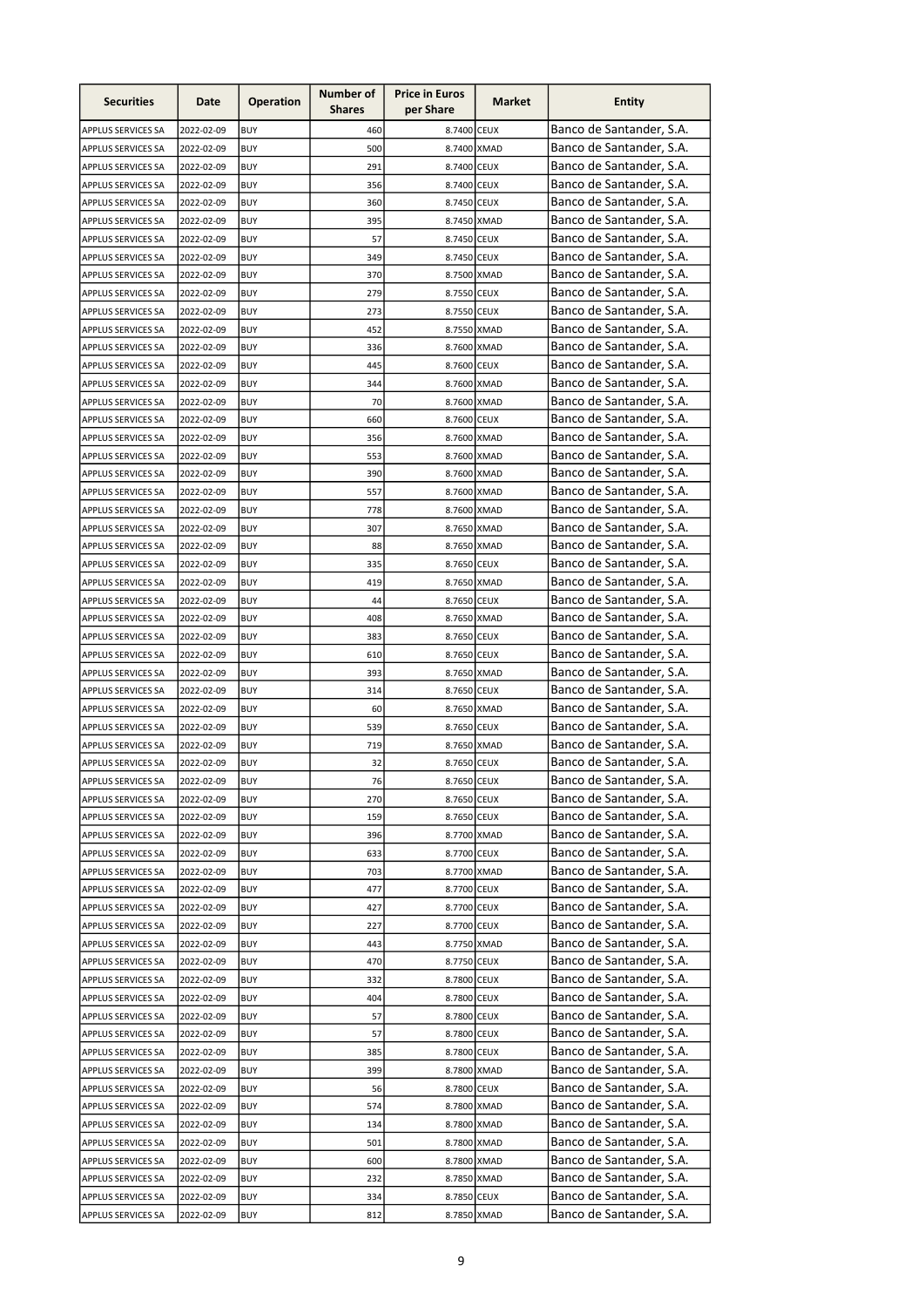| <b>Securities</b>         | Date       | <b>Operation</b> | Number of<br><b>Shares</b> | <b>Price in Euros</b><br>per Share | Market | <b>Entity</b>            |
|---------------------------|------------|------------------|----------------------------|------------------------------------|--------|--------------------------|
| APPLUS SERVICES SA        | 2022-02-09 | <b>BUY</b>       | 185                        | 8.7850 XMAD                        |        | Banco de Santander, S.A. |
| APPLUS SERVICES SA        | 2022-02-09 | <b>BUY</b>       | 168                        | 8.7850 XMAD                        |        | Banco de Santander, S.A. |
| APPLUS SERVICES SA        | 2022-02-09 | <b>BUY</b>       | 12                         | 8.7850 CEUX                        |        | Banco de Santander, S.A. |
| APPLUS SERVICES SA        | 2022-02-09 | <b>BUY</b>       | 39                         | 8.7850 CEUX                        |        | Banco de Santander, S.A. |
| APPLUS SERVICES SA        | 2022-02-09 | <b>BUY</b>       | 385                        | 8.7850 CEUX                        |        | Banco de Santander, S.A. |
| APPLUS SERVICES SA        | 2022-02-09 | <b>BUY</b>       | 469                        | 8.7850 CEUX                        |        | Banco de Santander, S.A. |
| <b>APPLUS SERVICES SA</b> | 2022-02-09 | <b>BUY</b>       | 416                        | 8.7850 XMAD                        |        | Banco de Santander, S.A. |
| APPLUS SERVICES SA        | 2022-02-09 | <b>BUY</b>       | 585                        | 8.7850 XMAD                        |        | Banco de Santander, S.A. |
| APPLUS SERVICES SA        | 2022-02-09 | <b>BUY</b>       | 441                        | 8.7900 CEUX                        |        | Banco de Santander, S.A. |
| APPLUS SERVICES SA        | 2022-02-09 | <b>BUY</b>       | 466                        | 8.7900 XMAD                        |        | Banco de Santander, S.A. |
| APPLUS SERVICES SA        | 2022-02-09 | <b>BUY</b>       | 397                        | 8.7900 XMAD                        |        | Banco de Santander, S.A. |
| <b>APPLUS SERVICES SA</b> | 2022-02-09 | <b>BUY</b>       | 396                        | 8.7950 CEUX                        |        | Banco de Santander, S.A. |
| <b>APPLUS SERVICES SA</b> | 2022-02-09 | <b>BUY</b>       | 301                        | 8.7950 XMAD                        |        | Banco de Santander, S.A. |
| APPLUS SERVICES SA        | 2022-02-10 | <b>BUY</b>       | 401                        | 8.7250 XMAD                        |        | Banco de Santander, S.A. |
| APPLUS SERVICES SA        | 2022-02-10 | <b>BUY</b>       | 367                        | 8.7250 CEUX                        |        | Banco de Santander, S.A. |
| APPLUS SERVICES SA        | 2022-02-10 | <b>BUY</b>       | 36                         | 8.7300 TQEX                        |        | Banco de Santander, S.A. |
| APPLUS SERVICES SA        | 2022-02-10 | <b>BUY</b>       | 312                        | 8.7300 CEUX                        |        | Banco de Santander, S.A. |
| APPLUS SERVICES SA        | 2022-02-10 | <b>BUY</b>       | 374                        | 8.7300 XMAD                        |        | Banco de Santander, S.A. |
| APPLUS SERVICES SA        | 2022-02-10 | <b>BUY</b>       | 58                         | 8.7300 XMAD                        |        | Banco de Santander, S.A. |
| APPLUS SERVICES SA        | 2022-02-10 | <b>BUY</b>       | 70                         | 8.7300 XMAD                        |        | Banco de Santander, S.A. |
| APPLUS SERVICES SA        | 2022-02-10 | <b>BUY</b>       | 247                        | 8.7300 XMAD                        |        | Banco de Santander, S.A. |
| <b>APPLUS SERVICES SA</b> | 2022-02-10 | <b>BUY</b>       | 150                        | 8.7350 XMAD                        |        | Banco de Santander, S.A. |
| APPLUS SERVICES SA        | 2022-02-10 | <b>BUY</b>       | 254                        | 8.7350 XMAD                        |        | Banco de Santander, S.A. |
| <b>APPLUS SERVICES SA</b> | 2022-02-10 | <b>BUY</b>       | 15                         | 8.7350 XMAD                        |        | Banco de Santander, S.A. |
| <b>APPLUS SERVICES SA</b> | 2022-02-10 | <b>BUY</b>       | 405                        | 8.7350 XMAD                        |        | Banco de Santander, S.A. |
| <b>APPLUS SERVICES SA</b> | 2022-02-10 | <b>BUY</b>       | 98                         | 8.7350 CEUX                        |        | Banco de Santander, S.A. |
| <b>APPLUS SERVICES SA</b> | 2022-02-10 | <b>BUY</b>       | 284                        | 8.7350 CEUX                        |        | Banco de Santander, S.A. |
| APPLUS SERVICES SA        | 2022-02-10 | <b>BUY</b>       | 363                        | 8.7350 CEUX                        |        | Banco de Santander, S.A. |
| APPLUS SERVICES SA        | 2022-02-10 | <b>BUY</b>       | 250                        | 8.7350 XMAD                        |        | Banco de Santander, S.A. |
| APPLUS SERVICES SA        | 2022-02-10 | <b>BUY</b>       | 657                        | 8.7350 CEUX                        |        | Banco de Santander, S.A. |
| <b>APPLUS SERVICES SA</b> | 2022-02-10 | <b>BUY</b>       | 638                        | 8.7350 XMAD                        |        | Banco de Santander, S.A. |
| APPLUS SERVICES SA        | 2022-02-10 | <b>BUY</b>       | 357                        | 8.7400 CEUX                        |        | Banco de Santander, S.A. |
| APPLUS SERVICES SA        | 2022-02-10 | <b>BUY</b>       | 422                        | 8.7400 CEUX                        |        | Banco de Santander, S.A. |
| APPLUS SERVICES SA        | 2022-02-10 | <b>BUY</b>       | 350                        | 8.7400 XMAD                        |        | Banco de Santander, S.A. |
| APPLUS SERVICES SA        | 2022-02-10 | <b>BUY</b>       | 334                        | 8.7400 CEUX                        |        | Banco de Santander, S.A. |
| <b>APPLUS SERVICES SA</b> | 2022-02-10 | <b>BUY</b>       | 195                        | 8.7400 XMAD                        |        | Banco de Santander, S.A. |
| APPLUS SERVICES SA        | 2022-02-10 | BUY              | 77                         | 8.7400 CEUX                        |        | Banco de Santander, S.A. |
| APPLUS SERVICES SA        | 2022-02-10 | <b>BUY</b>       | 255                        | 8.7400 XMAD                        |        | Banco de Santander, S.A. |
| APPLUS SERVICES SA        | 2022-02-10 | <b>BUY</b>       | 67                         | 8.7400 CEUX                        |        | Banco de Santander, S.A. |
| APPLUS SERVICES SA        | 2022-02-10 | <b>BUY</b>       | 147                        | 8.7400 CEUX                        |        | Banco de Santander, S.A. |
| APPLUS SERVICES SA        | 2022-02-10 | <b>BUY</b>       | 112                        | 8.7400 CEUX                        |        | Banco de Santander, S.A. |
| <b>APPLUS SERVICES SA</b> | 2022-02-10 | <b>BUY</b>       | 335                        | 8.7450 XMAD                        |        | Banco de Santander, S.A. |
| APPLUS SERVICES SA        | 2022-02-10 | <b>BUY</b>       | 370                        | 8.7450 XMAD                        |        | Banco de Santander, S.A. |
| APPLUS SERVICES SA        | 2022-02-10 | <b>BUY</b>       | 358                        | 8.7450 XMAD                        |        | Banco de Santander, S.A. |
| APPLUS SERVICES SA        | 2022-02-10 | <b>BUY</b>       | 516                        | 8.7450 CEUX                        |        | Banco de Santander, S.A. |
| APPLUS SERVICES SA        | 2022-02-10 | <b>BUY</b>       | 360                        | 8.7450 XMAD                        |        | Banco de Santander, S.A. |
| APPLUS SERVICES SA        | 2022-02-10 | <b>BUY</b>       | 339                        | 8.7450 CEUX                        |        | Banco de Santander, S.A. |
| APPLUS SERVICES SA        | 2022-02-10 | <b>BUY</b>       | 413                        | 8.7450 CEUX                        |        | Banco de Santander, S.A. |
| APPLUS SERVICES SA        | 2022-02-10 | <b>BUY</b>       | 475                        | 8.7450 XMAD                        |        | Banco de Santander, S.A. |
| APPLUS SERVICES SA        | 2022-02-10 | <b>BUY</b>       | 416                        | 8.7450 CEUX                        |        | Banco de Santander, S.A. |
| APPLUS SERVICES SA        | 2022-02-10 | <b>BUY</b>       | 300                        | 8.7450 XMAD                        |        | Banco de Santander, S.A. |
| APPLUS SERVICES SA        | 2022-02-10 | <b>BUY</b>       | 49                         | 8.7450 XMAD                        |        | Banco de Santander, S.A. |
| APPLUS SERVICES SA        | 2022-02-10 | <b>BUY</b>       | 356                        | 8.7450 CEUX                        |        | Banco de Santander, S.A. |
| APPLUS SERVICES SA        | 2022-02-10 | <b>BUY</b>       | 42                         | 8.7450 CEUX                        |        | Banco de Santander, S.A. |
| APPLUS SERVICES SA        | 2022-02-10 | <b>BUY</b>       | 442                        | 8.7450 XMAD                        |        | Banco de Santander, S.A. |
| APPLUS SERVICES SA        | 2022-02-10 | <b>BUY</b>       | 206                        | 8.7450 XMAD                        |        | Banco de Santander, S.A. |
|                           |            | <b>BUY</b>       | 17                         | 8.7450 XMAD                        |        | Banco de Santander, S.A. |
| <b>APPLUS SERVICES SA</b> | 2022-02-10 |                  |                            |                                    |        | Banco de Santander, S.A. |
| APPLUS SERVICES SA        | 2022-02-10 | <b>BUY</b>       | 223                        | 8.7450 XMAD                        |        | Banco de Santander, S.A. |
| APPLUS SERVICES SA        | 2022-02-10 | <b>BUY</b>       | 13                         | 8.7450 CEUX                        |        | Banco de Santander, S.A. |
| APPLUS SERVICES SA        | 2022-02-10 | <b>BUY</b>       | 17                         | 8.7500 TQEX                        |        |                          |
| APPLUS SERVICES SA        | 2022-02-10 | <b>BUY</b>       | 331                        | 8.7500 TQEX                        |        | Banco de Santander, S.A. |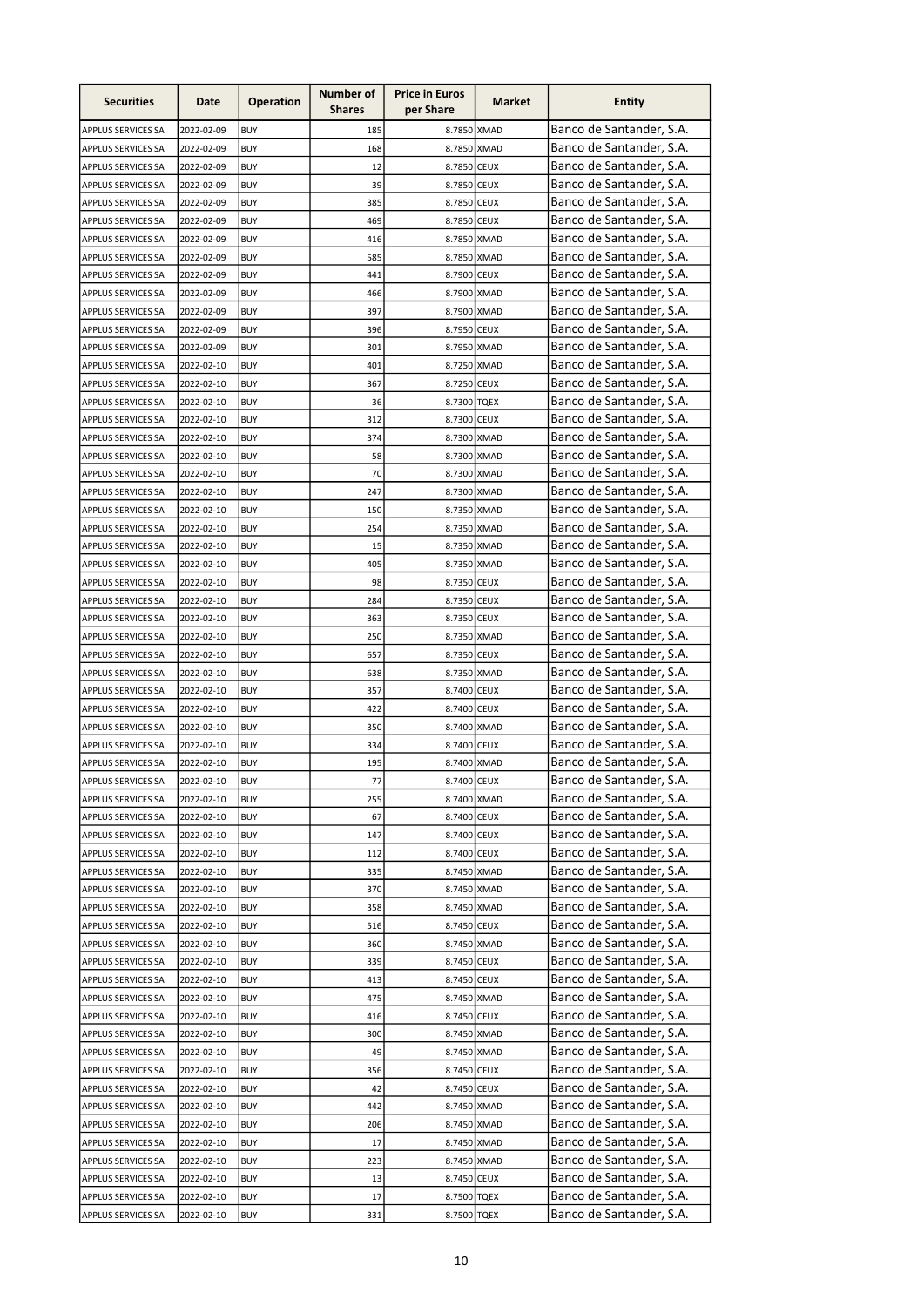| <b>Securities</b>         | Date       | <b>Operation</b> | Number of<br><b>Shares</b> | <b>Price in Euros</b><br>per Share | Market | <b>Entity</b>            |
|---------------------------|------------|------------------|----------------------------|------------------------------------|--------|--------------------------|
| APPLUS SERVICES SA        | 2022-02-10 | <b>BUY</b>       | 344                        | 8.7500 CEUX                        |        | Banco de Santander, S.A. |
| APPLUS SERVICES SA        | 2022-02-10 | <b>BUY</b>       | 336                        | 8.7500 XMAD                        |        | Banco de Santander, S.A. |
| <b>APPLUS SERVICES SA</b> | 2022-02-10 | <b>BUY</b>       | 17                         | 8.7500 XMAD                        |        | Banco de Santander, S.A. |
| APPLUS SERVICES SA        | 2022-02-10 | <b>BUY</b>       | 107                        | 8.7500 XMAD                        |        | Banco de Santander, S.A. |
| APPLUS SERVICES SA        | 2022-02-10 | <b>BUY</b>       | 196                        | 8.7500 XMAD                        |        | Banco de Santander, S.A. |
| APPLUS SERVICES SA        | 2022-02-10 | <b>BUY</b>       | 426                        | 8.7500 XMAD                        |        | Banco de Santander, S.A. |
| <b>APPLUS SERVICES SA</b> | 2022-02-10 | <b>BUY</b>       | 438                        | 8.7500 CEUX                        |        | Banco de Santander, S.A. |
| APPLUS SERVICES SA        | 2022-02-10 | <b>BUY</b>       | 126                        | 8.7500 CEUX                        |        | Banco de Santander, S.A. |
| APPLUS SERVICES SA        | 2022-02-10 | <b>BUY</b>       | 5                          | 8.7500 CEUX                        |        | Banco de Santander, S.A. |
| APPLUS SERVICES SA        | 2022-02-10 | <b>BUY</b>       | 848                        | 8.7500 XMAD                        |        | Banco de Santander, S.A. |
| APPLUS SERVICES SA        | 2022-02-10 | <b>BUY</b>       | 62                         | 8.7500 CEUX                        |        | Banco de Santander, S.A. |
| APPLUS SERVICES SA        | 2022-02-10 | <b>BUY</b>       | 428                        | 8.7500 XMAD                        |        | Banco de Santander, S.A. |
| APPLUS SERVICES SA        | 2022-02-10 | <b>BUY</b>       | 489                        | 8.7500 CEUX                        |        | Banco de Santander, S.A. |
| APPLUS SERVICES SA        | 2022-02-10 | <b>BUY</b>       | 98                         | 8.7500 CEUX                        |        | Banco de Santander, S.A. |
| APPLUS SERVICES SA        | 2022-02-10 | <b>BUY</b>       | 316                        | 8.7500 XMAD                        |        | Banco de Santander, S.A. |
| APPLUS SERVICES SA        | 2022-02-10 | <b>BUY</b>       | 62                         | 8.7500 XMAD                        |        | Banco de Santander, S.A. |
| APPLUS SERVICES SA        | 2022-02-10 | <b>BUY</b>       | 439                        | 8.7550 CEUX                        |        | Banco de Santander, S.A. |
| APPLUS SERVICES SA        | 2022-02-10 | <b>BUY</b>       | 397                        | 8.7550 XMAD                        |        | Banco de Santander, S.A. |
| APPLUS SERVICES SA        | 2022-02-10 | <b>BUY</b>       | 317                        | 8.7550 CEUX                        |        | Banco de Santander, S.A. |
| APPLUS SERVICES SA        | 2022-02-10 | <b>BUY</b>       | 62                         | 8.7550 XMAD                        |        | Banco de Santander, S.A. |
| APPLUS SERVICES SA        | 2022-02-10 | <b>BUY</b>       | 223                        | 8.7550 XMAD                        |        | Banco de Santander, S.A. |
| APPLUS SERVICES SA        | 2022-02-10 | <b>BUY</b>       | 368                        | 8.7550 CEUX                        |        | Banco de Santander, S.A. |
| APPLUS SERVICES SA        | 2022-02-10 | <b>BUY</b>       | 62                         | 8.7550 CEUX                        |        | Banco de Santander, S.A. |
| <b>APPLUS SERVICES SA</b> | 2022-02-10 | <b>BUY</b>       | 46                         | 8.7550 CEUX                        |        | Banco de Santander, S.A. |
| <b>APPLUS SERVICES SA</b> | 2022-02-10 | <b>BUY</b>       | 237                        | 8.7550 CEUX                        |        | Banco de Santander, S.A. |
| <b>APPLUS SERVICES SA</b> | 2022-02-10 | <b>BUY</b>       | 480                        | 8.7550 XMAD                        |        | Banco de Santander, S.A. |
| <b>APPLUS SERVICES SA</b> | 2022-02-10 | <b>BUY</b>       | 639                        | 8.7550 CEUX                        |        | Banco de Santander, S.A. |
| APPLUS SERVICES SA        | 2022-02-10 | <b>BUY</b>       | 820                        | 8.7550 XMAD                        |        | Banco de Santander, S.A. |
| APPLUS SERVICES SA        | 2022-02-10 | <b>BUY</b>       | 475                        | 8.7550 CEUX                        |        | Banco de Santander, S.A. |
| APPLUS SERVICES SA        | 2022-02-10 | <b>BUY</b>       | 392                        | 8.7550 XMAD                        |        | Banco de Santander, S.A. |
| <b>APPLUS SERVICES SA</b> | 2022-02-10 | <b>BUY</b>       | 157                        | 8.7550 CEUX                        |        | Banco de Santander, S.A. |
| APPLUS SERVICES SA        | 2022-02-10 | <b>BUY</b>       | 388                        | 8.7550 XMAD                        |        | Banco de Santander, S.A. |
| APPLUS SERVICES SA        | 2022-02-10 | <b>BUY</b>       | 404                        | 8.7550 CEUX                        |        | Banco de Santander, S.A. |
| APPLUS SERVICES SA        | 2022-02-10 | <b>BUY</b>       | 15                         | 8.7550 CEUX                        |        | Banco de Santander, S.A. |
| APPLUS SERVICES SA        | 2022-02-10 | <b>BUY</b>       | 279                        | 8.7550 XMAD                        |        | Banco de Santander, S.A. |
| <b>APPLUS SERVICES SA</b> | 2022-02-10 | <b>BUY</b>       | 208                        | 8.7600 XMAD                        |        | Banco de Santander, S.A. |
| APPLUS SERVICES SA        | 2022-02-10 | BUY              | 83                         | 8.7600 XMAD                        |        | Banco de Santander, S.A. |
| APPLUS SERVICES SA        | 2022-02-10 | <b>BUY</b>       | 308                        | 8.7600 XMAD                        |        | Banco de Santander, S.A. |
| APPLUS SERVICES SA        | 2022-02-10 | <b>BUY</b>       | 465                        | 8.7600 CEUX                        |        | Banco de Santander, S.A. |
| APPLUS SERVICES SA        | 2022-02-10 | <b>BUY</b>       | 805                        | 8.7600 XMAD                        |        | Banco de Santander, S.A. |
| APPLUS SERVICES SA        | 2022-02-10 | <b>BUY</b>       | 386                        | 8.7600 CEUX                        |        | Banco de Santander, S.A. |
| <b>APPLUS SERVICES SA</b> | 2022-02-10 | <b>BUY</b>       | 300                        | 8.7600 XMAD                        |        | Banco de Santander, S.A. |
| APPLUS SERVICES SA        | 2022-02-10 | <b>BUY</b>       | 68                         | 8.7600 XMAD                        |        | Banco de Santander, S.A. |
| APPLUS SERVICES SA        | 2022-02-10 | <b>BUY</b>       | 618                        | 8.7600 XMAD                        |        | Banco de Santander, S.A. |
| APPLUS SERVICES SA        | 2022-02-10 | <b>BUY</b>       | 229                        | 8.7600 XMAD                        |        | Banco de Santander, S.A. |
| APPLUS SERVICES SA        | 2022-02-10 | <b>BUY</b>       | 234                        | 8.7600 XMAD                        |        | Banco de Santander, S.A. |
| APPLUS SERVICES SA        | 2022-02-10 | <b>BUY</b>       | 1,245                      | 8.7600 XMAD                        |        | Banco de Santander, S.A. |
| APPLUS SERVICES SA        | 2022-02-10 | <b>BUY</b>       | 430                        | 8.7600 CEUX                        |        | Banco de Santander, S.A. |
| APPLUS SERVICES SA        | 2022-02-10 | <b>BUY</b>       | 312                        | 8.7600 XMAD                        |        | Banco de Santander, S.A. |
| APPLUS SERVICES SA        | 2022-02-10 | <b>BUY</b>       | 528                        | 8.7600 CEUX                        |        | Banco de Santander, S.A. |
| APPLUS SERVICES SA        | 2022-02-10 | <b>BUY</b>       | 391                        | 8.7650 XMAD                        |        | Banco de Santander, S.A. |
| APPLUS SERVICES SA        | 2022-02-10 | <b>BUY</b>       | 411                        | 8.7650 CEUX                        |        | Banco de Santander, S.A. |
| APPLUS SERVICES SA        | 2022-02-10 | <b>BUY</b>       | 647                        | 8.7650 XMAD                        |        | Banco de Santander, S.A. |
| APPLUS SERVICES SA        | 2022-02-10 | <b>BUY</b>       | 335                        | 8.7650 XMAD                        |        | Banco de Santander, S.A. |
| APPLUS SERVICES SA        | 2022-02-10 | <b>BUY</b>       | 99                         | 8.7650 XMAD                        |        | Banco de Santander, S.A. |
|                           | 2022-02-10 | <b>BUY</b>       | 444                        | 8.7650 TQEX                        |        | Banco de Santander, S.A. |
| APPLUS SERVICES SA        |            |                  | 7                          |                                    |        | Banco de Santander, S.A. |
| APPLUS SERVICES SA        | 2022-02-10 | <b>BUY</b>       |                            | 8.7650 XMAD                        |        | Banco de Santander, S.A. |
| APPLUS SERVICES SA        | 2022-02-10 | <b>BUY</b>       | 418                        | 8.7650 CEUX                        |        | Banco de Santander, S.A. |
| APPLUS SERVICES SA        | 2022-02-10 | <b>BUY</b>       | 57                         | 8.7650 CEUX                        |        | Banco de Santander, S.A. |
| APPLUS SERVICES SA        | 2022-02-10 | <b>BUY</b>       | 500                        | 8.7650 XMAD                        |        |                          |
| APPLUS SERVICES SA        | 2022-02-10 | <b>BUY</b>       | 380                        | 8.7700 XMAD                        |        | Banco de Santander, S.A. |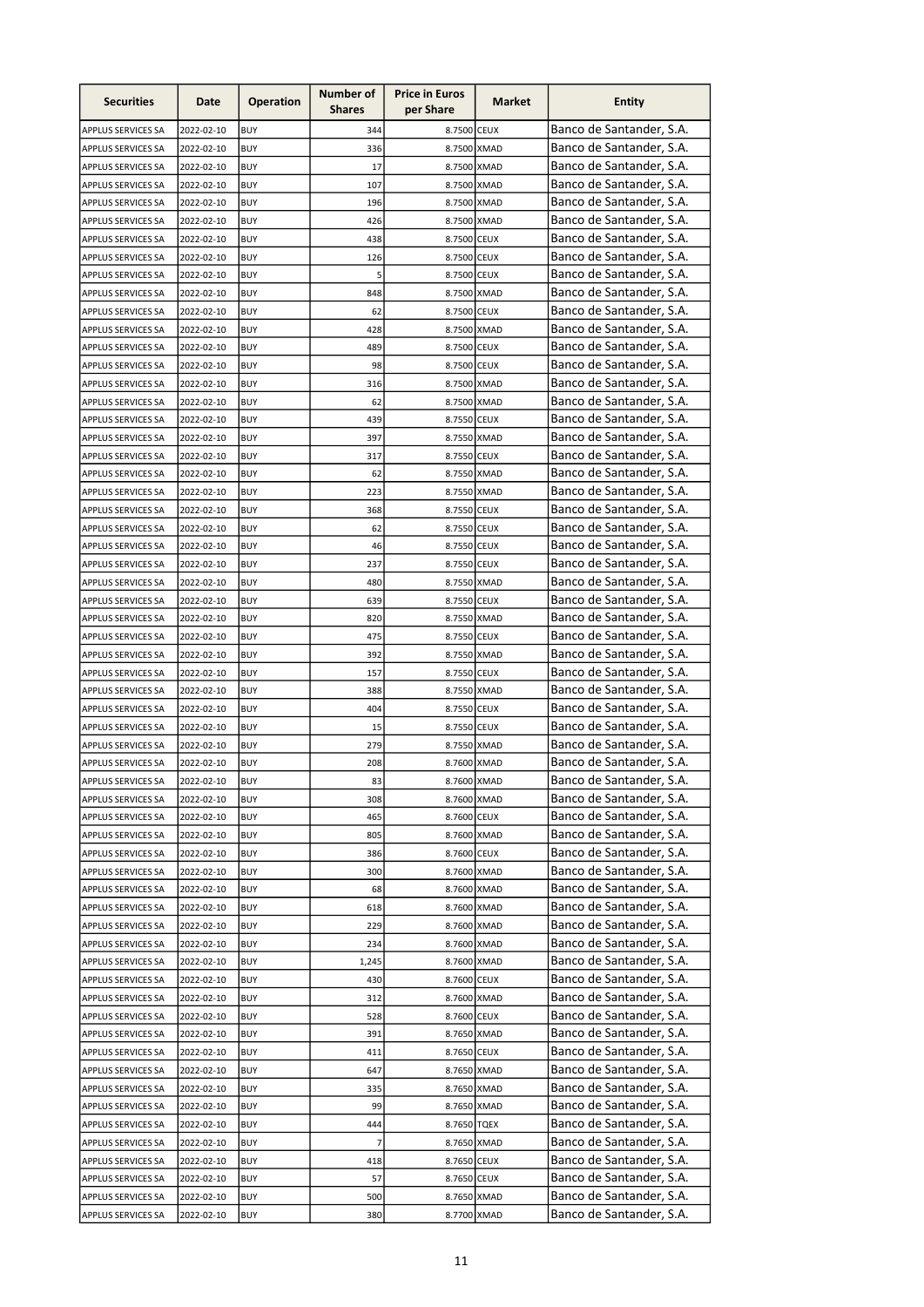| <b>Securities</b>         | Date       | <b>Operation</b> | Number of<br><b>Shares</b> | <b>Price in Euros</b><br>per Share | Market | <b>Entity</b>            |
|---------------------------|------------|------------------|----------------------------|------------------------------------|--------|--------------------------|
| APPLUS SERVICES SA        | 2022-02-10 | <b>BUY</b>       | 490                        | 8.7700 XMAD                        |        | Banco de Santander, S.A. |
| APPLUS SERVICES SA        | 2022-02-10 | <b>BUY</b>       | 485                        | 8.7700 CEUX                        |        | Banco de Santander, S.A. |
| APPLUS SERVICES SA        | 2022-02-10 | <b>BUY</b>       | 489                        | 8.7750 TQEX                        |        | Banco de Santander, S.A. |
| APPLUS SERVICES SA        | 2022-02-10 | <b>BUY</b>       | 310                        | 8.7750 CEUX                        |        | Banco de Santander, S.A. |
| APPLUS SERVICES SA        | 2022-02-10 | <b>BUY</b>       | 300                        | 8.7750 XMAD                        |        | Banco de Santander, S.A. |
| APPLUS SERVICES SA        | 2022-02-10 | <b>BUY</b>       | 215                        | 8.7750 XMAD                        |        | Banco de Santander, S.A. |
| <b>APPLUS SERVICES SA</b> | 2022-02-10 | <b>BUY</b>       | 385                        | 8.7750 CEUX                        |        | Banco de Santander, S.A. |
| APPLUS SERVICES SA        | 2022-02-10 | <b>BUY</b>       | 726                        | 8.7750 XMAD                        |        | Banco de Santander, S.A. |
| APPLUS SERVICES SA        | 2022-02-10 | <b>BUY</b>       | 428                        | 8.7750 CEUX                        |        | Banco de Santander, S.A. |
| APPLUS SERVICES SA        | 2022-02-10 | <b>BUY</b>       | 164                        | 8.7750 CEUX                        |        | Banco de Santander, S.A. |
| APPLUS SERVICES SA        | 2022-02-10 | <b>BUY</b>       | 244                        | 8.7750 CEUX                        |        | Banco de Santander, S.A. |
| <b>APPLUS SERVICES SA</b> | 2022-02-10 | <b>BUY</b>       | 369                        | 8.7750 XMAD                        |        | Banco de Santander, S.A. |
| <b>APPLUS SERVICES SA</b> | 2022-02-10 | <b>BUY</b>       | 300                        | 8.7800 CEUX                        |        | Banco de Santander, S.A. |
| APPLUS SERVICES SA        | 2022-02-10 | <b>BUY</b>       | 383                        | 8.7800 XMAD                        |        | Banco de Santander, S.A. |
| APPLUS SERVICES SA        | 2022-02-10 | <b>BUY</b>       | 711                        | 8.7800 XMAD                        |        | Banco de Santander, S.A. |
| APPLUS SERVICES SA        | 2022-02-10 | <b>BUY</b>       | 288                        | 8.7850 XMAD                        |        | Banco de Santander, S.A. |
| APPLUS SERVICES SA        | 2022-02-10 | <b>BUY</b>       | 390                        | 8.7900 CEUX                        |        | Banco de Santander, S.A. |
| APPLUS SERVICES SA        | 2022-02-10 | <b>BUY</b>       | 26                         | 8.7900 CEUX                        |        | Banco de Santander, S.A. |
| APPLUS SERVICES SA        | 2022-02-10 | <b>BUY</b>       | 347                        | 8.7900 XMAD                        |        | Banco de Santander, S.A. |
| APPLUS SERVICES SA        | 2022-02-10 | <b>BUY</b>       | 474                        | 8.7900 XMAD                        |        | Banco de Santander, S.A. |
| APPLUS SERVICES SA        | 2022-02-10 | <b>BUY</b>       | 262                        | 8.7950 XMAD                        |        | Banco de Santander, S.A. |
| APPLUS SERVICES SA        | 2022-02-10 | <b>BUY</b>       | 385                        | 8.7950 CEUX                        |        | Banco de Santander, S.A. |
| APPLUS SERVICES SA        | 2022-02-10 | <b>BUY</b>       | 709                        | 8.7950 XMAD                        |        | Banco de Santander, S.A. |
| <b>APPLUS SERVICES SA</b> | 2022-02-10 | <b>BUY</b>       | 410                        | 8.7950 XMAD                        |        | Banco de Santander, S.A. |
| <b>APPLUS SERVICES SA</b> | 2022-02-10 | <b>BUY</b>       | 190                        | 8.7950 CEUX                        |        | Banco de Santander, S.A. |
| <b>APPLUS SERVICES SA</b> | 2022-02-10 | <b>BUY</b>       | 427                        | 8.7950 XMAD                        |        | Banco de Santander, S.A. |
| <b>APPLUS SERVICES SA</b> | 2022-02-10 | <b>BUY</b>       | 300                        | 8.8000 TQEX                        |        | Banco de Santander, S.A. |
| APPLUS SERVICES SA        | 2022-02-10 | <b>BUY</b>       | 349                        | 8.8000 XMAD                        |        | Banco de Santander, S.A. |
| APPLUS SERVICES SA        | 2022-02-10 | <b>BUY</b>       | 775                        | 8.8000 XMAD                        |        | Banco de Santander, S.A. |
| APPLUS SERVICES SA        | 2022-02-10 | <b>BUY</b>       | 322                        | 8.8000 CEUX                        |        | Banco de Santander, S.A. |
| <b>APPLUS SERVICES SA</b> | 2022-02-10 | <b>BUY</b>       | 410                        | 8.8000 XMAD                        |        | Banco de Santander, S.A. |
| APPLUS SERVICES SA        | 2022-02-10 | <b>BUY</b>       | 465                        | 8.8000 XMAD                        |        | Banco de Santander, S.A. |
| <b>APPLUS SERVICES SA</b> | 2022-02-10 | <b>BUY</b>       | 169                        | 8.8000 XMAD                        |        | Banco de Santander, S.A. |
| APPLUS SERVICES SA        | 2022-02-10 | <b>BUY</b>       | 387                        | 8.8000 CEUX                        |        | Banco de Santander, S.A. |
| APPLUS SERVICES SA        | 2022-02-10 | <b>BUY</b>       | 219                        | 8.8000 XMAD                        |        | Banco de Santander, S.A. |
| <b>APPLUS SERVICES SA</b> | 2022-02-10 | <b>BUY</b>       | 599                        | 8.8000 XMAD                        |        | Banco de Santander, S.A. |
| APPLUS SERVICES SA        | 2022-02-10 | BUY              | 271                        | 8.8000 CEUX                        |        | Banco de Santander, S.A. |
| APPLUS SERVICES SA        | 2022-02-10 | <b>BUY</b>       | 323                        | 8.8000 XMAD                        |        | Banco de Santander, S.A. |
| APPLUS SERVICES SA        | 2022-02-10 | <b>BUY</b>       | 803                        | 8.8000 XMAD                        |        | Banco de Santander, S.A. |
| APPLUS SERVICES SA        | 2022-02-10 | <b>BUY</b>       | 142                        | 8.8000 XMAD                        |        | Banco de Santander, S.A. |
| APPLUS SERVICES SA        | 2022-02-10 | <b>BUY</b>       | 391                        | 8.8050 CEUX                        |        | Banco de Santander, S.A. |
| <b>APPLUS SERVICES SA</b> | 2022-02-10 | <b>BUY</b>       | 388                        | 8.8050 CEUX                        |        | Banco de Santander, S.A. |
| APPLUS SERVICES SA        | 2022-02-10 | <b>BUY</b>       | 85                         | 8.8050 CEUX                        |        | Banco de Santander, S.A. |
| APPLUS SERVICES SA        | 2022-02-10 | <b>BUY</b>       | 396                        | 8.8050 XMAD                        |        | Banco de Santander, S.A. |
| APPLUS SERVICES SA        | 2022-02-10 | <b>BUY</b>       | 73                         | 8.8050 CEUX                        |        | Banco de Santander, S.A. |
| APPLUS SERVICES SA        | 2022-02-10 | <b>BUY</b>       | 319                        | 8.8050 CEUX                        |        | Banco de Santander, S.A. |
| APPLUS SERVICES SA        | 2022-02-10 | <b>BUY</b>       | 371                        | 8.8100 CEUX                        |        | Banco de Santander, S.A. |
| APPLUS SERVICES SA        | 2022-02-10 | <b>BUY</b>       | 264                        | 8.8100 XMAD                        |        | Banco de Santander, S.A. |
| APPLUS SERVICES SA        | 2022-02-10 | <b>BUY</b>       | 363                        | 8.8100 CEUX                        |        | Banco de Santander, S.A. |
| APPLUS SERVICES SA        | 2022-02-10 | <b>BUY</b>       | 448                        | 8.8100 CEUX                        |        | Banco de Santander, S.A. |
| APPLUS SERVICES SA        | 2022-02-10 | <b>BUY</b>       | 83                         | 8.8100 CEUX                        |        | Banco de Santander, S.A. |
| APPLUS SERVICES SA        | 2022-02-10 | <b>BUY</b>       | 306                        | 8.8200 XMAD                        |        | Banco de Santander, S.A. |
| APPLUS SERVICES SA        | 2022-02-10 | <b>BUY</b>       | 346                        | 8.8200 CEUX                        |        | Banco de Santander, S.A. |
| APPLUS SERVICES SA        | 2022-02-10 | <b>BUY</b>       | 894                        | 8.8200 XMAD                        |        | Banco de Santander, S.A. |
| APPLUS SERVICES SA        | 2022-02-10 | <b>BUY</b>       | 103                        | 8.8200 CEUX                        |        | Banco de Santander, S.A. |
| APPLUS SERVICES SA        | 2022-02-10 | <b>BUY</b>       | 509                        | 8.8200 CEUX                        |        | Banco de Santander, S.A. |
| <b>APPLUS SERVICES SA</b> | 2022-02-10 | <b>BUY</b>       | 285                        | 8.8200 XMAD                        |        | Banco de Santander, S.A. |
| APPLUS SERVICES SA        | 2022-02-10 | <b>BUY</b>       | 474                        | 8.8200 XMAD                        |        | Banco de Santander, S.A. |
| APPLUS SERVICES SA        | 2022-02-10 | <b>BUY</b>       | 303                        | 8.8200 CEUX                        |        | Banco de Santander, S.A. |
| APPLUS SERVICES SA        | 2022-02-10 | <b>BUY</b>       | 394                        | 8.8250 XMAD                        |        | Banco de Santander, S.A. |
| APPLUS SERVICES SA        | 2022-02-10 | <b>BUY</b>       | 403                        | 8.8250 CEUX                        |        | Banco de Santander, S.A. |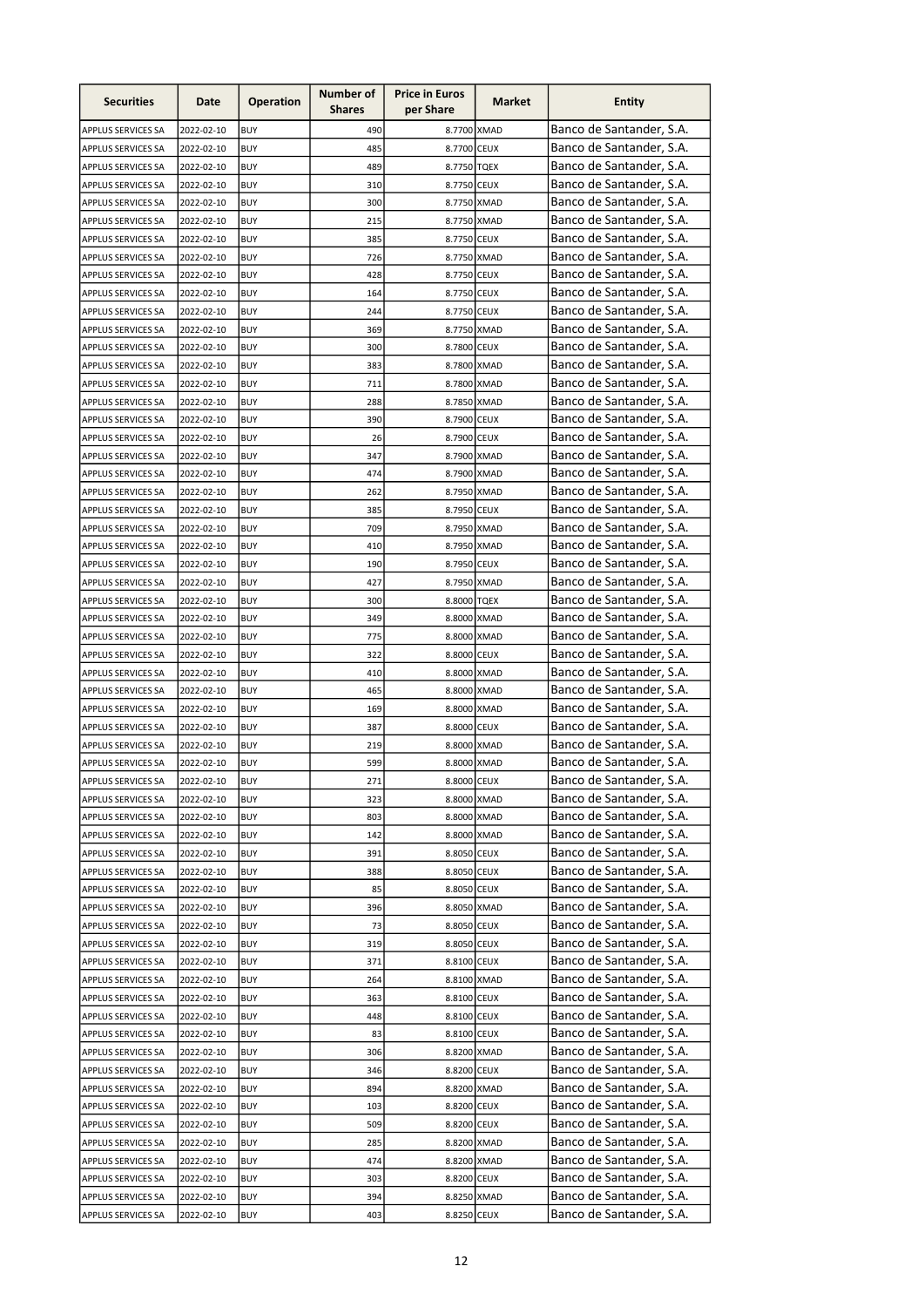| <b>Securities</b>         | Date       | <b>Operation</b> | Number of<br><b>Shares</b> | <b>Price in Euros</b><br>per Share | Market | <b>Entity</b>            |
|---------------------------|------------|------------------|----------------------------|------------------------------------|--------|--------------------------|
| <b>APPLUS SERVICES SA</b> | 2022-02-10 | <b>BUY</b>       | 496                        | 8.8250 XMAD                        |        | Banco de Santander, S.A. |
| APPLUS SERVICES SA        | 2022-02-10 | <b>BUY</b>       | 273                        | 8.8250 XMAD                        |        | Banco de Santander, S.A. |
| APPLUS SERVICES SA        | 2022-02-10 | <b>BUY</b>       | 20                         | 8.8250 XMAD                        |        | Banco de Santander, S.A. |
| APPLUS SERVICES SA        | 2022-02-10 | <b>BUY</b>       | 252                        | 8.8250 CEUX                        |        | Banco de Santander, S.A. |
| APPLUS SERVICES SA        | 2022-02-10 | <b>BUY</b>       | 85                         | 8.8250 CEUX                        |        | Banco de Santander, S.A. |
| APPLUS SERVICES SA        | 2022-02-10 | <b>BUY</b>       | 407                        | 8.8300 CEUX                        |        | Banco de Santander, S.A. |
| <b>APPLUS SERVICES SA</b> | 2022-02-10 | <b>BUY</b>       | 329                        | 8.8300 XMAD                        |        | Banco de Santander, S.A. |
| <b>APPLUS SERVICES SA</b> | 2022-02-10 | <b>BUY</b>       | 855                        | 8.8300 XMAD                        |        | Banco de Santander, S.A. |
| <b>APPLUS SERVICES SA</b> | 2022-02-10 | <b>BUY</b>       | 420                        | 8.8300 CEUX                        |        | Banco de Santander, S.A. |
| APPLUS SERVICES SA        | 2022-02-10 | <b>BUY</b>       | 768                        | 8.8300 XMAD                        |        | Banco de Santander, S.A. |
| APPLUS SERVICES SA        | 2022-02-10 | <b>BUY</b>       | 436                        | 8.8350 XMAD                        |        | Banco de Santander, S.A. |
| <b>APPLUS SERVICES SA</b> | 2022-02-10 | <b>BUY</b>       | 860                        | 8.8350 XMAD                        |        | Banco de Santander, S.A. |
| <b>APPLUS SERVICES SA</b> | 2022-02-10 | <b>BUY</b>       | 795                        | 8.8400 XMAD                        |        | Banco de Santander, S.A. |
| APPLUS SERVICES SA        | 2022-02-10 | <b>BUY</b>       | 685                        | 8.8400 XMAD                        |        | Banco de Santander, S.A. |
| APPLUS SERVICES SA        | 2022-02-10 | <b>BUY</b>       | 350                        | 8.8400 XMAD                        |        | Banco de Santander, S.A. |
| APPLUS SERVICES SA        | 2022-02-10 | <b>BUY</b>       | 303                        | 8.8400 XMAD                        |        | Banco de Santander, S.A. |
| APPLUS SERVICES SA        | 2022-02-10 | <b>BUY</b>       | 352                        | 8.8450 CEUX                        |        | Banco de Santander, S.A. |
| <b>APPLUS SERVICES SA</b> | 2022-02-10 | <b>BUY</b>       | 569                        | 8.8450 XMAD                        |        | Banco de Santander, S.A. |
| APPLUS SERVICES SA        | 2022-02-10 | <b>BUY</b>       | 314                        | 8.8450 CEUX                        |        | Banco de Santander, S.A. |
| APPLUS SERVICES SA        | 2022-02-10 | <b>BUY</b>       | 605                        | 8.8500 XMAD                        |        | Banco de Santander, S.A. |
| APPLUS SERVICES SA        | 2022-02-10 | <b>BUY</b>       | 425                        | 8.8550 CEUX                        |        | Banco de Santander, S.A. |
| APPLUS SERVICES SA        | 2022-02-10 | <b>BUY</b>       | 300                        | 8.8650 XMAD                        |        | Banco de Santander, S.A. |
| APPLUS SERVICES SA        | 2022-02-10 | <b>BUY</b>       | 182                        | 8.8650 XMAD                        |        | Banco de Santander, S.A. |
| <b>APPLUS SERVICES SA</b> | 2022-02-10 | <b>BUY</b>       | 300                        | 8.8650 XMAD                        |        | Banco de Santander, S.A. |
| <b>APPLUS SERVICES SA</b> | 2022-02-10 | <b>BUY</b>       | 765                        | 8.8650 XMAD                        |        | Banco de Santander, S.A. |
| <b>APPLUS SERVICES SA</b> | 2022-02-10 | <b>BUY</b>       | 884                        | 8.8700 XMAD                        |        | Banco de Santander, S.A. |
| APPLUS SERVICES SA        | 2022-02-10 | <b>BUY</b>       | 412                        | 8.8700 XMAD                        |        | Banco de Santander, S.A. |
| APPLUS SERVICES SA        | 2022-02-10 | <b>BUY</b>       | 381                        | 8.8750 CEUX                        |        | Banco de Santander, S.A. |
| APPLUS SERVICES SA        | 2022-02-11 | <b>BUY</b>       | $\mathbf{1}$               | 8.5350 CEUX                        |        | Banco de Santander, S.A. |
| APPLUS SERVICES SA        | 2022-02-11 | <b>BUY</b>       | 411                        | 8.5400 XMAD                        |        | Banco de Santander, S.A. |
| APPLUS SERVICES SA        | 2022-02-11 | <b>BUY</b>       | 293                        | 8.5450 XMAD                        |        | Banco de Santander, S.A. |
| <b>APPLUS SERVICES SA</b> | 2022-02-11 | <b>BUY</b>       | 410                        | 8.5450 CEUX                        |        | Banco de Santander, S.A. |
| APPLUS SERVICES SA        | 2022-02-11 | <b>BUY</b>       | 542                        | 8.5500 CEUX                        |        | Banco de Santander, S.A. |
| APPLUS SERVICES SA        | 2022-02-11 | <b>BUY</b>       | 375                        | 8.5500 CEUX                        |        | Banco de Santander, S.A. |
| APPLUS SERVICES SA        | 2022-02-11 | <b>BUY</b>       | 358                        | 8.5550 CEUX                        |        | Banco de Santander, S.A. |
| APPLUS SERVICES SA        | 2022-02-11 | <b>BUY</b>       | 383                        | 8.5650 XMAD                        |        | Banco de Santander, S.A. |
| APPLUS SERVICES SA        | 2022-02-11 | <b>BUY</b>       | 341                        | 8.5650 XMAD                        |        | Banco de Santander, S.A. |
| APPLUS SERVICES SA        | 2022-02-11 | BUY              | 436                        | 8.5700 XMAD                        |        | Banco de Santander, S.A. |
| APPLUS SERVICES SA        | 2022-02-11 | <b>BUY</b>       | 408                        | 8.5700 XMAD                        |        | Banco de Santander, S.A. |
| APPLUS SERVICES SA        | 2022-02-11 | <b>BUY</b>       | 1                          | 8.5750 CEUX                        |        | Banco de Santander, S.A. |
| APPLUS SERVICES SA        | 2022-02-11 | <b>BUY</b>       | 362                        | 8.5750 CEUX                        |        | Banco de Santander, S.A. |
| APPLUS SERVICES SA        | 2022-02-11 | <b>BUY</b>       | 456                        | 8.5750 CEUX                        |        | Banco de Santander, S.A. |
| APPLUS SERVICES SA        | 2022-02-11 | <b>BUY</b>       | 194                        | 8.5750 XMAD                        |        | Banco de Santander, S.A. |
| APPLUS SERVICES SA        | 2022-02-11 | <b>BUY</b>       | 251                        | 8.5750 XMAD                        |        | Banco de Santander, S.A. |
| APPLUS SERVICES SA        | 2022-02-11 | <b>BUY</b>       | 112                        | 8.5800 CEUX                        |        | Banco de Santander, S.A. |
| APPLUS SERVICES SA        | 2022-02-11 | <b>BUY</b>       | 412                        | 8.5850 XMAD                        |        | Banco de Santander, S.A. |
| APPLUS SERVICES SA        | 2022-02-11 | BUY              | 539                        | 8.5900 CEUX                        |        | Banco de Santander, S.A. |
| APPLUS SERVICES SA        | 2022-02-11 | <b>BUY</b>       | 310                        | 8.5950 XMAD                        |        | Banco de Santander, S.A. |
| APPLUS SERVICES SA        | 2022-02-11 | <b>BUY</b>       | 433                        | 8.6000 CEUX                        |        | Banco de Santander, S.A. |
| APPLUS SERVICES SA        | 2022-02-11 | <b>BUY</b>       | 302                        | 8.6000 CEUX                        |        | Banco de Santander, S.A. |
| APPLUS SERVICES SA        | 2022-02-11 | BUY              | 407                        | 8.6050 CEUX                        |        | Banco de Santander, S.A. |
| APPLUS SERVICES SA        | 2022-02-11 | <b>BUY</b>       | 342                        | 8.6050 CEUX                        |        | Banco de Santander, S.A. |
| APPLUS SERVICES SA        | 2022-02-11 | BUY              | 415                        | 8.6050 CEUX                        |        | Banco de Santander, S.A. |
| APPLUS SERVICES SA        | 2022-02-11 | BUY              | 235                        | 8.6100 XMAD                        |        | Banco de Santander, S.A. |
| APPLUS SERVICES SA        | 2022-02-11 | BUY              | 325                        | 8.6100 XMAD                        |        | Banco de Santander, S.A. |
| APPLUS SERVICES SA        | 2022-02-11 | <b>BUY</b>       | 225                        | 8.6100 CEUX                        |        | Banco de Santander, S.A. |
|                           |            | <b>BUY</b>       | 112                        | 8.6100 CEUX                        |        | Banco de Santander, S.A. |
| <b>APPLUS SERVICES SA</b> | 2022-02-11 |                  |                            |                                    |        | Banco de Santander, S.A. |
| APPLUS SERVICES SA        | 2022-02-11 | <b>BUY</b>       | 403                        | 8.6150 CEUX                        |        | Banco de Santander, S.A. |
| APPLUS SERVICES SA        | 2022-02-11 | <b>BUY</b>       | 814                        | 8.6150 XMAD                        |        | Banco de Santander, S.A. |
| APPLUS SERVICES SA        | 2022-02-11 | <b>BUY</b>       | 418                        | 8.6200 XMAD                        |        |                          |
| APPLUS SERVICES SA        | 2022-02-11 | <b>BUY</b>       | 380                        | 8.6200 XMAD                        |        | Banco de Santander, S.A. |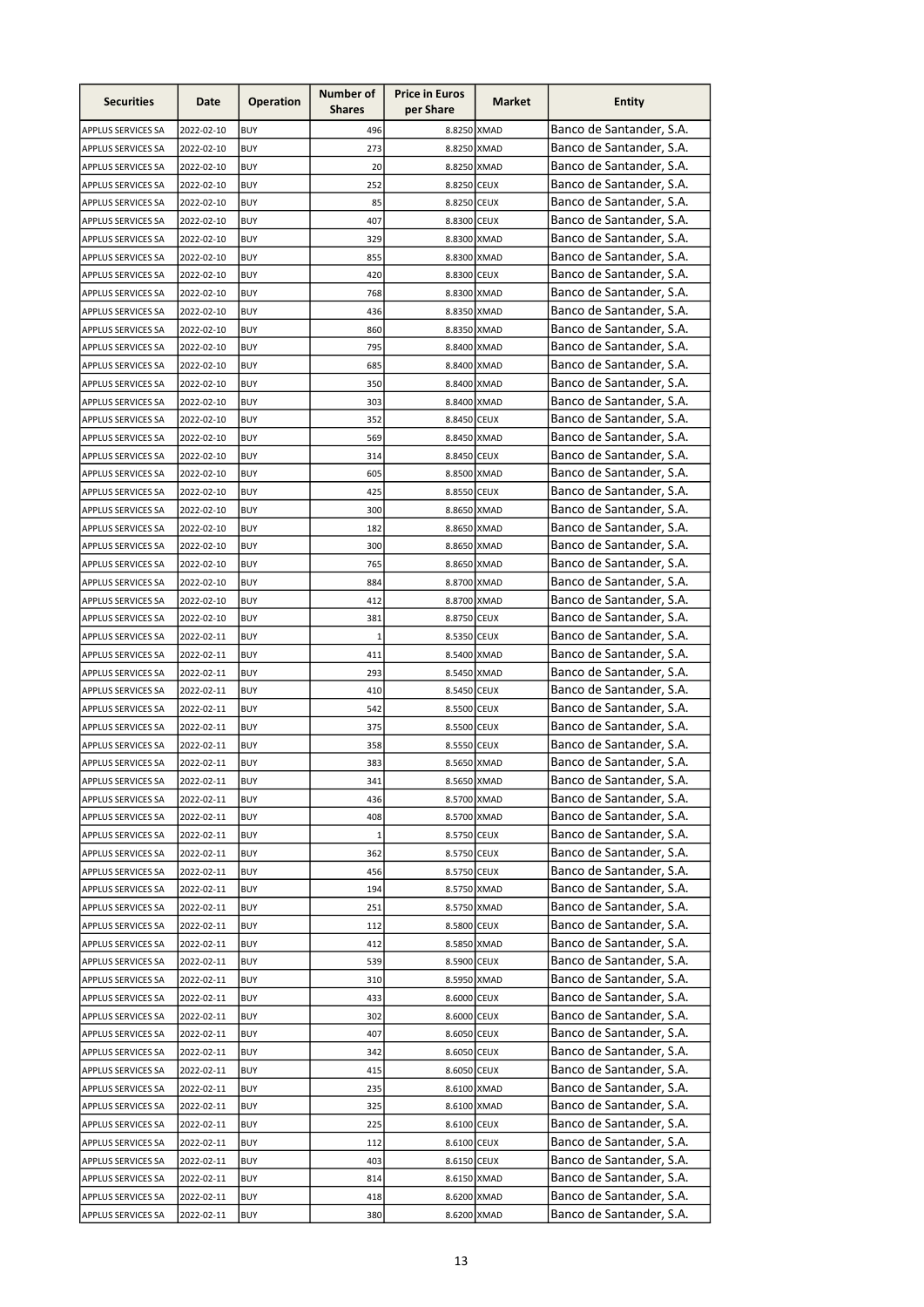| <b>Securities</b>         | Date       | <b>Operation</b> | Number of<br><b>Shares</b> | <b>Price in Euros</b><br>per Share | Market | <b>Entity</b>            |
|---------------------------|------------|------------------|----------------------------|------------------------------------|--------|--------------------------|
| <b>APPLUS SERVICES SA</b> | 2022-02-11 | <b>BUY</b>       | 408                        | 8.6250 XMAD                        |        | Banco de Santander, S.A. |
| APPLUS SERVICES SA        | 2022-02-11 | <b>BUY</b>       | 287                        | 8.6250 XMAD                        |        | Banco de Santander, S.A. |
| APPLUS SERVICES SA        | 2022-02-11 | <b>BUY</b>       | 130                        | 8.6250 XMAD                        |        | Banco de Santander, S.A. |
| APPLUS SERVICES SA        | 2022-02-11 | <b>BUY</b>       | 491                        | 8.6250 CEUX                        |        | Banco de Santander, S.A. |
| APPLUS SERVICES SA        | 2022-02-11 | <b>BUY</b>       | 386                        | 8.6250 XMAD                        |        | Banco de Santander, S.A. |
| APPLUS SERVICES SA        | 2022-02-11 | <b>BUY</b>       | 350                        | 8.6250 XMAD                        |        | Banco de Santander, S.A. |
| APPLUS SERVICES SA        | 2022-02-11 | <b>BUY</b>       | 572                        | 8.6300 CEUX                        |        | Banco de Santander, S.A. |
| APPLUS SERVICES SA        | 2022-02-11 | <b>BUY</b>       | 1,194                      | 8.6300 XMAD                        |        | Banco de Santander, S.A. |
| APPLUS SERVICES SA        | 2022-02-11 | <b>BUY</b>       | 699                        | 8.6300 XMAD                        |        | Banco de Santander, S.A. |
| APPLUS SERVICES SA        | 2022-02-11 | <b>BUY</b>       | 277                        | 8.6300 XMAD                        |        | Banco de Santander, S.A. |
| APPLUS SERVICES SA        | 2022-02-11 | <b>BUY</b>       | 526                        | 8.6300 XMAD                        |        | Banco de Santander, S.A. |
| APPLUS SERVICES SA        | 2022-02-11 | <b>BUY</b>       | 409                        | 8.6300 CEUX                        |        | Banco de Santander, S.A. |
| APPLUS SERVICES SA        | 2022-02-11 | <b>BUY</b>       | 349                        | 8.6350 XMAD                        |        | Banco de Santander, S.A. |
| APPLUS SERVICES SA        | 2022-02-11 | <b>BUY</b>       | 434                        | 8.6350 CEUX                        |        | Banco de Santander, S.A. |
| APPLUS SERVICES SA        | 2022-02-11 | <b>BUY</b>       | 13                         | 8.6350 XMAD                        |        | Banco de Santander, S.A. |
| APPLUS SERVICES SA        | 2022-02-11 | <b>BUY</b>       | 109                        | 8.6350 XMAD                        |        | Banco de Santander, S.A. |
| APPLUS SERVICES SA        | 2022-02-11 | <b>BUY</b>       | 182                        | 8.6350 XMAD                        |        | Banco de Santander, S.A. |
| APPLUS SERVICES SA        | 2022-02-11 | <b>BUY</b>       | 388                        | 8.6350 XMAD                        |        | Banco de Santander, S.A. |
| APPLUS SERVICES SA        | 2022-02-11 | <b>BUY</b>       | 442                        | 8.6350 CEUX                        |        | Banco de Santander, S.A. |
| APPLUS SERVICES SA        | 2022-02-11 | <b>BUY</b>       | 379                        | 8.6350 XMAD                        |        | Banco de Santander, S.A. |
| APPLUS SERVICES SA        | 2022-02-11 | <b>BUY</b>       | 512                        | 8.6400 CEUX                        |        | Banco de Santander, S.A. |
| APPLUS SERVICES SA        | 2022-02-11 | <b>BUY</b>       | 1,544                      | 8.6400 XMAD                        |        | Banco de Santander, S.A. |
| <b>APPLUS SERVICES SA</b> | 2022-02-11 | <b>BUY</b>       | 431                        | 8.6400 XMAD                        |        | Banco de Santander, S.A. |
| APPLUS SERVICES SA        | 2022-02-11 | <b>BUY</b>       | 794                        | 8.6400 CEUX                        |        | Banco de Santander, S.A. |
| APPLUS SERVICES SA        | 2022-02-11 | <b>BUY</b>       | 768                        | 8.6400 XMAD                        |        | Banco de Santander, S.A. |
| <b>APPLUS SERVICES SA</b> | 2022-02-11 | <b>BUY</b>       | 471                        | 8.6400 XMAD                        |        | Banco de Santander, S.A. |
| <b>APPLUS SERVICES SA</b> | 2022-02-11 | <b>BUY</b>       | 341                        | 8.6450 XMAD                        |        | Banco de Santander, S.A. |
| APPLUS SERVICES SA        | 2022-02-11 | <b>BUY</b>       | 184                        | 8.6450 XMAD                        |        | Banco de Santander, S.A. |
| APPLUS SERVICES SA        | 2022-02-11 | <b>BUY</b>       | 72                         | 8.6450 XMAD                        |        | Banco de Santander, S.A. |
| APPLUS SERVICES SA        | 2022-02-11 | <b>BUY</b>       | 127                        | 8.6450 CEUX                        |        | Banco de Santander, S.A. |
| APPLUS SERVICES SA        | 2022-02-11 | <b>BUY</b>       | 396                        | 8.6450 CEUX                        |        | Banco de Santander, S.A. |
| APPLUS SERVICES SA        | 2022-02-11 | <b>BUY</b>       | 1,133                      | 8.6450 XMAD                        |        | Banco de Santander, S.A. |
| APPLUS SERVICES SA        | 2022-02-11 | <b>BUY</b>       | 20                         | 8.6450 XMAD                        |        | Banco de Santander, S.A. |
| APPLUS SERVICES SA        | 2022-02-11 | <b>BUY</b>       | 391                        | 8.6450 XMAD                        |        | Banco de Santander, S.A. |
| APPLUS SERVICES SA        | 2022-02-11 | <b>BUY</b>       | 103                        | 8.6450 XMAD                        |        | Banco de Santander, S.A. |
| APPLUS SERVICES SA        | 2022-02-11 | <b>BUY</b>       | 401                        | 8.6500 XMAD                        |        | Banco de Santander, S.A. |
| <b>APPLUS SERVICES SA</b> | 2022-02-11 | <b>BUY</b>       | 300                        | 8.6500 XMAD                        |        | Banco de Santander, S.A. |
| APPLUS SERVICES SA        | 2022-02-11 | BUY              | 11                         | 8.6500 XMAD                        |        | Banco de Santander, S.A. |
| APPLUS SERVICES SA        | 2022-02-11 | BUY              | 151                        | 8.6500 XMAD                        |        | Banco de Santander, S.A. |
| <b>APPLUS SERVICES SA</b> | 2022-02-11 | BUY              | 130                        | 8.6500 CEUX                        |        | Banco de Santander, S.A. |
| APPLUS SERVICES SA        | 2022-02-11 | <b>BUY</b>       | 283                        | 8.6500 CEUX                        |        | Banco de Santander, S.A. |
| <b>APPLUS SERVICES SA</b> | 2022-02-11 | <b>BUY</b>       | 14                         | 8.6500 CEUX                        |        | Banco de Santander, S.A. |
| <b>APPLUS SERVICES SA</b> | 2022-02-11 | <b>BUY</b>       | 5                          | 8.6500 XMAD                        |        | Banco de Santander, S.A. |
| <b>APPLUS SERVICES SA</b> | 2022-02-11 | <b>BUY</b>       | 58                         | 8.6500 XMAD                        |        | Banco de Santander, S.A. |
| APPLUS SERVICES SA        | 2022-02-11 | <b>BUY</b>       | 987                        | 8.6500 XMAD                        |        | Banco de Santander, S.A. |
| APPLUS SERVICES SA        | 2022-02-11 | <b>BUY</b>       | 133                        | 8.6500 XMAD                        |        | Banco de Santander, S.A. |
| APPLUS SERVICES SA        | 2022-02-11 | <b>BUY</b>       | 302                        | 8.6500 XMAD                        |        | Banco de Santander, S.A. |
| APPLUS SERVICES SA        | 2022-02-11 | BUY              | 347                        | 8.6500 CEUX                        |        | Banco de Santander, S.A. |
| APPLUS SERVICES SA        | 2022-02-11 | <b>BUY</b>       | 349                        | 8.6500 XMAD                        |        | Banco de Santander, S.A. |
| APPLUS SERVICES SA        | 2022-02-11 | <b>BUY</b>       | 300                        | 8.6500 XMAD                        |        | Banco de Santander, S.A. |
| APPLUS SERVICES SA        | 2022-02-11 | <b>BUY</b>       | 499                        | 8.6500 XMAD                        |        | Banco de Santander, S.A. |
| APPLUS SERVICES SA        | 2022-02-11 | BUY              | 914                        | 8.6500 XMAD                        |        | Banco de Santander, S.A. |
| APPLUS SERVICES SA        | 2022-02-11 | <b>BUY</b>       | 332                        | 8.6500 CEUX                        |        | Banco de Santander, S.A. |
| APPLUS SERVICES SA        | 2022-02-11 | BUY              | 1,221                      | 8.6500 XMAD                        |        | Banco de Santander, S.A. |
| APPLUS SERVICES SA        | 2022-02-11 | BUY              | 333                        | 8.6550 CEUX                        |        | Banco de Santander, S.A. |
| APPLUS SERVICES SA        | 2022-02-11 | BUY              | 430                        | 8.6550 XMAD                        |        | Banco de Santander, S.A. |
| APPLUS SERVICES SA        | 2022-02-11 | <b>BUY</b>       | 100                        | 8.6550 XMAD                        |        | Banco de Santander, S.A. |
| <b>APPLUS SERVICES SA</b> | 2022-02-11 | <b>BUY</b>       | 97                         | 8.6550 XMAD                        |        | Banco de Santander, S.A. |
| APPLUS SERVICES SA        | 2022-02-11 | <b>BUY</b>       | 424                        | 8.6550 XMAD                        |        | Banco de Santander, S.A. |
| APPLUS SERVICES SA        | 2022-02-11 | <b>BUY</b>       | 16                         | 8.6550 XMAD                        |        | Banco de Santander, S.A. |
| <b>APPLUS SERVICES SA</b> | 2022-02-11 | <b>BUY</b>       | 769                        | 8.6550 XMAD                        |        | Banco de Santander, S.A. |
|                           |            |                  |                            |                                    |        |                          |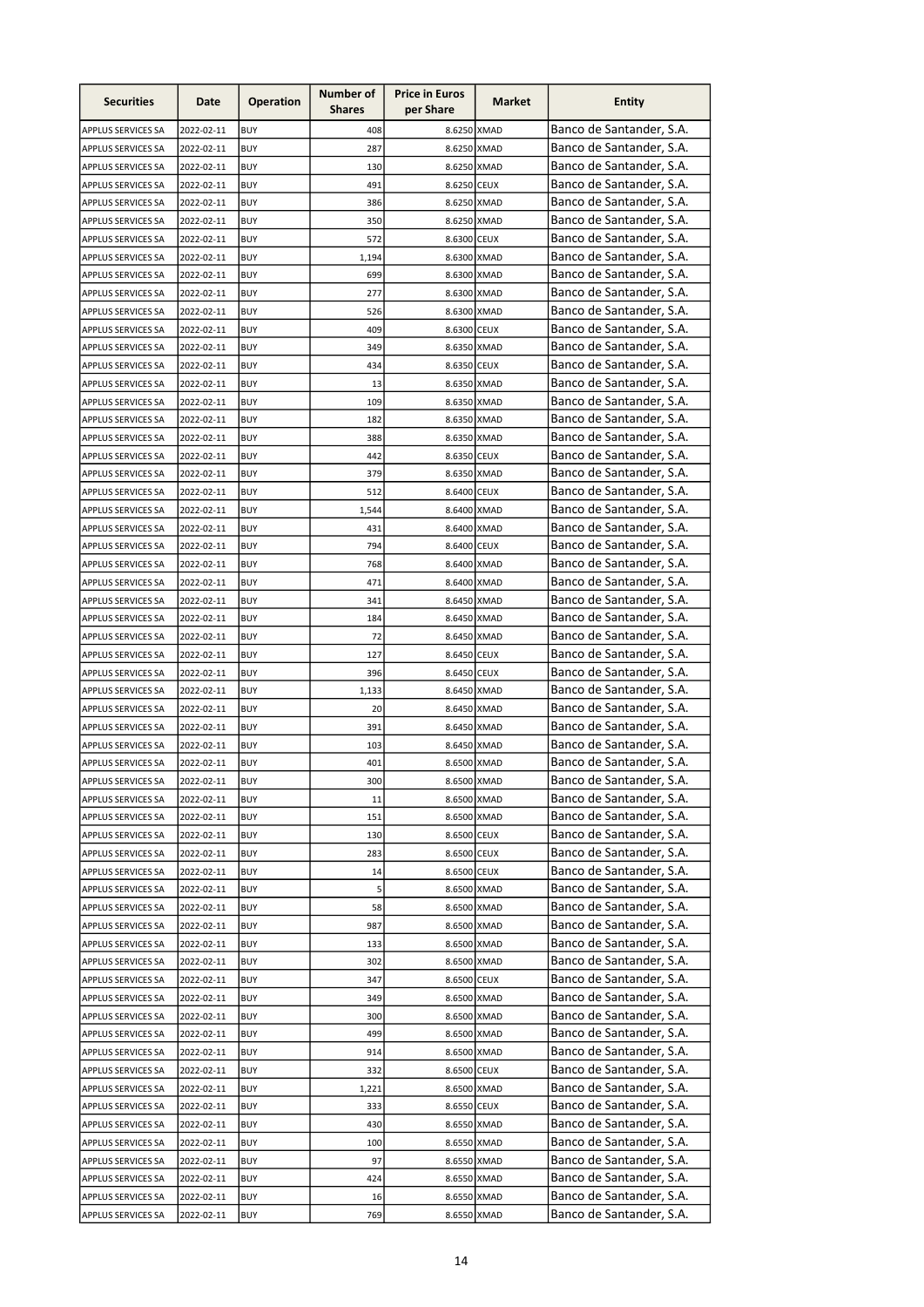| <b>Securities</b>         | Date       | <b>Operation</b> | Number of<br><b>Shares</b> | <b>Price in Euros</b><br>per Share | Market | <b>Entity</b>            |
|---------------------------|------------|------------------|----------------------------|------------------------------------|--------|--------------------------|
| <b>APPLUS SERVICES SA</b> | 2022-02-11 | <b>BUY</b>       | 887                        | 8.6550 XMAD                        |        | Banco de Santander, S.A. |
| APPLUS SERVICES SA        | 2022-02-11 | <b>BUY</b>       | 383                        | 8.6550 CEUX                        |        | Banco de Santander, S.A. |
| <b>APPLUS SERVICES SA</b> | 2022-02-11 | <b>BUY</b>       | 1,603                      | 8.6550 XMAD                        |        | Banco de Santander, S.A. |
| APPLUS SERVICES SA        | 2022-02-11 | <b>BUY</b>       | 959                        | 8.6550 XMAD                        |        | Banco de Santander, S.A. |
| <b>APPLUS SERVICES SA</b> | 2022-02-11 | <b>BUY</b>       | 415                        | 8.6600 CEUX                        |        | Banco de Santander, S.A. |
| APPLUS SERVICES SA        | 2022-02-11 | <b>BUY</b>       | 256                        | 8.6600 XMAD                        |        | Banco de Santander, S.A. |
| <b>APPLUS SERVICES SA</b> | 2022-02-11 | <b>BUY</b>       | 62                         | 8.6600 XMAD                        |        | Banco de Santander, S.A. |
| <b>APPLUS SERVICES SA</b> | 2022-02-11 | <b>BUY</b>       | 332                        | 8.6600 XMAD                        |        | Banco de Santander, S.A. |
| <b>APPLUS SERVICES SA</b> | 2022-02-11 | <b>BUY</b>       | 264                        | 8.6600 XMAD                        |        | Banco de Santander, S.A. |
| APPLUS SERVICES SA        | 2022-02-11 | <b>BUY</b>       | 428                        | 8.6600 CEUX                        |        | Banco de Santander, S.A. |
| APPLUS SERVICES SA        | 2022-02-11 | <b>BUY</b>       | 382                        | 8.6600 CEUX                        |        | Banco de Santander, S.A. |
| <b>APPLUS SERVICES SA</b> | 2022-02-11 | <b>BUY</b>       | 366                        | 8.6600 XMAD                        |        | Banco de Santander, S.A. |
| <b>APPLUS SERVICES SA</b> | 2022-02-11 | <b>BUY</b>       | 615                        | 8.6600 XMAD                        |        | Banco de Santander, S.A. |
| APPLUS SERVICES SA        | 2022-02-11 | <b>BUY</b>       | 456                        | 8.6600 CEUX                        |        | Banco de Santander, S.A. |
| APPLUS SERVICES SA        | 2022-02-11 | <b>BUY</b>       | 382                        | 8.6600 XMAD                        |        | Banco de Santander, S.A. |
| APPLUS SERVICES SA        | 2022-02-11 | <b>BUY</b>       | 385                        | 8.6600 CEUX                        |        | Banco de Santander, S.A. |
| APPLUS SERVICES SA        | 2022-02-11 | <b>BUY</b>       | 376                        | 8.6600 XMAD                        |        | Banco de Santander, S.A. |
| APPLUS SERVICES SA        | 2022-02-11 | <b>BUY</b>       | 460                        | 8.6600 CEUX                        |        | Banco de Santander, S.A. |
| APPLUS SERVICES SA        | 2022-02-11 | <b>BUY</b>       | 262                        | 8.6600 CEUX                        |        | Banco de Santander, S.A. |
| APPLUS SERVICES SA        | 2022-02-11 | <b>BUY</b>       | 286                        | 8.6600 XMAD                        |        | Banco de Santander, S.A. |
| APPLUS SERVICES SA        | 2022-02-11 | <b>BUY</b>       | 646                        | 8.6600 XMAD                        |        | Banco de Santander, S.A. |
| <b>APPLUS SERVICES SA</b> | 2022-02-11 | <b>BUY</b>       | 393                        | 8.6650 CEUX                        |        | Banco de Santander, S.A. |
| APPLUS SERVICES SA        | 2022-02-11 | <b>BUY</b>       | 400                        | 8.6650 XMAD                        |        | Banco de Santander, S.A. |
| APPLUS SERVICES SA        | 2022-02-11 | <b>BUY</b>       | 34                         | 8.6650 XMAD                        |        | Banco de Santander, S.A. |
| <b>APPLUS SERVICES SA</b> | 2022-02-11 | <b>BUY</b>       | 374                        | 8.6650 CEUX                        |        | Banco de Santander, S.A. |
| <b>APPLUS SERVICES SA</b> | 2022-02-11 | <b>BUY</b>       | 87                         | 8.6650 CEUX                        |        | Banco de Santander, S.A. |
| APPLUS SERVICES SA        | 2022-02-11 | <b>BUY</b>       | 260                        | 8.6650 CEUX                        |        | Banco de Santander, S.A. |
| APPLUS SERVICES SA        | 2022-02-11 | <b>BUY</b>       | 321                        | 8.6650 XMAD                        |        | Banco de Santander, S.A. |
| APPLUS SERVICES SA        | 2022-02-11 | <b>BUY</b>       | 869                        | 8.6650 XMAD                        |        | Banco de Santander, S.A. |
| APPLUS SERVICES SA        | 2022-02-11 | <b>BUY</b>       | 433                        | 8.6650 CEUX                        |        | Banco de Santander, S.A. |
| APPLUS SERVICES SA        | 2022-02-11 | <b>BUY</b>       | 119                        | 8.6650 XMAD                        |        | Banco de Santander, S.A. |
| APPLUS SERVICES SA        | 2022-02-11 | <b>BUY</b>       | 232                        | 8.6650 XMAD                        |        | Banco de Santander, S.A. |
| APPLUS SERVICES SA        | 2022-02-11 | <b>BUY</b>       | 294                        | 8.6650 XMAD                        |        | Banco de Santander, S.A. |
| APPLUS SERVICES SA        | 2022-02-11 | <b>BUY</b>       | 134                        | 8.6650 CEUX                        |        | Banco de Santander, S.A. |
| APPLUS SERVICES SA        | 2022-02-11 | <b>BUY</b>       | 396                        | 8.6700 CEUX                        |        | Banco de Santander, S.A. |
| APPLUS SERVICES SA        | 2022-02-11 | <b>BUY</b>       | 1,279                      | 8.6700 XMAD                        |        | Banco de Santander, S.A. |
| APPLUS SERVICES SA        | 2022-02-11 | BUY              | 135                        | 8.6700 CEUX                        |        | Banco de Santander, S.A. |
| APPLUS SERVICES SA        | 2022-02-11 | BUY              | 129                        | 8.6700 CEUX                        |        | Banco de Santander, S.A. |
| APPLUS SERVICES SA        | 2022-02-11 | <b>BUY</b>       | 79                         | 8.6700 CEUX                        |        | Banco de Santander, S.A. |
| APPLUS SERVICES SA        | 2022-02-11 | <b>BUY</b>       | 58                         | 8.6700 CEUX                        |        | Banco de Santander, S.A. |
| APPLUS SERVICES SA        | 2022-02-11 | <b>BUY</b>       | 63                         | 8.6700 CEUX                        |        | Banco de Santander, S.A. |
| <b>APPLUS SERVICES SA</b> | 2022-02-11 | <b>BUY</b>       | 94                         | 8.6700 CEUX                        |        | Banco de Santander, S.A. |
| APPLUS SERVICES SA        | 2022-02-11 | <b>BUY</b>       | 752                        | 8.6700 XMAD                        |        | Banco de Santander, S.A. |
| APPLUS SERVICES SA        | 2022-02-11 | <b>BUY</b>       | 345                        | 8.6700 CEUX                        |        | Banco de Santander, S.A. |
| APPLUS SERVICES SA        | 2022-02-11 | <b>BUY</b>       | 1,213                      | 8.6700 XMAD                        |        | Banco de Santander, S.A. |
| APPLUS SERVICES SA        | 2022-02-11 | <b>BUY</b>       | 442                        | 8.6750 XMAD                        |        | Banco de Santander, S.A. |
| APPLUS SERVICES SA        | 2022-02-11 | BUY              | 481                        | 8.6750 CEUX                        |        | Banco de Santander, S.A. |
| APPLUS SERVICES SA        | 2022-02-11 | <b>BUY</b>       | 289                        | 8.6750 XMAD                        |        | Banco de Santander, S.A. |
| APPLUS SERVICES SA        | 2022-02-11 | <b>BUY</b>       | 458                        | 8.6750 XMAD                        |        | Banco de Santander, S.A. |
| APPLUS SERVICES SA        | 2022-02-11 | <b>BUY</b>       | 428                        | 8.6750 XMAD                        |        | Banco de Santander, S.A. |
| APPLUS SERVICES SA        | 2022-02-11 | BUY              | 429                        | 8.6800 CEUX                        |        | Banco de Santander, S.A. |
| APPLUS SERVICES SA        | 2022-02-11 | <b>BUY</b>       | 11                         | 8.6800 CEUX                        |        | Banco de Santander, S.A. |
| APPLUS SERVICES SA        | 2022-02-11 | BUY              | 1,031                      | 8.6800 XMAD                        |        | Banco de Santander, S.A. |
| APPLUS SERVICES SA        | 2022-02-11 | BUY              | 44                         | 8.6800 CEUX                        |        | Banco de Santander, S.A. |
| APPLUS SERVICES SA        | 2022-02-11 | BUY              | 149                        | 8.6800 XMAD                        |        | Banco de Santander, S.A. |
|                           | 2022-02-11 | <b>BUY</b>       | 288                        |                                    |        | Banco de Santander, S.A. |
| APPLUS SERVICES SA        |            | <b>BUY</b>       |                            | 8.6800 XMAD<br>8.6800 XMAD         |        | Banco de Santander, S.A. |
| <b>APPLUS SERVICES SA</b> | 2022-02-11 |                  | 1,531                      |                                    |        | Banco de Santander, S.A. |
| APPLUS SERVICES SA        | 2022-02-11 | <b>BUY</b>       | 421                        | 8.6800 CEUX                        |        | Banco de Santander, S.A. |
| APPLUS SERVICES SA        | 2022-02-11 | <b>BUY</b>       | 493                        | 8.6800 XMAD                        |        | Banco de Santander, S.A. |
| APPLUS SERVICES SA        | 2022-02-11 | <b>BUY</b>       | 424                        | 8.6800 XMAD                        |        |                          |
| APPLUS SERVICES SA        | 2022-02-11 | <b>BUY</b>       | 29                         | 8.6800 CEUX                        |        | Banco de Santander, S.A. |